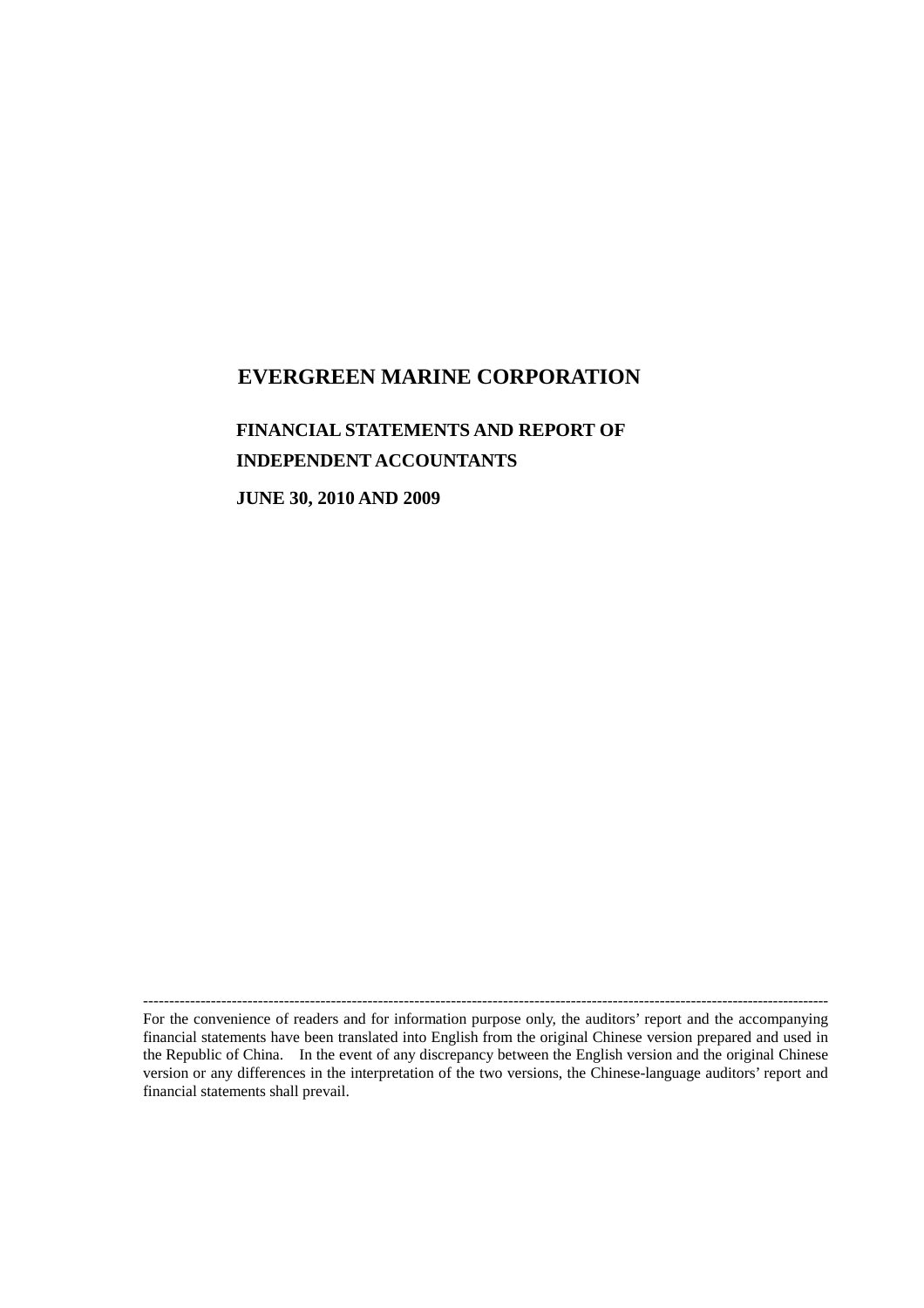### REPORT OF INDEPENDENT ACCOUNTANTS TRANSLATED FROM CHINESE

To the Board of Directors and Shareholders of Evergreen Marine Corporation

We have audited the accompanying balance sheets of Evergreen Marine Corporation (the "Company") as of June 30, 2010 and 2009, and the related statements of income, of changes in stockholders' equity, and of cash flows for the six-month periods then ended. These financial statements are the responsibility of the Company's management. Our responsibility is to express an opinion on these financial statements based on our audits. The financial statements of certain investee companies accounted for under the equity method as of and for the six-month periods ended June 30, 2010 and 2009, were audited by other auditors, whose reports have been furnished to us. Our opinion, insofar as it relates to the amounts included in the financial statements and information disclosed in Note 11 relating to these long-term equity investments, is based solely on the reports of the other auditors. Long-term equity investments in these investee companies amounted to 23,711,263 and 22,905,301 thousand New Taiwan dollars, constituting 28.93% and 27.07% of the total assets as of June 30, 2010 and 2009, and the related investment income was 2,452,752 thousand New Taiwan dollars and investment loss was 4,046,180 thousand New Taiwan dollars for the six-month periods then ended.

We conducted our audits in accordance with the "Rules Governing the Examination of Financial Statements by Certified Public Accountants" and generally accepted auditing standards in the Republic of China. Those standards require that we plan and perform the audit to obtain reasonable assurance about whether the financial statements are free of material misstatement. An audit includes examining,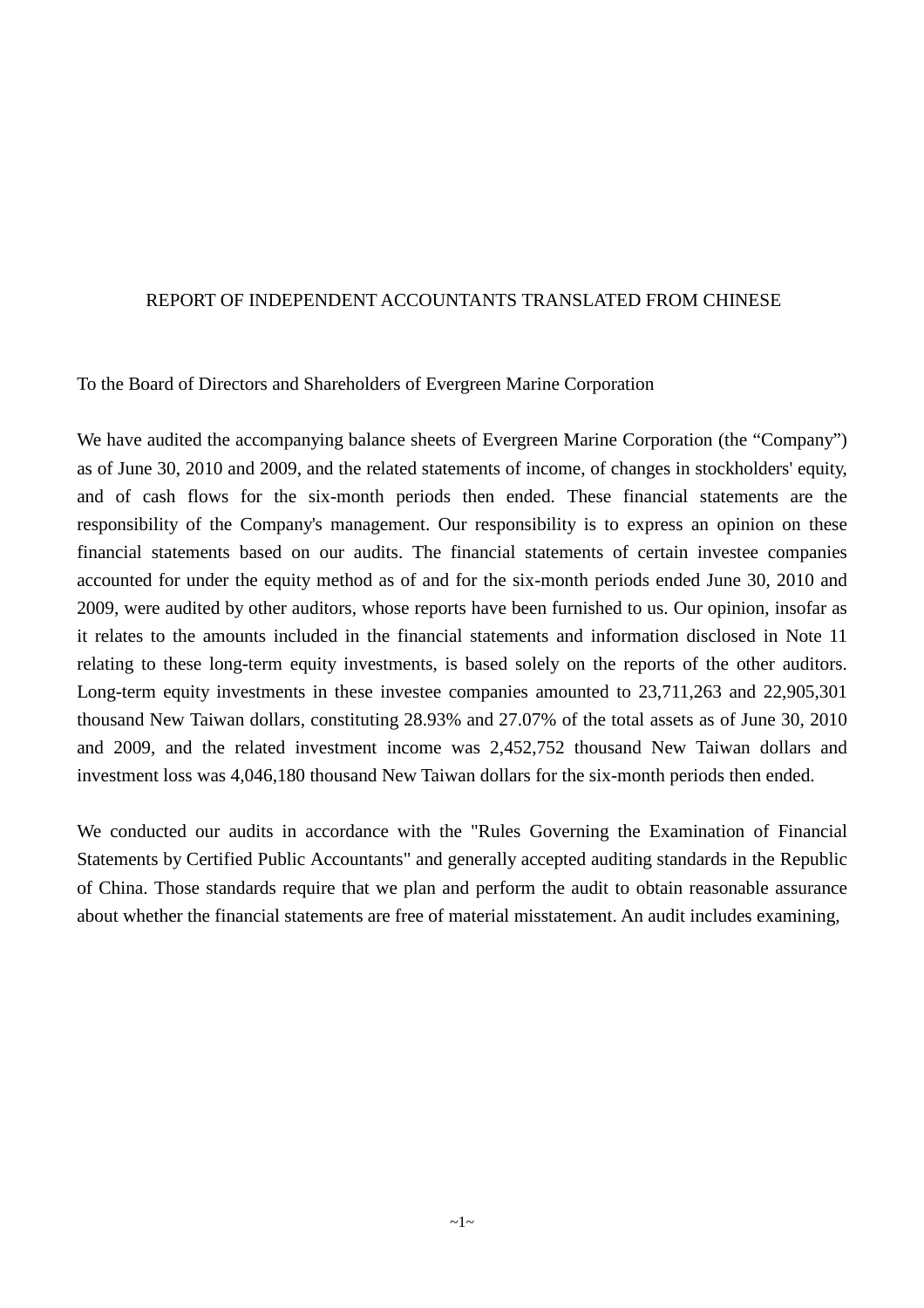on a test basis, evidence supporting the amounts and disclosures in the financial statements. An audit also includes assessing the accounting principles used and significant estimates made by management, as well as evaluating the overall financial statement presentation. We believe that our audits and the reports of other auditors provide a reasonable basis for our opinion.

In our opinion, based on our audits and the reports of other auditors, the financial statements referred to in the first paragraph present fairly, in all material respects, the financial position of Evergreen Marine Corporation as of June 30, 2010 and 2009, and the results of its operations and its cash flows for the six-month periods then ended in conformity with the "Rules Governing Preparation of Financial Statements by Securities Issuers", "Business Entity Accounting Law", "Regulations on Business Entity Accounting Handling" and generally accepted accounting principles in the Republic of China.

We have also reviewed the consolidated financial statements of Evergreen Marine Corporation and its subsidiaries as of and for the six-month periods ended June 30, 2010 and 2009, on which we have issued an unqualified opinion with explanatory paragraph thereon.

PricewaterhouseCoopers, Taiwan August 16, 2010 Taipei, Taiwan Republic of China

--------------------------------------------------------------------------------------------------------------------------------------------- The accompanying financial statements are not intended to present the financial position and results of operations and cash flows in accordance with accounting principles generally accepted in countries and jurisdictions other than the Republic of China. The standards, procedures and practices in the Republic of China governing the audit of such financial statements may differ from those generally accepted in countries and jurisdictions other than the Republic of China. Accordingly, the accompanying financial statements and report of independent accountants are not intended for use by those who are not informed about the accounting principles or auditing standards generally accepted in the Republic of China, and their applications in practice.

As the financial statements are the responsibility of the management, PricewaterhouseCoopers cannot accept any liability for the use of, or reliance on, the English translation or for any errors or misunderstandings that may derive from the translation.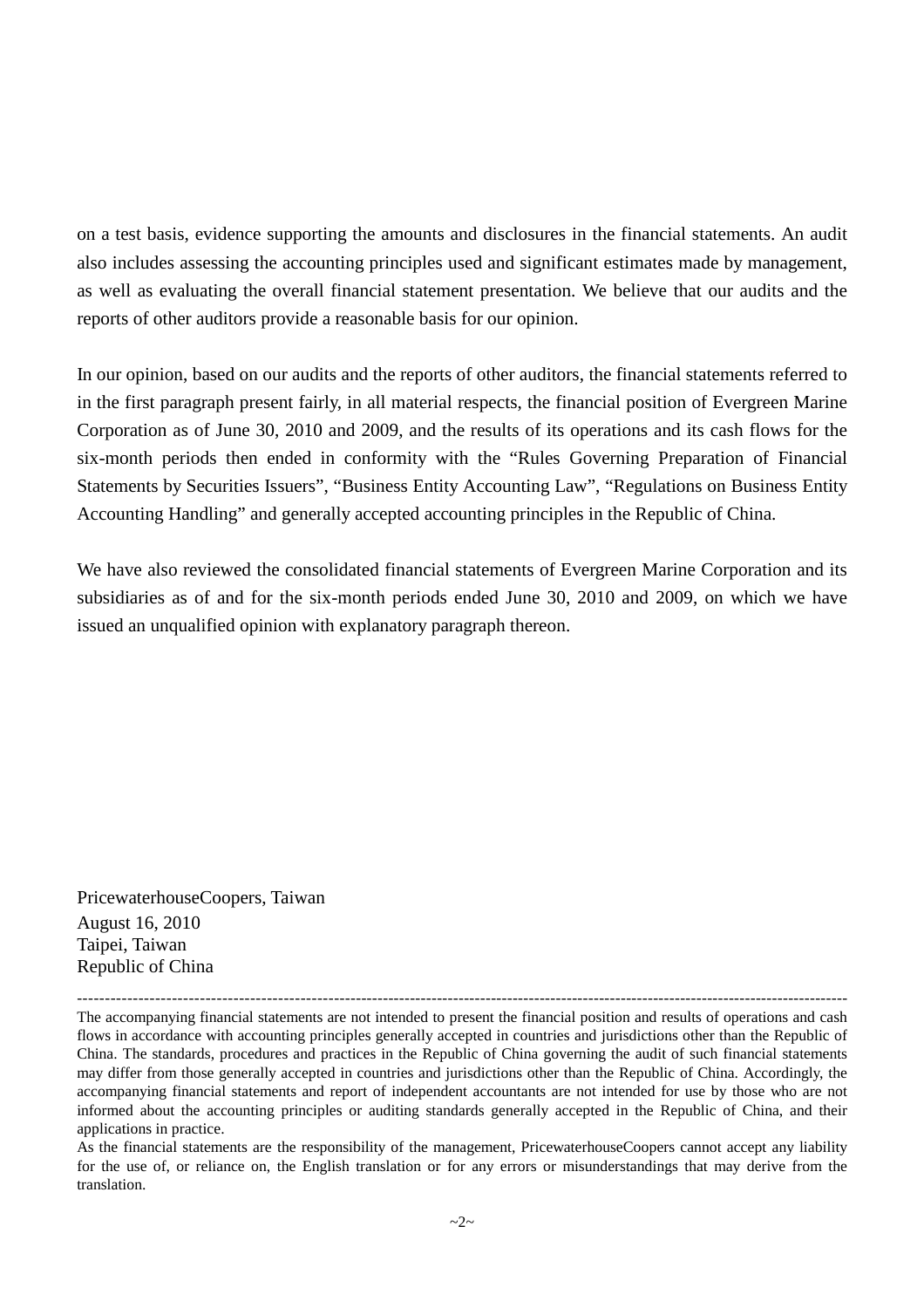#### EVERGREEN MARINE CORP. (TAIWAN) LTD. BALANCE SHEETS

JUNE 30

#### (EXPRESSED IN THOUSANDS OF NEW TAIWAN DOLLARS)

|                                                                                   | 2010                  | 2009               |
|-----------------------------------------------------------------------------------|-----------------------|--------------------|
| <b>ASSETS</b>                                                                     |                       |                    |
| <b>Current Assets</b>                                                             |                       |                    |
| Cash and cash equivalents (Note $4(1)$ )                                          | \$<br>2, 951, 010     | \$<br>1, 849, 662  |
| Financial assets at fair value through profit or loss - current (Note $4(2)$ )    | 2, 185, 565           | 3, 358, 534        |
| Notes receivable, net                                                             | 4                     | 10                 |
| Accounts receivable, net (Note $4(6)$ )                                           | 543, 868              | 607, 760           |
| Accounts receivable, net - related parties (Notes 4(6) and 5)                     | 109, 754              | 87, 419            |
| Other receivables                                                                 | 449, 562              | 175, 734           |
| Other receivables - related parties (Note 5)                                      | 334, 869              | 154, 878           |
| Other financial assets - current (Note $4(7)$ )                                   | 174, 958              | 244, 300           |
| Inventories                                                                       | 342, 528              | 367, 195           |
| Prepaid expenses                                                                  | 192,080               | 158, 960           |
| Prepayments                                                                       | 5, 287                | 17, 595            |
| Deferred income tax assets - current (Note 4(21))                                 | 378, 878              | 324, 367           |
| Restricted assets (Note 6)                                                        | 249, 801              | 239, 114           |
| Other current assets - other (Notes 4(8) and 5)                                   | 2, 368, 475           | 1,596,670          |
| Total current assets                                                              | 10, 286, 639          | 9, 182, 198        |
| Funds and Investments                                                             |                       |                    |
| Financial assets at fair value through profit or loss - non-current (Note 4(2))   | 93, 096               |                    |
| Available-for-sale financial assets - non-current (Note 4(3))                     | 813, 214              | 535, 044           |
| Held-to-maturity financial assets - non-current (Note 4(4))                       | 1, 170, 000           | 200, 000           |
| Financial assets carried at cost - non-current (Note 4(5))                        | 1, 534, 441           | 1, 534, 441        |
| Long-term equity investments accounted for under the equity method (Note $4(9)$ ) | 57, 959, 029          | 61, 363, 118       |
| Other long-term investments                                                       | 312                   | 312                |
| Total funds and investments                                                       | 61, 570, 092          | 63, 632, 915       |
| Property, Plant and Equipment, Net (Notes 4(10), 5 and 6)                         |                       |                    |
| Land                                                                              | 1, 972, 540           | 1, 972, 540        |
| <b>Buildings</b>                                                                  | 1, 512, 002           | 1, 512, 002        |
| Loading and unloading equipment                                                   | 4, 530, 476           | 4, 359, 730        |
| Computer and communication equipment                                              | 114, 620              | 119, 637           |
| Transportation equipment                                                          | 14, 042, 115          | 15, 594, 985       |
| <b>Boats</b>                                                                      | 2, 090, 470           | 3, 311, 986        |
| Dock and wharf equipment                                                          | 131, 742              | 143, 494           |
| Office equipment                                                                  | 209, 290              | 212, 331           |
| Cost and revaluation increments                                                   | 24, 603, 255          | 27, 226, 705       |
| Less: Accumulated depreciation                                                    | 14, 637, 984)         | 15, 771, 529)      |
| Construction in progress and prepayments for equipment                            |                       | 152, 642           |
| Total property, plant and equipment, net                                          | 9,965,<br>271         | 11<br>607, 818     |
| Intangible assets                                                                 |                       |                    |
| Deferred pension costs                                                            | 37, 756               | 59, 440            |
| <b>Other Assets</b>                                                               |                       |                    |
| Refundable deposits                                                               | 43, 409               | 41, 954            |
| Deferred expenses                                                                 | 60, 830               | 99, 705            |
| Total other assets                                                                | 239<br>104.           | 659<br>141.        |
| <b>TOTAL ASSETS</b>                                                               | \$<br>81,<br>963, 997 | \$<br>84, 624, 030 |

(Continued)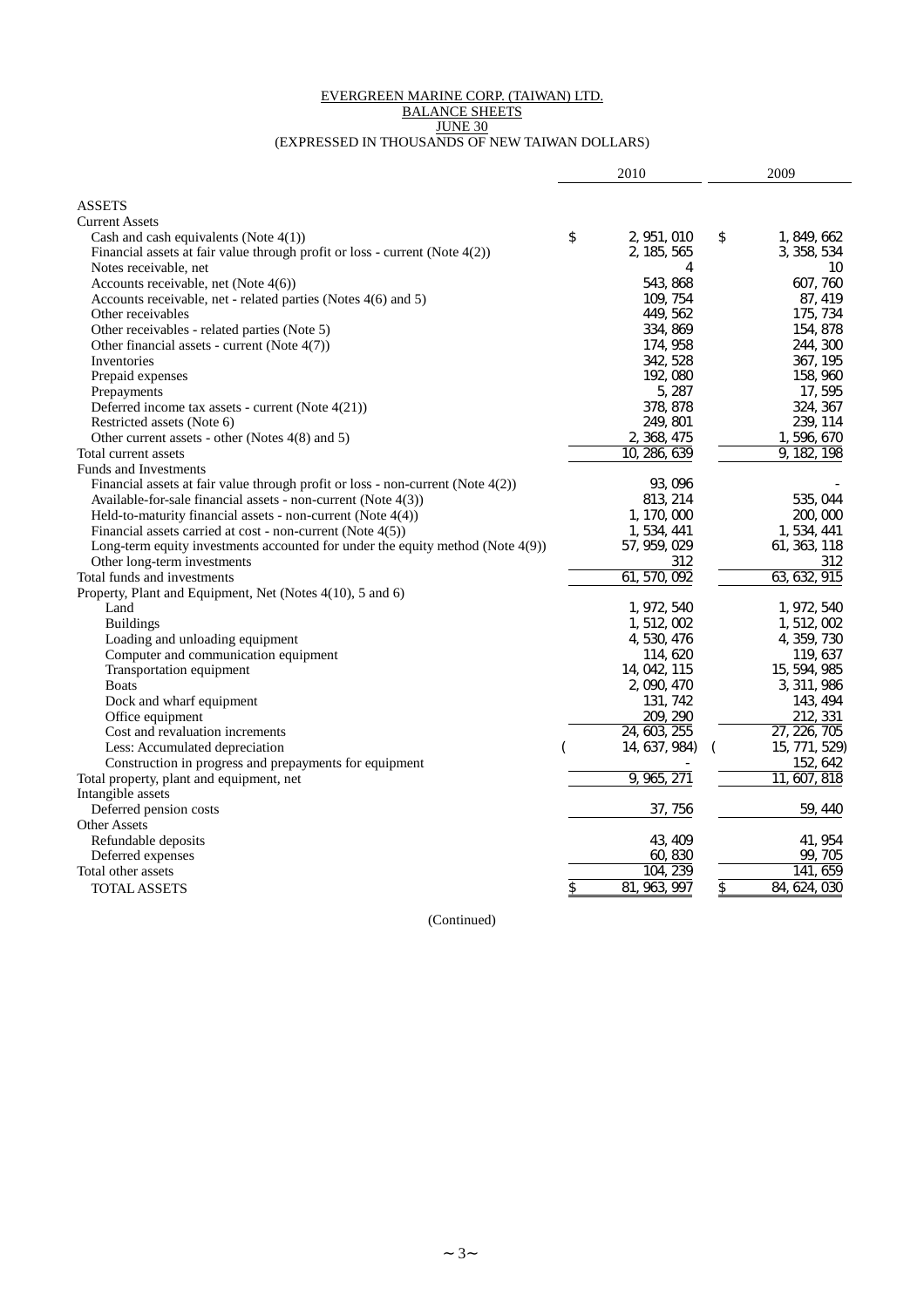#### EVERGREEN MARINE CORP. (TAIWAN) LTD. BALANCE SHEETS JUNE 30 (EXPRESSED IN THOUSANDS OF NEW TAIWAN DOLLARS)

|                                                                                          | 2010               |          | 2009            |
|------------------------------------------------------------------------------------------|--------------------|----------|-----------------|
| LIABILITIES AND STOCKHOLDERS' EQUITY                                                     |                    |          |                 |
| <b>Current Liabilities</b>                                                               |                    |          |                 |
| Short-term loans (Note $4(11)$ )                                                         | \$<br>3, 112, 841  | \$       | 2, 963, 218     |
| Notes and bills payable (Note 4(12))                                                     |                    |          | 999, 882        |
| Financial liabilities at fair value through profit or loss - current (Note 4(13))        | 477, 012           |          | 1, 106, 019     |
| Notes payable                                                                            |                    |          | 1.124           |
| Accounts payable                                                                         | 1, 361, 560        |          | 1, 208, 956     |
| Accounts payable - related parties (Note 5)                                              | 148, 729           |          | 192, 998        |
| Income tax payable (Note $4(21)$ )                                                       |                    |          | 32, 333         |
| Accrued expenses                                                                         | 615, 301           |          | 1, 457, 886     |
| Other payables                                                                           | 50, 234            |          | 43, 653         |
| Receipts in advance                                                                      | 1, 476             |          |                 |
| Long-term liabilities - current portion (Note $4(14)$ )                                  | 2, 300, 000        |          | 567, 500        |
| Other current liabilities (Note 5)                                                       | 551, 389           |          | 248, 135        |
| Total current liabilities                                                                | 8, 618, 542        |          | 8, 821<br>704   |
| Long-term Liabilities                                                                    |                    |          |                 |
| Financial liabilities at fair value through profit or loss - non-current (Note $4(13)$ ) |                    |          | 227, 883        |
| Bonds payable (Note 4(15))                                                               | 4, 417, 148        |          |                 |
| Long-term loans (Note $4(16)$ )                                                          | 8, 311, 822        |          | 13, 087, 831    |
| Total long-term liabilities                                                              | 12, 728, 970       |          | 13, 315,<br>714 |
| <b>Other Liabilities</b>                                                                 |                    |          |                 |
| Accrued pension liabilities                                                              | 791, 690           |          | 730, 074        |
| Guarantee deposits received                                                              | 48                 |          | 24              |
| Deferred income tax liabilities - non-current (Note 4(21))                               | 1,030,013          |          | 1, 467, 753     |
| Other liabilities - other                                                                | 324, 288           |          | 477, 577        |
| Total other liabilities                                                                  | 2, 146, 039        |          | 2.675.<br>428   |
| Total liabilities                                                                        | 23, 493, 551       |          | 24, 812, 846    |
| Stockholders' Equity                                                                     |                    |          |                 |
| Capital (Note 4(17))                                                                     |                    |          |                 |
| Common stock                                                                             | 30, 625, 992       |          | 30, 609, 390    |
| Capital Reserves (Note 4(18))                                                            |                    |          |                 |
| Paid-in capital in excess of par value of common stock                                   | 4, 800, 903        |          | 4, 787, 505     |
| Capital reserve from donated assets                                                      | 372                |          | 372             |
| Capital reserve from long-term investments                                               | 1, 611, 001        |          | 1, 560, 794     |
| Capital reserve from stock warrants                                                      | 256, 205           |          |                 |
| Capital reserve - other                                                                  | 6, 713             |          | 6, 713          |
| Retained Earnings (Note 4(19))                                                           |                    |          |                 |
| Legal reserve                                                                            | 7, 586, 240        |          | 7, 586, 240     |
| Special reserve                                                                          | 957, 344           |          | 957, 344        |
| Undistributed earnings                                                                   | 12, 276, 986       |          | 13, 383, 704    |
| Other Adjustments to Stockholders' Equity                                                |                    |          |                 |
| Unrealized gain or loss on financial instruments                                         | 647, 492           | $\left($ | 321, 704)       |
| Cumulative translation adjustments                                                       | 185, 983           |          | 1, 713, 730     |
| Unrecognized pension cost                                                                | 484, 785)          |          | 472, 904)       |
| Total stockholders' equity                                                               | 58,<br>470.<br>446 |          | 59, 811,<br>184 |
| (Note 7)                                                                                 |                    |          |                 |
| TOTAL LIABILITIES AND STOCKHOLDERS' EQUITY                                               | 81, 963, 997       | \$       | 84, 624, 030    |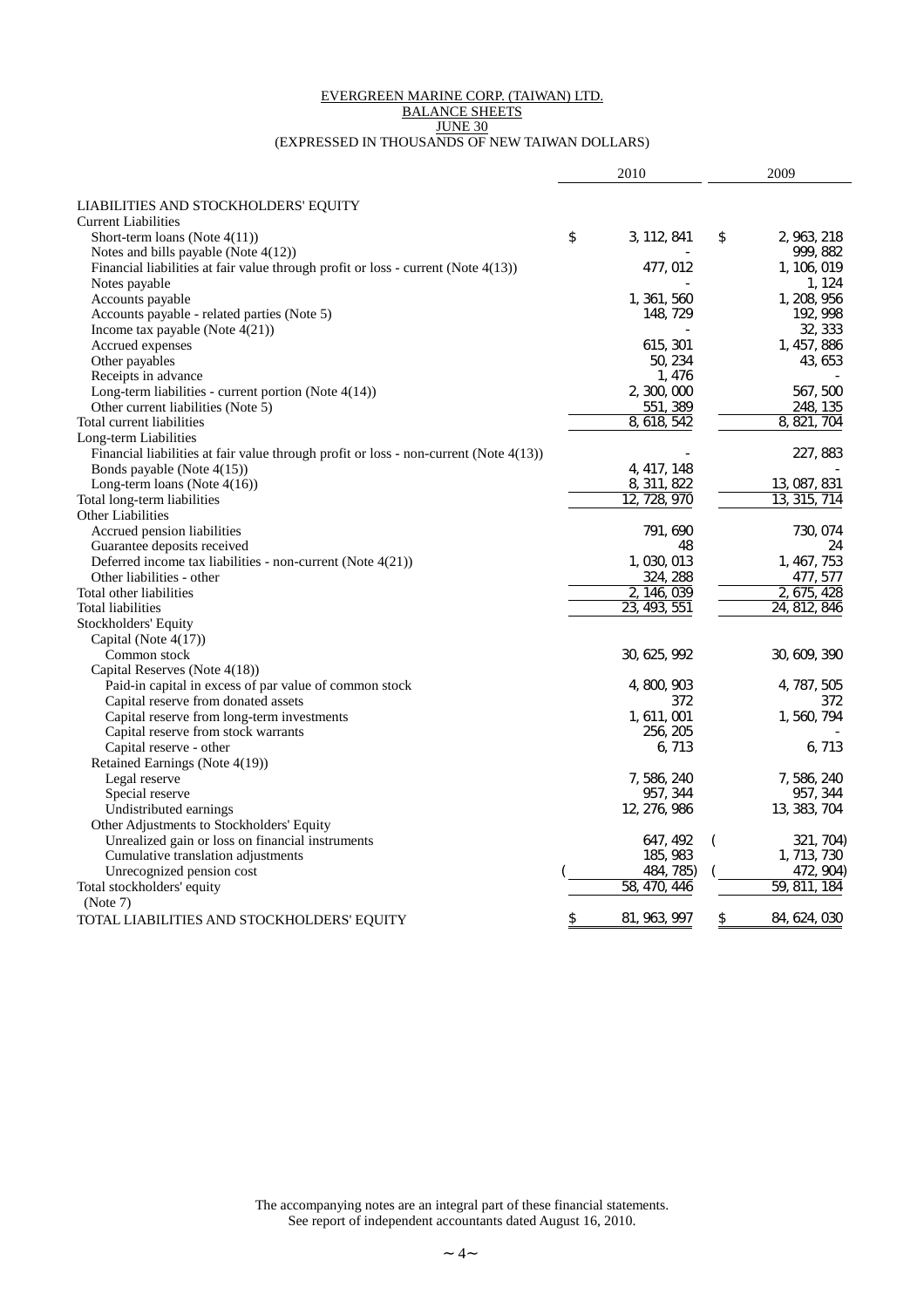#### EVERGREEN MARINE CORP. (TAIWAN) LTD. STATEMENTS OF INCOME FOR THE SIX-MONTH PERIODS ENDED JUNE 30, (EXPRESSED IN THOUSANDS OF NEW TAIWAN DOLLARS, EXCEPT FOR EARNINGS PER SHARE)

|                                                        |                   | 2010           |                   | 2009                   |
|--------------------------------------------------------|-------------------|----------------|-------------------|------------------------|
| Operating income (Notes $4(20)$ and 5)                 | \$                | 8, 596, 132    | \$                | 7, 715, 022            |
| Operating costs (Notes 4(23) and 5)                    |                   | 7, 685, 379)   |                   | 6, 590, 327)           |
| Gross profit, net                                      |                   | 910, 753       |                   | 1, 124, 695            |
| Operating Expenses (Notes 4(23) and 5)                 |                   |                |                   |                        |
| General and administrative expenses                    |                   | 738, 822)      |                   | 744, 428)              |
| Operating income                                       |                   | 171, 931       |                   | 380, 267               |
| Non-operating Income and Gains                         |                   |                |                   |                        |
| Interest income                                        |                   | 13, 899        |                   | 47, 821                |
| Gain on valuation of financial assets                  |                   | 194, 070       |                   | 1, 415                 |
| Gain on valuation of financial liabilities             |                   | 484, 138       |                   | 1, 017, 817            |
| Investment income accounted for under the equity       |                   |                |                   |                        |
| method (Note 4(9))                                     |                   | 3, 110, 056    |                   |                        |
| Dividend income                                        |                   | 83, 692        |                   | 3, 450                 |
| Gain on disposal of property, plant and equipment      |                   |                |                   |                        |
| (Note 5)                                               |                   | 467, 518       |                   | 589, 004               |
| Gain on disposal of investments                        |                   | 7,351          |                   | 7,333                  |
| Foreign exchange gain, net                             |                   |                |                   | 161, 859               |
| Rental income (Note 5)                                 |                   | 48, 619        |                   | 50, 392                |
| Other non-operating income                             |                   | 23, 358        |                   | 25, 826                |
| Non-operating Income and Gains                         |                   | 4, 432,<br>701 |                   | $\overline{904}$ , 917 |
| Non-operating Expenses and Losses                      |                   |                |                   |                        |
| Interest expense                                       |                   | 164, 621) (    |                   | 114, 468)              |
| Investment loss accounted for under the equity         |                   |                |                   |                        |
| method (Note $4(9)$ )                                  |                   |                |                   | 6, 994, 823)           |
| Loss on disposal of property, plant and equipment      |                   | 331)           |                   | 1,067                  |
| Foreign exchange loss                                  |                   | 182, 746)      |                   |                        |
| Financing charges                                      |                   | 2, 311)        |                   | 2, 316                 |
| Other non-operating losses                             |                   | 317)           |                   | 592)                   |
| Non-operating Expenses and Losses                      |                   | 350<br>326)    |                   | 7, 113,<br>266)        |
| Income (loss) from continuing operations before income |                   |                |                   |                        |
| tax                                                    |                   | 4, 254, 306    |                   | 4, 828, 082)           |
| Income tax (expense) benefit (Note $4(21)$ )           |                   | 219, 743)      |                   | 114, 010               |
| Net income (loss)                                      | \$                | 4, 034, 563    | $($ \$            | 4, 714, 072)           |
|                                                        |                   |                |                   |                        |
|                                                        | <b>Before Tax</b> | After Tax      | <b>Before Tax</b> | After Tax              |
| Basic earnings (loss) per share (Note $4(22)$ )        |                   |                |                   |                        |
| Net income (loss)                                      | 1.39<br>\$        | \$<br>1.32     | $\hat{t}$<br>1.58 | $($ \$<br>1.54)        |
| Diluted earnings (loss) per share (Note $4(22)$ )      |                   |                |                   |                        |
| Net income (loss)                                      | \$<br>1.34        | \$<br>1.27     | $($ \$<br>1.58    | $($ \$<br>1.54         |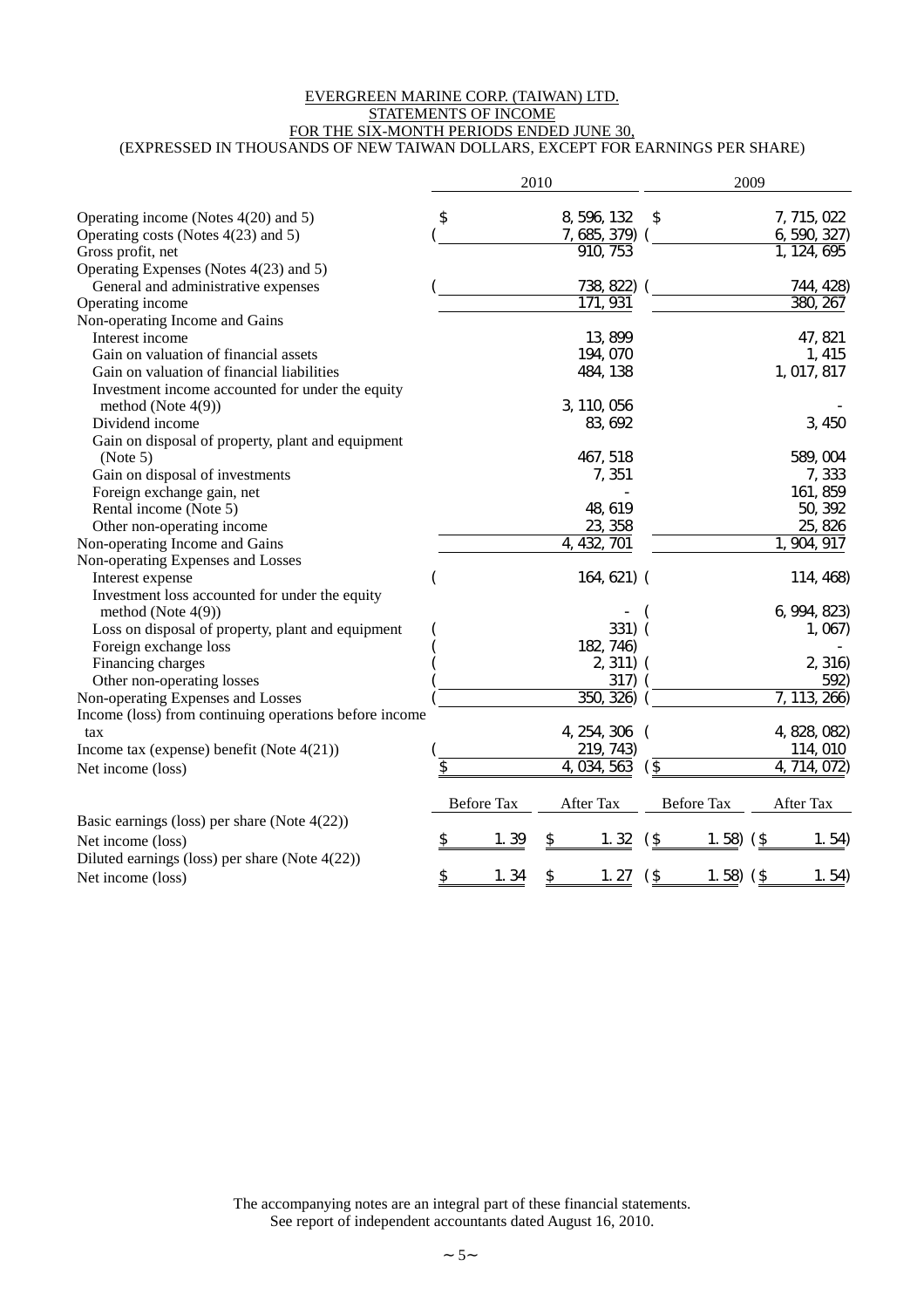#### EVERGREEN MARINE CORP. (TAIWAN) LTD. STATEMENTS OF CHANGES IN STOCKHOLDERS'EQUITY FOR THE SIX-MONTH PERIODS ENDED JUNE 30, 2010 AND 2009 (EXPRESSED IN THOUSANDS OF NEW TAIWAN DOLLARS)

|                                                                                                                         |                 |                     | <b>Retained Earnings</b> |               |    | Other Adjustments to Stockholders' Equity |                           |        |                                                        |    |                                          |                |                              |                |           |
|-------------------------------------------------------------------------------------------------------------------------|-----------------|---------------------|--------------------------|---------------|----|-------------------------------------------|---------------------------|--------|--------------------------------------------------------|----|------------------------------------------|----------------|------------------------------|----------------|-----------|
|                                                                                                                         | Common<br>Stock | Capital<br>Reserves |                          | Legal reserve |    | Special reserve                           | Undistributed<br>earnings |        | Unrealized gain or<br>loss on financial<br>instruments |    | Cumulative<br>translation<br>adiustments |                | Unrecognized<br>pension cost | Total          |           |
| <b>Year 2009</b>                                                                                                        |                 |                     |                          |               |    |                                           |                           |        |                                                        |    |                                          |                |                              |                |           |
| Balance at January 1, 2009                                                                                              | \$30, 609, 390  | \$6, 355, 383       |                          | 522 313       | £. | 957.<br>344                               | 18, 161,<br>703           | (\$    | 776, 363)                                              | \$ | 895, 498                                 | $($ \$         | 479, 092)                    | \$63, 246, 176 |           |
| Appropriation of 2008 earnings                                                                                          |                 |                     |                          |               |    |                                           |                           |        |                                                        |    |                                          |                |                              |                |           |
| Legal reserves                                                                                                          |                 |                     |                          | 63.927        |    |                                           | 63, 927)                  |        |                                                        |    |                                          |                |                              |                |           |
| Adjustments on retained earnings due to<br>changes in investees' capital surplus based on<br>percentage of shareholding |                 |                     |                          |               |    |                                           |                           |        | 312, 203                                               |    | 11, 150                                  |                | 6, 188                       |                | 329, 542  |
| Translation adjustments arising from investees'<br>financial statements denominated in foreign<br>currencies            |                 |                     |                          |               |    |                                           |                           |        |                                                        |    | 807, 082                                 |                |                              |                | 807, 082  |
| Unrealized gain on available-for-sale financial                                                                         |                 |                     |                          |               |    |                                           |                           |        |                                                        |    |                                          |                |                              |                |           |
| assets                                                                                                                  |                 |                     |                          |               |    |                                           |                           |        | 142, 456                                               |    |                                          |                |                              |                | 142, 456  |
| Net loss for the six-month period ended June<br>30, 2009                                                                |                 |                     |                          |               |    |                                           | 4, 714, 072)              |        |                                                        |    |                                          |                |                              | 4, 714, 072)   |           |
| Balance at June 30, 2009                                                                                                | \$30, 609, 390  | \$6, 355, 384       |                          | 7, 586, 240   | \$ | 957, 344                                  | 13, 383, 704              | $($ \$ | 321, 704)                                              | \$ | 1, 713, 730                              | ΄\$            | 472, 904)                    | \$59, 811, 184 |           |
| Year 2010                                                                                                               |                 |                     |                          |               |    |                                           |                           |        |                                                        |    |                                          |                |                              |                |           |
| Balance at January 1, 2010                                                                                              | \$30, 625, 992  | \$6, 675, 194       |                          | 7, 586, 240   | \$ | 957,<br>344                               | 8, 242, 423               | \$     | 207, 729                                               | \$ | 640, 363                                 | $($ \$         | 483, 688)                    | \$54, 451, 597 |           |
| Adjustments on retained earnings due to<br>changes in investees' capital surplus based on<br>percentage of shareholding |                 |                     |                          |               |    |                                           |                           |        | 318, 860                                               |    | 72, 462                                  |                | 1, 097)                      |                | 390, 225  |
| Translation adjustments arising from investees'<br>financial statements denominated in foreign<br>currencies            |                 |                     |                          |               |    |                                           |                           |        | $\overline{\phantom{a}}$                               |    | 526, 842)                                |                | $\overline{\phantom{a}}$     |                | 526, 842) |
| Unrealized gain on available-for-sale financial<br>assets                                                               |                 |                     |                          |               |    |                                           |                           |        | 120, 903                                               |    |                                          |                |                              |                | 120, 903  |
| Net income for the six-month period ended<br>June 30, 2010                                                              |                 |                     |                          |               |    |                                           | 4, 034, 563               |        |                                                        |    |                                          |                |                              | 4, 034, 563    |           |
| Balance at June 30, 2010                                                                                                | \$30, 625, 992  | \$6, 675, 194       |                          | 7, 586, 240   |    | 957, 344                                  | 12, 276, 986              |        | 647, 492                                               |    | 185, 983                                 | $\mathfrak{S}$ | 484, 785)                    | \$58, 470, 446 |           |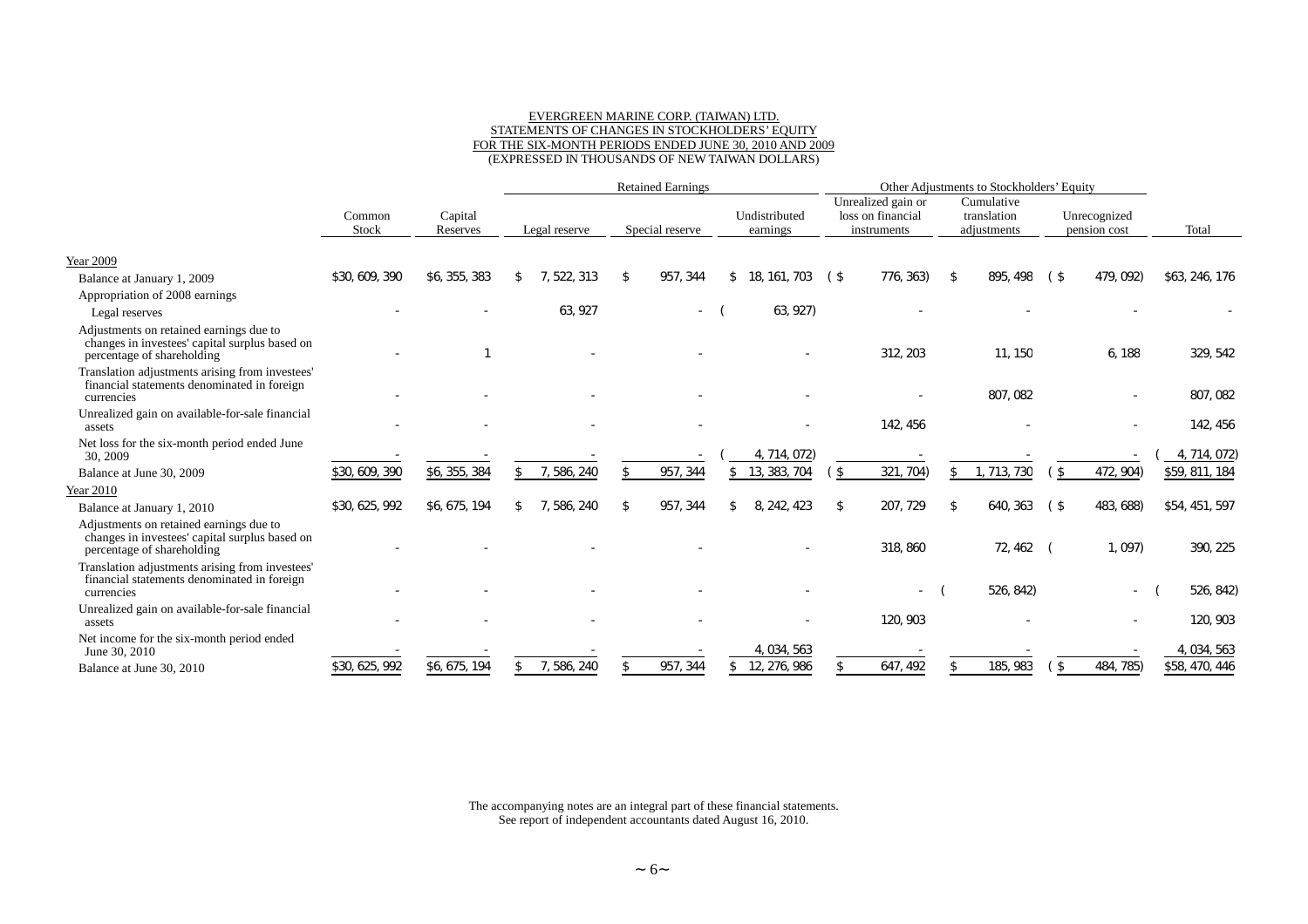#### EVERGREEN MARINE CORP. (TAIWAN) LTD. STATEMENTS OF CASH FLOWS FOR THE SIX-MONTH PERIODS ENDED JUNE 30, (EXPRESSED IN THOUSANDS OF NEW TAIWAN DOLLARS)

|                                                                                        | 2010 |              | 2009     |              |
|----------------------------------------------------------------------------------------|------|--------------|----------|--------------|
|                                                                                        |      |              |          |              |
| <b>CASH FLOWS FROM OPERATING ACTIVITIES</b><br>Net income (loss)                       | \$   | 4, 034, 563  | $($ \$   | 4, 714, 072) |
| Adjustments to reconcile net income (loss) to net cash used<br>by operating activities |      |              |          |              |
| Depreciation                                                                           |      | 847, 266     |          | 923, 553     |
| Amortization                                                                           |      | 11,031       |          | 13, 194      |
| Reclassification of depreciation of dock facilities to<br>operating costs and others   |      | 147, 509     |          | 143, 040     |
| Reclassification of amortization of deferred charges to others                         |      | 19, 559      |          | 17, 438      |
| Net gain on disposal of property, plant and equipment                                  |      | 467, 349)    |          | 587, 937)    |
| Excess of equity-accounted investment (gain) loss over cash<br>dividends               |      | 2, 876, 424) |          | 6, 994, 823  |
| Amortization of bond discounts                                                         |      | 105, 356     |          |              |
| Changes in assets and liabilities                                                      |      |              |          |              |
| Financial assets and liabilities at fair value through profit<br>or loss               |      | 951, 831     |          | 1, 999, 859) |
| Notes and accounts receivable                                                          |      | 56, 780      |          | 124, 178)    |
| Other receivables                                                                      |      | 255, 162     |          | 253, 567     |
| Other financial assets                                                                 |      | 63, 950      |          | 1, 119, 194  |
| Ship fuel                                                                              |      | 35, 359      |          | 34, 781)     |
| Prepaid expenses and prepayments                                                       |      | 8, 190)      |          | 9,653        |
| Restricted assets                                                                      |      | 2, 927       |          | 106, 927)    |
| Agent accounts                                                                         |      | 57, 979)     |          | 237, 451)    |
| Agency reciprocal accounts                                                             |      | 482, 207)    |          | 828, 570     |
| Other current assets                                                                   |      | 18,809       | $\left($ | 32, 029)     |
| Refundable deposits                                                                    |      | 876)         |          | 2, 632       |
| Notes and accounts payable                                                             |      | 370, 019     |          | 195, 169)    |
| Income tax payable                                                                     |      |              |          | 305, 423)    |
| Accrued expenses                                                                       |      | 189, 155     |          | 846, 176)    |
| Other payables                                                                         |      | 25, 365      |          | 5, 308)      |
| Receipts in advance                                                                    |      | 1, 476       |          |              |
| Other current liabilities                                                              |      | 4, 052)      |          | 14, 044)     |
| Accrued pension liability                                                              |      | 38, 704      |          | 31,601       |
| Deferred income tax assets / liabilities                                               |      | 219, 676     |          | 170, 109)    |
| Net cash used by operating activities                                                  |      | 3, 491, 566  |          | 963, 802     |

(Continued)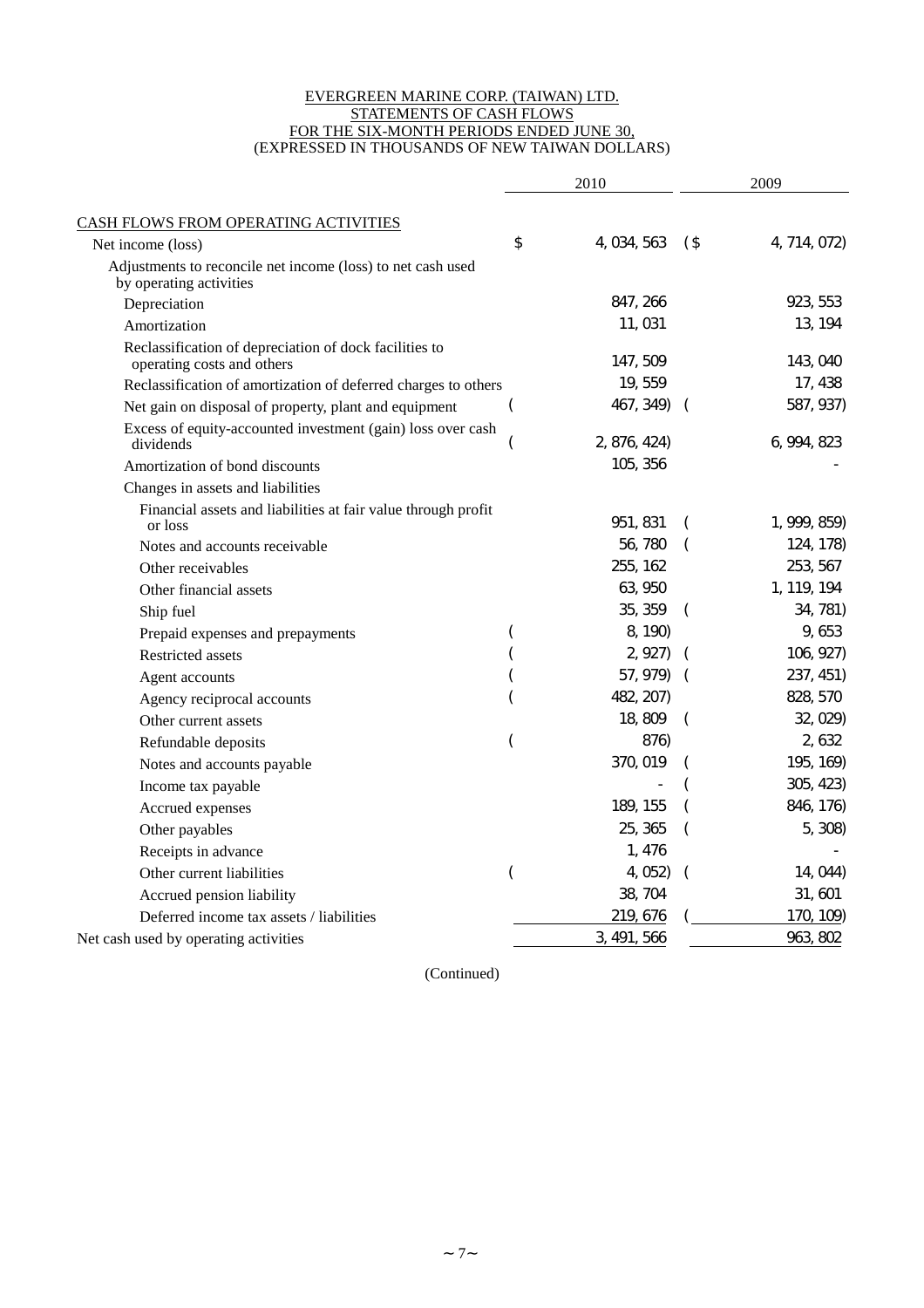#### EVERGREEN MARINE CORP. (TAIWAN) LTD. STATEMENTS OF CASH FLOWS FOR THE SIX-MONTH PERIODS ENDED JUNE 30, (EXPRESSED IN THOUSANDS OF NEW TAIWAN DOLLARS)

|                                                                       | 2010   |              | 2009       |              |
|-----------------------------------------------------------------------|--------|--------------|------------|--------------|
| <b>CASH FLOWS FROM INVESTING ACTIVITIES</b>                           |        |              |            |              |
| Financial assets and liabilities at fair value through profit or loss | $($ \$ | 554, 342)    | (\$        | 3, 475, 758) |
| Acquisition of held-to-maturity financial assets                      | (      | 470, 000)    |            | 200, 000     |
| Proceeds from sale of held-to-maturity financial assets               |        | 460,000      |            |              |
| Acquisition of property, plant and equipment                          |        | 27, 026)     | $\sqrt{2}$ | 63, 804)     |
| Proceeds from disposal of property, plant and equipment               |        | 510, 912     |            | 423, 539     |
| Increase in deferred charges                                          |        | 5, 665)      |            | 42, 603)     |
| Net cash used in investing activities                                 |        | 86, 121)     |            | 3, 358, 626) |
| <b>CASH FLOWS FROM FINANCING ACTIVITIES</b>                           |        |              |            |              |
| Decrease in short-term loans                                          |        | 950, 684     |            | 143, 218     |
| (Decrease) increase in short-term bills payable                       |        | 99, 959)     |            | 999, 882     |
| Decrease in long-term loans                                           |        | 3, 386, 856) |            | 1, 803, 515) |
| Decrease in corporate bonds payable                                   |        |              |            | 202, 100)    |
| Increase in guarantee deposits received                               |        | 24           |            |              |
| Net cash used in financing activities                                 |        | 2, 536, 107) |            | 862, 515)    |
| Increase (decrease) in cash and cash equivalents                      |        | 869, 338     |            | 3, 257, 339) |
| Cash and cash equivalents at beginning of period                      |        | 2, 081, 672  |            | 5, 107, 001  |
| Cash and cash equivalents at end of period                            | \$     | 2, 951, 010  | \$         | 1, 849, 662  |
| Supplemental information of cash flow information                     |        |              |            |              |
| Interest paid                                                         | \$     | 67, 761      | \$         | 136, 370     |
| Less: Interest capitalized                                            |        |              |            |              |
| Interest paid, net of interest capitalized                            | \$     | 67, 761      | \$         | 136, 370     |
| Income tax paid                                                       | \$     | 709          | \$         | 361, 523     |
| Financing activities not affecting cash flows                         |        |              |            |              |
| Long-term liabilities due within one year                             | \$     | 2,300,000    | \$         | 567,500      |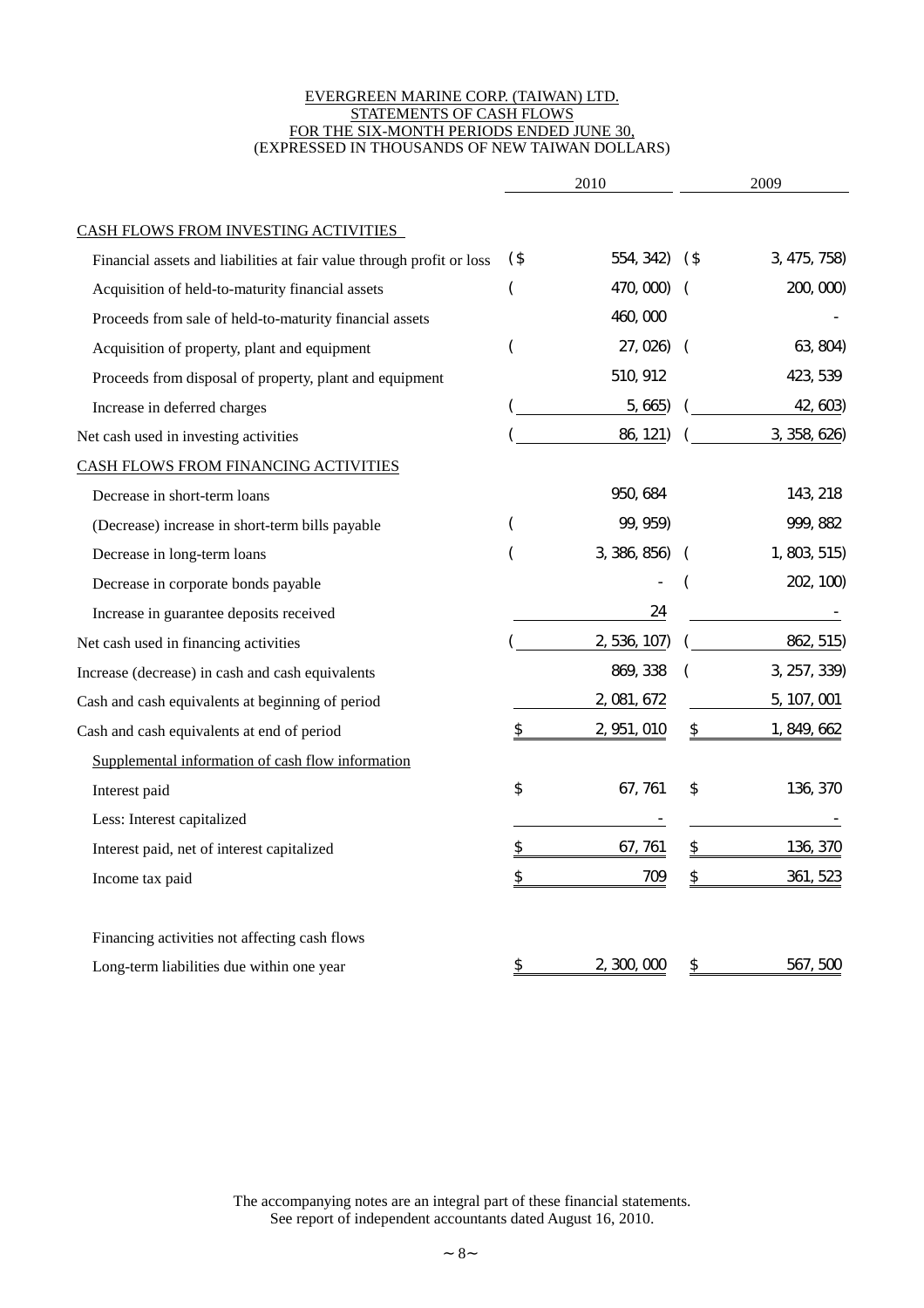# EVERGREEN MARINE CORPORATION NOTES TO FINANCIAL STATEMENTS JUNE 30, 2010 AND 2009 (EXPRESSED IN THOUSANDS OF NEW TAIWAN DOLLARS, EXCEPT AS OTHERWISE INDICATED)

## 1.HISTORY AND ORGANIZATION

Established on September 25, 1968, Evergreen Marine Corporation (the "Company") is mainly engaged in domestic and international marine transportation, shipping agency services, and the distribution of containers. The Company was approved by the Securities and Futures Commission (SFC), Ministry of Finance (MOF) (currently known as the Securities and Futures Bureau (SFB), Financial Supervisory Commission, Executive Yuan) to be a public company on November 2, 1982 and was further approved by the SFC to be a listed company on July 6, 1987. The Company's shares have been publicly traded on the Taiwan Stock Exchange since September 21, 1987. The Company had 1,227 employees as of June 30, 2010.

#### 2.SUMMARY OF SIGNIFICANT ACCOUNTING POLICIES

The accompanying financial statements are prepared in conformity with the "Rules Governing Preparation of Financial Statements by Securities Issuers", "Business Entity Accounting Law", "Regulations on Business Entity Accounting Handling", and accounting principles generally accepted in the Republic of China. The Company's significant accounting polices are summarized below:

# (1)Classification of current and non-current assets and liabilities

- A. Assets that meet one of the following criteria are classified as current assets; otherwise they are classified as non-current assets:
	- a) Assets arising from operating activities that are expected to be realized or consumed, or are intended to be sold within the normal operating cycle;
	- b) Assets held mainly for trading purposes;
	- c) Assets that are expected to be realized within twelve months from the balance sheet date;
	- d) Cash and cash equivalents, excluding restricted cash and cash equivalents and those that are to be exchanged or used to pay off liabilities more than twelve months after the balance sheet date.
- B. Liabilities that meet one of the following criteria are classified as current liabilities; otherwise they are classified as non-current liabilities:
	- a) Liabilities arising from operating activities that are expected to be paid off within the normal operating cycle;
	- b) Liabilities arising mainly from trading activities;
	- c) Liabilities that are to be paid off within twelve months from the balance sheet date;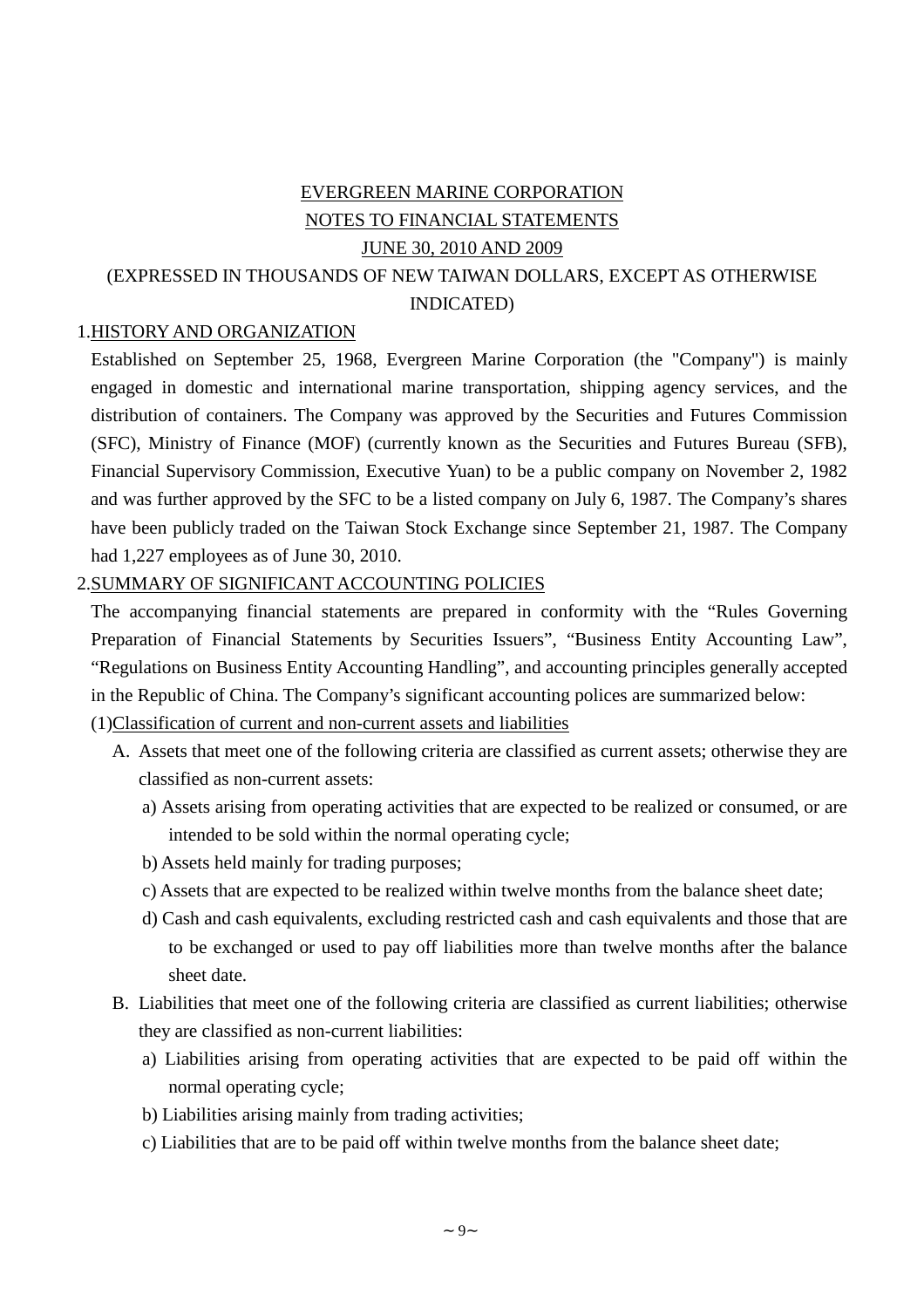d) Liabilities for which the repayment date cannot be extended unconditionally to more than twelve months after the balance sheet date.

## (2)Translation of financial statements of foreign subsidiaries

Assets and liabilities of foreign subsidiaries are translated into New Taiwan dollars using the exchange rates at the balance sheet date. Equity accounts are translated at historical rates except for beginning retained earnings, which are carried forward from prior year's balance. Dividends are translated at the rates prevailing at the date of declaration. Profit and loss accounts are translated at weighted-average rates of the year. The resulting translation differences are included in "cumulative translation adjustments" under stockholders'equity.

### (3)Foreign currency transactions

- A. The Company maintains its accounts in New Taiwan Dollars. Transactions denominated in foreign currencies are translated into New Taiwan Dollars at the spot exchange rates prevailing at the transaction dates. Exchange gains or losses due to the difference between the exchange rate on the transaction date and the exchange rate on the date of actual receipt and payment are recognized in current year's profit or loss.
- B. Monetary assets and liabilities denominated in foreign currencies are translated at the spot exchange rates prevailing at the balance sheet date. Exchange gains or losses are recognized in profit or loss.
- C. When a gain or loss on a non-monetary item is recognized directly in equity, any exchange component of that gain or loss shall be recognized directly in equity. Conversely, when a gain or loss on a non-monetary item is recognized in profit or loss, any exchange component of that gain or loss shall be recognized in profit or loss. However, non-monetary items that are measured on a historical cost basis are translated using the exchange rate at the date of the transaction.
- (4)Cash and cash equivalents

Cash and cash equivalents include cash on hand and in banks and other short-term highly liquid investments which are readily convertible to known amount of cash and which are subject to insignificant risk of changes in value resulting from fluctuations in interest rates.

The Company's statement of cash flow is prepared on the basis of cash and cash equivalents.

- (5)Financial assets at fair value through profit or loss
	- A. Equity financial instruments are recognized and derecognized using trade date accounting; whereas debt, beneficiary certificates, and derivative financial instruments are recognized and derecognized using settlement date accounting. These instruments are initially recognized at their fair values.
	- B. These financial instruments are subsequently remeasured and stated at fair value, and the gain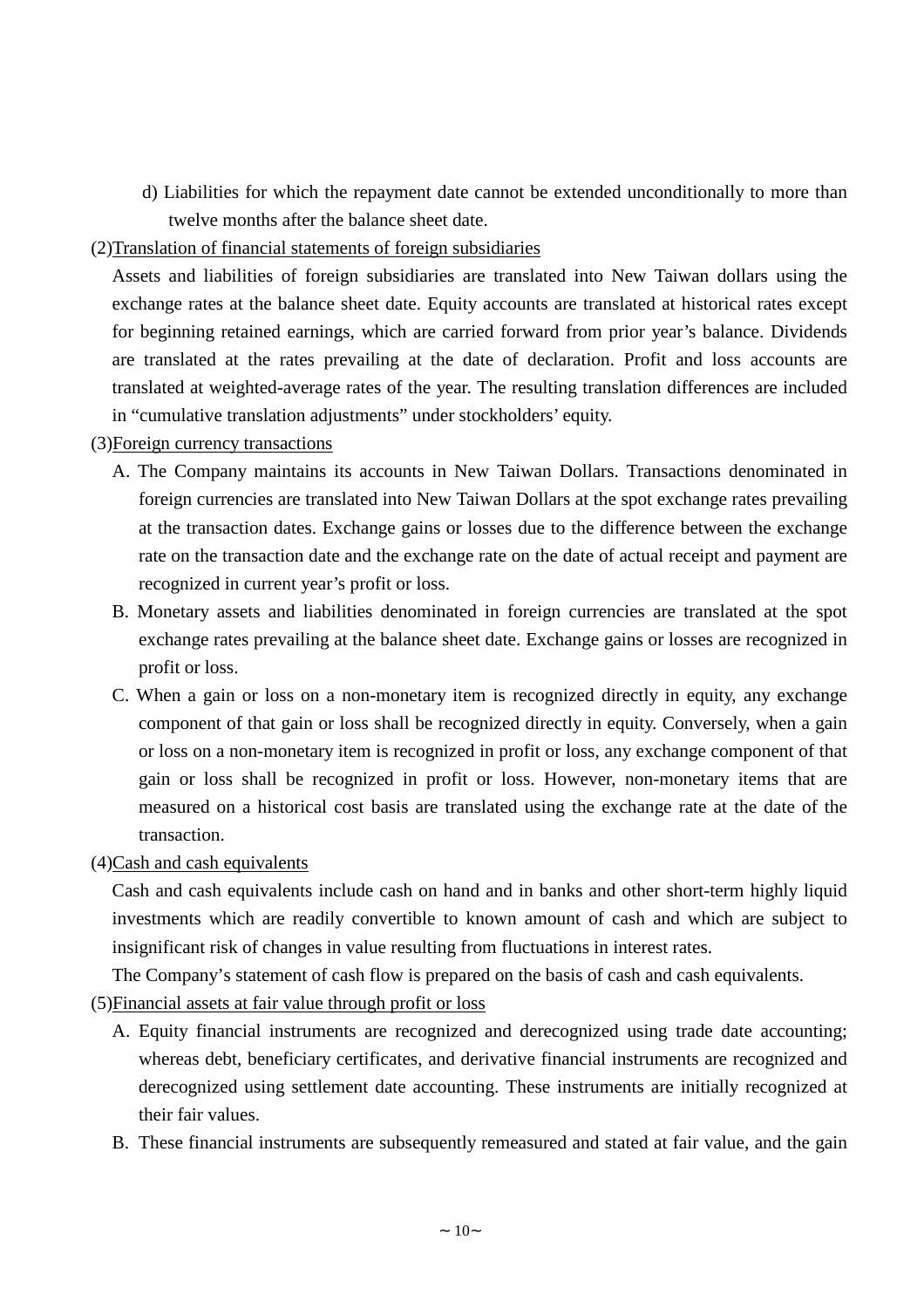or loss is recognized in profit or loss. The fair value of listed stocks, OTC stocks and closed-end mutual funds is based on latest quoted fair prices of the accounting period. The fair value of open-end and balanced mutual funds is based on the net asset value at the balance sheet date.

- C. When a derivative is an ineffective hedging instrument, it is initially recognized at fair value on the date a derivative contract is entered into and is subsequently remeasured at its fair value. If a derivative is a non-option derivative, the fair value initially recognized is zero.
- D. For call options, put options and conversion rights without characteristics of equity, which are embedded in corporate bonds payable, please refer to Note 2 (14).
- E. Financial assets and financial liabilities designated as at fair value through profit or loss at inception are those that conform to one of the following conditions a)Hybrid products.
	- b)As a result of the designation, measurement and recognition inconsistency could be decreased significantly or eliminated.
	- c)The financial products are managed under the method of risk management and investment strategy management established by the Company and performance of the product is assessed using fair value.
- (6)Available-for-sale financial assets
	- A. Equity financial instruments are recognized and derecognized using trade date accounting. These instruments are initially recognized at their fair values plus transaction costs that are directly attributable to the acquisition.
	- B. The financial assets are remeasured and stated at fair value, and the gain or loss is recognized in equity, until the financial asset is derecognized, at which time the cumulative gain or loss previously recognized in equity shall be recognized in profit or loss. The fair value of listed stocks and OTC stocks and closed-end mutual funds are based on latest quoted fair prices of the accounting period. The fair values of open-end and balanced mutual funds are based on the net asset value at the balance sheet date.
	- C. If there is any objective evidence that the financial asset is impaired, the cumulative loss that has been recognized directly in equity shall be transferred from equity to profit or loss. When the fair value of an equity instrument subsequently increases, impairment losses recognized previously in profit or loss shall not be reversed. When the fair value of a debt instrument subsequently increases and the increase can be objectively related to an event occurring after the impairment loss was recognized in profit or loss, the impairment loss shall be reversed to the extent of the loss recognized in profit or loss.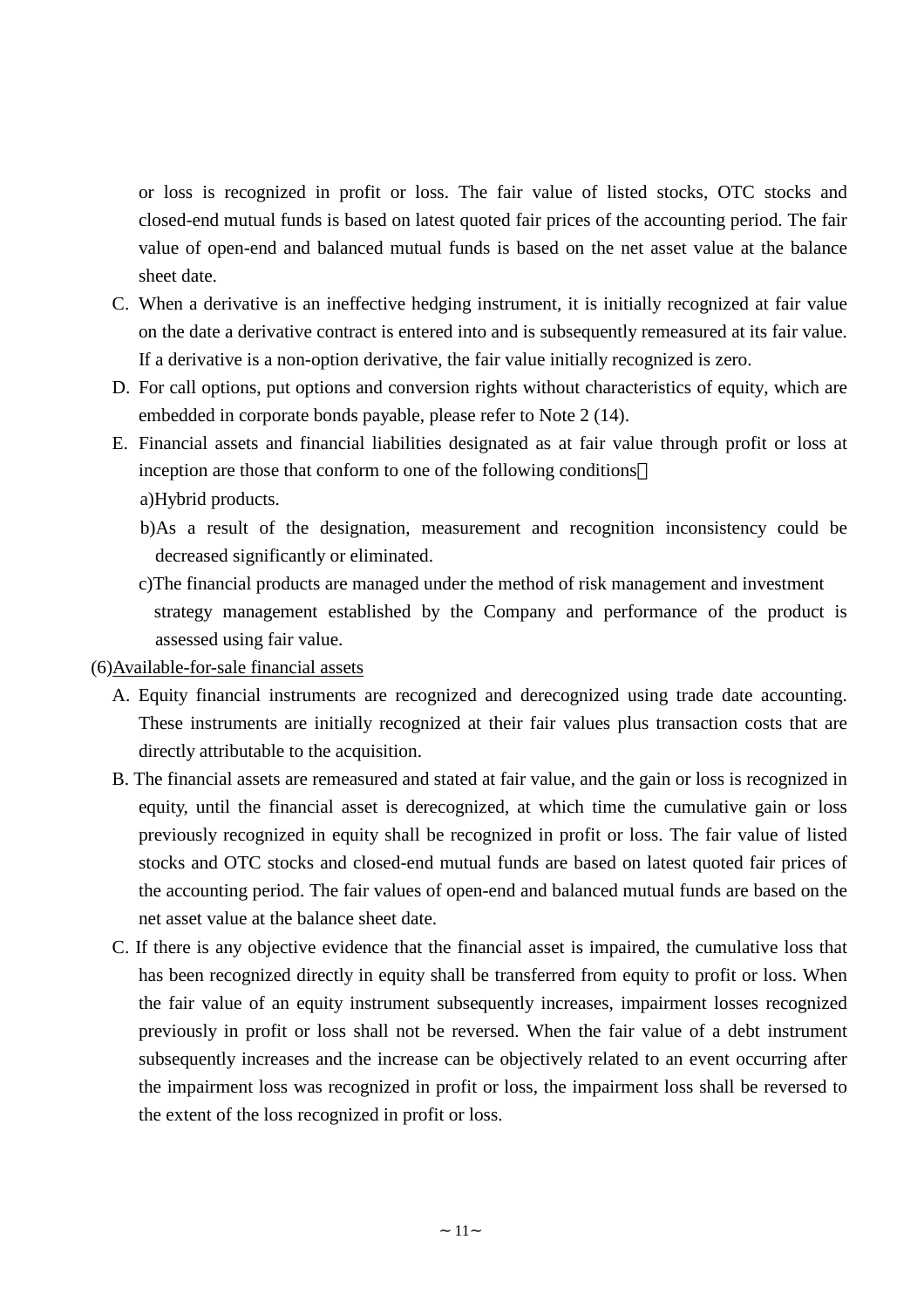#### (7)Held-to-maturity financial assets

- A. Held-to-maturity financial asset is recognized or derecognized using trade date accounting and is stated initially, at its fair value plus transaction costs that are directly attributable to the acquisition of the financial asset.
- B. The financial assets are carried at amortized cost.
- C. If there is any objective evidence that the financial asset is impaired, the impairment loss is recognized in profit or loss. If the fair value of the financial asset subsequently increases and the increase can be objectively related to an event occurring after the impairment loss was recognized in profit or loss, the impairment loss shall be reversed to the extent of the loss previously recognized in profit or loss. The book value after reversion should not exceed the amortized cost without recognition of impairment.

### (8)Financial assets carried at cost

- A. Financial assets and financial liabilities carried at cost are recognized or derecognized using trade date accounting and are stated initially at fair value plus transaction costs that are directly attributable to the acquisition of the financial asset.
- B. If there is any objective evidence that the financial asset is impaired, the impairment loss is recognized in profit or loss. Such impairment loss shall not be reversed when the fair value of the asset subsequently increases.

#### (9)Inventories

Ship fuel is physically measured by the crew of each ship and reported back to the Head Office through telegraph for recording purposes at balance sheet date. Valuation of ship fuel is based on the exchange rate prevailing at the balance sheet date.

### (10)Long-term equity investments accounted for under the equity method

A. Long-term equity investments in which the Company holds more than 20% of the investee company's voting shares or has significant influence on the investee's operational decisions are accounted for under the equity method. The excess of the initial investment cost over the acquired net asset value of the investee attributable to goodwill is no longer amortized, effective January 1, 2006. Retrospective adjustment of the amount of goodwill amortized in previous year is not required. The excess of acquired net asset value of investee over the initial investment cost is allocated proportionately and applied as a reduction to the book values of identifiable non-current assets, and any remaining amount of such excess after this allocation is credited to extraordinary gains. Negative goodwill, incurred before December 31, 2005, should still be amortized. Investee companies of which the Company holds more than 50% voting shares of an investee or the Company holds less than 50% voting shares of an investee, but has effective control over the investee are included in the consolidated financial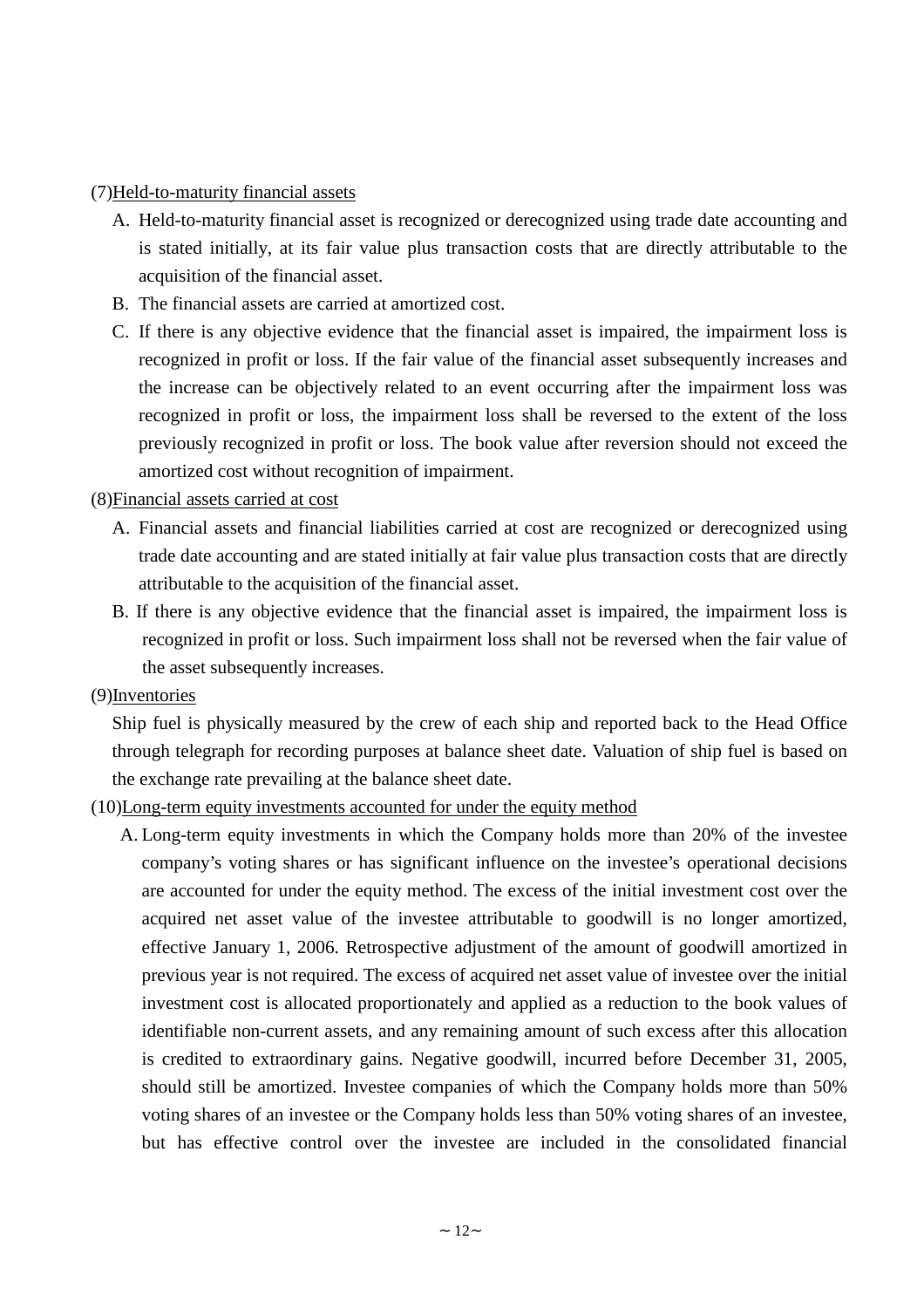statements.

- B. Exchange differences arising from translation of financial statements of overseas investee companies accounted for under the equity method are recorded as "cumulative translation adjustments" under stockholders'equity.
- (11)Property, plant and equipment
	- A. Property, plant and equipment are stated at cost. Interests incurred on the loans used to bring the assets to the condition and location necessary for their intended uses are capitalized.
	- B. Major improvements and renewals are capitalized and depreciated accordingly. Maintenance and repairs are expensed as incurred.
	- C. Depreciation is calculated on a straight-line basis according to the respective assets' useful lives regulated by the Ministry of Finance plus one year for salvage value. Salvage value of the fully depreciated assets, that are still in use, is depreciated based on one year of useful lives in the year the asset is fully depreciated and in the subsequent year, to the extent that the salvage value falls below \$3,000 dollars. When impairment loss is recognized, property, plant and equipment shall be depreciated over their remaining useful lives based on their carrying values adjusted for the impairment loss.
- (12)Deferred expenses

Deferred expenses refer to the expenses incurred for decoration, computer software and cable installation. The expenses incurred for decoration are amortized on a straight-line basis over five years, and the remaining are amortized over 2-3 years.

(13)Asset impairment

The Company recognizes impairment loss when there is indication that the recoverable amount of an asset is less than its carrying amount. The recoverable amount is the higher of the fair value less costs to sell and value in use. When the impairment no longer exists, the impairment loss recognized in prior years shall be recovered.

(14)Corporate bonds payable

The difference between the issue price and face value of corporate bonds is accounted for as premium or discount which is required to be amortized over the period from the date of issuance to maturity date using the interest method and is recorded as "interest expense".

A. For the bonds payable issued after January 1, 2006, in which call option, put option and conversion rights are embedded, the issuer of a financial instrument shall classify the instrument, or its component parts, on initial recognition as a financial liability, a financial asset or an equity instrument in accordance with the substance of the contractual arrangement and the definitions of a financial liability, a financial asset and an equity instrument. These bonds are accounted for as follows: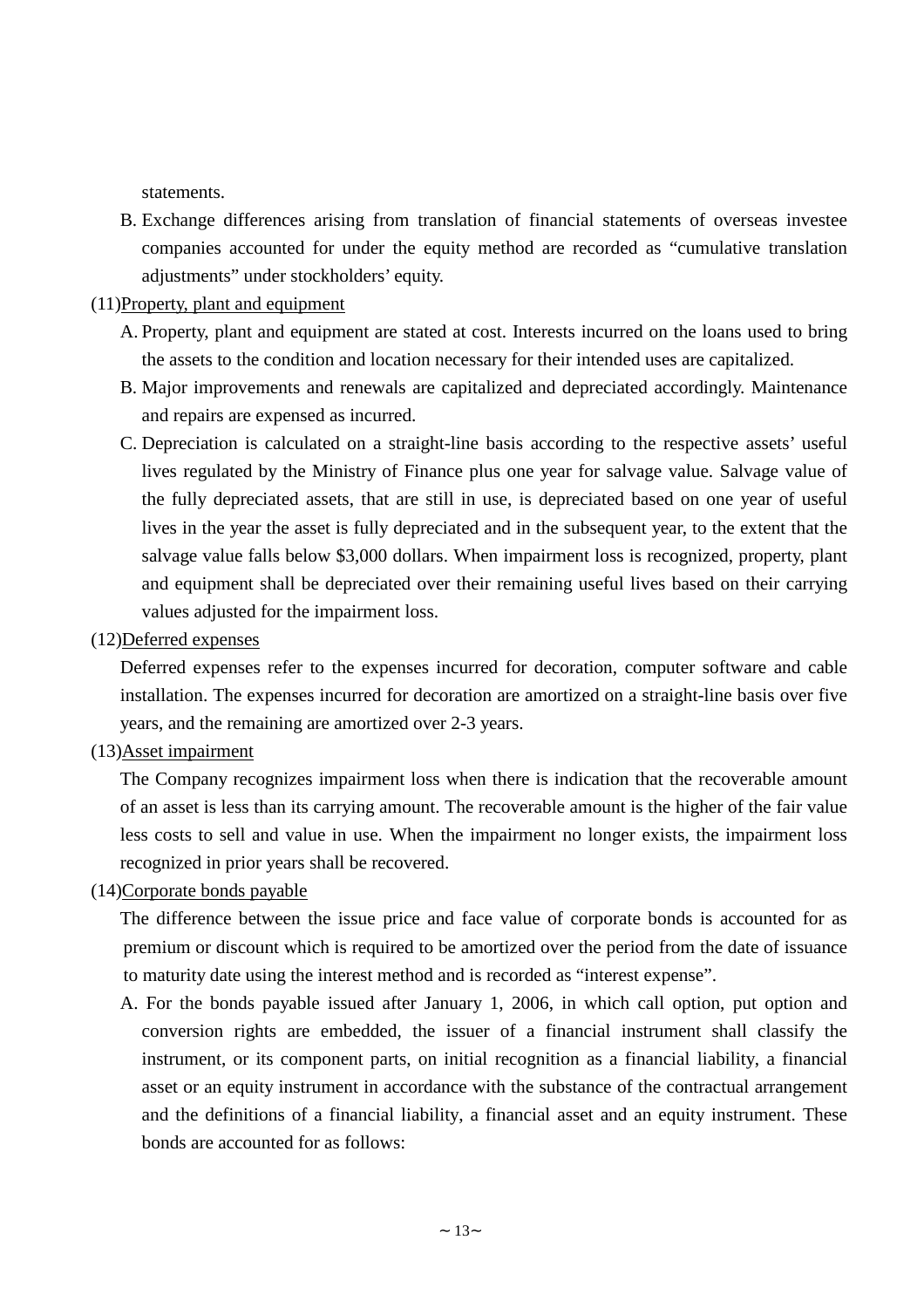- a) The difference between the issue price and face value of corporate bonds is accounted for as premium or discount which is required to be amortized over the period from the date of issuance to maturity date using the interest method and is recorded as "interest expense".
- b) The value of any derivative features (such as a call option and put option) embedded in the compound financial instrument is recognized as "financial assets or financial liabilities at fair value through profit or loss". These derivative features are subsequently remeasured and stated at fair value on each balance sheet date, and the gain or loss is recognized in "gain or loss on valuation of financial assets or financial liabilities". At the expiration date, if the fair value of common stock exceeds the exercise price of put option, the fair value of the put option is recognized as "paid-in capital"; however, if the fair value of common stock is lower than the exercise price, the fair value of the put option is recognized as "gain or loss".
- c) A conversion option embedded in the bonds issued by the Company, which is convertible to an equity instrument, is recognized in "capital reserve from stock warrants". When a bondholder exercises his/her conversion rights, the liability component of the bonds (including corporate bonds and embedded derivatives) shall be revalued at fair value on the conversion date, and the resulting difference shall be recognized as "gain or loss" in the current period. The book value of the common stock issued due to the conversion shall be based on the adjusted book value of the above-mentioned liability component plus the book value of the stock warrants.
- d)Costs incurred on issuance of convertible bonds are proportionally charged to the liabilities and equities of the underlying instruments based on initial recognition costs.
- B. If the bondholders have the right, within one year, to exercise the put option embedded in bonds, the Company should classify the bond under current liability. After the right expires, the corporate bonds unconverted or not exchanged should be reclassified under non-current liabilities.

### (15)Pensions

- A. Under the defined benefit pension plan, net periodic pension costs are recognized in accordance with the actuarial calculations. Net periodic pension costs include service cost, interest cost, expected return on plan assets, amortization of unrecognized net transition obligation and gains or losses on plan assets. Unrecognized net transition obligation is amortized on a straight-line basis over 15 years. Under the defined contribution pension plan, net periodic pension costs are recognized as incurred.
- B. The amount contributed is recognized as pension cost as incurred on an accrual basis .According to R.O.C. SFAS No. 23, "Interim Financial Reporting and Disclosures ", the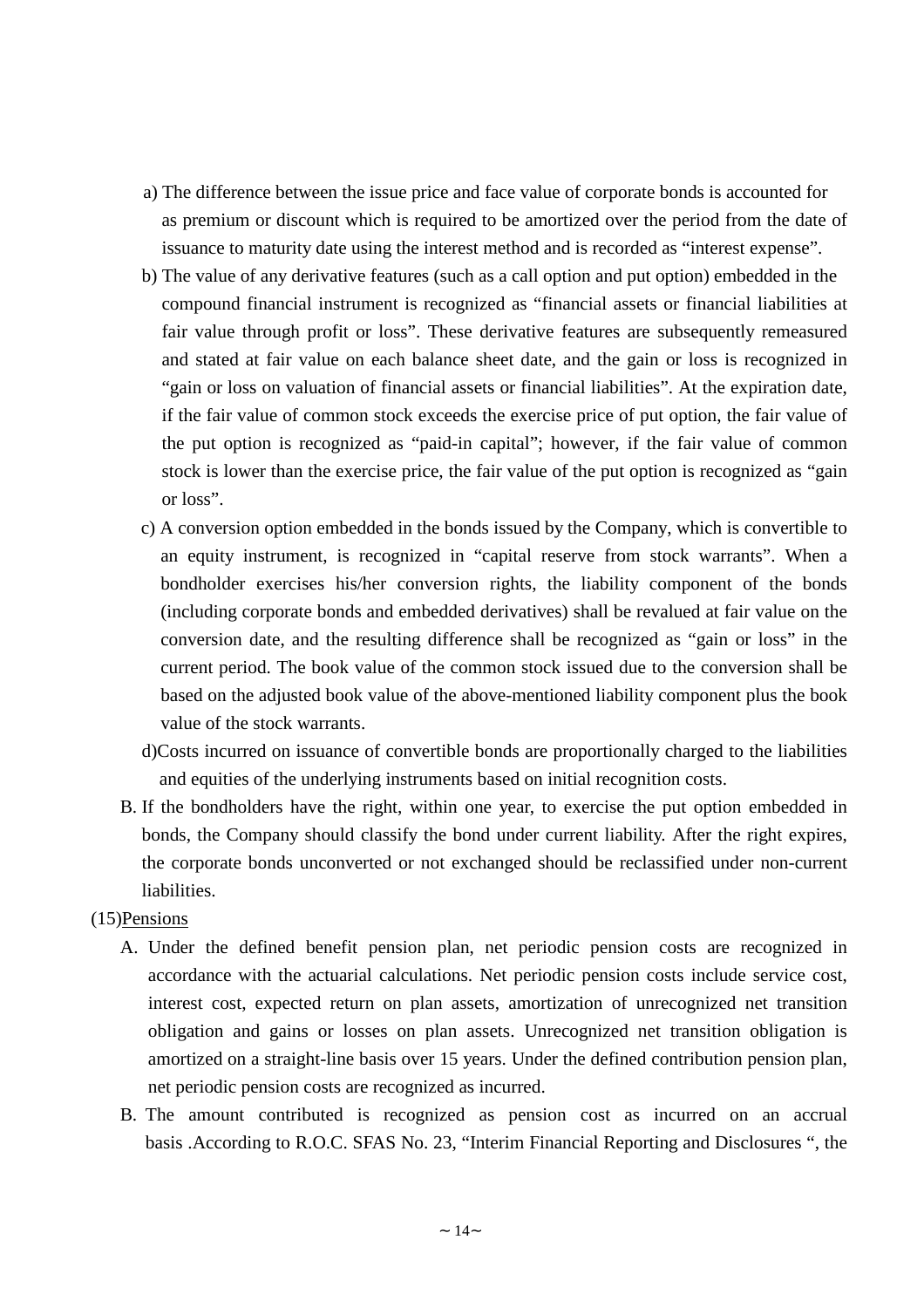Company can choose not to disclose information on pension, which is stated in paragraph 34 of R.O.C. SFAS No. 18, "Accounting for Pensions."

#### (16)Income taxes

- A.Inter-period and intra-period income tax allocation methods are employed. Over or under provision of prior years'income tax liabilities is included in current year's income tax. After an amendment of the tax law, in the year of its promulgation, deferred income tax assets and liabilities are to be recomputed. Net changes in deferred income tax assets and liabilities, resulting from the recompilation, are to be recognized in the income tax expense (benefit) of continuing operations.
- B. Investment tax credits arising from expenditures incurred on acquisitions of equipment or technology, research and development, employees' training, and equity investments are recognized in the year the related expenditures are incurred.
- C. An additional 10% tax is levied on the unappropriated retained earnings and is recorded as income tax expense in the year the stockholders resolve to distribute the earnings.
- (17)Employees'bonuses and directors'and supervisors'remuneration
	- Effective January 1, 2008, pursuant to EITF 96-052 of the Accounting Research and Development Foundation, R.O.C., dated March 16, 2007, "Accounting for Employees' Bonuses and Directors' and Supervisors' Remuneration", the costs of employees' bonuses and directors' and supervisors'remuneration are accounted for as expenses and liabilities, provided that such a recognition is required under legal obligation or constructive obligation and those amounts can be estimated reasonably. However, if the accrued amounts for employees' bonuses and directors' and supervisors' remuneration are significantly different from the actual distributed amounts resolved by the stockholders at their annual stockholders' meeting subsequently, the differences shall be recognized as gain or loss in the following year. In addition, according to EITF 97-127 of the Accounting Research and Development Foundation, R.O.C., dated March 31, 2008, "Criteria for Listed Companies in Calculating the Number of Shares of Employees' Stock Bonus", the Company calculates the number of shares of employees' stock bonus based on the closing price of the Company's common stock at the previous day of the stockholders'meeting held in the year following the financial reporting year, and after taking into account the effects of ex-rights and ex-dividends.
- (18)Revenue, costs and expenses recognition

Revenues are recognized when the earning process is substantially completed and are realized or realizable. Costs and expenses are recognized as incurred.

(19)Use of estimates

A.The preparation of financial statements in conformity with generally accepted accounting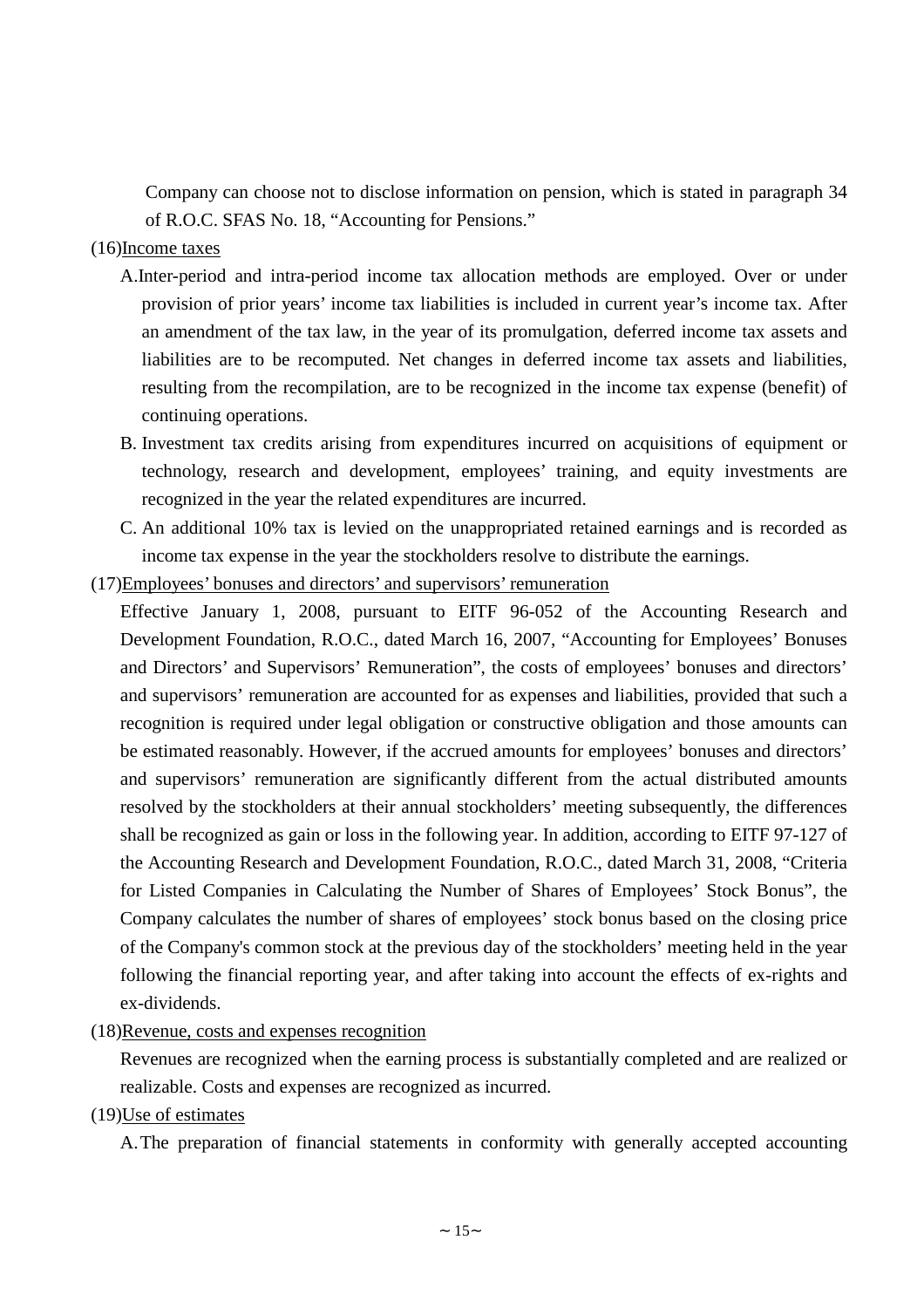principles requires management to make estimates and assumptions that affect the amounts of assets and liabilities and the disclosures of contingent assets and liabilities at the date of the financial statements and the amounts of revenues and expenses during the reporting period. Actual results could differ from those assumptions and estimates.

B. Accrued expenses are recorded at the amounts stated in the original supporting documents. Foreign port charges without supporting documents are estimated based on past records and period-end sailing schedules. Differences between the expenses actually incurred in the following year and the estimated accrued expenses are credited or charged to operating costs or expenses in the following year.

### 3.CHANGES IN ACCOUNTING PRINCIPLES

Effective January 1, 2009, the Company adopted the amendments to R.O.C. SFAS No. 10, "Accounting for Inventories". Such change in accounting principle had no effect on net income or earnings per share for six-month period ended June 30, 2009.

## 4.DETAILS OF SIGNIFICANT ACCOUNTS

(1)Cash and cash equivalents

|                                        | June 30, 2010   |      | June 30, 2009 |  |
|----------------------------------------|-----------------|------|---------------|--|
| Cash                                   | \$<br>5,042     | - \$ | 6,388         |  |
| Checking accounts                      | 503             |      | 1,766         |  |
| Demand deposits                        | 114,771         |      | 6,369         |  |
| Foreign currency deposits              | 284,854         |      | 790,015       |  |
| Time deposits (New Taiwan dollars)     | 1,708,900       |      |               |  |
| Time deposits (Foreign currencies)     | 839,146         |      | 1,070,631     |  |
| Less: Unrealized foreign exchange loss | 2,206)          |      | 25,507        |  |
|                                        | \$<br>2,951,010 |      | 1,849,662     |  |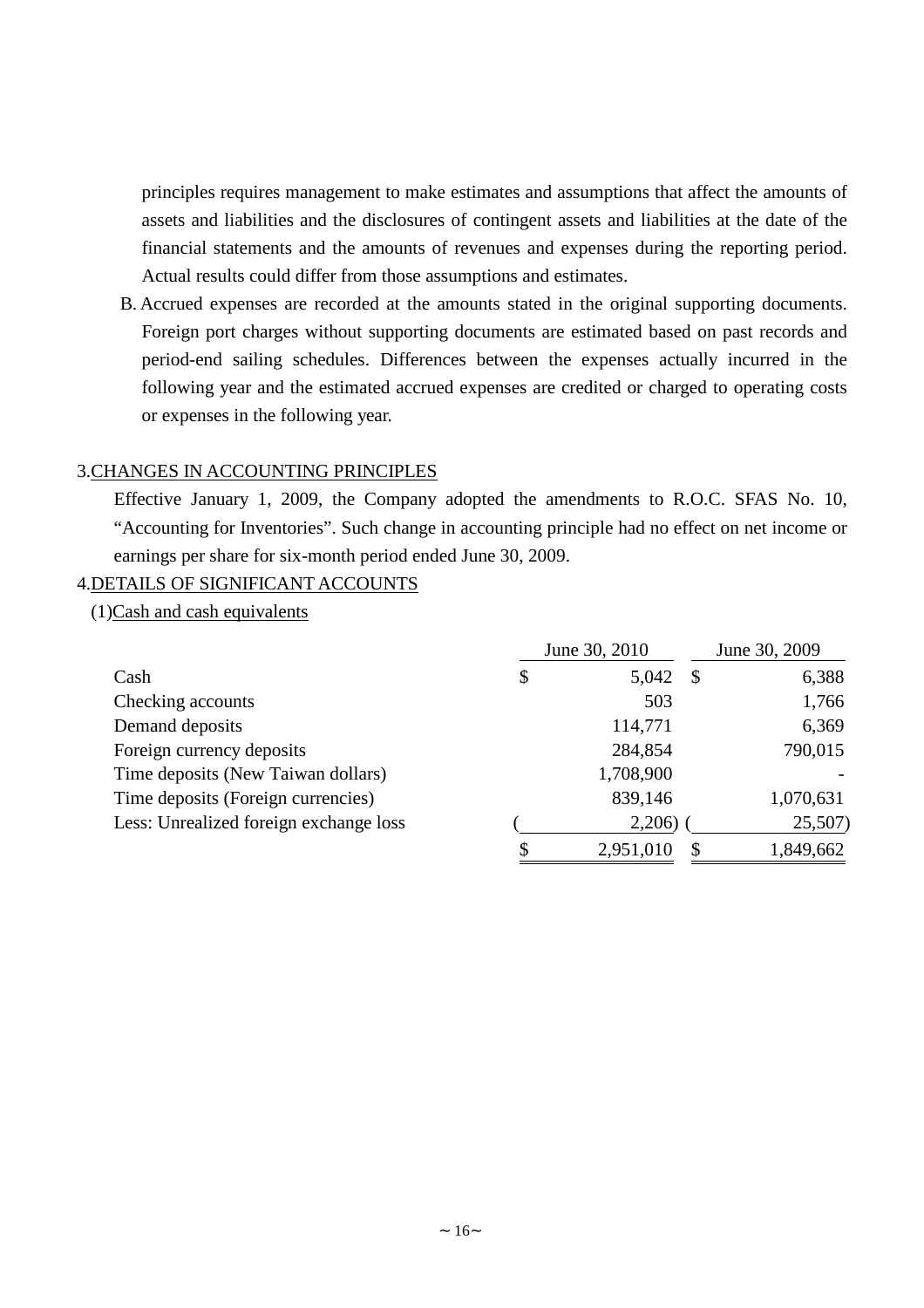## (2)Financial assets at fair value through profit or loss

|                                  | June 30, 2010 |            |               | June 30, 2009 |
|----------------------------------|---------------|------------|---------------|---------------|
| Current items:                   |               |            |               |               |
| Trading financial assets         |               |            |               |               |
| Listed (TSE and OTC) stocks      | \$            | 290        | $\mathcal{S}$ | 290           |
| Beneficiary certificates         |               | 2,217,843  |               | 2,602,333     |
| Interest rate swap (IRS)         |               |            |               | 2,481         |
| Currency exchange swap (CCS)     |               | 14,814     |               | 6,198         |
| Oil swap                         |               | 1,603      |               |               |
| Structural financial instruments |               | 3,158      |               | 803,158       |
| Embedded derivatives             |               | 1,000      |               |               |
|                                  |               | 2,238,708  |               | 3,414,460     |
| Adjustment                       |               | $53,143$ ) |               | 55,926)       |
|                                  |               | 2,185,565  |               | 3,358,534     |
|                                  |               |            |               |               |

Non-current items:

Financial assets designated as at fair value through profit or loss

| Corporate bonds | 100,000 | $\overline{\phantom{0}}$ |
|-----------------|---------|--------------------------|
| Adjustment      | 6,904   | $\overline{\phantom{0}}$ |
|                 | 93,096  | $\overline{\phantom{0}}$ |

A. For the six-month periods ended June 30, 2010 and 2009, the Company recognized net gain of \$194,070 and \$1,415, respectively.

B. Hedge accounting for these derivative instruments held for hedging activities was not adopted. (3)Available-for-sale financial assets

|                                   | June 30, 2010 | June 30, 2009 |    |         |
|-----------------------------------|---------------|---------------|----|---------|
| Non-current items:                |               |               |    |         |
| Listed (TSE and OTC) stocks       |               |               |    |         |
| Central Reinsurance Corp.         | \$            | 490,801       | \$ | 490,801 |
| Fubon Financial Holding Co., Ltd. |               | 3,871         |    | 3,871   |
|                                   |               | 494,672       |    | 494,672 |
| Adjustments                       |               | 318,542       |    | 40,372  |
|                                   | Я             | 813,214       |    | 535,044 |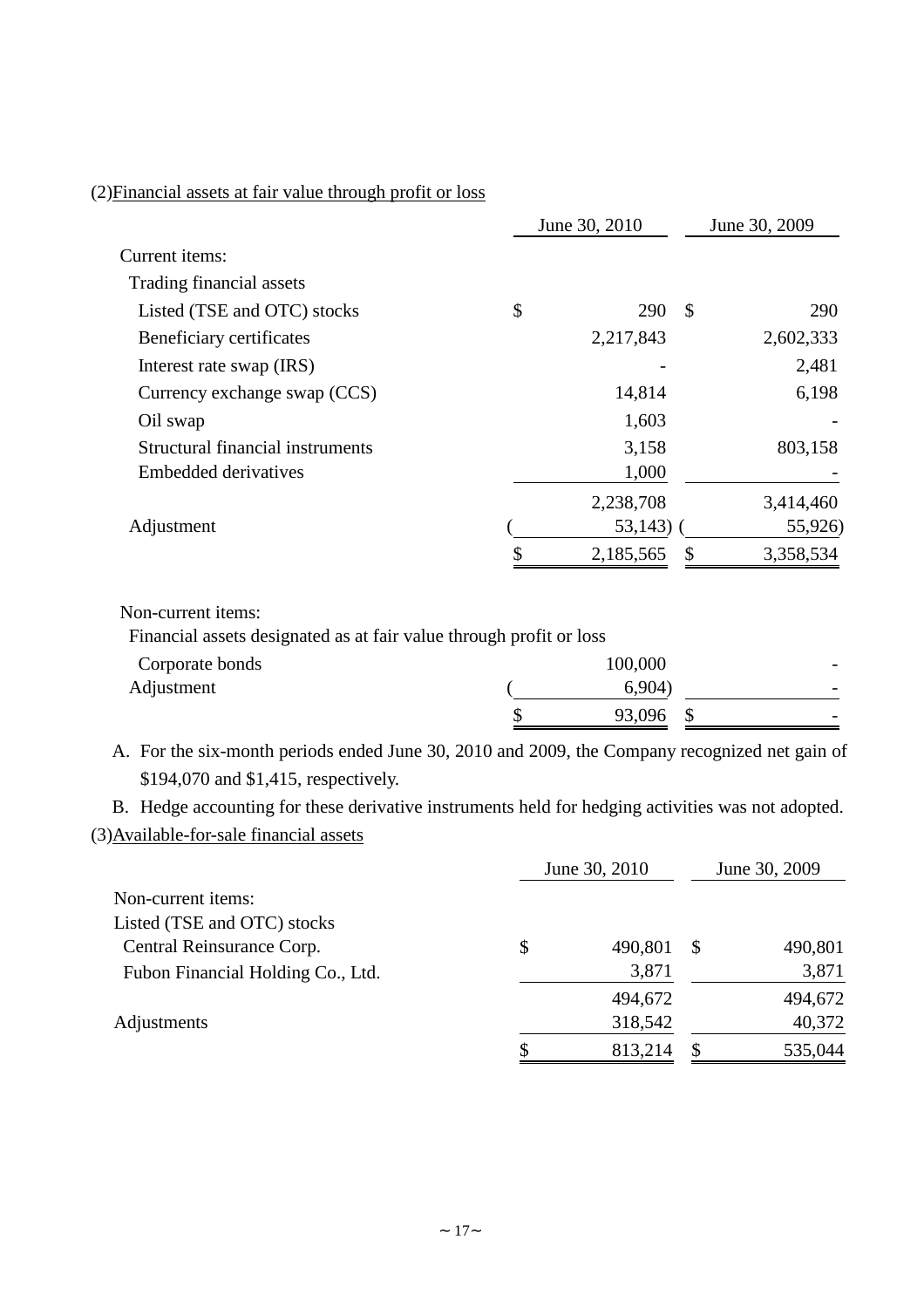#### (4)Held-to-maturity financial assets

|                                                                                                  |                     | June 30, 2010 |               | June 30, 2009 |
|--------------------------------------------------------------------------------------------------|---------------------|---------------|---------------|---------------|
| Non-current item:                                                                                |                     |               |               |               |
| Corporate bonds                                                                                  | \$                  | 1,170,000     | \$            | 200,000       |
| (5) Financial assets carried at cost                                                             |                     |               |               |               |
|                                                                                                  |                     | June 30, 2010 |               | June 30, 2009 |
| Non-current item:                                                                                |                     |               |               |               |
| Unlisted stocks                                                                                  |                     | 1,534,441     | \$            | 1,534,441     |
| The Company's investment in unlisted securities was measured at cost since its fair value cannot |                     |               |               |               |
| be measured reliably.                                                                            |                     |               |               |               |
| (6) Accounts receivable, net                                                                     |                     |               |               |               |
|                                                                                                  |                     | June 30, 2010 |               | June 30, 2009 |
| Non-related parties                                                                              | \$                  | 538,944       | $\mathcal{S}$ | 612,220       |
| Add: Unrealized foreign exchange gain (loss)                                                     |                     | 4,924 (       |               | 4,460         |
| Less: Allowance for doubtful accounts                                                            |                     |               |               |               |
|                                                                                                  |                     | 543,868       |               | 607,760       |
| Related parties                                                                                  |                     | 109,754       |               | 87,419        |
|                                                                                                  | \$                  | 653,622       | \$            | 695,179       |
| (7) Other financial assets - current                                                             |                     |               |               |               |
|                                                                                                  |                     | June 30, 2010 |               | June 30, 2009 |
| Futures transaction margin                                                                       | \$                  | 174,958       | \$            | 244,300       |
| (8) Other current assets                                                                         |                     |               |               |               |
|                                                                                                  |                     | June 30, 2010 |               | June 30, 2009 |
| Agency accounts                                                                                  | $\hat{\mathcal{L}}$ | 622,960       | $\mathbb{S}$  | 642,546       |
| Agency reciprocal accounts                                                                       |                     | 1,667,453     |               | 855,210       |
| Temporary debits                                                                                 |                     | 78,062        |               | 98,914        |
|                                                                                                  | \$                  | 2,368,475     | \$            | 1,596,670     |

#### A.Agency accounts

These accounts occur when foreign agencies, based on the agreement with the Company, deal with foreign port formalities regarding arrival and departure of ships, cargo loading, discharging, and forwarding, collection of freight, and payment of expenses incurred in the foreign port.

B. Agency reciprocal accounts

Temporary accounts between the Company and Evergreen International S.A., Gaining Enterprise S.A., Greencompass Marine S.A., Italia Marittima S.p.A., Evergreen Marine (UK)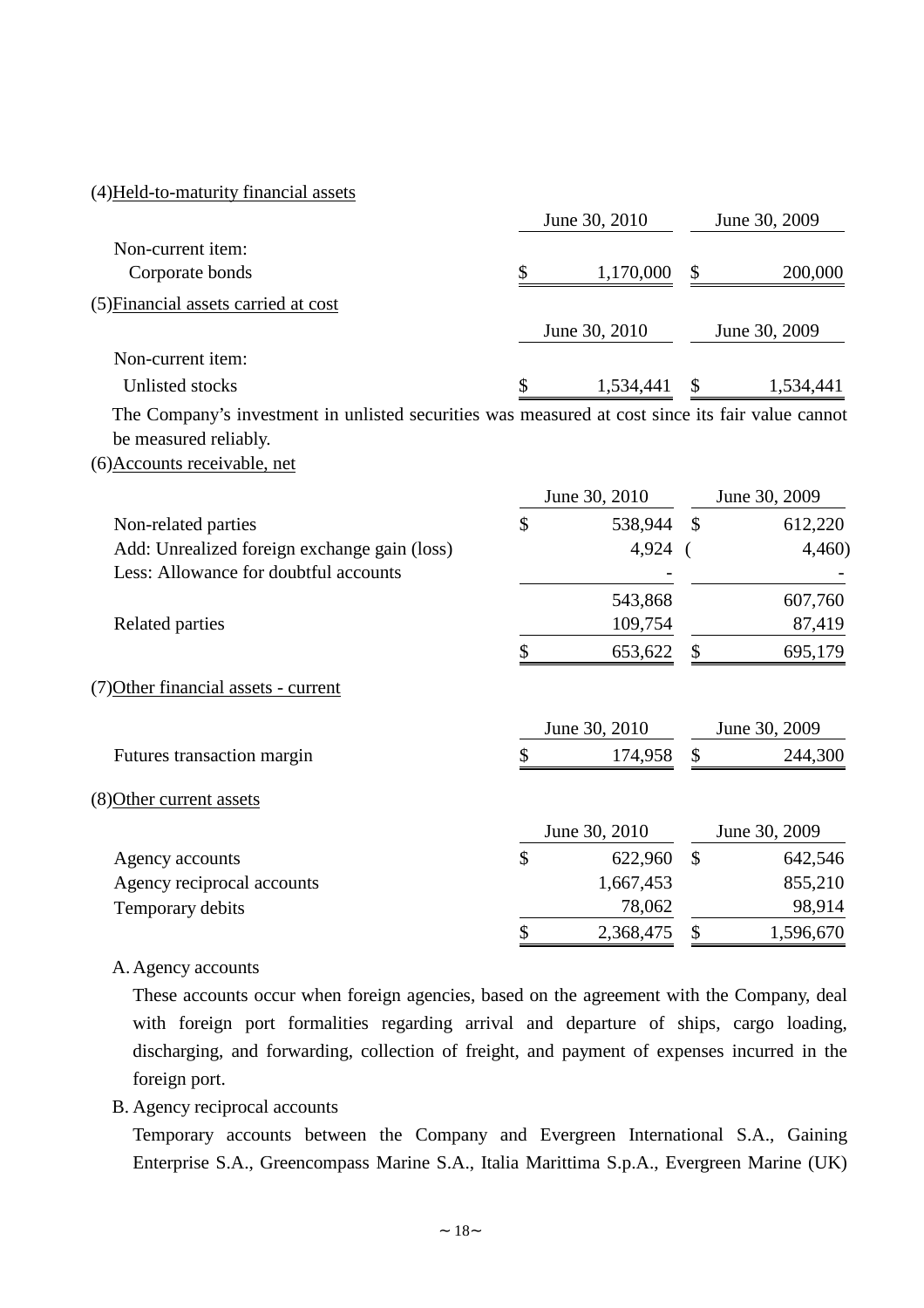Limited, Evergreen Marine (Hong Kong) LTD and Evergreen Marine (Singapore) Pte. Ltd. These accounts occur as these ship owners incur foreign port expenses and related rental expenses.

- (9)Long-term equity investments accounted for under the equity method
	- A.Details of long-term equity investments accounted for under the equity method are set forth below:

|                                                                     | June 30, 2010              |    | Carrying amount |    |               |
|---------------------------------------------------------------------|----------------------------|----|-----------------|----|---------------|
| Investee company                                                    | Percentage<br>of ownership |    | June 30, 2010   |    | June 30, 2009 |
| Peony Investment S.A.                                               | 100.00%                    | \$ | 40,808,493      | \$ | 47,504,542    |
| <b>Taiwan Terminal Services</b><br>Co., Ltd.                        | 55.00%                     |    | 86,013          |    | 88,377        |
| Charng Yang Development<br>Co., Ltd.                                | 40.00%                     |    | 547,572         |    | 516,570       |
| <b>Evergreen International Storage</b><br>and Transport Corporation | 39.74%                     |    | 8,180,284       |    | 7,738,215     |
| <b>Evergreen Security</b><br>Corporation                            | 31.25%                     |    | 82,931          |    | 71,772        |
| <b>EVA Airways Corporation</b>                                      | 19.32%                     |    | 7,409,705       |    | 4,822,788     |
| Taipei Port Container<br><b>Terminal Corporation</b>                | 21.03%                     |    | 844,031         |    | 620,854       |
|                                                                     |                            | \$ | 57,959,029      | \$ | 61,363,118    |

ended June 30, 2010 and 2009 is set forth below: B.Investment income (loss) accounted for under the equity method for the six-month periods

|                                        | For the six-month periods ended June 30, |                 |            |  |  |  |  |
|----------------------------------------|------------------------------------------|-----------------|------------|--|--|--|--|
| Investee company                       |                                          | 2010            | 2009       |  |  |  |  |
| Peony Investment S.A.                  | \$                                       | 1,801,310<br>(S | 6,863,332) |  |  |  |  |
| Taiwan Terminal Services Co., Ltd.     |                                          | 2,271)          | 6,450      |  |  |  |  |
| Charng Yang Development Co., Ltd.      |                                          | 28,714          | 23,816     |  |  |  |  |
| <b>Evergreen International Storage</b> |                                          |                 |            |  |  |  |  |
| and Transport Corporation              |                                          | 284,506         | 166,409    |  |  |  |  |
| <b>Evergreen Security Corporation</b>  |                                          | 9,011           | 6,618      |  |  |  |  |
| <b>EVA Airways Corporation</b>         |                                          | 1,008,231       | 320,322)   |  |  |  |  |
| Taipei Port Container                  |                                          |                 |            |  |  |  |  |
| <b>Terminal Corporation</b>            |                                          | $19,445$ ) (    | 14,462)    |  |  |  |  |
|                                        | \$                                       | 3,110,056 (\$   | 6,994,823  |  |  |  |  |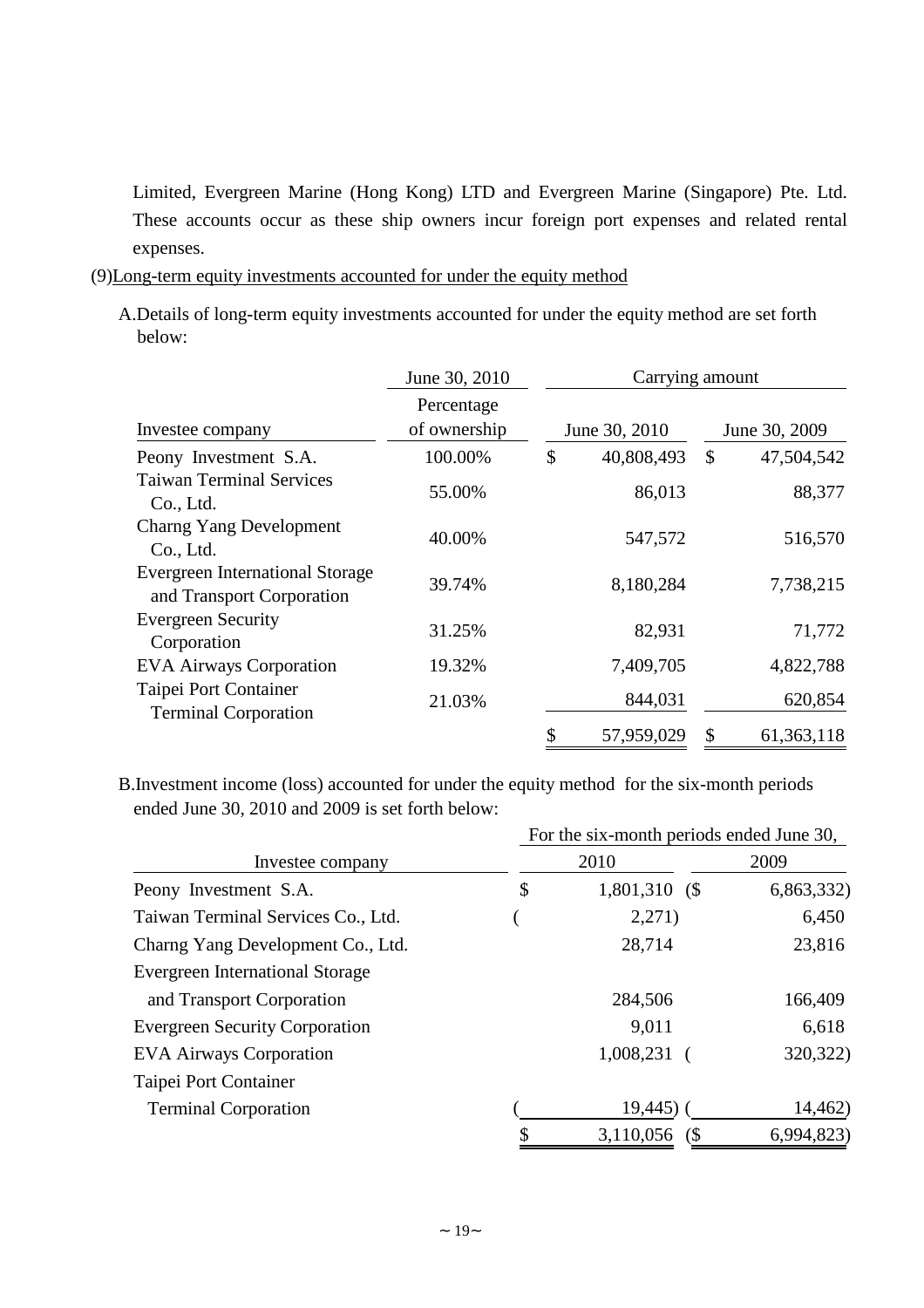C. On July 23, 2009, the Company issued its first domestic secured exchangeable bonds based on the resolution by the Board of Directors. Pursuant to the terms of issuance, the bondholders may exchange the exchangeable bonds into the common stocks of Evergreen International Storage and Transport Corporation (EITC) during the period from one month after the exchangeable bonds are issued to 10 days before the maturity of the exchangeable bonds. The Company has already appropriated 82,481 thousand shares of common stock of Evergreen International Storage and Transport Corporation to the account in Taiwan Depository and Clearing Corporation, for the use of exchange from exchangeable bonds to common stock of EITC. (For details of the issuance terms of the exchangeable bonds, please refer to Note 4(15)).

|                                         | June 30, 2010 |              |               |               |                |                |  |
|-----------------------------------------|---------------|--------------|---------------|---------------|----------------|----------------|--|
|                                         |               |              |               | Accumulated   |                |                |  |
| Asset                                   | Initial cost  |              |               | depreciation  | Net book value |                |  |
| Land                                    | \$            | 1,972,540    | $\mathcal{S}$ |               | \$             | 1,972,540      |  |
| <b>Building</b>                         |               | 1,512,002    |               | 485,215)      |                | 1,026,787      |  |
| Loading and unloading equipment         |               | 4,530,476    |               | 3,705,622)    |                | 824,854        |  |
| Computer and communication              |               |              |               |               |                |                |  |
| equipment                               |               | 114,620      |               | 96,157)       |                | 18,463         |  |
| <b>Transportation equipment</b>         |               | 14,042,115   |               | 8,596,541)    |                | 5,445,574      |  |
| Ships                                   |               | 2,090,470    |               | 1,584,015)    |                | 506,455        |  |
| Dock and wharf equipment                |               | 131,742      |               |               |                | 131,742        |  |
| Office equipment                        |               | 209,290      |               | 170,434)      |                | 38,856         |  |
|                                         | \$            | 24,603,255   | $($ \$        | 14,637,984)   | \$             | 9,965,271      |  |
|                                         |               |              |               | June 30, 2009 |                |                |  |
|                                         |               |              |               | Accumulated   |                |                |  |
|                                         |               |              |               |               |                |                |  |
| Asset                                   |               | Initial cost |               | depreciation  |                | Net book value |  |
| Land                                    | \$            | 1,972,540    | $\mathcal{S}$ |               | $\mathcal{S}$  | 1,972,540      |  |
| <b>Building</b>                         |               | 1,512,002    |               | 455,524)      |                | 1,056,478      |  |
| Loading and unloading equipment         |               | 4,359,730    |               | 3,434,097)    |                | 925,633        |  |
|                                         |               |              |               |               |                |                |  |
| Computer and communication<br>equipment |               | 119,637      |               | 94,413)       |                | 25,224         |  |
| <b>Transportation equipment</b>         |               | 15,594,985   |               | 9,170,060)    |                | 6,424,925      |  |
| Ships                                   |               | 3,311,986    | $\sqrt{ }$    | 2,456,367)    |                | 855,619        |  |
| Dock and wharf equipment                |               | 143,494      |               |               |                | 143,494        |  |
| Office equipment                        |               | 212,331      |               | 161,068)      |                | 51,263         |  |
|                                         |               | 27,226,705   |               | 15,771,529)   |                | 11,455,176     |  |
| Prepayments for equipment               |               | 152,642      |               |               |                | 152,642        |  |

(10)Property, plant and equipment

A. All the aforementioned ships have been insured based on the market value of each vessel or the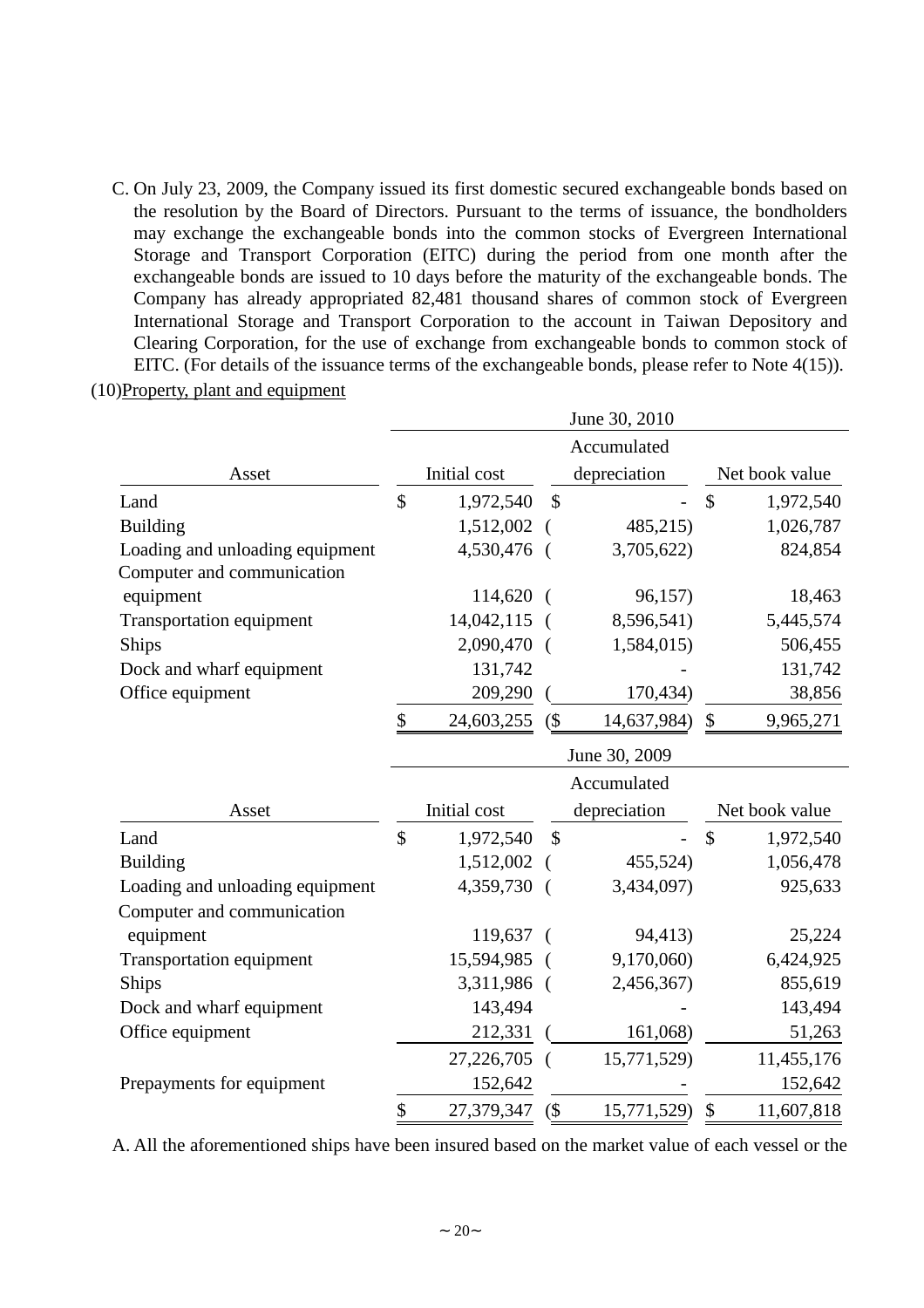requirement of the creditor banks. As of June 30, 2010 and 2009, the insurance coverage amounted to USD48,000 and USD97,500, respectively. In addition, the ships were covered by the protection and indemnity insurance with GARD. The indemnity amounts were unlimited except for oil pollution which was limited to USD 5 billion and USD8 billion as of June 30, 2010 and 2009, respectively.

- B. The Company's loading and unloading equipment were covered by the general insurance for construction machinery with insurance coverage amounting to \$1,416,287 and \$1,633,845 as of June 30, 2010 and 2009, respectively. The fire and car insurance coverage for the office equipment and building was \$815,343 and \$907,898 as of June 30, 2010 and 2009, respectively. Container facilities were insured with full coverage amounting to USD251,112 and USD302, 722 as of June 30, 2010 and 2009, respectively.
- C. The Company entered into a construction agreement with Kaohsiung Harbor Bureau to complete the extension project of Piers No. 79~81 of Kaohsiung Harbor. The Company is entitled to use the piers free of charge for 10 years commencing from the date of completion. Upon expiration of the 10-year period, the Company is obliged to return the piers to the Bureau but has the privilege to lease the piers. The construction project was reclassified to dock facilities upon completion in the beginning of 2000, and is amortized on a straight-line basis over 10 years with the amortization recognized as loading and discharging expenses.
- (11)Short-term loans

|                              | June 30, 2010 | June 30, 2009            |          |               |
|------------------------------|---------------|--------------------------|----------|---------------|
| Unsecured loans              | Ъ.            | 3,112,841                | <b>S</b> | 2,963,218     |
| (12) Notes and bills payable |               |                          |          |               |
|                              |               | June 30, 2010            |          | June 30, 2009 |
| Notes and bills payable      | \$            | $\sim$                   | -S       | 1,000,000     |
| Less: Unamortized discount   |               |                          |          | 118)          |
|                              |               | $\overline{\phantom{a}}$ |          | 999,882       |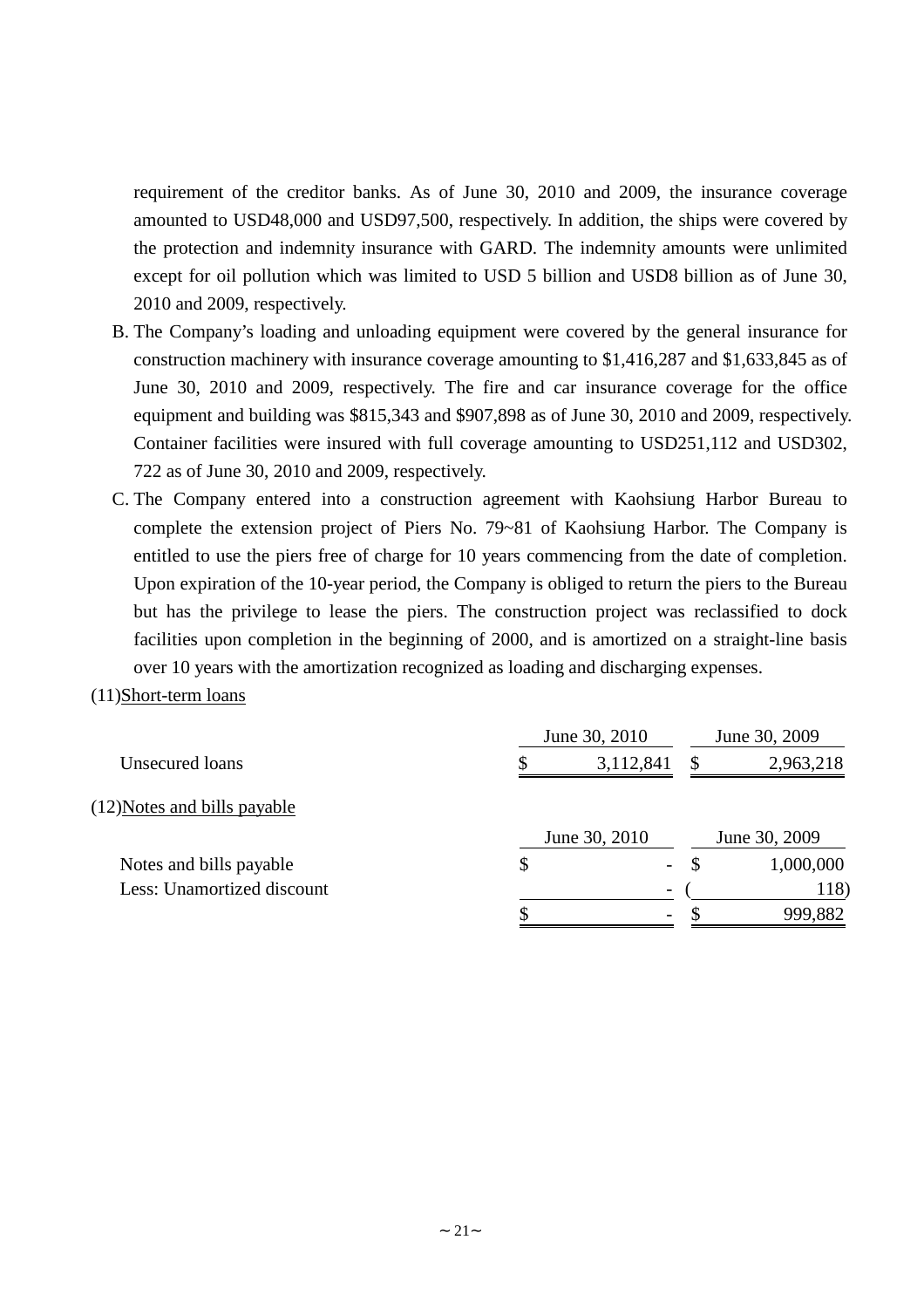## (13)Financial liabilities at fair value through profit or loss

|                               | June 30, 2010 | June 30, 2009 |      |           |
|-------------------------------|---------------|---------------|------|-----------|
| Current items:                |               |               |      |           |
| Trading financial liabilities |               |               |      |           |
| Oil swap                      | \$            | 55,206        | - \$ | 677,361   |
| Currency exchange swap        |               |               |      | 106,800   |
| Foreign exchange rate option  |               | 307,556       |      | 321,858   |
| <b>Embedded derivatives</b>   |               | 114,250       |      |           |
|                               |               | 477,012       |      | 1,106,019 |
| Non-current item:             |               |               |      |           |
| Oil swap                      |               | -             |      | 227,883   |

A.As of June 30, 2010 and 2009, the Company recognized net gain of \$484,138 and \$1,017,817, respectively.

B.Hedge accounting for these derivative instruments held for hedging activities was not adopted. (14)Long-term liabilities - current protion

| June 30, 2010   | June 30, 2009 |               |  |
|-----------------|---------------|---------------|--|
| \$              | S             | 30,000        |  |
| 2,300,000       |               | 537,500       |  |
| 2,300,000       | \$            | 567,500       |  |
|                 |               |               |  |
|                 |               | June 30, 2009 |  |
| \$<br>2,500,000 | \$            | 30,000        |  |
| 2,500,000       |               |               |  |
| 582,852)        |               |               |  |
| 4,417,148       |               | 30,000        |  |
|                 |               | 30,000        |  |
| 4,417,148       |               |               |  |
|                 | June 30, 2010 |               |  |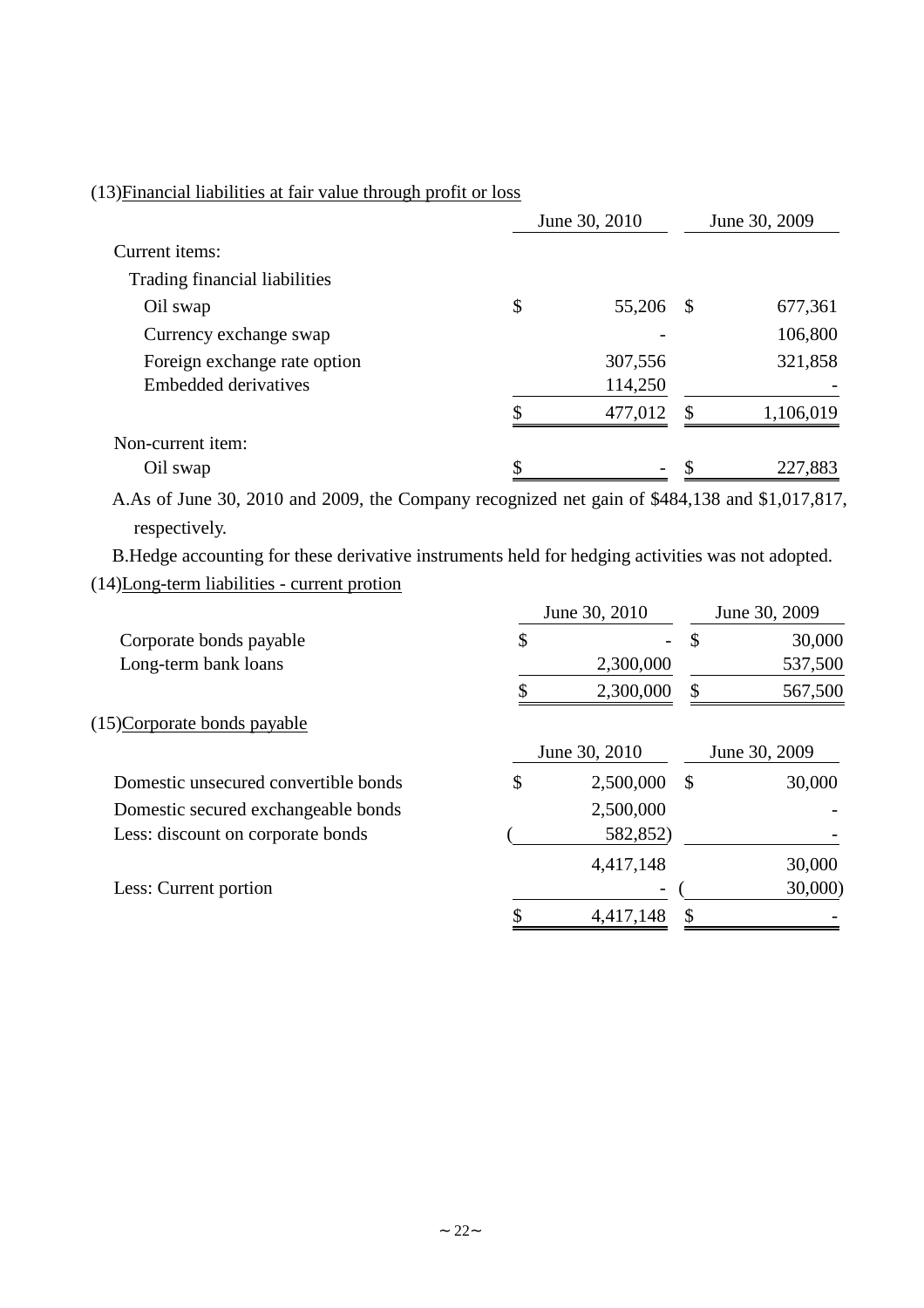- A.On July 23, 2009, the Company issued its first domestic secured exchangeable bonds (referred herein as the "Exchangeable Bonds") at face value, totaling \$2.5 billion. The major terms of the issuance are set forth below:
	- a)Period: 3 years (July 23, 2009 to July 23, 2012)
	- b)Coupon rate: 0% per annum
	- c)Principal repayment and interest payment
		- Unless the Exchangeable Bonds are redeemed, exchanged or deregistered before maturity,

or other events occur due to regulatory reasons, the principal of the Exchangeable Bonds

shall be repaid in lump sum by cash at maturity based on the face value of the Bonds.

- d)Collaterals
	- (a)The redemption of the Exchangeable Bonds are guaranteed by Bank Sinopec and Credit Agricola Corporate and Investment Bank, referred herein as the "Guarantors". The guaranty period is from the issuance date of the Exchangeable Bonds to the date all the debts are paid off. Additionalls, the portion the Guarantors insure includes principal plus accrued interest and debt ancillary to the main liability.
	- (b)If the bondholders make a claim to the Guarantors to redeem the Exchangeable Bonds, the Guarantors should pay within 14 days after being informed of the claim.
	- (c)During the guarantee period, if the Company is unable to repay the principal and interest on the bonds on schedule, violates the consignment contract with consigned bank or guaranty contract with the Guarantors, or violates events approved by official authority, to a certain extent that trespass on the bondholders' rights and interests happens, all the Exchangeable Bonds are deemed to be at maturity immediately.
- e)Object exchanged

Common stock of Evergreen International Storage and Transport Corporation (EITC) which belongs to the Company. (Related information is stated in Note 4 (9))

- f)Redemption at the Company's option
	- (a)During the period from one month after the issuance of the Exchangeable Bonds to 40 days before the maturity of the Exchangeable Bonds, if the closing price of common stock of EITC at the block trade market is equal to or more than 30% of the exchange price for a period of 30 consecutive trading days, the Company may redeem the outstanding bonds in cash at the face value of the Exchangeable Bonds within 30 trading days after the abovementioned 30 consecutive trading days.
	- (b)During the period from one month after the Exchangeable Bonds are issued to 40 days before the maturity of the Exchangeable Bonds, if the total amount of the Exchangeable Bonds outstanding is less than 10% of the total issued amount, the Company may redeem the outstanding bonds in cash at their face value any time during the 40 days before the maturity of the Exchangeable Bonds
	- (c)When the Company issues its redemption notice, and the bondholders do not reply in written form before the effective redemption date, the Company may convert the bonds held by those bondholders into common stock at the exchange price in effect at the expiration of the notice period.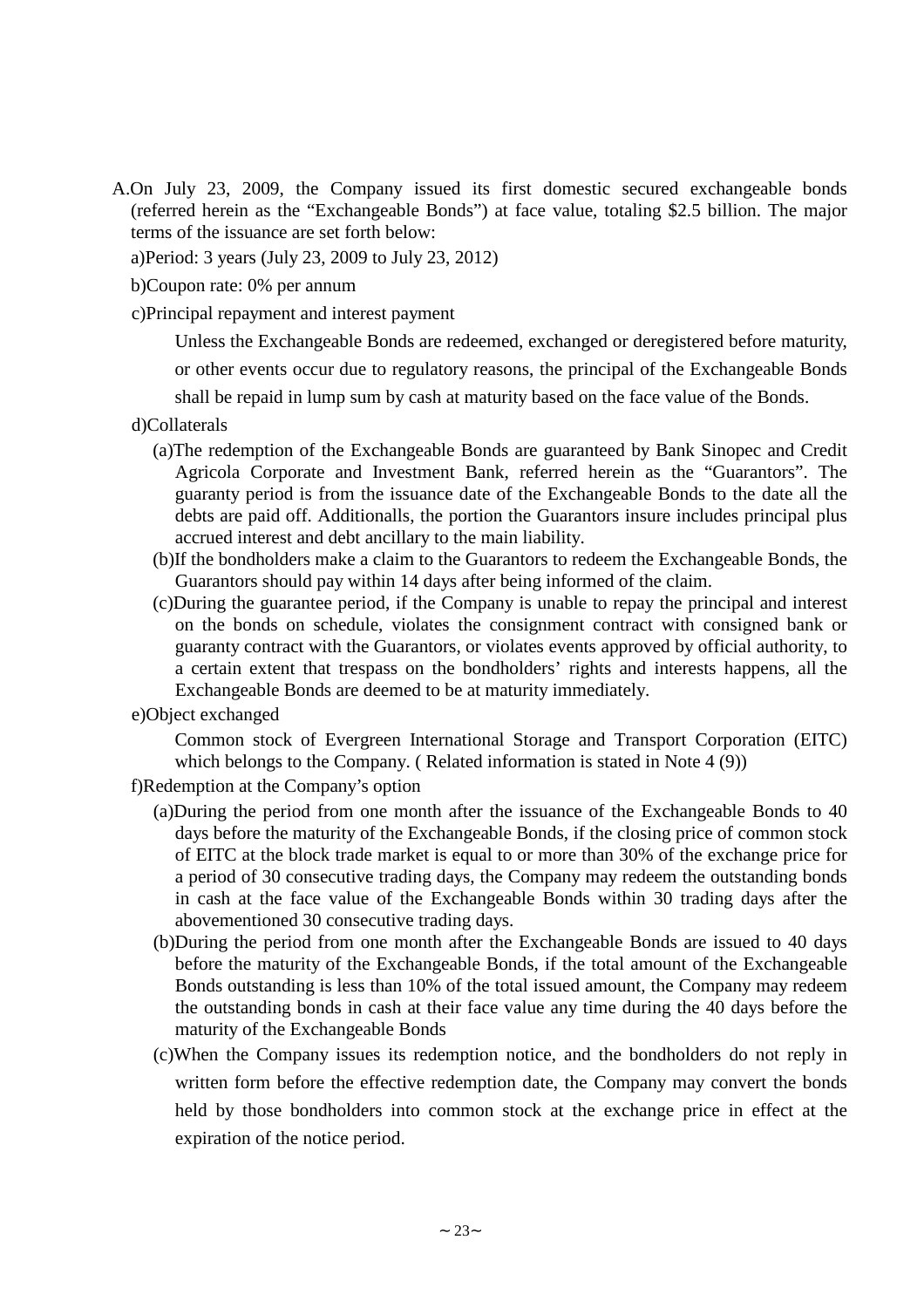#### g)Terms of exchange

### (a)exchange period

The bondholders may exchange the Exchangeable Bonds into the common stock of EITC during the period from one month after the Exchangeable Bonds are issued to 10 days before the maturity of the Exchangeable Bonds.

The bondholders are prohibited from exercising their exchange right during the period from 3 trading days before the announcement of cash or stock dividends to the date of distribution of the cash or stock dividends.

(b) exchange price

The base day for setting exchange price is July 15, 2009. The exchange price can be any of the three average closing prices of the common stock of EITC during the 1, 3 and 5 trading days before the base day multiplied by the number ranging from 101.00% to 110.00%. If any cash or stock dividends are distributed before the base day, the closing price used in the computation of the exchange price must be adjusted for the effect of the dividend distribution. If any cash or stock dividends are distributed during the period from the date on which the exchange price is set to the date on which the Exchangeable Bonds are issued, the exchange price is required to be adjusted in accordance with the adjusting formula specified in the bond agreement. The exchange price at the issuance of the Exchangeable Bonds was set at \$30.31(in dollars).

h)Entitlement to cash dividends

The bondholders who request to exchange the Exchangeable Bonds during the period from January 1 of the current year to any date which is more than 3 trading days before the announcement of cash or stock dividends are entitled to the cash or stock dividends resolved by the stockholders in the current year. Exchange of the Exchangeable Bonds is prohibited during the period from 3 trading days before the announcement of cash or stock dividends to the ex-dividend date.

The bondholders who request to exchange the Exchangeable Bonds during the period from the date following the ex-dividend date to December 31 of the current year are not entitled to the cash or stock dividends resolved by the stockholders in the current year, but are entitled to the cash or stock dividends resolved by the stockholders in the following year.

i)Others

The Company did not repurchase the Exchangeable Bonds and the bondholders did not exercise the exchange right before June 30, 2010.

B.On August 7, 2009, the Company issued its third domestic unsecured registered convertible bonds (referred herein as the "Third Bonds") at face value, totaling \$2.5 billion. The major terms of the issuance are set forth below: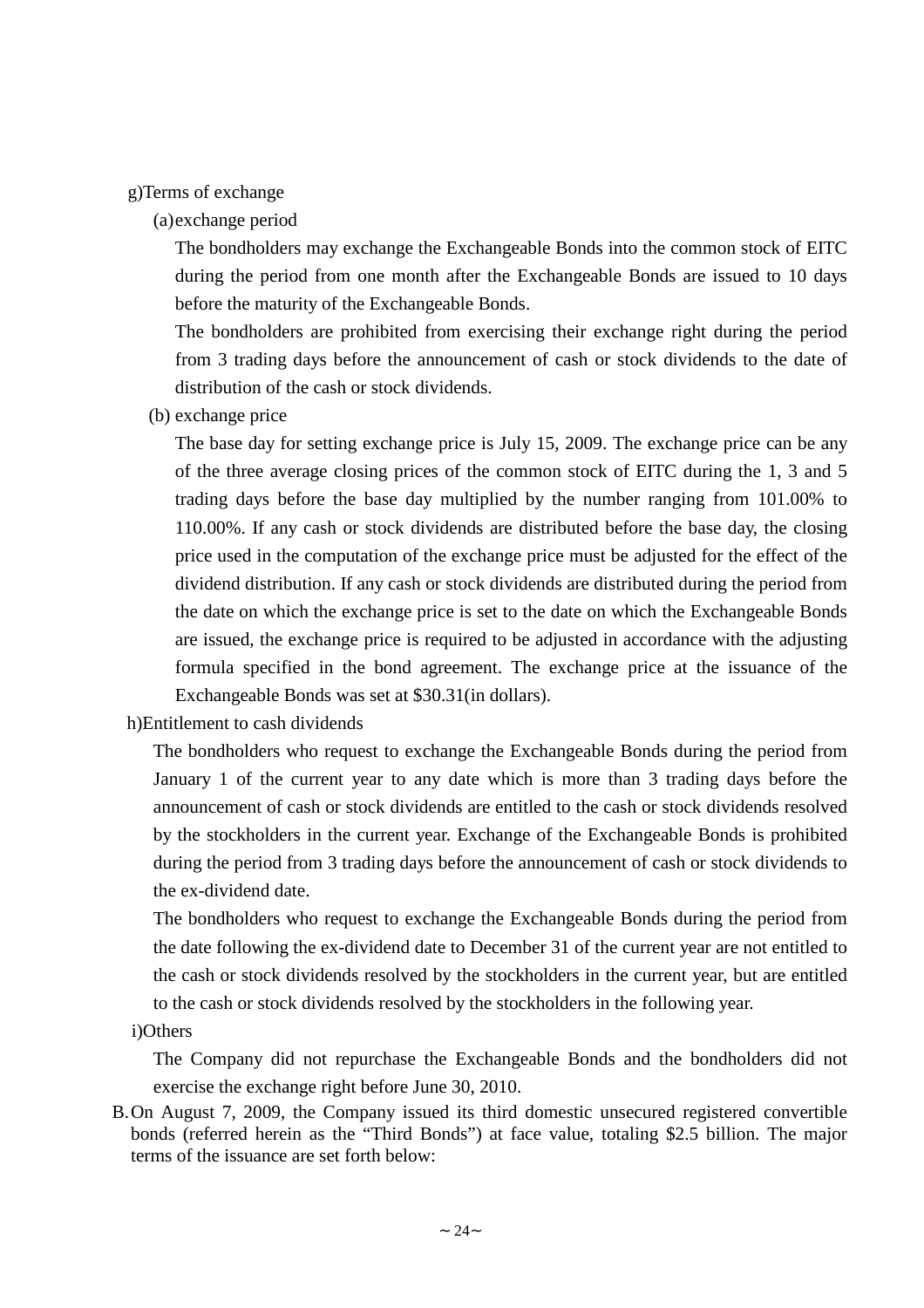a)Period: 5 years (August 7, 2009 to August 7, 2014)

b)Coupon rate: 0% per annum

c)Principal repayment and interest payment

Unless the Third Bonds are redeemed, repurchased, resold, converted or deregistered before maturity, or other events occur due to regulatory reasons, the principal of the Third Bonds shall be repaid in lump sum by cash at maturity based on the face value of the Bonds.

d)Collaterals

The Third Bonds are unsecured. However, if the Company subsequently issues other convertible bonds secured with collaterals, the rights of the holders of the Third Bonds to claim their credits and the collaterals are set at the same rank as the holders of the convertible bonds issued subsequently.

e)Redemption at the Company's option

- (a)During the period from one month after the issuance of the Third Bonds to 40 days before the maturity of the Third Bonds, if the closing price of the Company's common stock at the Taiwan Stock Exchange is equal to or more than 30% of the conversion price for a period of 30 consecutive trading days, the Company may redeem the outstanding bonds in cash at the face value of the Third Bonds within 30 trading days after the abovementioned 30 consecutive trading days.
- (b)During the period from one month after the Third Bonds are issued to 40 days before the maturity of the Third Bonds, if the total amount of the Third Bonds outstanding after the conversion by the bondholders is less than \$250 million (10% of the total issued amount), the Company may redeem the outstanding bonds at their face value any time during the 40 days before the maturity of the Third Bond.
- (c)When the Company issues its redemption notice, if the bondholders do not reply before the effective redemption date, the Company may convert the bonds held by those bondholders into common stock at the conversion price in effect at the expiration of the notice period.

f)Redemption at the bondholders'option

During the period from 30 days before the 2-year maturity of the Third Bonds to the date of maturity, or from 30 days before the 3-year maturity of the Third Bonds to the date of maturity, the bondholders may require the Company to redeem their bonds in cash at the face value plus interest compensation. The redemption price for the former is 101.00% of the face value with a yield rate of 0.50% per annum, and 101.51% of the face value with a yield rate of 0.50% for the latter.).

g)Terms of conversion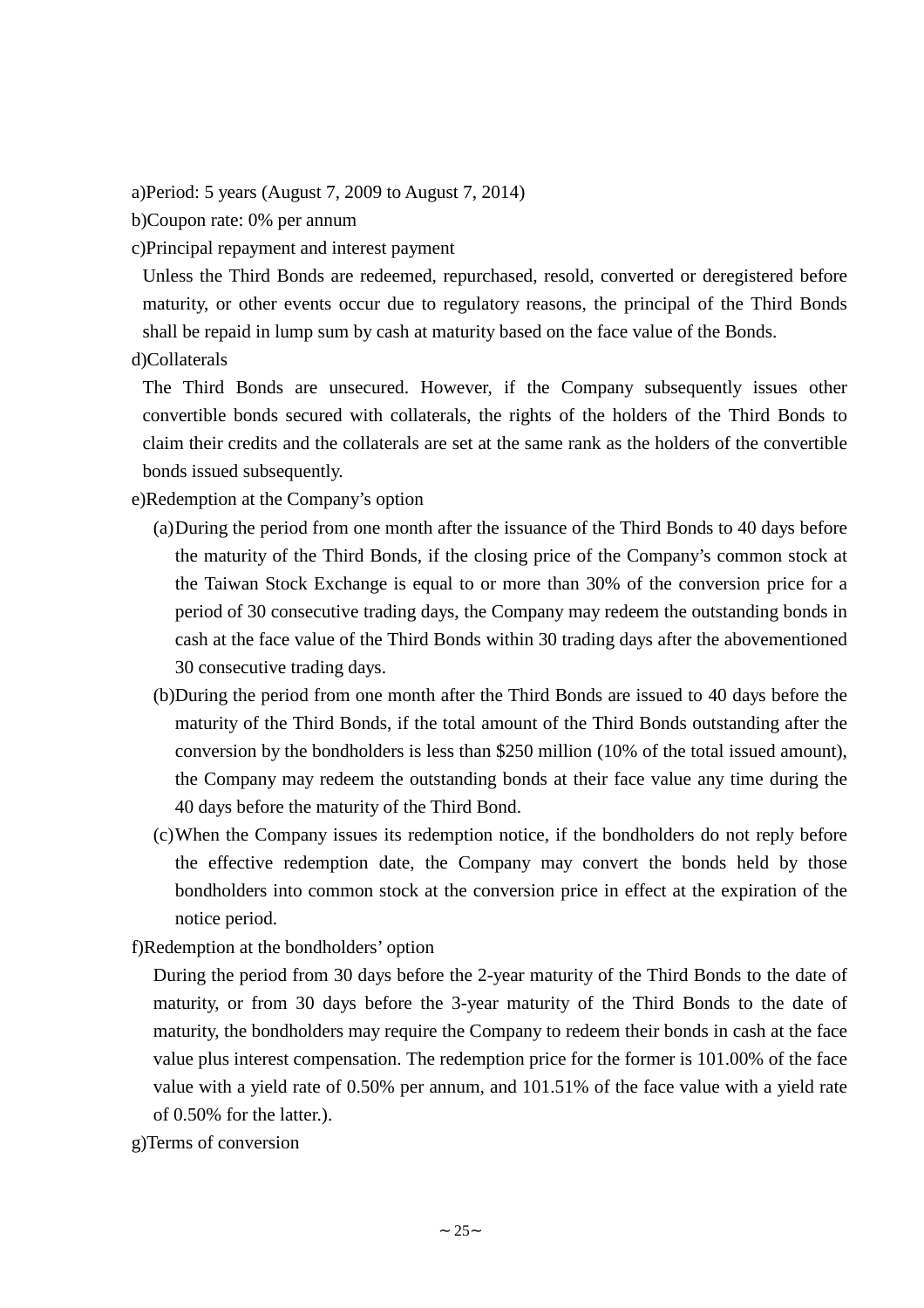#### (a)Conversion period

The bondholders may convert the Third Bonds into the Company's common stock during the period from one month after the Third Bonds are issued to 10 days before the maturity of the Third Bonds.

The bondholders are prohibited from exercising their conversion right during the period from 3 trading days before the announcement of cash or stock dividends to the date of distribution of the cash or stock dividends.

(b)Conversion price

The base day for setting conversion price is July 30, 2009. The conversion price can be any of the three average closing prices of the Company's common stock during the 1, 3 and 5 trading days before the base day multiplied by 101.00%. If any cash or stock dividends are distributed before the base day, the closing price used in the computation of the conversion price must be adjusted for the effect of the dividend distribution. If any cash or stock dividends are distributed during the period from the date on which the conversion price is set to the date on which the Third Bonds are issued, the conversion price is required to be adjusted in accordance with the adjusting formula specified in the bond agreement. The conversion price at the issuance of the Third Bonds was set at \$20.04 (in dollars).

h)Entitlement to cash dividends

The bondholders who request to convert the Third Bonds during the period from January 1 of the current year to any date which is more than 3 trading days before the announcement of cash or stock dividends are entitled to the cash or stock dividends resolved by the stockholders in the current year. Conversion of the Third Bonds is prohibited during the period from 3 trading days before the announcement of cash or stock dividends to the ex-dividend date.

The bondholders who request to convert the Third Bonds during the period from the date following the ex-dividend date to December 31 of the current year are not entitled to the cash or stock dividends resolved by the stockholders in the current year, but are entitled to the cash or stock dividends resolved by the stockholders in the following year.

#### i)Others

The Company did not repurchase the Third Bonds and the bondholders did not exercise the conversion right before June 30, 2010.

C.The conversion rights and debt component of the Third Bonds, abovementioned, are recognized separately in accordance with R.O.C. SFAS No. 36.

The issuance cost of the Third Bonds is allocated to debt and equity components by the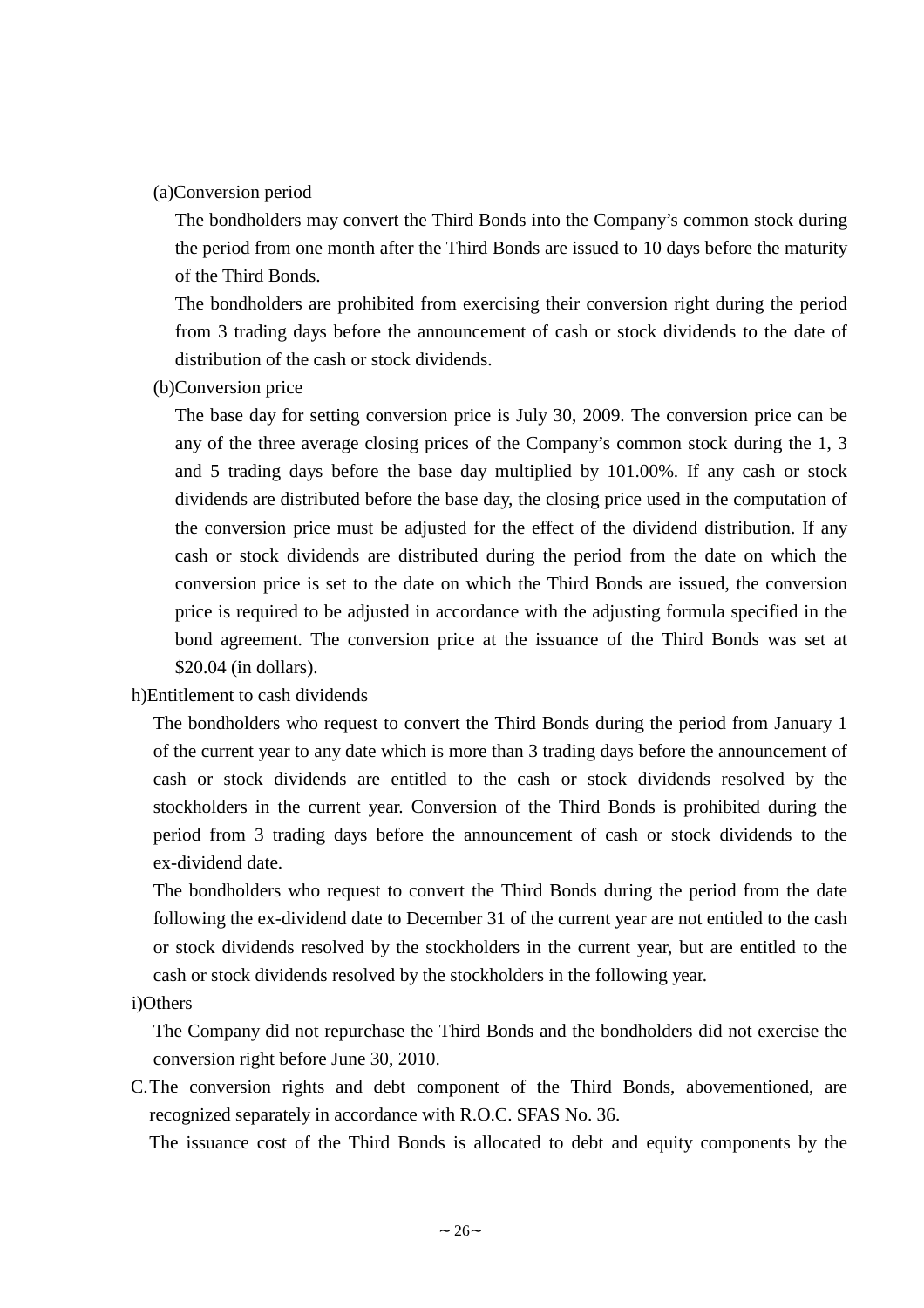amount initially recognized. Accordingly, the account of "Capital reserve from stock warrants" on book amounts to \$256,205.

The net value of the rights of repurchase and resold embedded in bonds payable was separated from bonds payable, and was recognized in "Financial liabilities at fair value through profit or loss" in accordance with R.O.C. SFAS No. 34.

### (16)Long-term loans

|                                             | June 30, 2010   | June 30, 2009 |
|---------------------------------------------|-----------------|---------------|
| Secured bank loans                          | \$<br>1,750,000 | 2,000,000     |
| Unsecured bank loans                        | 8,863,148       | 11,719,850    |
| Add: Exchange loss (gain)                   | 3,306           | 85,975)       |
| Less: deferred charges - hosting fee credit | 4,632)          | 8,544)        |
|                                             | 10,611,822      | 13,625,331    |
| Less: Current portion                       | 2,300,000)      | 537,500)      |
|                                             | 8,311,822       | 13,087,831    |

Please refer to Note 6 for details of the collaterals pledged for the above long-term loans.

## (17)Capital stock

As of June 30, 2010, the Company's authorized capital was \$36,000,000, and the paid-in capital was \$30,625,992, divided into 3,062,599 thousand shares of common stocks, with a par value of \$10 per share.

## (18)Capital surplus

- A. The Securities and Exchange Act requires that capital reserves shall be exclusively used to cover accumulated deficits or to increase capital and shall not be used for any other purpose. However, capital reserve arising from paid-in capital in excess of par value on issuance of common stock and donations can be capitalized once a year, provided that the Company has no accumulated deficits and the amount to be capitalized does not exceed 10% of the paid-in capital.
- B. Information related to "capital reserve from stock warrants" is stated in Note 4(15).
- (19)Appropriation of retained earnings and dividend policy
	- A. According to the Company's Articles of Incorporation, if there is any profit for a fiscal year, the Company shall first make provision for income tax and cover prior years' losses, then appropriate 10% of the residual amount as legal reserve. Dividends shall be proposed by the Board of Directors and resolved by the stockholders. Bonuses paid to employees shall be at least 0.5% of the total distributed amount and the remuneration paid to the directors and supervisors shall not exceed 5% of the total distributed amount. The Company is currently at the stable growth stage. In order to facilitate future expansion plans, dividends to stockholders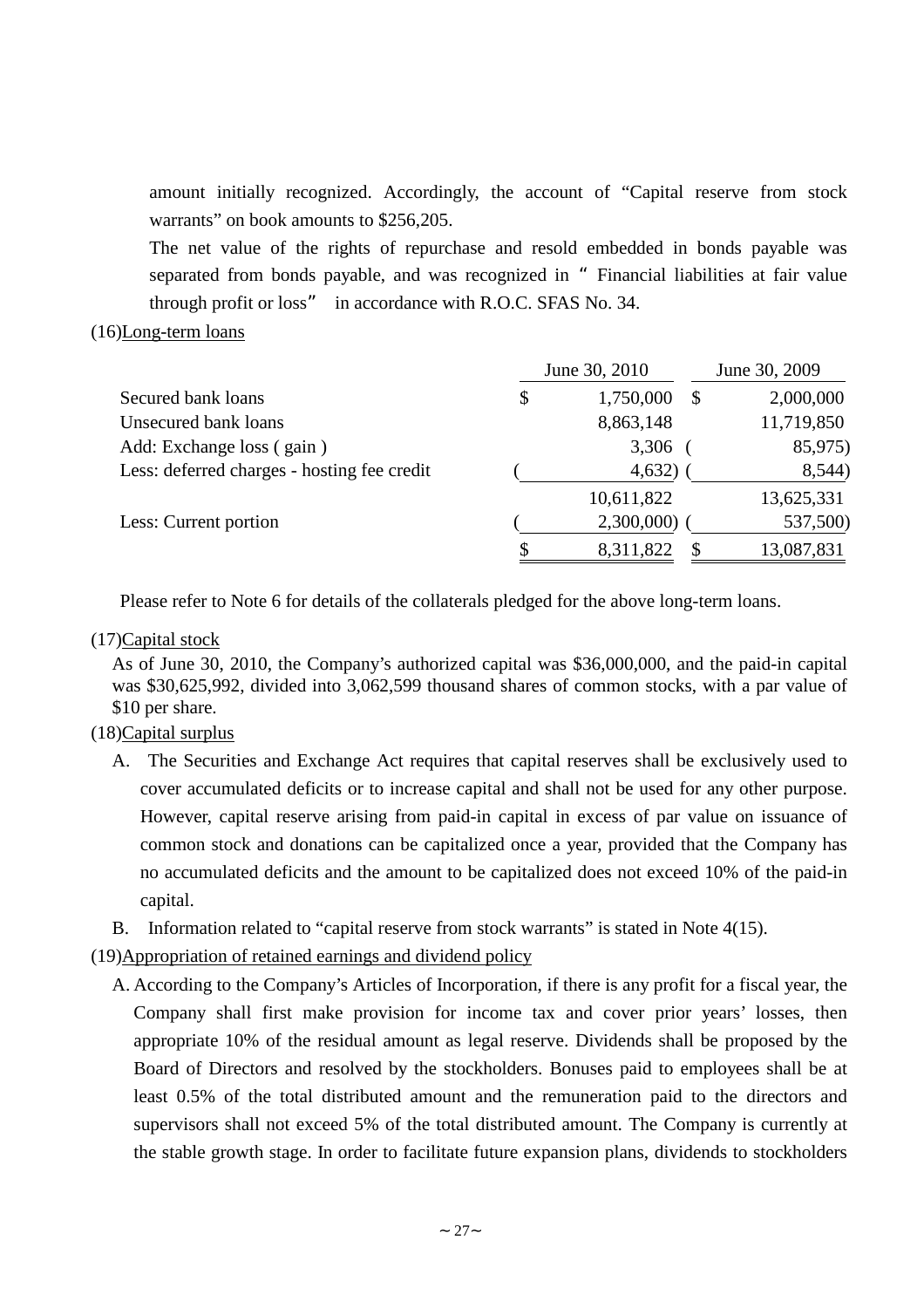are distributed mutually in the form of both cash and stocks with the basic principle that the ratio of cash dividends to total stock dividends shall not be lower than 10%.

B. Legal reserve

Utilization of the legal reserve is limited to offsetting deficits and capital increase. Capitalization of the legal reserve is permitted, provided that the balance of the reserve exceeds 50% of the Company's paid-in capital and the amount capitalized does not exceed 50% of the balance of the reserve.

C. Special reserve

If there is any negative stockholders' equity item recognized by the Company, such as unrealized loss on financial product, cumulative translation adjustments and unrecognition pension cost, the Company is required to set aside an amount equal to the amount of the negative stockholders' equity item as special reserve from the after-tax net income. Additionally the amount set aside could be offset using unrealized gain, if any. If the negative stockholders' equity items are subsequently reversed, an amount not exceeding the reversed amount can be appropriated from the special reserve.

D. Appropriation of the 2009 and 2008 earnings as resolved by the stockholders on June 18, 2010 and June 19, 2009, respectively, are set forth below:

|                           | 2009 |  |                                                                 |              | 2008         |  |
|---------------------------|------|--|-----------------------------------------------------------------|--------------|--------------|--|
|                           |      |  | Dividend per                                                    |              | Dividend per |  |
|                           |      |  | Total Amount share (in dollars) Total Amount share (in dollars) |              |              |  |
| Legal reserve             |      |  |                                                                 | \$<br>63,927 |              |  |
| Cash dividends            |      |  | S                                                               |              |              |  |
| Remuneration to directors |      |  |                                                                 |              |              |  |
| and supervisors           |      |  |                                                                 |              |              |  |
| Cash bonus to employees   |      |  |                                                                 |              |              |  |
|                           |      |  |                                                                 | 63,927       |              |  |

Appropriation of 2009 earnings, abovementioned, is the same as that proposed made by the Board of Directors on April 28, 2010. Information on the appropriation of the Company's earnings as resolved by the Board of Directors and approved by the stockholders will be posted in the "Market Observation Post System" at the website of the Taiwan Stock Exchange.

E.Based on the resolution by the Company's stockholders in 2010, the 2009 earnings is neither to be distributed to employees nor paid to the directors and supervisors. There is also no estimation of bonus to employees or remuneration to the directors and supervisors in the 2009 financial statements. As a result, no difference between 2009 and 2008 exists. As of June 30, 2010, the Company recognized no bonus to employees or remuneration to the directors and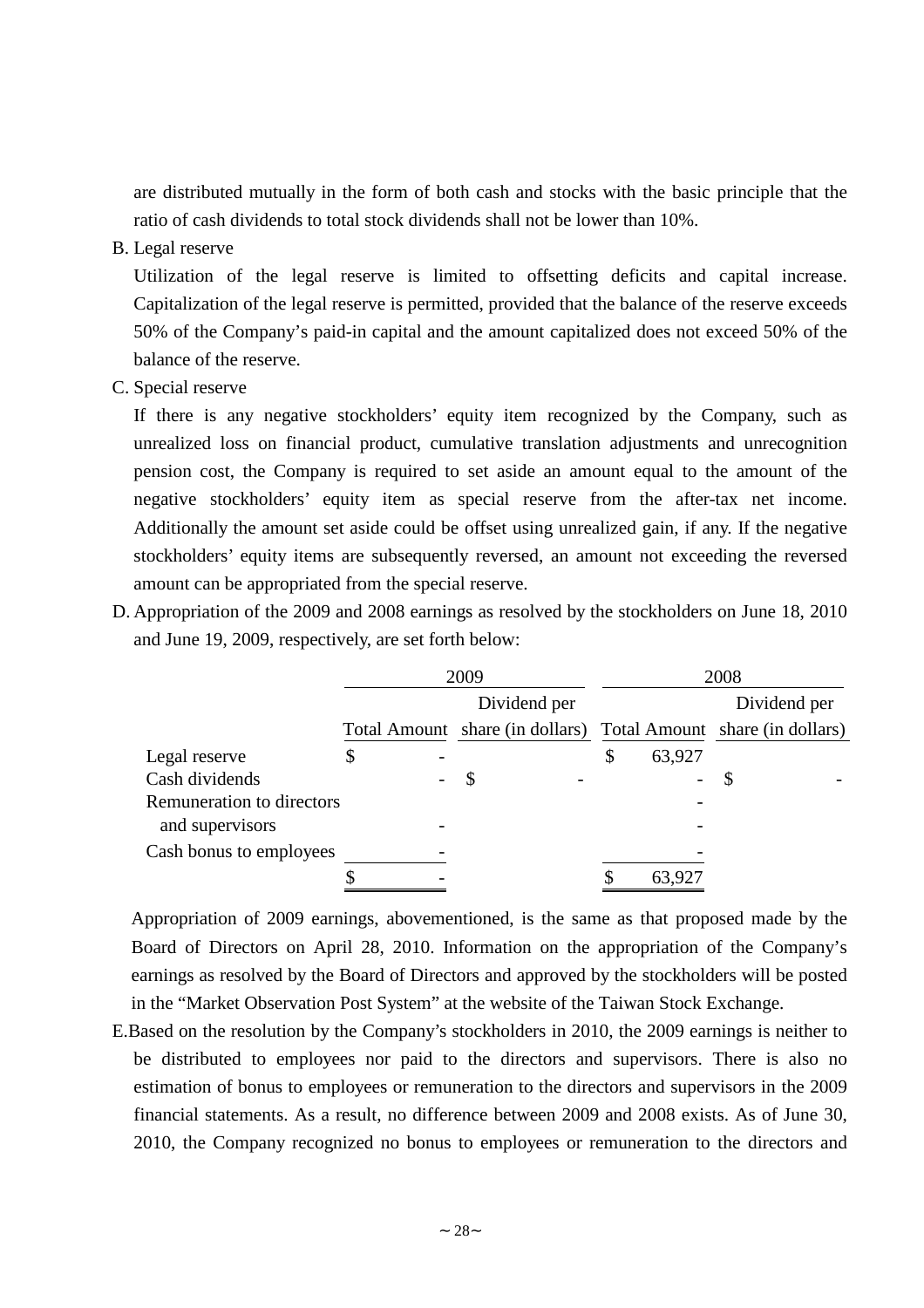supervisors in order to facilitate future expansion plans.

# (20)Operating revenues

|                                                   |     | For the six-month periods ended June 30, |               |               |
|---------------------------------------------------|-----|------------------------------------------|---------------|---------------|
|                                                   |     | 2010                                     |               | 2009          |
| Marine freight income                             | \$  | 8,117,903                                | $\mathcal{S}$ | 7,042,658     |
| Ship rental income                                |     | 231,186                                  |               | 391,863       |
| Commission income and agency service income       |     | 116,337                                  |               | 129,659       |
| Others                                            |     | 130,706                                  |               | 150,842       |
|                                                   | \$  | 8,596,132                                | \$            | 7,715,022     |
| $(21)$ Income tax                                 |     |                                          |               |               |
|                                                   |     | For the six-month periods ended June 30, |               |               |
|                                                   |     | 2010                                     |               | 2009          |
| Income tax expense (benefit)                      | \$  | 219,743 (\$                              |               | 114,010)      |
| Add (Less):                                       |     |                                          |               |               |
| Prepaid and withholding taxes                     |     | $642)$ (                                 |               | 23,766)       |
| Separate income tax                               |     | 67)                                      |               |               |
| Net change in deferred income tax assets/         |     |                                          |               |               |
| liabilities                                       |     | 219,676)                                 |               | 170,109       |
| Income tax (refundable) payable                   | (\$ | 642)                                     | \$            | 32,333        |
| A. Deferred income tax assets and liabilities     |     |                                          |               |               |
|                                                   |     | June 30, 2010                            |               | June 30, 2009 |
| Total deferred income tax assets-current          | \$  | 391,996                                  | $\mathcal{S}$ | 325,153       |
| Total deferred income tax assets-non-current      |     | 52,665                                   |               | 77,065        |
| Total deferred income tax liabilities-current     |     | $13,118$ (                               |               | 786)          |
| Total deferred income tax liabilities-non-current |     | $1,082,678$ (                            |               | 1,544,818)    |
| Valuation allowance for deferred income tax       |     |                                          |               |               |
| assets                                            |     |                                          |               |               |
|                                                   | (\$ | 651,135)                                 | (             | 1,143,386)    |

B. Details of temporary differences resulting in deferred income tax assets and liabilities are as follows: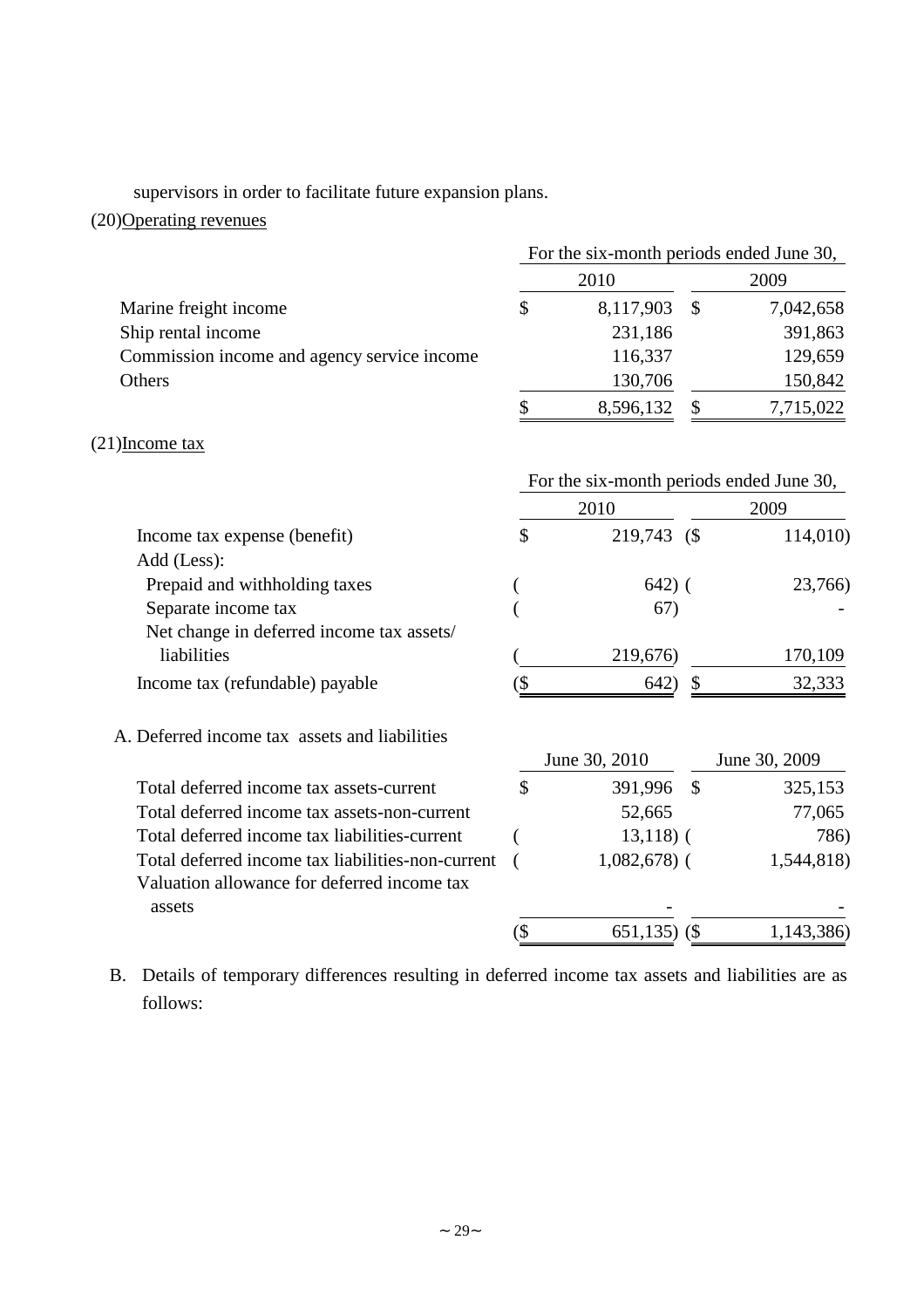|                                         | June 30, 2010 |               |            | June 30, 2009 |            |    |               |
|-----------------------------------------|---------------|---------------|------------|---------------|------------|----|---------------|
|                                         | Amount        |               | Tax effect |               | Amount     |    | Tax effect    |
| Current <i>items</i> :                  |               |               |            |               |            |    |               |
| Bad debts expense                       | \$<br>1,688   | $\mathcal{S}$ | 287        | S             | 1,290      | S  | 258           |
| Unrealized foreign exchange loss (gain) | 20,986        |               | 3,567      |               | $3,931)$ ( |    | 786)          |
| Loss on valuation of financial assets   | 70,618        |               | 12,005     |               | 48,371     |    | 9,674         |
| Loss (gain) on valuation of             |               |               |            |               |            |    |               |
| financial liabilities                   | $77,166$ ) (  |               | 13,118)    |               | 1,318,956  |    | 263,791       |
| Loss carryforwards                      | 2,095,310     |               | 356,203    |               | 257,147    |    | 51,430        |
| Investment tax credits                  |               |               | 19,934     |               |            |    |               |
|                                         |               |               | 378,878    |               |            |    | 324,367       |
| Non-current items:                      |               |               |            |               |            |    |               |
| Deferred income on disposal of ships    |               | \$            |            |               | 153,288    | \$ | 30,658        |
| Pension expense                         | 309,796       |               | 52,665     |               | 232,036    |    | 46,407        |
| Equity-accounted investment income      | (6,368,696)   |               | 1,082,678) |               | 7,724,091) |    | 1,544,818)    |
|                                         |               | (\$           | 1,030,013  |               |            |    | (\$1,467,753) |

C. The Company is eligible for investment tax credits under the Statute for Upgrading Industry. Details as of June 30, 2010 are as follows:

|                         |                   |           |                    |        | Final year tax  |  |
|-------------------------|-------------------|-----------|--------------------|--------|-----------------|--|
| Qualifying item         | Total tax credits |           | Unused tax credits |        | credits are due |  |
| Machinery and equipment |                   | 19.644 \$ |                    | 19,644 | 2014            |  |
| Employees' training     |                   | 290       |                    | 290    | 2014            |  |

Final year tax

D. As of June 30, 2010, losses available to be carried forward were as follows:

|               |                                  |           | Final year losses |                 |     |               |                 |
|---------------|----------------------------------|-----------|-------------------|-----------------|-----|---------------|-----------------|
| Year in which |                                  | Amount    |                   | to be           |     | Unused loss   | can be          |
|               | losses incurred filed / approved |           |                   | carried forward |     | carryforwards | carried forward |
| 2009          |                                  | 2,511,384 | $\mathcal{S}$     | 426.935         | - 8 | 356,203       | 2019            |

E.As of June 30, 2010, the Company's income tax returns through 2007 have been assessed and approved by the Tax Authority.

F. Unappropriated retained earnings

|                                       | June 30, 2010 | June 30, 2009 |            |  |
|---------------------------------------|---------------|---------------|------------|--|
| Earnings generated in and before 1997 | 5,570,596 \$  |               | 5,570,596  |  |
| Earnings generated in and after 1998  | 2,671,827     |               | 12,527,180 |  |
|                                       | 8,242,423     |               | 18,097,776 |  |

The unappropriated retained earnings represents the accumulated unappropriated retained earnings accounted for in accordance with the "Business Entity Accounting Law". Net income for the six-month periods ended June 30, 2010 and 2009 was not included.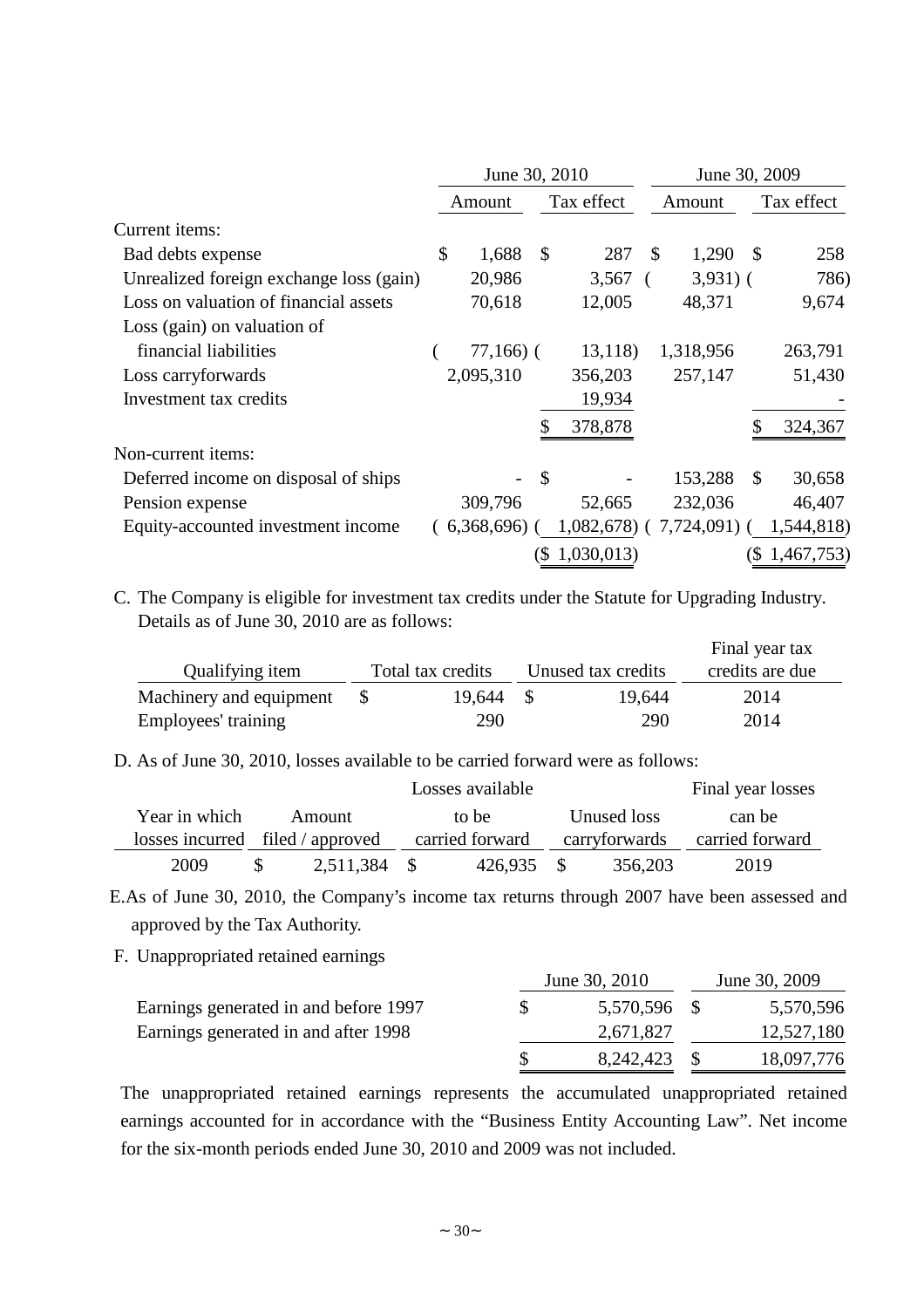- G.As of June 30, 2010 and 2009, the balances of the imputation tax credit account were \$2,405,482 and \$2,057,596, respectively. The creditable tax rate was 48.15% for 2009 and was estimated to be 48.15% for 2010.
- (22)Earnings (losses) per share

|                                                                       | For the six-month period ended June 30, 2010 |                 |                  |                    |            |  |  |
|-----------------------------------------------------------------------|----------------------------------------------|-----------------|------------------|--------------------|------------|--|--|
|                                                                       |                                              |                 | Weighted-average | Earnings per share |            |  |  |
|                                                                       |                                              | Amount          | outstanding      | (in dollars)       |            |  |  |
|                                                                       |                                              |                 | common shares    |                    |            |  |  |
|                                                                       | Before tax                                   | After tax       | (in thousands)   | Before tax         | After tax  |  |  |
| <b>Basic EPS</b>                                                      |                                              |                 |                  |                    |            |  |  |
| Net income                                                            | 4,254,306<br>\$                              | \$4,034,563     | 3,062,599        | 1.39<br>\$         | \$<br>1.32 |  |  |
| Dilutive effect of<br>common stock<br>equivalents:                    |                                              |                 |                  |                    |            |  |  |
| Convertible bonds                                                     | 25,304                                       | 25,262          | 124,751          |                    |            |  |  |
| Dilutive EPS<br>Net income plus<br>dilutive effect of<br>common stock |                                              |                 |                  |                    |            |  |  |
| equivalents                                                           | 4,279,610                                    | 4,059,825<br>\$ | 3,187,350        | \$<br>1.34         | \$<br>1.27 |  |  |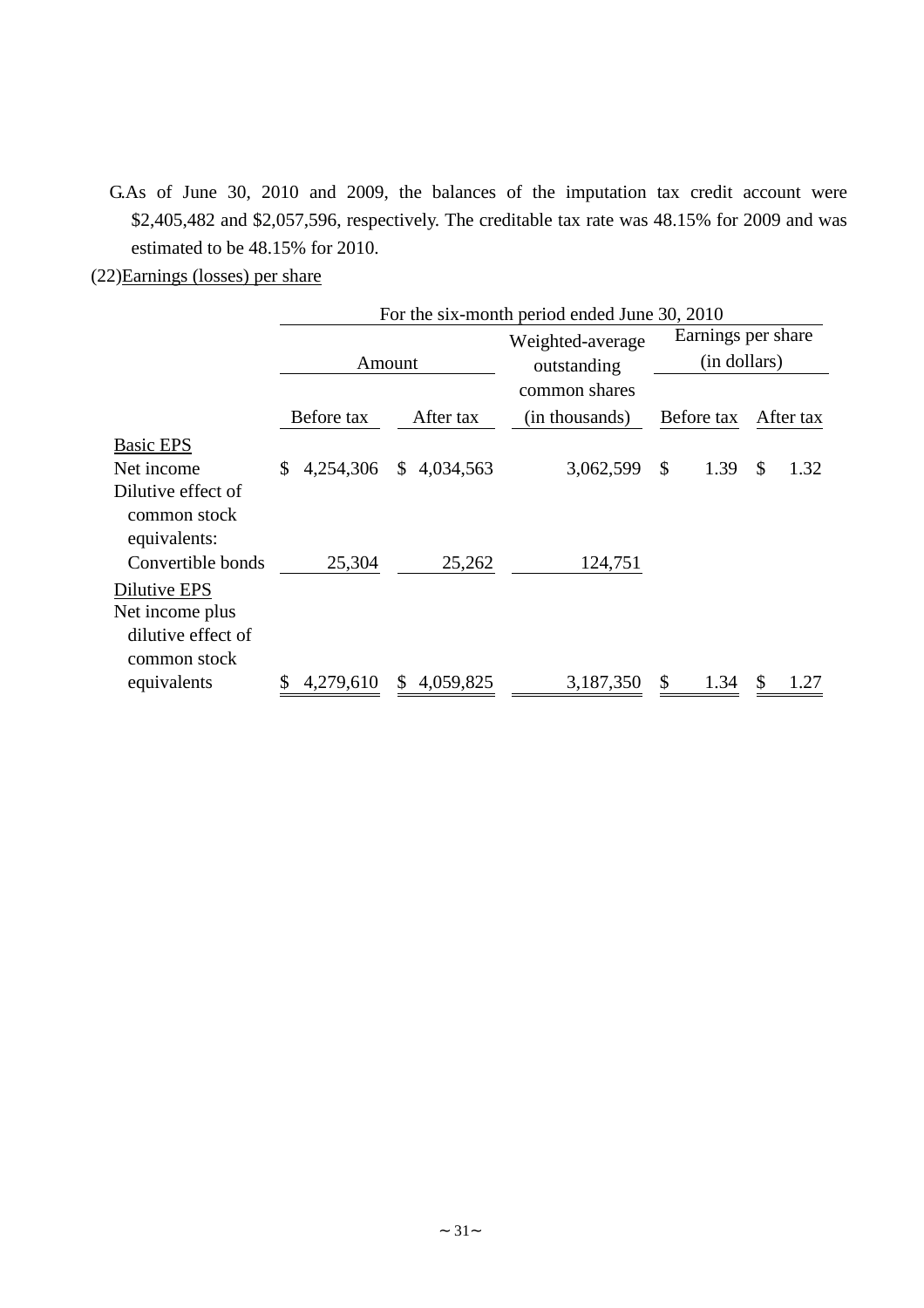|                                                                       |                   | For the six month period ended June 30, 2009 |  |                                                  |                |                                  |              |  |           |
|-----------------------------------------------------------------------|-------------------|----------------------------------------------|--|--------------------------------------------------|----------------|----------------------------------|--------------|--|-----------|
|                                                                       |                   | Amount                                       |  | Weighted-average<br>outstanding<br>common shares |                | Losses per share<br>(in dollars) |              |  |           |
|                                                                       |                   | Before tax                                   |  | After tax                                        | (in thousands) |                                  | Before tax   |  | After tax |
| <b>Basic EPS</b>                                                      |                   |                                              |  |                                                  |                |                                  |              |  |           |
| Net losses                                                            | (S <sup>2</sup> ) |                                              |  | 4,828,082) (\$4,714,072)                         | 3,060,939      | $($ \$                           | $1.58)$ (\$) |  | 1.54)     |
| Dilutive effect of<br>common stock<br>equivalents:                    |                   |                                              |  |                                                  |                |                                  |              |  |           |
| Convertible bonds                                                     |                   | <b>Note</b>                                  |  | <b>Note</b>                                      | <b>Note</b>    |                                  |              |  |           |
| Dilutive EPS<br>Net losses plus<br>dilutive effect of<br>common stock |                   |                                              |  |                                                  |                |                                  |              |  |           |
| equivalents                                                           | (\$               |                                              |  | 4,828,082) (\$4,714,072)                         | 3,060,939      | $($ \$                           | $1.58)$ (\$) |  | 1.54)     |

Note According to R.O.C. SFAS No. 24, "Earnings Per Share", the potential common stock should not be considered in the calculation of basic earnings per share, due to net loss from continuing operations, which leads to anti-dilutive effect.

## (23)Personnel, depreciation and amortization expenses

Personnel, depreciation and amortization expenses are summarized as follows:

|                            | For the six-month period ended June 30, 2010 |         |     |                   |    |         |
|----------------------------|----------------------------------------------|---------|-----|-------------------|----|---------|
|                            | Operating cost                               |         |     | Operating expense |    | Total   |
| Personnel expenses         |                                              |         |     |                   |    |         |
| <b>Salaries</b>            | \$                                           | 134,623 | - S | 354,146           | -S | 488,769 |
| Labor and health insurance |                                              | 6,431   |     | 27,514            |    | 33,945  |
| Pension expense            |                                              | 9,713   |     | 56,117            |    | 65,830  |
| Others                     |                                              | 10,567  |     | 11,128            |    | 21,695  |
| Depreciation               |                                              | 777,531 |     | 69,736            |    | 847,267 |
| Amortization               |                                              | 147,509 |     | 11,031            |    | 158,540 |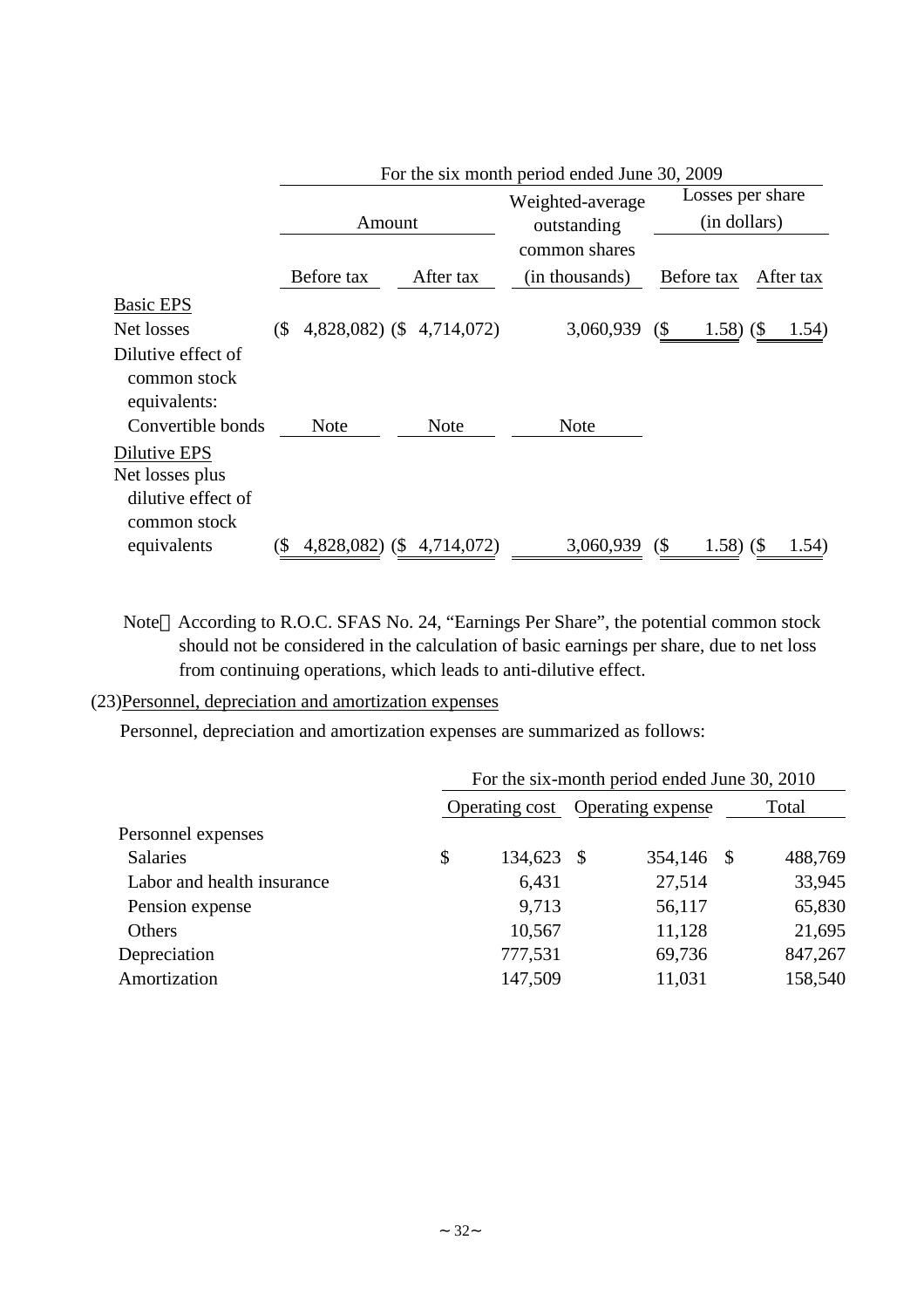|                            | T OF the six-month period ended June 50, 2007 |            |  |                   |       |         |
|----------------------------|-----------------------------------------------|------------|--|-------------------|-------|---------|
|                            | Operating cost                                |            |  | Operating expense | Total |         |
| Personnel expenses         |                                               |            |  |                   |       |         |
| <b>Salaries</b>            | \$                                            | 184,706 \$ |  | 361,597           |       | 546,303 |
| Labor and health insurance |                                               | 8,185      |  | 28,842            |       | 37,027  |
| Pension expense            |                                               | 18,452     |  | 48,886            |       | 67,338  |
| Others                     |                                               | 12,630     |  | 10,702            |       | 23,332  |
| Depreciation               |                                               | 850,769    |  | 72,784            |       | 923,553 |
| Amortization               |                                               | 143,040    |  | 13,194            |       | 156,234 |
|                            |                                               |            |  |                   |       |         |

For the six-month period ended June 30, 2009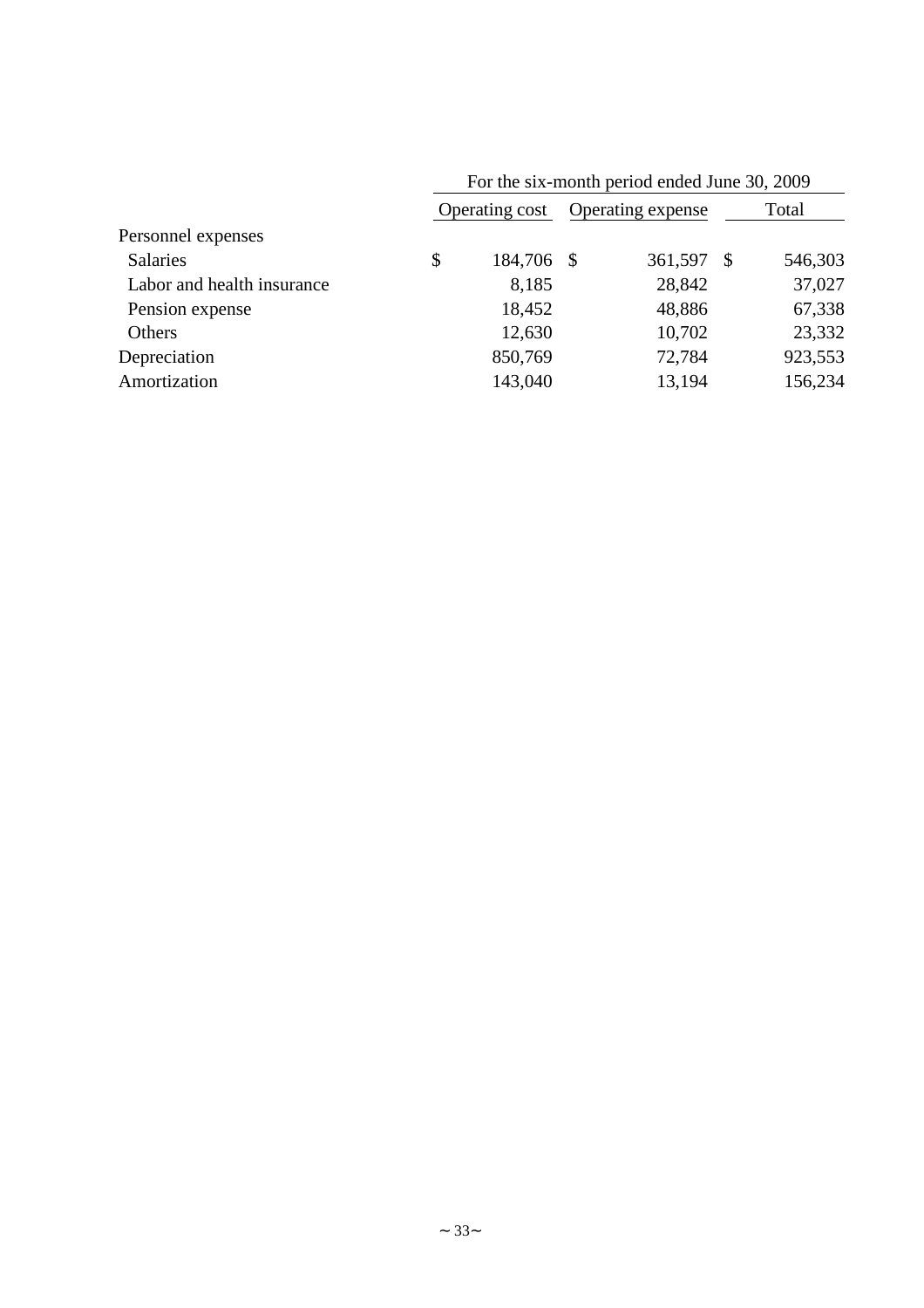# 5.RELATED PARTY TRANSACTIONS

(1)Names of the related parties and their relationship with the company

| Names of related parties                                            | Relationship with the Company                                               |  |  |  |  |  |
|---------------------------------------------------------------------|-----------------------------------------------------------------------------|--|--|--|--|--|
| Evergreen International S.A. (EIS)                                  | Major stockholder of the Company                                            |  |  |  |  |  |
| Taiwan Terminal Services Co., Ltd. (TTSC)                           | Subsidiary of the Company                                                   |  |  |  |  |  |
| Peony Investment S.A. (Peony)                                       | Subsidiary of the Company                                                   |  |  |  |  |  |
| Evergreen International Storage and Transport<br>Corporation (EITC) | Investee accounted for under the equity method                              |  |  |  |  |  |
| EVA Airways Corporation (EVA)                                       | Investee accounted for under the equity method                              |  |  |  |  |  |
| Evergreen Security Corporation (ESRC)                               | Investee accounted for under the equity method                              |  |  |  |  |  |
| Charng Yang Development Co., Ltd. (CYD)                             | Investee accounted for under the equity method                              |  |  |  |  |  |
| Taipei Port Container Terminal Corporation<br>(TPCT)                | Investee accounted for under the equity method                              |  |  |  |  |  |
| Evergreen International Corporation (EIC)                           | Investee of the Company's major stockholder                                 |  |  |  |  |  |
| <b>Evergreen Airline Services Corporation</b><br>(EGAS)             | Investee of the Company's major stockholder                                 |  |  |  |  |  |
| Evergreen Marine (Singapore) Pte. Ltd. (EMS)                        | Investee of the Company's major stockholder<br>(Established in March, 2009) |  |  |  |  |  |
| Evergreen Marine (Hong Kong) Ltd. (EGH)                             | Investee of the Company's major stockholder                                 |  |  |  |  |  |
| Chang Yung-Fa Charity Foundation                                    | Its chairman being the Company's director                                   |  |  |  |  |  |
| Chang Yung-Fa Foundation                                            | Its chairman being the Company's director                                   |  |  |  |  |  |
| Shenzhen Greentrans Transportation Co., Ltd.<br>(SGTC)              | Indirect subsidiary of the Company                                          |  |  |  |  |  |
| Vigor Enterprise S.A. (VIGOR)                                       | Indirect subsidiary of the Company                                          |  |  |  |  |  |
| Clove Holding Ltd. (CLOVE)                                          | Indirect subsidiary of the Company                                          |  |  |  |  |  |
| Evergreen Marine (UK) Limited (EMU)                                 | Indirect subsidiary of the Company                                          |  |  |  |  |  |
| PT. Multi Bina Transport (MBT)                                      | Indirect subsidiary of the Company                                          |  |  |  |  |  |
| PT. Multi Bina Pura International (MBPI)                            | Indirect subsidiary of the Company                                          |  |  |  |  |  |
| Greencompass Marine S.A. (GMS)                                      | Indirect subsidiary of the Company                                          |  |  |  |  |  |
| Evergreen Heavy Industrial Co., (Malaysia)<br>Berhad.(EHIC(M))      | Indirect subsidiary of the Company                                          |  |  |  |  |  |
| <b>Evergreen Shipping Agency</b>                                    | Indirect subsidiary of the Company                                          |  |  |  |  |  |
| (Deutschland) GmbH (EGD)                                            |                                                                             |  |  |  |  |  |
| <b>Evergreen Shipping Agency</b>                                    | Indirect subsidiary of the Company                                          |  |  |  |  |  |
| (Ireland) Ltd. (EGUD)                                               |                                                                             |  |  |  |  |  |
| <b>Evergreen Shipping Agency</b>                                    | Indirect subsidiary of the Company                                          |  |  |  |  |  |
| (Netherlands) B.V. (EGN)                                            |                                                                             |  |  |  |  |  |
| <b>Evergreen Shipping Agency</b>                                    | Indirect subsidiary of the Company                                          |  |  |  |  |  |
| (Poland) SP.ZO.O (EGD-WWX)                                          |                                                                             |  |  |  |  |  |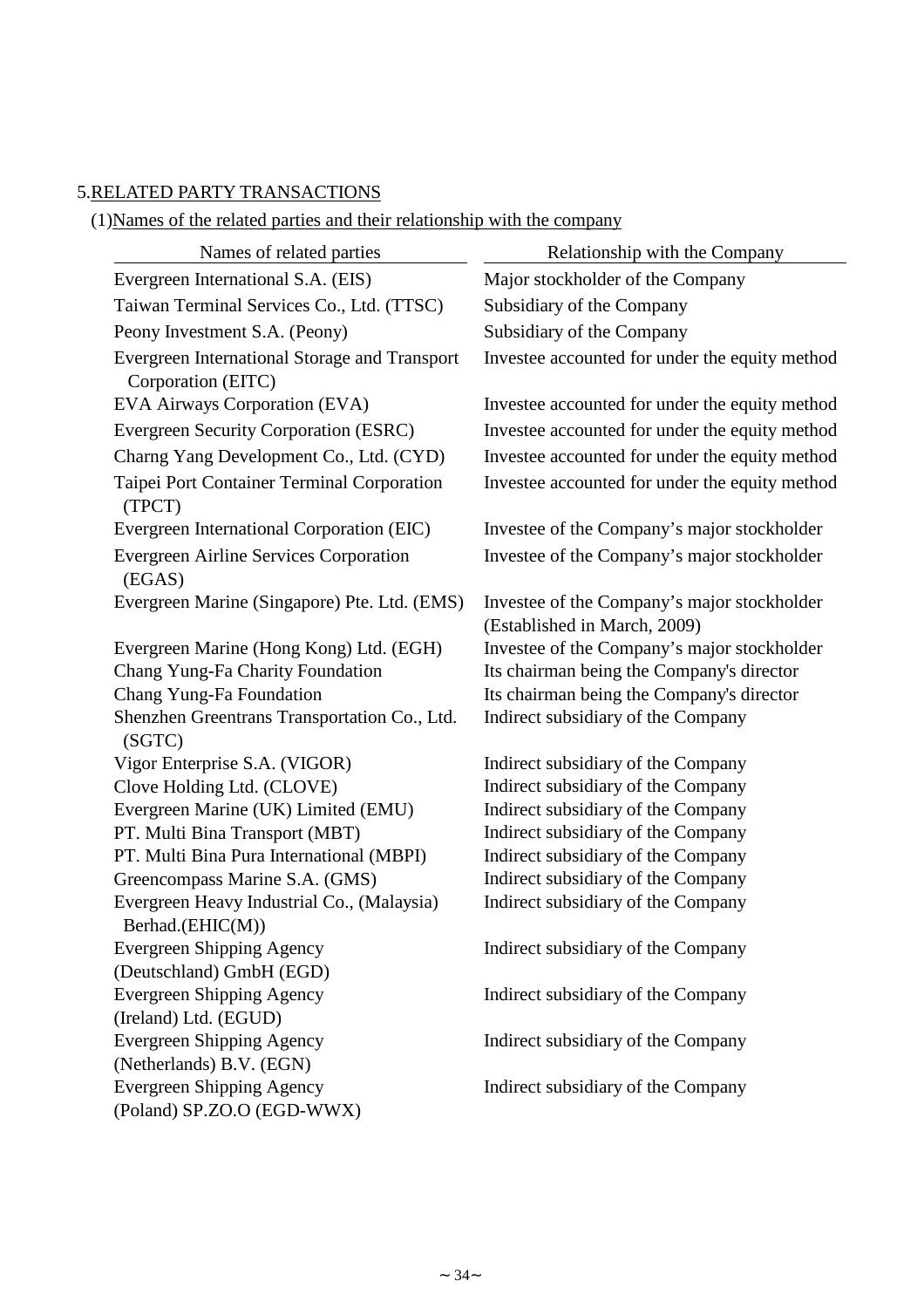| Names of related parties                                       | Relationship with the Company      |
|----------------------------------------------------------------|------------------------------------|
| Evergreen Argentina S.A. (EGB)                                 | Indirect subsidiary of the Company |
| Evergreen Shipping Agency France S.A.<br>(EGF)                 | Indirect subsidiary of the Company |
| Evergreen Shipping (Spain) S.L.<br>(EES)                       | Indirect subsidiary of the Company |
| Island Equipment LLC. (Island)                                 | Indirect subsidiary of the Company |
| Evergreen Shipping Agency (Italy) S.p.A.<br>(EIT)              | Indirect subsidiary of the Company |
| Evergreen Shipping Agency (Vietnam) Corp.<br>(EGV)             | Indirect subsidiary of the Company |
| Evergreen Agency (South Africa) (PTY) Ltd.<br>(ESA)            | Indirect subsidiary of the Company |
| Evergreen Shipping Agency (Australia) Pty.<br>Ltd. (EMA)       | Indirect subsidiary of the Company |
| PT. Evergreen Shipping Agency Indonesia<br>(EMI)               | Indirect subsidiary of the Company |
| Evergreen Shipping Agency (Thailand) Co.,<br>Ltd. (EGT)        | Indirect subsidiary of the Company |
| Evergreen Shipping Agency (Singapore) Pte.<br>Ltd. (EGS)       | Indirect subsidiary of the Company |
| Evergreen Shipping Agency (Korea)<br>Corporation (EGK)         | Indirect subsidiary of the Company |
| Evergreen Shipping Agency (India) Pvt. Ltd.<br>(EGI)           | Indirect subsidiary of the Company |
| Evergreen Shipping Agency (Russia) Ltd.<br>(ERU)               | Indirect subsidiary of the Company |
| Ample Holding Ltd. (AMPLE)                                     | Indirect subsidiary of the Company |
| Armand Investment (Netherlands) N.V.<br>(Armand N.V.)          | Indirect subsidiary of the Company |
| Armand Estate B.V. (Armand B.V.)                               | Indirect subsidiary of the Company |
| Luanta Investment (Netherlands) N.V.<br>(Luanta)               | <b>Investee of Peony</b>           |
| Ningbo Victory Container Co., Ltd. (NVC)                       | Investee of Peony                  |
| Qingdao Evergreen Container Storage and                        | <b>Investee of Peony</b>           |
| Transportation Co., Ltd. (QECT)                                |                                    |
| Kingtrans International Logistics (Tianjin)<br>Co., Ltd (KTIL) | <b>Investee of Peony</b>           |
| Green Peninsula Agencies SDN. BHD. (GPA)                       | <b>Investee of Peony</b>           |
| Whitney Equipment LLC. (WHITNEY)                               | Indirect subsidiary of the Company |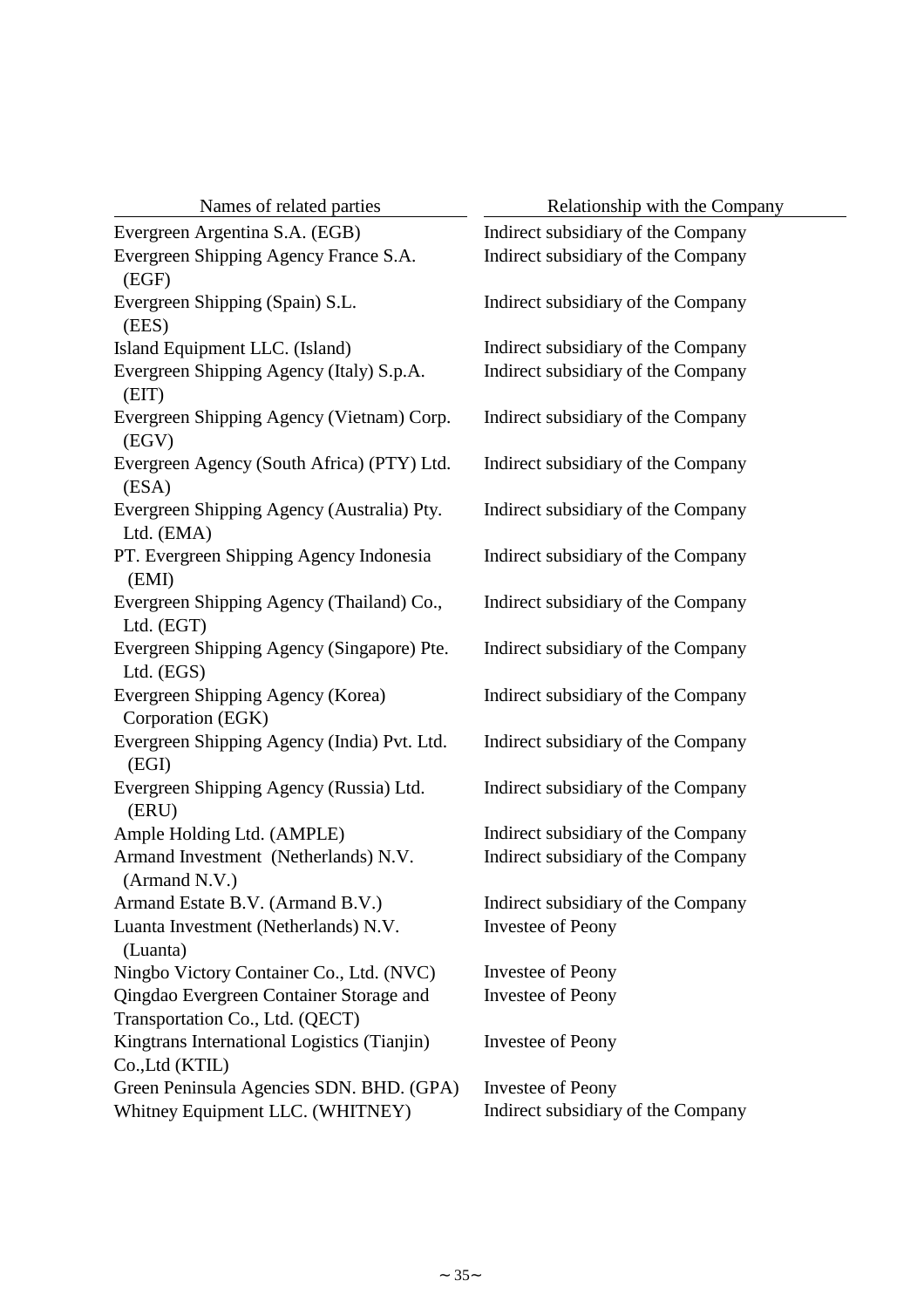| Names of related parties                     | Relationship with the Company                 |
|----------------------------------------------|-----------------------------------------------|
| Hemlock Equipment LLC. (HEMLOCK)             | Indirect subsidiary of the Company            |
| Taranto Container Terminal S.p.A. (TCT)      | Investee of Luanta                            |
| Italia Marittima S.p.A.(ITS)                 | Investee of Balsam                            |
| Evergreen Container Terminal (Thailand) Ltd. | Investee of Peony                             |
| (ECTT)                                       |                                               |
| Colon Container Terminal S.A. (CCT)          | Investee of Peony                             |
| Gaining Enterprise S.A. (GESA)               | Investee of EITC                              |
| Balsam Investment N. V. (Balsam)             | Investee of Peony                             |
| Seaside Transportation Service LLC. (STS)    | Investee of Island with significant influence |
| Sinotrans Group Shenzhen Co. (SGSC)          | Investee of SGTC with significant influence   |

# (2)Significant transactions and balances with related parties

A. Operating revenue from related parties

|             | For the six-month periods ended June 30, |                      |               |           |                      |  |  |  |
|-------------|------------------------------------------|----------------------|---------------|-----------|----------------------|--|--|--|
|             | 2010                                     |                      |               | 2009      |                      |  |  |  |
|             |                                          | % of Total           |               |           | % of Total           |  |  |  |
|             | Amount                                   | Operating<br>Revenue |               | Amount    | Operating<br>Revenue |  |  |  |
| <b>EIC</b>  | \$<br>885,208                            | 10                   | $\mathcal{S}$ | 967,951   | 13                   |  |  |  |
| <b>EITC</b> | 48,734                                   | T                    |               | 51,712    | 1                    |  |  |  |
| <b>EGH</b>  | 10,720                                   |                      |               | 9,296     |                      |  |  |  |
| <b>GMS</b>  | 249,825                                  | 3                    |               | 165,663   | $\overline{2}$       |  |  |  |
| <b>EIS</b>  | 23,739                                   |                      |               | 46,352    | 1                    |  |  |  |
| <b>EMU</b>  | 19,974                                   |                      |               | 29,019    |                      |  |  |  |
| <b>GESA</b> | 14,055                                   |                      |               | 11,965    |                      |  |  |  |
| <b>ITS</b>  | 11,476                                   |                      |               | 6,123     |                      |  |  |  |
| <b>EMS</b>  | 20,487                                   |                      |               | 2,357     |                      |  |  |  |
| Others      | 1,478                                    |                      |               | 1,541     |                      |  |  |  |
|             | 1,285,696                                | 15                   | \$            | 1,291,979 | 17                   |  |  |  |

The business terms on which the Company transacts with related parties are of no difference from those with non-related parties.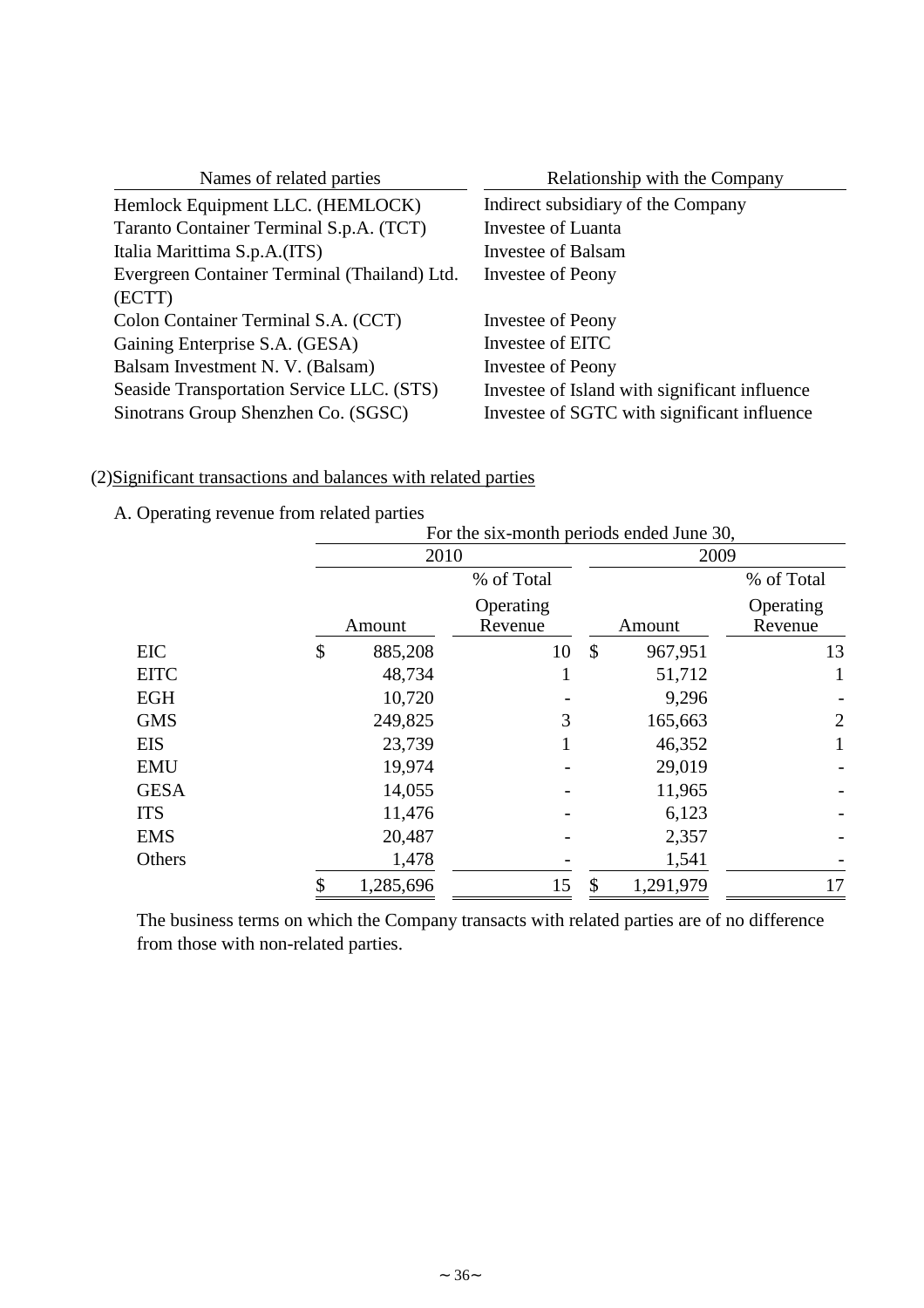|             | For the six-month periods ended June 30, |                |               |           |                 |  |  |
|-------------|------------------------------------------|----------------|---------------|-----------|-----------------|--|--|
|             | 2010                                     |                | 2009          |           |                 |  |  |
|             |                                          | % of Total     |               |           | % of Total      |  |  |
|             |                                          | Operating      |               |           | Operating       |  |  |
|             |                                          | Costs and      |               |           | Costs and       |  |  |
|             | Amount                                   | Expenses       |               | Amount    | <b>Expenses</b> |  |  |
| <b>EITC</b> | \$<br>376,853                            | 4              | $\mathcal{S}$ | 405,568   | 6               |  |  |
| <b>TTSC</b> | 315,283                                  | 4              |               | 323,590   | 4               |  |  |
| EIC         | 162,233                                  | $\overline{2}$ |               | 178,027   | $\overline{2}$  |  |  |
| <b>TPCT</b> | 24,812                                   |                |               |           |                 |  |  |
| <b>ESRC</b> | 24,006                                   |                |               | 21,761    |                 |  |  |
| <b>GESA</b> | 817,686                                  | 8              |               | 876,018   | 12              |  |  |
| <b>GMS</b>  | 118,740                                  |                |               | 122,972   | $\overline{2}$  |  |  |
| <b>EIS</b>  |                                          |                |               | 50,486    |                 |  |  |
| <b>EGH</b>  | 27,349                                   |                |               | 23,460    |                 |  |  |
| EMI         | 18,908                                   |                |               | 16,110    |                 |  |  |
| <b>EGT</b>  | 8,629                                    |                |               | 14,819    |                 |  |  |
| Others      | 33,083                                   |                |               | 19,073    |                 |  |  |
|             | \$<br>1,927,582                          | 23             | \$            | 2,051,884 | 28              |  |  |

## B. Expenditures on services rendered by related parties

The business terms on which the Company transacts with related parties are of no difference from those with non-related parties.

## C. Asset transactions

a) Acquisitions of property, plant, and equipment

|     |                  |      | For the six-month periods ended June 30, |  |
|-----|------------------|------|------------------------------------------|--|
|     | ltems            | 2010 | 2009                                     |  |
| EIC | Office equipment | 274  |                                          |  |

0 b) Disposal of property, plant and equipment

| . .                                      | $\mathbf{1}$ $\mathbf{1}$<br>$\sim$ 1 |                                |    |                          |              | For the six-month periods ended June 30, |      |                     |
|------------------------------------------|---------------------------------------|--------------------------------|----|--------------------------|--------------|------------------------------------------|------|---------------------|
|                                          |                                       | 2010                           |    |                          |              |                                          | 2009 |                     |
|                                          | Item                                  | <b>Sales</b><br>Price          |    | Gain on<br>disposal      |              | Sales<br>Price                           |      | Gain on<br>disposal |
| <b>EITC</b><br>Chang Yung<br>-Fa Charity | Transportation equipment              | \$<br>$\overline{\phantom{0}}$ | \$ | $\overline{\phantom{0}}$ | $\mathbb{S}$ | 90                                       | -S   | 86                  |
| Foundation                               | <b>Transportation equipment</b>       | \$<br>88<br>88                 | \$ | 82<br>82                 | S            | 90                                       | S    | 86                  |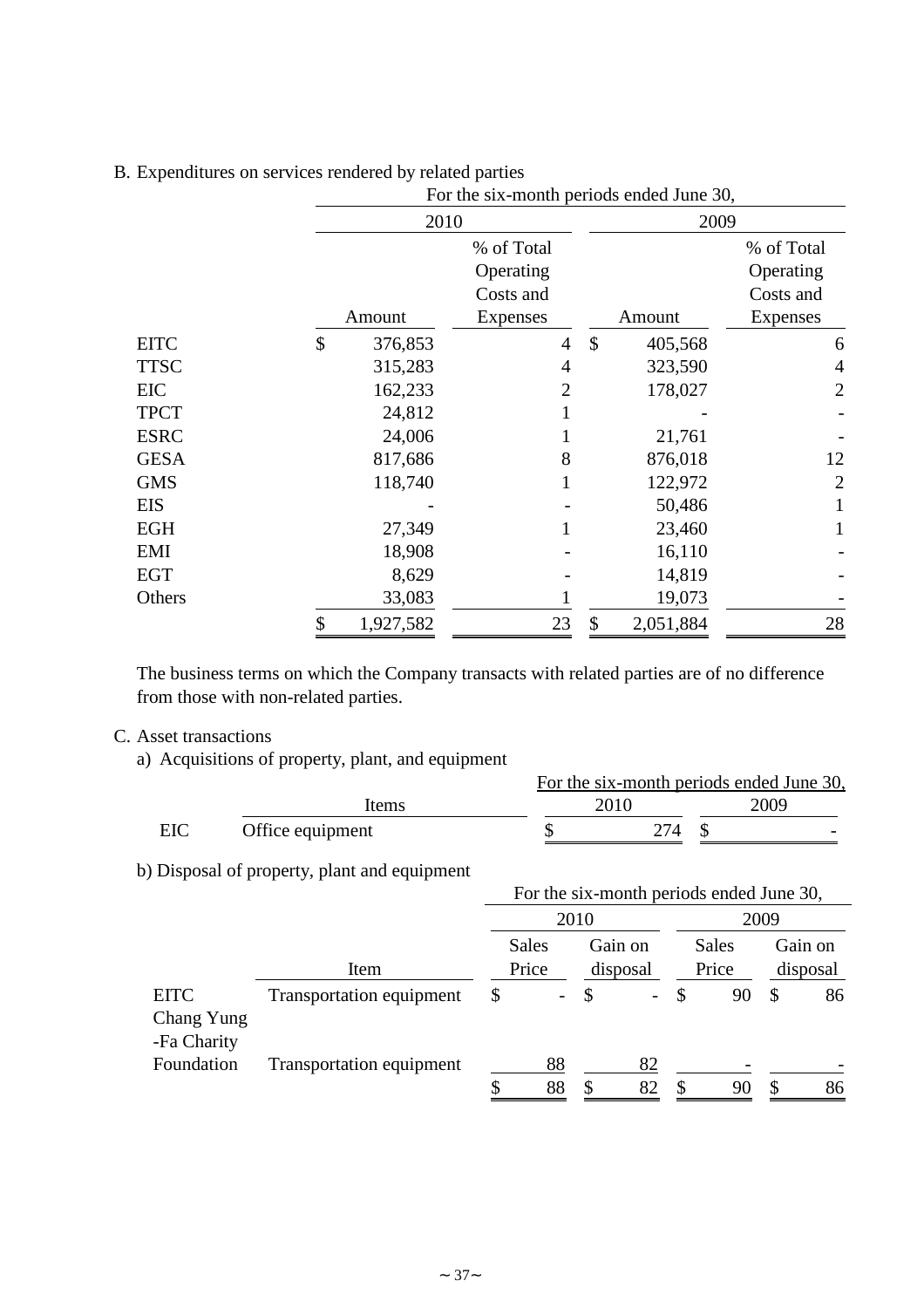## D. Lease

a) Rental income (recorded as non-operating income) generated from the operating premises and parking lots leased to the related parties are as follows:

|             |                             |               | For the six-month periods ended June 30, |              |            |  |
|-------------|-----------------------------|---------------|------------------------------------------|--------------|------------|--|
|             |                             |               | 2010                                     | 2009         |            |  |
|             |                             |               | % of Total                               |              | % of Total |  |
|             | Leasehold                   |               | Rental                                   |              | Rental     |  |
|             | Property                    | Amount        | income                                   | Amount       | income     |  |
| EIC         | Office buildings            | 47,210<br>\$. | 97                                       | 48,963<br>\$ | 97         |  |
| п           | Vehicles                    | 561           | 2                                        | 752          |            |  |
| Chang Yung  |                             |               |                                          |              |            |  |
| -Fa Charity |                             |               |                                          |              |            |  |
|             | Foundation Office buildings | 103           |                                          |              |            |  |
| <b>ESRC</b> | Parking lots                | 44            |                                          | 48           |            |  |
|             |                             | 47,918        | 99                                       | 49,763       | 98         |  |

b) Rental expense (recorded as general and administrative expenses) incurred for operating premises and parking lots leased from the related parties are as follows:

|            |                  |              | For the six-month periods ended June 30, |          |                 |  |  |  |  |  |
|------------|------------------|--------------|------------------------------------------|----------|-----------------|--|--|--|--|--|
|            |                  |              | 2010                                     | 2009     |                 |  |  |  |  |  |
|            |                  |              | % of Total                               |          | % of Total      |  |  |  |  |  |
|            | Leasehold        |              | Rental                                   |          | Rental          |  |  |  |  |  |
|            | Property         | Amount       | Expenses                                 | Amount   | <b>Expenses</b> |  |  |  |  |  |
| <b>EIC</b> | Office buildings | 21,557<br>\$ | 99                                       | \$24,067 | 99              |  |  |  |  |  |
| <b>EVA</b> | Parking lots     | 189          |                                          | 329      |                 |  |  |  |  |  |
|            |                  | 21,746       | 100                                      | 24,396   | 100             |  |  |  |  |  |

c) Rental expense incurred for the vessels and slot lease from the related parties are recorded as direct operating costs. Details are set forth below:

|             |               | For the six-month periods ended June 30, |    |           |                    |
|-------------|---------------|------------------------------------------|----|-----------|--------------------|
|             | 2010          |                                          |    | 2009      |                    |
|             |               | % of Total                               |    |           | % of Total         |
|             |               | Vessel and                               |    |           | Vessel and         |
|             |               | <b>Slot Rental</b>                       |    |           | <b>Slot Rental</b> |
|             | Amount        | Expenses                                 |    | Amount    | <b>Expenses</b>    |
| <b>EITC</b> | \$<br>302,479 | 20                                       | \$ | 320,470   | 20                 |
| <b>GESA</b> | 817,686       | 53                                       |    | 876,018   | 53                 |
| <b>GMS</b>  | 118,740       | 8                                        |    | 122,972   | 7                  |
| EIS         |               |                                          |    | 50,486    | 3                  |
|             | 1,238,905     | 81                                       | ¢  | 1,369,946 | 83                 |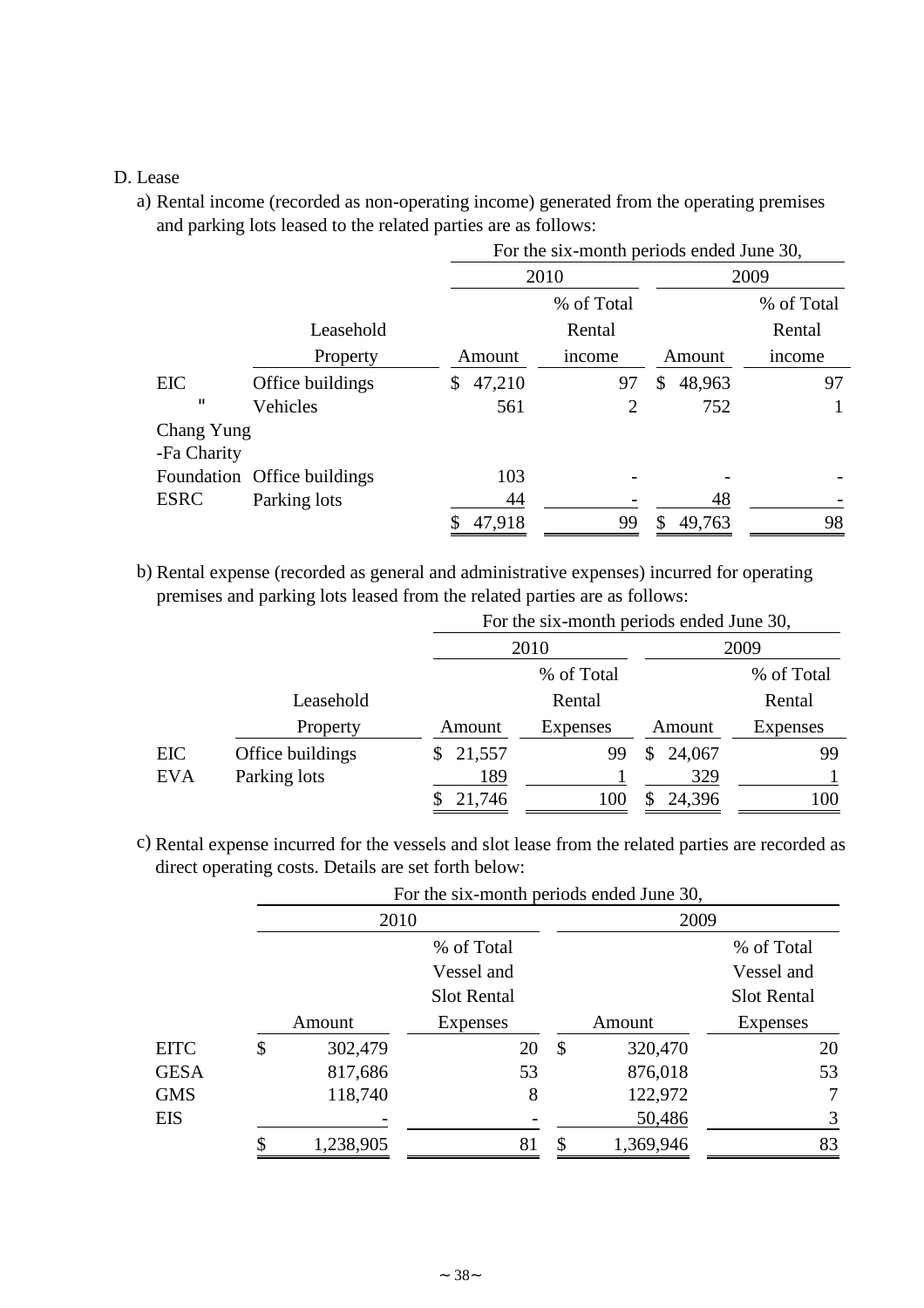# E. Receivables from and payables to related parties

The receivables from and payables to related parties bear no interest, and are set forth as follows:

|                         |               | June 30, 2010  |                |                   |      | June 30, 2009 |                |                |
|-------------------------|---------------|----------------|----------------|-------------------|------|---------------|----------------|----------------|
|                         |               | $%$ of         |                |                   |      |               | $%$ of         |                |
|                         |               | Account        |                |                   |      |               | Account        |                |
|                         | Amount        | <b>Balance</b> |                |                   |      | Amount        | <b>Balance</b> |                |
| Accounts receivable     |               |                |                |                   |      |               |                |                |
| <b>EIC</b>              | \$<br>56,950  |                |                | 9                 | \$   | 39,878        |                | 6              |
| <b>EITC</b>             | 24,371        |                |                | 4                 |      | 24,867        |                | $\mathfrak{Z}$ |
| <b>EIS</b>              | 10,841        |                |                | 1                 |      | 6,780         |                | $\mathbf{1}$   |
| Others                  | 17,592        |                |                | $\overline{2}$    |      | 15,894        |                | 3              |
|                         | \$<br>109,754 |                | 16             |                   | $\$$ | 87,419        | 13             |                |
|                         | June 30, 2010 |                |                |                   |      | June 30, 2009 |                |                |
|                         |               | $%$ of         |                |                   |      |               | % of           |                |
|                         |               | Account        |                |                   |      |               | Account        |                |
|                         | Amount        | <b>Balance</b> |                |                   |      | Amount        | <b>Balance</b> |                |
| Other receivables       |               |                |                |                   |      |               |                |                |
| <b>EITC</b>             | \$<br>214,521 |                | 27             | $\mathcal{S}$     |      | 173           |                |                |
| EIC                     | 80,500        |                | 10             |                   |      | 109,785       | 33             |                |
| <b>ITS</b>              | 18            |                |                |                   |      | 15,775        |                | 5              |
| <b>GMS</b>              | 7,638         |                | $\overline{c}$ |                   |      | 10,138        |                | 3              |
| <b>EIS</b>              | 26,394        |                | 3              |                   |      | 11,396        |                | 3              |
| Others                  | 5,798         |                | $\mathbf{1}$   |                   |      | 7,611         |                | $\overline{c}$ |
|                         | \$<br>334,869 |                | 43             | \$                |      | 154,878       | 46             |                |
|                         | June 30, 2010 |                |                |                   |      | June 30, 2009 |                |                |
|                         |               | $%$ of         |                |                   |      |               | $%$ of         |                |
|                         |               | Account        |                |                   |      |               | Account        |                |
|                         | Amount        | <b>Balance</b> |                |                   |      | Amount        | <b>Balance</b> |                |
| <b>Accounts Payable</b> |               |                |                |                   |      |               |                |                |
| <b>TTSC</b>             | \$<br>41,569  |                | 3              | \$                |      | 41,522        |                | $\mathfrak{Z}$ |
| ${\rm EIC}$             | 22,054        |                | $\overline{c}$ |                   |      | 27,525        |                | $\overline{c}$ |
| <b>EIS</b>              | 57,917        |                | $\overline{4}$ |                   |      | 59,095        |                | $\overline{4}$ |
| EGH                     | 266           |                |                |                   |      | 21,124        |                | $\overline{c}$ |
| EGI                     | 6,689         |                |                |                   |      | 13,213        |                | $\mathbf 1$    |
| <b>EMI</b>              |               |                |                |                   |      | 12,869        |                | 1              |
| Others                  | 20,234        |                | 1              |                   |      | 17,650        |                |                |
|                         | \$<br>148,729 |                | $10\,$         | $\boldsymbol{\$}$ |      | 192,998       |                | 14             |
|                         |               |                |                |                   |      |               |                |                |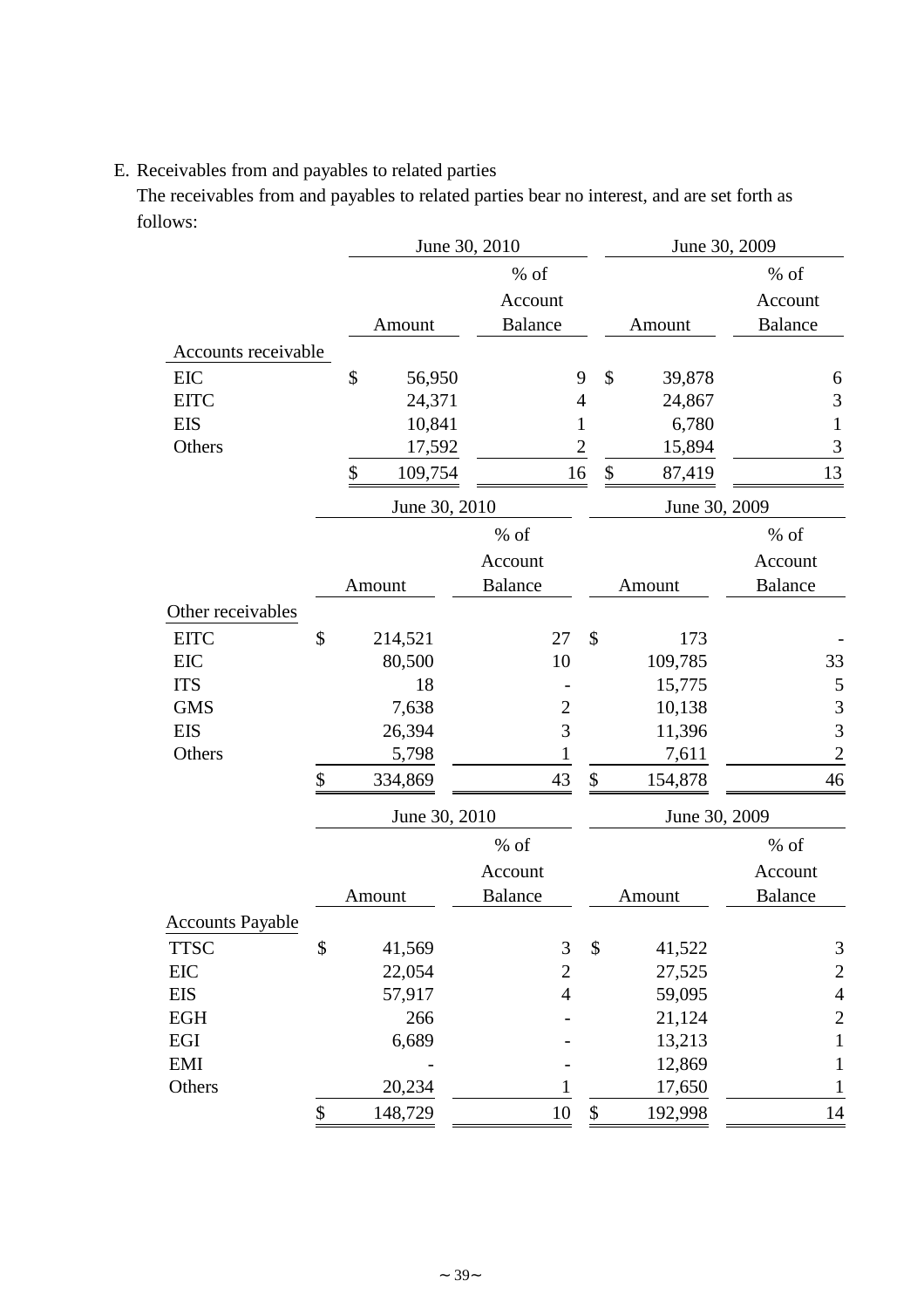### (3)Endorsements and guarantees for related parties

Endorsements and guarantees issued by the Company are as follows:

| Companies receiving guarantees |            | June 30, 2010 |            | June 30, 2009 |
|--------------------------------|------------|---------------|------------|---------------|
| <b>PEONY</b>                   | <b>USD</b> | 5,000         | <b>USD</b> | 5,000         |
| <b>EMU</b>                     | <b>USD</b> | 601,605       | <b>USD</b> | 613,325       |
| <b>GMS</b>                     | <b>USD</b> | 578,303       | <b>USD</b> | 507,383       |
| <b>CCT</b>                     | <b>USD</b> | 28,680        | <b>USD</b> | 28,680        |
| <b>TCT</b>                     | <b>USD</b> | 20,250        | <b>USD</b> | 20,250        |
| <b>WHITNEY</b>                 | <b>USD</b> | 94,164        | <b>USD</b> | 45,811        |
| <b>HEMLOCK</b>                 | <b>USD</b> | 17,600        | <b>USD</b> | 17,600        |
| <b>ESA</b>                     | <b>USD</b> | 500           | <b>USD</b> |               |
| <b>BALSAM</b>                  | <b>USD</b> | 49,000        | <b>USD</b> |               |
| <b>ITS</b>                     | <b>USD</b> |               | <b>USD</b> | 10,000        |

## (4)Significant contracts with related parties

- A.The Company entered into an agreement with EIC for consulting services on business management, computer information, and shipping affairs. Except for payments made on behalf of the Company which are charged on actual amounts, the remaining fees are charged on an hourly basis or by cost plus method. The contract took effect on July 1, 1996 and continues to be effective unless terminated.
- B. The Company entered into an agreement with EIC for services, such as cargo-forwarding and freight-collecting. As of June 30, 2010 and 2009, the receivables were \$56,950 and \$39,878, respectively. The contract has been effective since 2002 unless terminated.
- C. The Company entered into an agreement with ESRC for security service in the Taipei office, the Kaohsiung office, and the Kaohsiung container yards. The monthly service fees were \$940 for Taipei and \$1,614 for Kaohsiung.
- D. The Company entered into agency agreements with its related parties to manage petty cash required by their vessels, and payments of Taiwanese crew salaries and insurance premiums. The transactions are recorded as "temporary debits". As of June 30, 2010 and 2009, the balances of the accounts are as follows: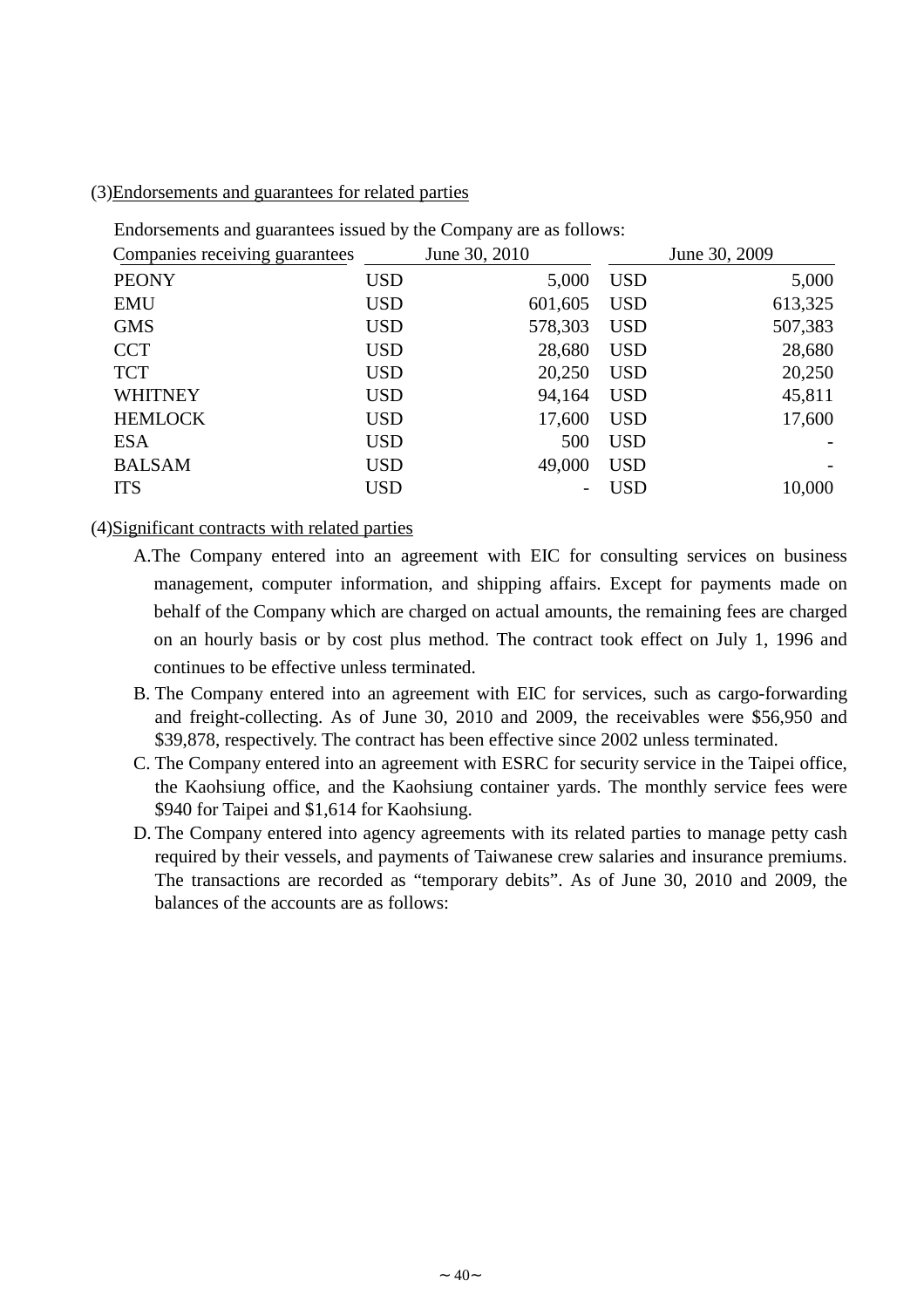a) Debit balances of temporary debits

|             | June 30, 2010 | June 30, 2009 |        |  |
|-------------|---------------|---------------|--------|--|
| <b>EIS</b>  | \$<br>5,955   | \$            | 14,484 |  |
| <b>GMS</b>  | 9,952         |               | 12,927 |  |
| <b>GESA</b> | 9,493         |               | 7,832  |  |
| <b>EMU</b>  | 5,917         |               | 4,901  |  |
| <b>EGH</b>  | 5,123         |               | 2,784  |  |
| <b>EMS</b>  | 10,416        |               |        |  |
|             | \$<br>46,856  | \$            | 42,928 |  |

b) Credit balance of temporary debits

|            | 2010<br>June $30$ ,      | 2009<br>June 30 |                          |
|------------|--------------------------|-----------------|--------------------------|
| <b>EMS</b> | $\overline{\phantom{0}}$ |                 | $\overline{\phantom{m}}$ |

E.The Company entered into agency agreements with its related parties, whereby the related parties act as the Company's overseas agents to deal with foreign port formalities, such as arrival and departure of the Company's ships, cargo stevedoring and forwarding, freight collection, and payment of expenses incurred in foreign ports. The transactions are recorded as "agency accounts in other (liabilities)-current". As of June 30, 2010 and 2009, the balances of the accounts are as follows:

a) Debit balances of agency accounts

|             | June 30, 2010 | June 30, 2009             |         |  |  |
|-------------|---------------|---------------------------|---------|--|--|
| <b>EIC</b>  | \$<br>13,543  | $\boldsymbol{\mathsf{S}}$ |         |  |  |
| EMI         | 28,027        |                           | 33,486  |  |  |
| <b>EGT</b>  |               |                           | 1,167   |  |  |
| <b>EGUD</b> | 1,441         |                           | 1,100   |  |  |
| <b>EGS</b>  | 3,762         |                           | 1,714   |  |  |
| EGI         | 68,283        |                           | 78,085  |  |  |
| <b>EGV</b>  |               |                           | 26,788  |  |  |
| <b>ERU</b>  | 1,017         |                           | 350     |  |  |
| <b>EIT</b>  | 7,077         |                           | 991     |  |  |
| <b>EGF</b>  |               |                           | 253     |  |  |
| <b>ESA</b>  | 13            |                           | 61      |  |  |
| EGD-WWX     | 208           |                           |         |  |  |
|             | \$<br>123,371 | \$                        | 143,995 |  |  |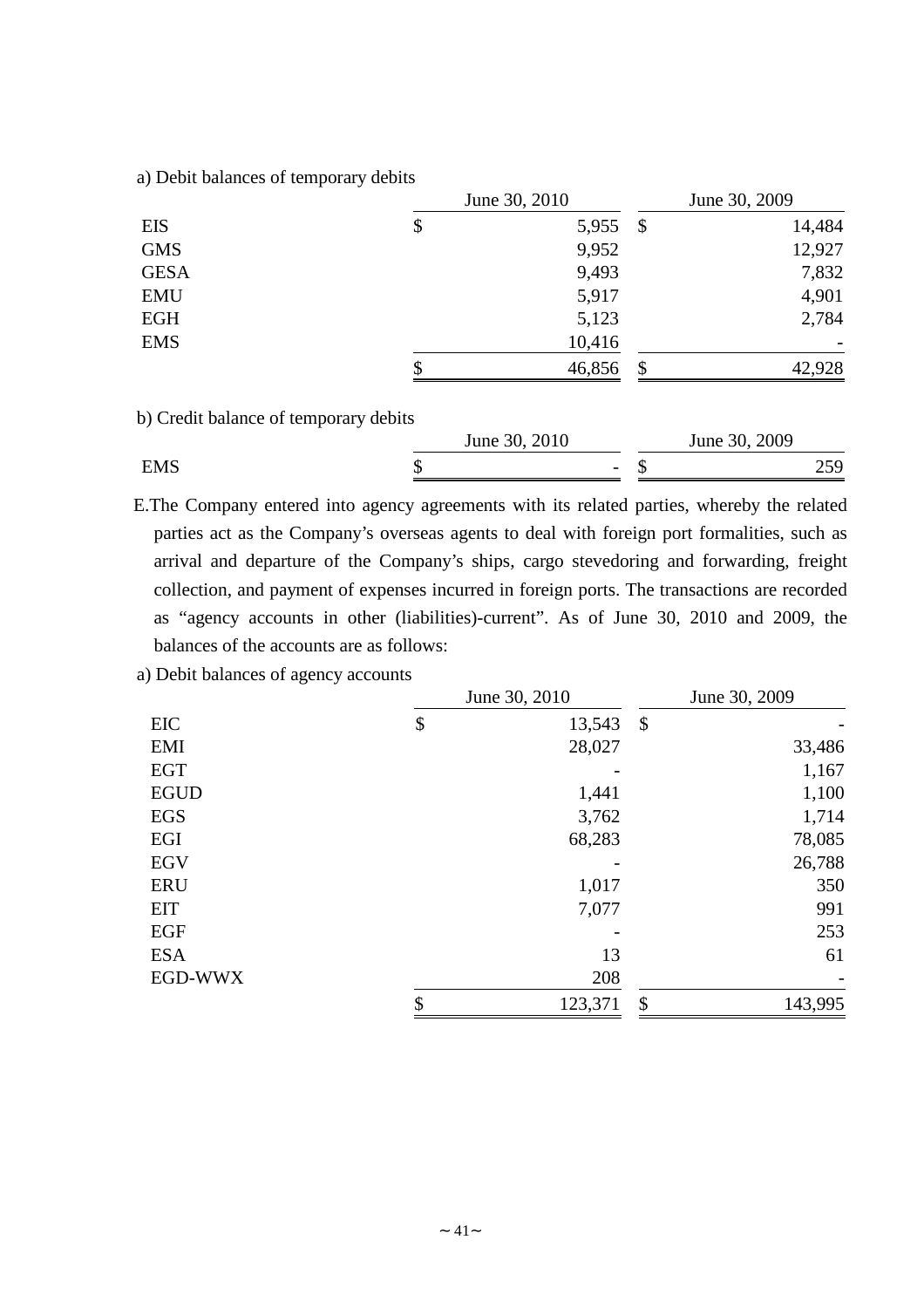0 b) Credit balances of agency accounts

|            | June 30, 2010 | June 30, 2009             |        |  |
|------------|---------------|---------------------------|--------|--|
| EIC        | \$            | $\boldsymbol{\mathsf{S}}$ | 3,252  |  |
| <b>EGD</b> | 1,368         |                           | 308    |  |
| EGB        | 1,073         |                           |        |  |
| <b>EGV</b> | 1,180         |                           |        |  |
| <b>EGK</b> | 616           |                           | 1,558  |  |
| <b>EGT</b> | 506           |                           |        |  |
| <b>EGN</b> | 1,331         |                           | 6,692  |  |
| EGF        | 174           |                           |        |  |
| <b>EES</b> | 475           |                           | 70     |  |
| <b>EMA</b> | 214           |                           | 48     |  |
| EGD-WWX    |               |                           | 99     |  |
|            | 6,937         | \$                        | 12,027 |  |

F.Temporary accounts, between the Company and Evergreen International S.A., Gaining Enterprise S.A., Greencompass Marine S.A., Italia Marittima S.p.A., Evergreen Marine (UK) Limited, Evergreen Marine (HongKong) Ltd. and Evergreen Marine (Singapore) Pte. Ltd., incurred due to foreign port formalities and pier rental expenses are recognized as agency reciprocal accounts in "Other assets (liabilities) – current". Details of the balances as of June 30, 2010 and 2009 are as follows:

a) Debit balances of agency reciprocal accounts

|             | June 30, 2010   | June 30, 2009 |         |  |  |
|-------------|-----------------|---------------|---------|--|--|
| <b>EIS</b>  | \$<br>1,136,383 | $\mathcal{S}$ | 138,248 |  |  |
| <b>ITS</b>  | 323,571         |               | 603,168 |  |  |
| <b>GMS</b>  | 109,402         |               |         |  |  |
| <b>EMS</b>  | 66,546          |               |         |  |  |
| <b>EMU</b>  | 9,011           |               | 78,125  |  |  |
| <b>GESA</b> | 22,540          |               | 35,669  |  |  |
|             | \$<br>1,667,453 | \$            | 855,210 |  |  |

b) Credit balances of agency reciprocal accounts

|            | June 30, 2010            | June 30, 2009 |        |  |  |
|------------|--------------------------|---------------|--------|--|--|
| <b>EGH</b> | 293,987                  |               | 44,579 |  |  |
| <b>EMS</b> | -                        |               | 7,655  |  |  |
| <b>GMS</b> | $\overline{\phantom{0}}$ |               | 9,745  |  |  |
|            | 293,987                  |               | 61,979 |  |  |

G.The Company has been commissioned by its related parties to manage their vessel affairs. The management fees are charged monthly and are recorded as operating revenues. Details of the management fees recognized for the six-month periods ended June 30, 2010 and 2009 are as follows: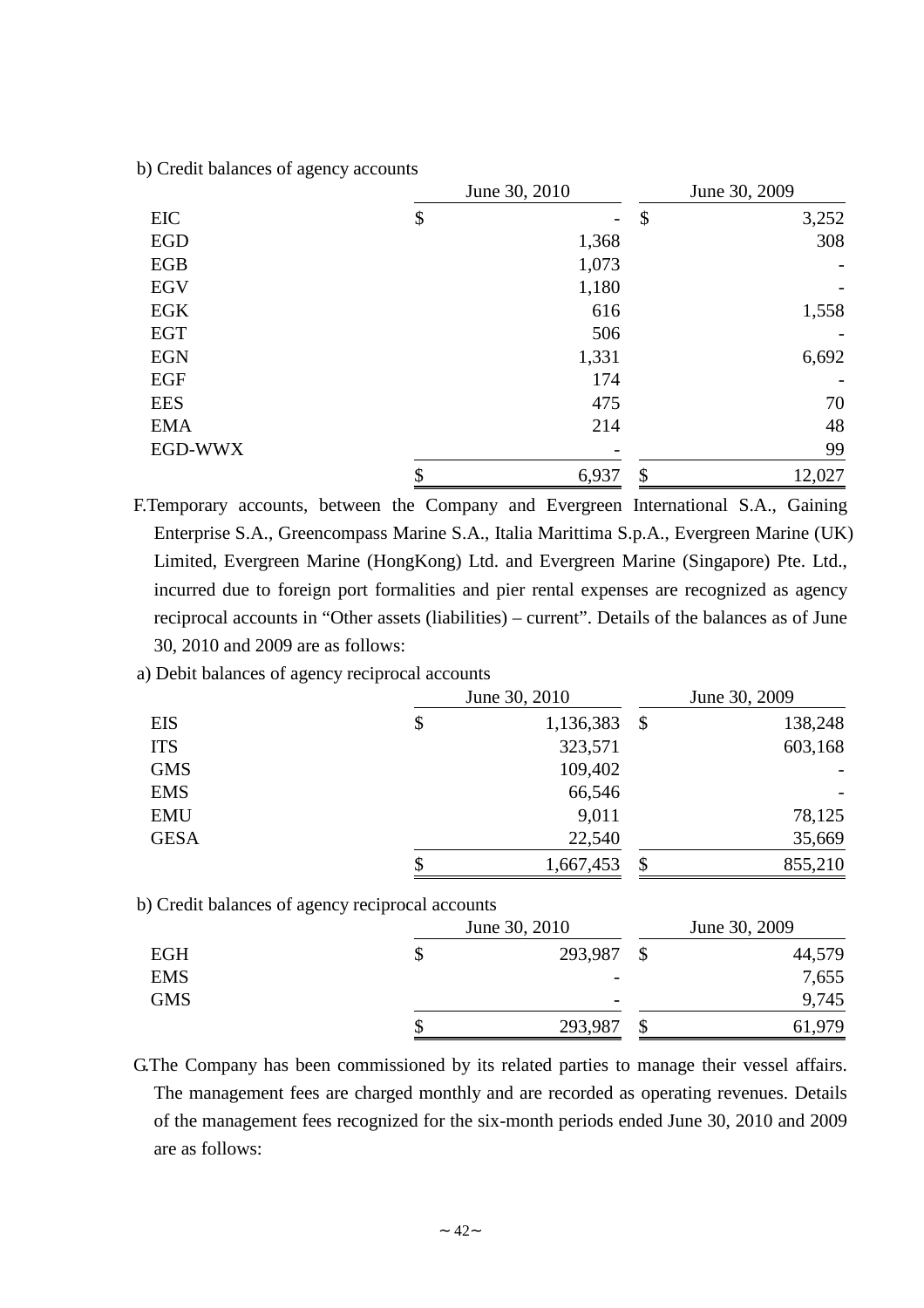|             | June 30, 2010 | June 30, 2009             |         |  |  |
|-------------|---------------|---------------------------|---------|--|--|
| <b>EITC</b> | \$<br>46,099  | $\boldsymbol{\mathsf{S}}$ | 48,177  |  |  |
| <b>EIS</b>  | 21,481        |                           | 41,630  |  |  |
| <b>GMS</b>  | 35,554        |                           | 39,400  |  |  |
| <b>EMU</b>  | 17,598        |                           | 26,679  |  |  |
| <b>ITS</b>  | 4,013         |                           | 3,194   |  |  |
| <b>GESA</b> | 10,447        |                           | 8,469   |  |  |
| <b>EGH</b>  | 9,676         |                           | 8,205   |  |  |
| <b>EMS</b>  | 17,568        |                           | 2,081   |  |  |
|             | \$<br>162,436 | \$                        | 177,835 |  |  |

# 6.PLEDGED ASSETS

The Company's assets pledged as collaterals as of June 30, 2010 and 2009 are as follows:

|                                        | Book value    |   |               |                    |
|----------------------------------------|---------------|---|---------------|--------------------|
| Pledged assets                         | June 30, 2010 |   | June 30, 2009 | Purpose            |
| Restricted assets - current            |               |   |               | Performance        |
| - Time deposits                        | \$<br>249,801 | S | 239,114       | guarantee          |
| Property, plant and equipment          |               |   |               |                    |
| -Land                                  | 1,800,093     |   | 1,800,093     | Long-term loan     |
| -Buildings                             | 852,544       |   | 878,314       | "                  |
| Long-term equity investments accounted |               |   |               |                    |
| for under the equity method            |               |   |               | For issuance terms |
| -Evergreen International Storage       |               |   |               | of corporate       |
| and Transport Corporation              | 1,591,083     |   |               | bonds              |
|                                        | 4,493,521     |   | 2,917,521     |                    |

# 7.COMMITMENTS AND CONTINGENT LIABILITIES

A.Details of the stand-by letters of credit issued by the banks on behalf of the Company are as follows:

| Guarantor)    |     | June 30, 2010 |           | June 30, 2009 |       |
|---------------|-----|---------------|-----------|---------------|-------|
| Deutsche Bank | USD |               | 5,000 USD |               | 5,000 |

B.Endorsements and guarantees issued by the company are as follows: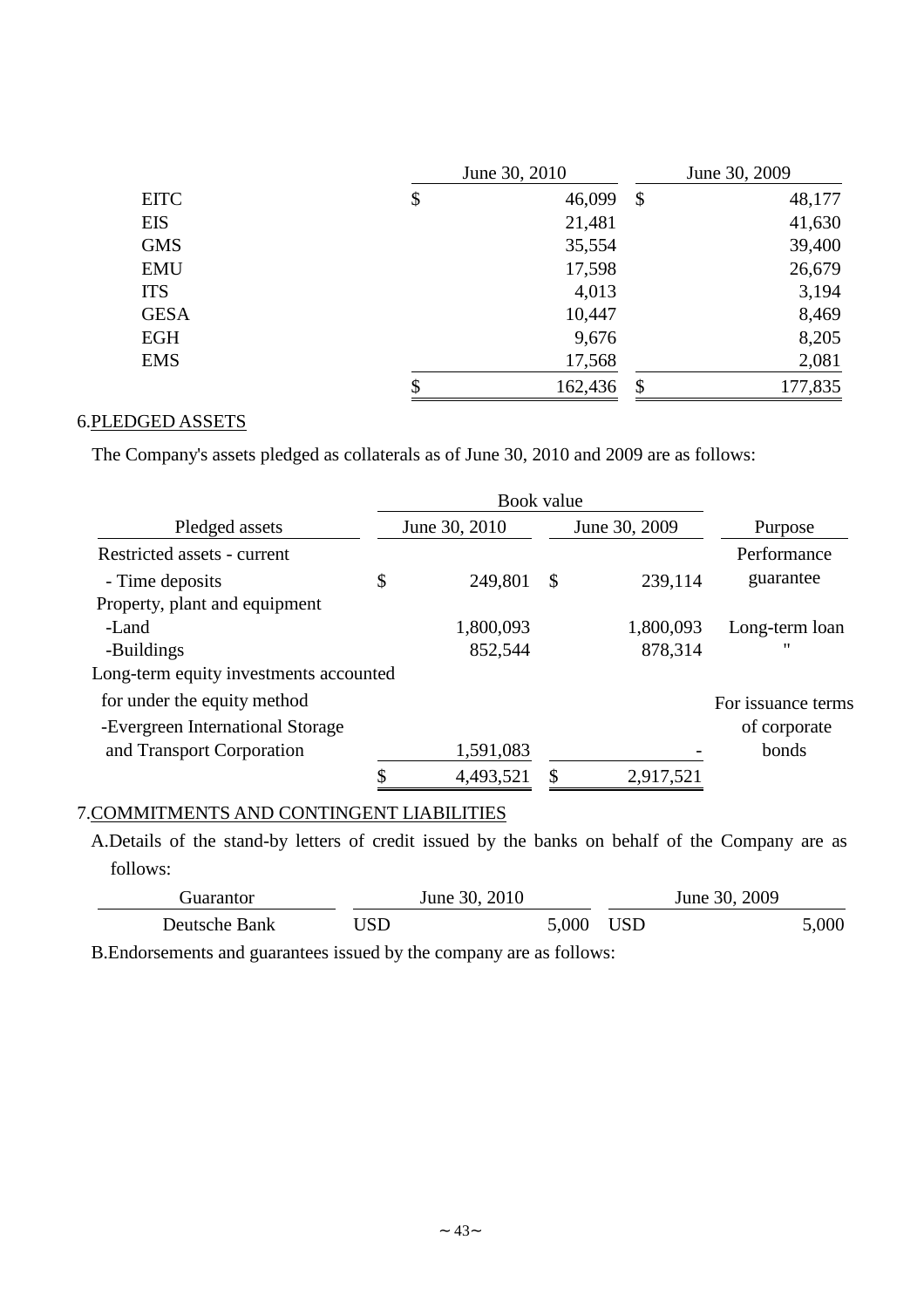| Companies receiving guarantees |            | June 30, 2010            | June 30, 2009 |         |  |  |
|--------------------------------|------------|--------------------------|---------------|---------|--|--|
| <b>PEONY</b>                   | <b>USD</b> | 5,000                    | <b>USD</b>    | 5,000   |  |  |
| <b>EMU</b>                     | <b>USD</b> | 601,605                  | <b>USD</b>    | 613,325 |  |  |
| <b>GMS</b>                     | <b>USD</b> | 578,303                  | <b>USD</b>    | 507,383 |  |  |
| <b>CCT</b>                     | <b>USD</b> | 28,680                   | <b>USD</b>    | 28,680  |  |  |
| <b>TCT</b>                     | <b>USD</b> | 20,250                   | <b>USD</b>    | 20,250  |  |  |
| <b>ITS</b>                     | <b>USD</b> | $\overline{\phantom{a}}$ | <b>USD</b>    | 10,000  |  |  |
| <b>ESA</b>                     | <b>USD</b> | 500                      | <b>USD</b>    |         |  |  |
| <b>WHITNEY</b>                 | <b>USD</b> | 94,164                   | <b>USD</b>    | 45,811  |  |  |
| <b>HEMLOCK</b>                 | <b>USD</b> | 17,600                   | <b>USD</b>    | 17,600  |  |  |
| <b>BALSAM</b>                  | <b>USD</b> | 49,000                   | <b>USD</b>    |         |  |  |

- C.A former stockholder of the Company sold some of its shares through issuance of global depository receipts (GDRs). The issuance of GDRs was approved by the SEC on June 19, 1996 as per Letter (85) Tai-Cai-Zheng (1) No. 35410. On August 2, 1996, the GDRs were approved by the UK governing authority to be listed on the London Stock Exchange and were issued in Asia, Europe and the US. The initial number of units issued was 5,449,592, representing 54,495,920 shares of the Company's common stock at \$50.50 (in dollars) per share, and the number of supplementary units issued was 817,438. In total, the number of units issued was 6,267,030, representing 62,670,300 shares of the Company's common stock at \$50.50 (in dollars) per share, and the GDRs issued amounted to USD 115 million. Another 2,053,122 units, representing 20,531,279 shares of the Company's common stocks, were issued during the period from 1997 to June 30, 2010. As of June 30, 2010, 8,116,650 units were redeemed and 203,502 units were outstanding, representing 2,035,079 shares of the Company's common stocks.
- D.As of June 30, 2010, the long-term and medium-term loan facilities granted by the financial institutions with the resolution from the Board of Directors to finance the Company's purchase of new containers and general working capital requirement amounted to \$21,468,437 and the unutilized credits was \$10,851,609.
- E.As of June 30, 2010, the estimated amount of ship rental expense in the following years under long-term contracts is set forth as follows:

| Year                     |            | Amount  |
|--------------------------|------------|---------|
| Second half year of 2010 | <b>USD</b> | 43,075  |
| 2011                     |            | 57,405  |
| 2012                     |            | 51,903  |
| 2013                     |            | 38,927  |
|                          | USD        | 191,310 |

F.As of June 30, 2010, the amount of guaranteed notes issued by the Company for loans borrowed was \$3,200,000.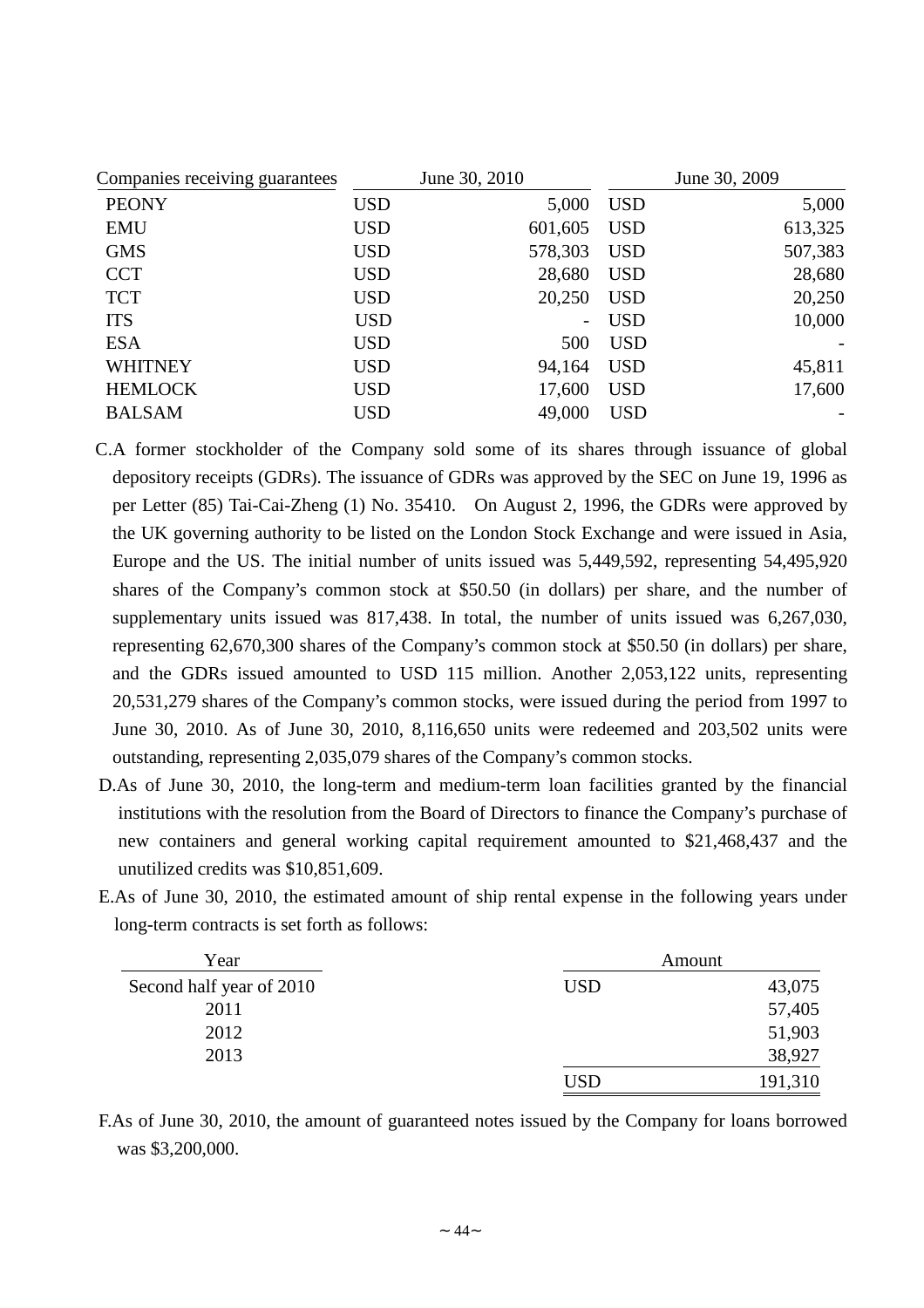8.SIGNIFICANT CATASTROPHE

None.

9.SUBSEQUENT EVENTS

None.

10.OTHERS

(1)Financial statement disclosure

Certain accounts in the financial statements as of June 30, 2009 were reclassified to conform to the financial statement as of June 30, 2010.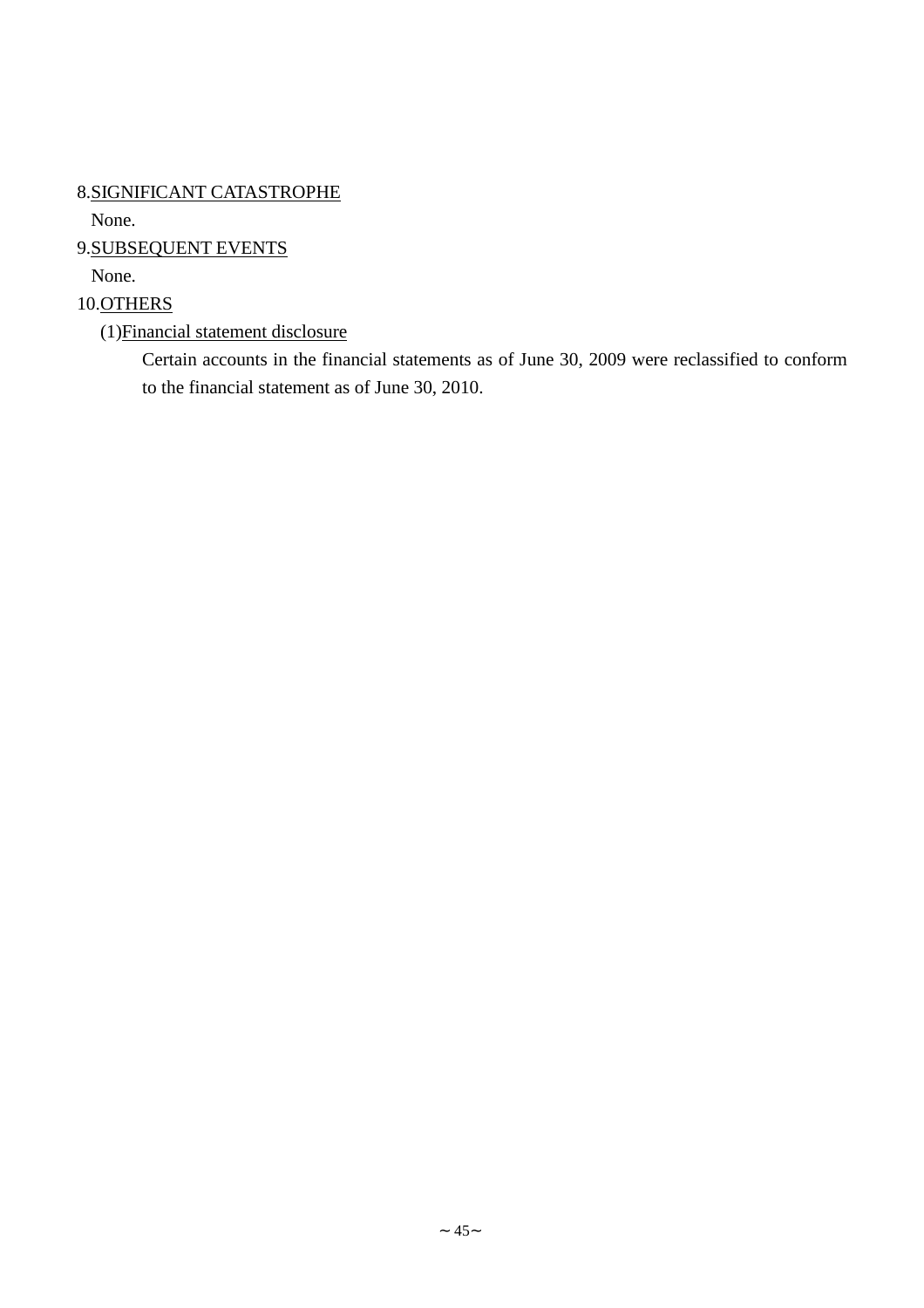# (2)Fair value information of financial instruments

|                                                        | June 30, 2010 |             |                            |     |    |                                   |
|--------------------------------------------------------|---------------|-------------|----------------------------|-----|----|-----------------------------------|
|                                                        | Fair Value    |             |                            |     |    |                                   |
|                                                        |               | <b>Book</b> | Quotations<br>in an active |     |    | Estimated<br>using a<br>valuation |
|                                                        |               | value       | market                     |     |    | technique                         |
| Non-derivative financial instruments                   |               |             |                            |     |    |                                   |
| Assets                                                 |               |             |                            |     |    |                                   |
| Cash and cash equivalents                              | \$            | 2,951,010   | \$                         |     | \$ | 2,951,010                         |
| Notes and accounts receivable                          |               | 1,438,057   |                            |     |    | 1,438,057                         |
| Financial assets at fair value through profit or loss  |               |             |                            |     |    |                                   |
| <b>Equity securities</b>                               |               | 204         |                            | 204 |    |                                   |
| Beneficiary certificates                               |               | 2,164,932   | 2,164,932                  |     |    |                                   |
| Corporate bands                                        |               | 93,096      |                            |     |    | 93,096                            |
| Other financial assets - current                       |               | 174,958     |                            |     |    | 174,958                           |
| Restricted assets - current                            |               | 249,801     |                            |     |    | 249,801                           |
| Available-for-sale financial assets - non-current      |               | 813,214     | 813,214                    |     |    |                                   |
| Held-to-maturity financial assets - non-current        |               | 1,170,000   |                            |     |    | 1,170,000                         |
| Financial assets carried at cost - non-current         |               | 1,534,441   |                            |     |    |                                   |
| Refundable deposits                                    |               | 43,409      |                            |     |    | 43,409                            |
| Liabilities                                            |               |             |                            |     |    |                                   |
| Short-term loans                                       |               | 3,112,841   |                            |     |    | 3,112,841                         |
| Notes and accounts payable                             |               | 2,175,824   |                            |     |    | 2,175,824                         |
| Corporate bonds payable (including current<br>portion) |               | 4,417,148   |                            |     |    | 4,417,148                         |
| Long-term loans (including current portion)            |               | 10,611,822  |                            |     |    | 10,611,822                        |
| Guarantee deposits received                            |               | 48          |                            |     |    | 48                                |
| Derivative financial instruments                       |               |             |                            |     |    |                                   |
| Assets                                                 |               |             |                            |     |    |                                   |
| Oil swap                                               |               | 1,603       |                            |     |    | 1,603                             |
| Cross currency swap                                    |               | 14,814      |                            |     |    | 14,814                            |
| Structured and equity-linked financial instruments     |               | 3,012       |                            |     |    | 3,012                             |
| <b>Embedded derivatives</b>                            |               | 1,000       |                            |     |    | 1,000                             |
| Liabilities                                            |               |             |                            |     |    |                                   |
| Oil swap                                               |               | 55,206      |                            |     |    | 55,206                            |
| Foreign exchange option (FX option)                    |               | 307,557     |                            |     |    | 307,557                           |
| <b>Embedded derivatives</b>                            |               | 114,250     |                            |     |    | 114,250                           |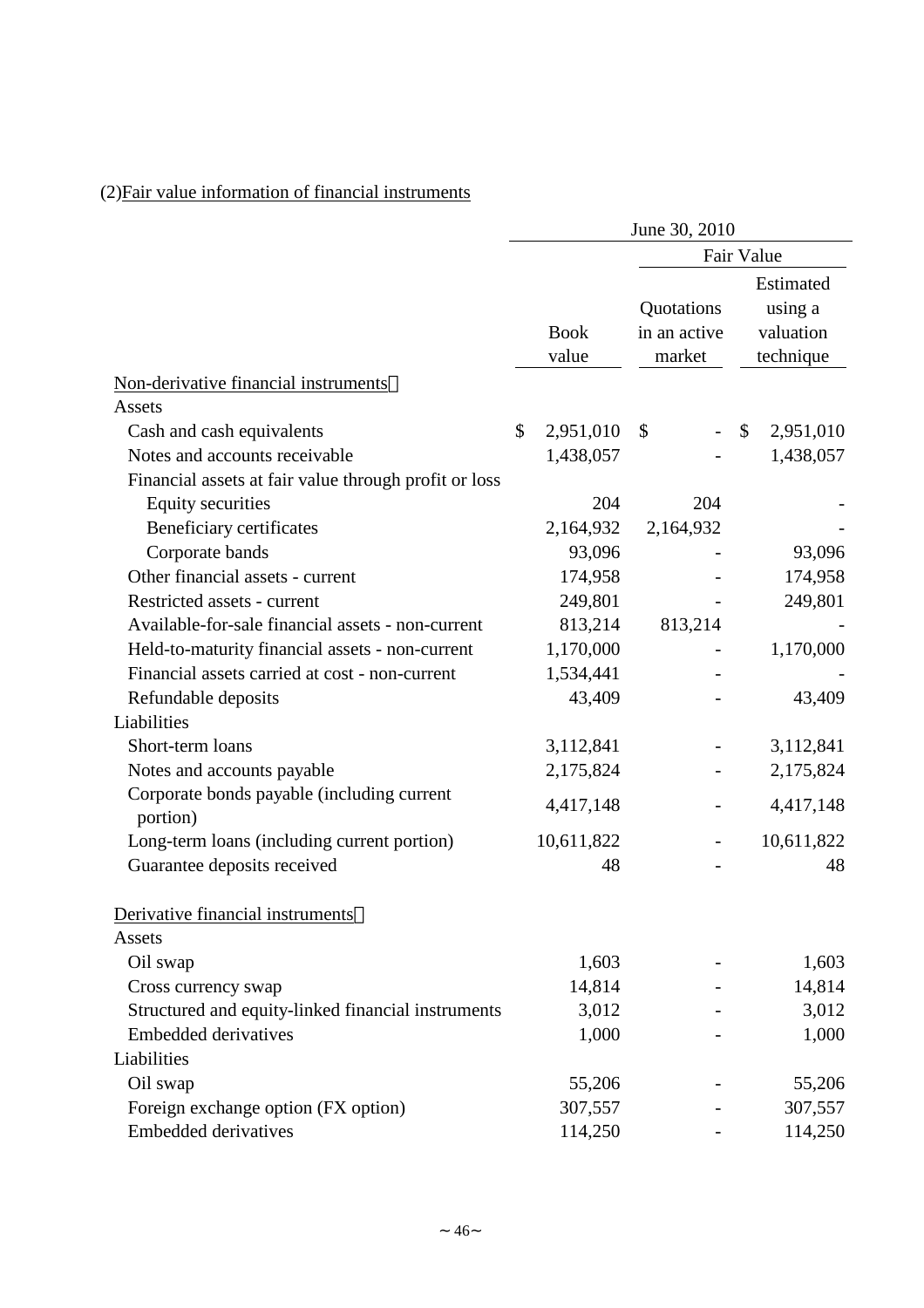|                                                       | June 30, 2009 |             |              |              |            |  |
|-------------------------------------------------------|---------------|-------------|--------------|--------------|------------|--|
|                                                       | Fair Value    |             |              |              |            |  |
|                                                       |               |             |              |              | Estimated  |  |
|                                                       |               |             | Quotations   |              | using a    |  |
|                                                       |               | <b>Book</b> | in an active |              | valuation  |  |
|                                                       |               | value       | market       |              | technique  |  |
| Non-derivative financial instruments                  |               |             |              |              |            |  |
| Assets                                                |               |             |              |              |            |  |
| Cash and cash equivalents                             | \$            | 1,849,662   | \$           | $\mathbb{S}$ | 1,849,662  |  |
| Notes and accounts receivable                         |               | 1,025,802   |              |              | 1,025,802  |  |
| Financial assets at fair value through profit or loss |               |             |              |              |            |  |
| <b>Equity securities</b>                              |               | 125         | 125          |              |            |  |
| Beneficiary certificates                              |               | 2,551,139   | 2,551,139    |              |            |  |
| Other financial assets - current                      |               | 244,300     |              |              | 244,300    |  |
| Restricted assets - current                           |               | 239,114     |              |              | 239,114    |  |
| Available-for-sale financial assets - non-current     |               | 535,044     | 535,044      |              |            |  |
| Held-to-maturity financial assets-current             |               | 200,000     |              |              | 200,000    |  |
| Financial assets carried at cost - non-current        |               | 1,534,441   |              |              |            |  |
| Refundable deposits                                   |               | 41,954      |              |              | 41,954     |  |
| Liabilities                                           |               |             |              |              |            |  |
| Short-term loans                                      |               | 2,963,218   |              |              | 2,963,218  |  |
| Short-term notes and bills payable                    |               | 999,882     |              |              | 999,882    |  |
| Notes and accounts payable                            |               | 2,936,950   |              |              | 2,936,950  |  |
| Corporate bonds payable (including current            |               |             |              |              |            |  |
| portion)                                              |               | 30,000      |              |              | 30,000     |  |
| Long-term loans (including current portion)           |               | 13,625,331  |              |              | 13,625,331 |  |
| Guarantee deposits received                           |               | 24          |              |              | 24         |  |
| Derivative financial instruments                      |               |             |              |              |            |  |
| Assets                                                |               |             |              |              |            |  |
| Interest rate swap (IRS)                              |               | 2,481       |              |              | 2,481      |  |
| Cross Currency swap                                   |               | 6,198       |              |              | 6,198      |  |
| Structured and equity-linked financial instruments    |               | 798,591     |              |              | 798,591    |  |
| Liabilities                                           |               |             |              |              |            |  |
| Cross currency swap                                   |               | 106,800     |              |              | 106,800    |  |
| Oil swap                                              |               | 321,858     |              |              | 321,858    |  |
| Foreign exchange option (FX option)                   |               | 905,244     |              |              | 905,244    |  |

The methods and assumptions used to estimate the fair values of the above financial instruments are summarized below:

A. The fair values of short-term financial instruments were determined using their carrying value because of the short maturities of these instruments. This method applies to cash and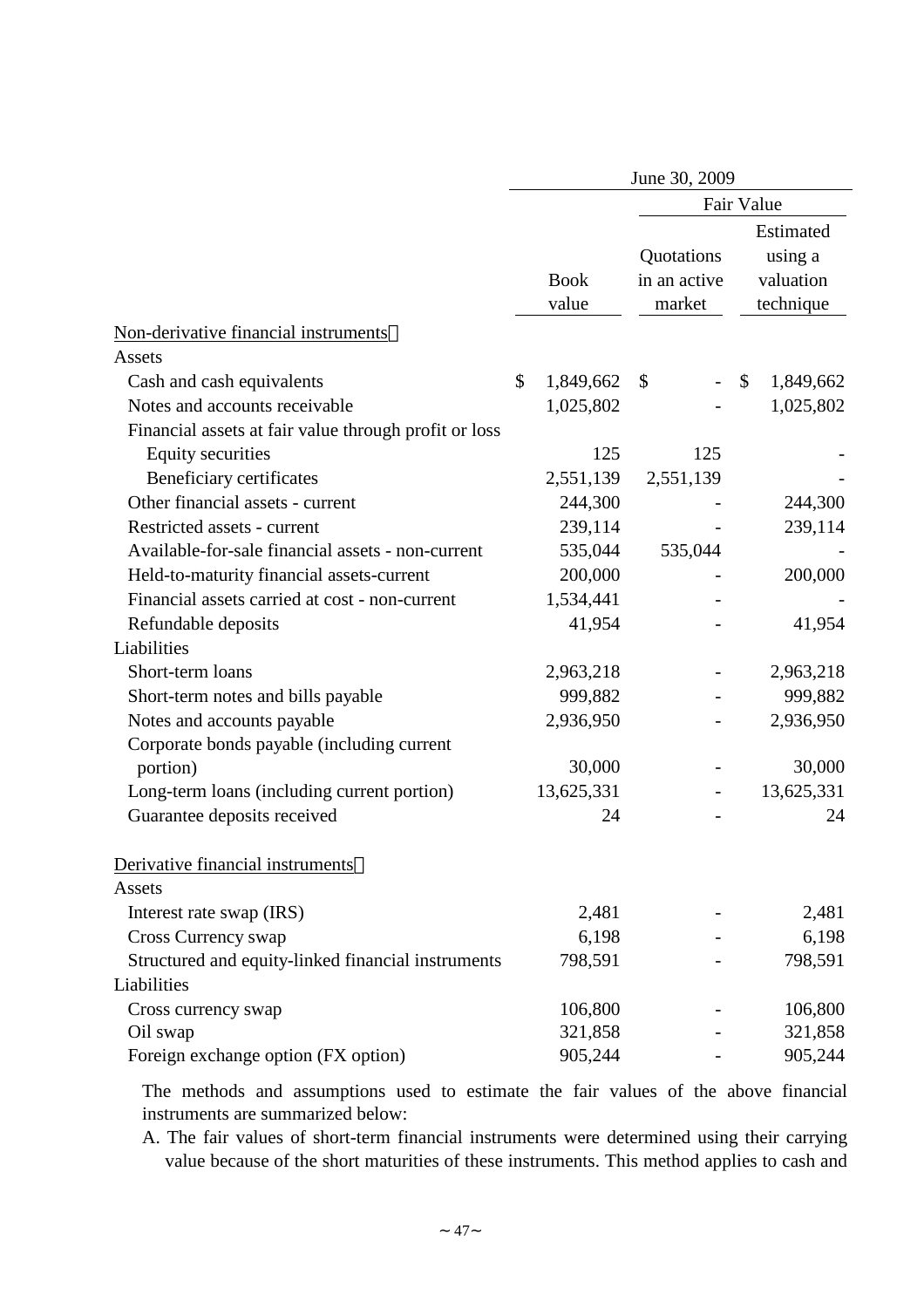cash equivalents, notes and accounts receivable/payable, other financial assets, refundable deposits, restricted assets, short-term debts, short-term bills payable and guarantee deposits received.

- B. For financial assets at fair value through profit or loss and available-for-sale financial assets with quoted market price available in an active market, the fair value is determined using the quoted market price. When there is no quoted market price for reference, a substitute valuation technique is used to measure the fair value which incorporates all factors that market participants would consider in making estimations and assumptions for setting a price and wherein such information is available to the Company.
- C. Held-to-maturity financial assets are those with fixed or determinable payments and a fixed time-to-maturity which the Company has positive intent and ability to hold. Upon measurement, held-to-maturity financial assets are carried at amortized cost. Any profits or losses incurred due to changes in fair value should be recognized in the income statement when the financial asset is derecognized, impaired or amortized.
- D. Financial assets carried at the cost, consists of unlisted stocks or those not actively traded in an active market. Their fair value could not be measured reliably; hence, such instruments are measured at cost in compliance with applicable accounting standards. For bond investments with no active market, the carrying value is used to estimate its fair value when there is no market price for reference.
- E. Fair values of long-term loans are estimated based on the present values of future cash flows. For bank loans associated with floating interest rate, the carrying value represents its fair value.
- F. Fair values of corporate bonds payable are determined as the quoted market prices when available. When the quoted market prices are not available, fair values are estimated based on financial information or other information.
- G. The fair values of derivative financial instruments are determined based on the estimated amounts to be received or paid upon termination of contracts on the balance sheet date. Unrealized gains or losses arising from unsettled contracts are generally included. Quotation prices from counterparties are available for reference in setting fair values of the Company's derivative financial instruments.
- (3)Information on significant gain/loss on financial instruments and equity items
- A. For the six-month periods ended June 30, 2010 and 2009, total interest income for financial assets or financial liabilities that are not at fair value through profit or loss amounted to \$13,899 and \$47,821, respectively whereas the total interest expense amounted to \$164,621 and \$114,468, respectively.
- B. For the six-month periods ended June 30, 2010 and 2009, the adjustments of shareholders'equity resulting from available-for-sale financial assets was debit \$120,903 and \$142,456, respectively; whereas the total loss or gain deducted from the adjustment of shareholders'equity resulting from available-for-sale financial assets was both \$0.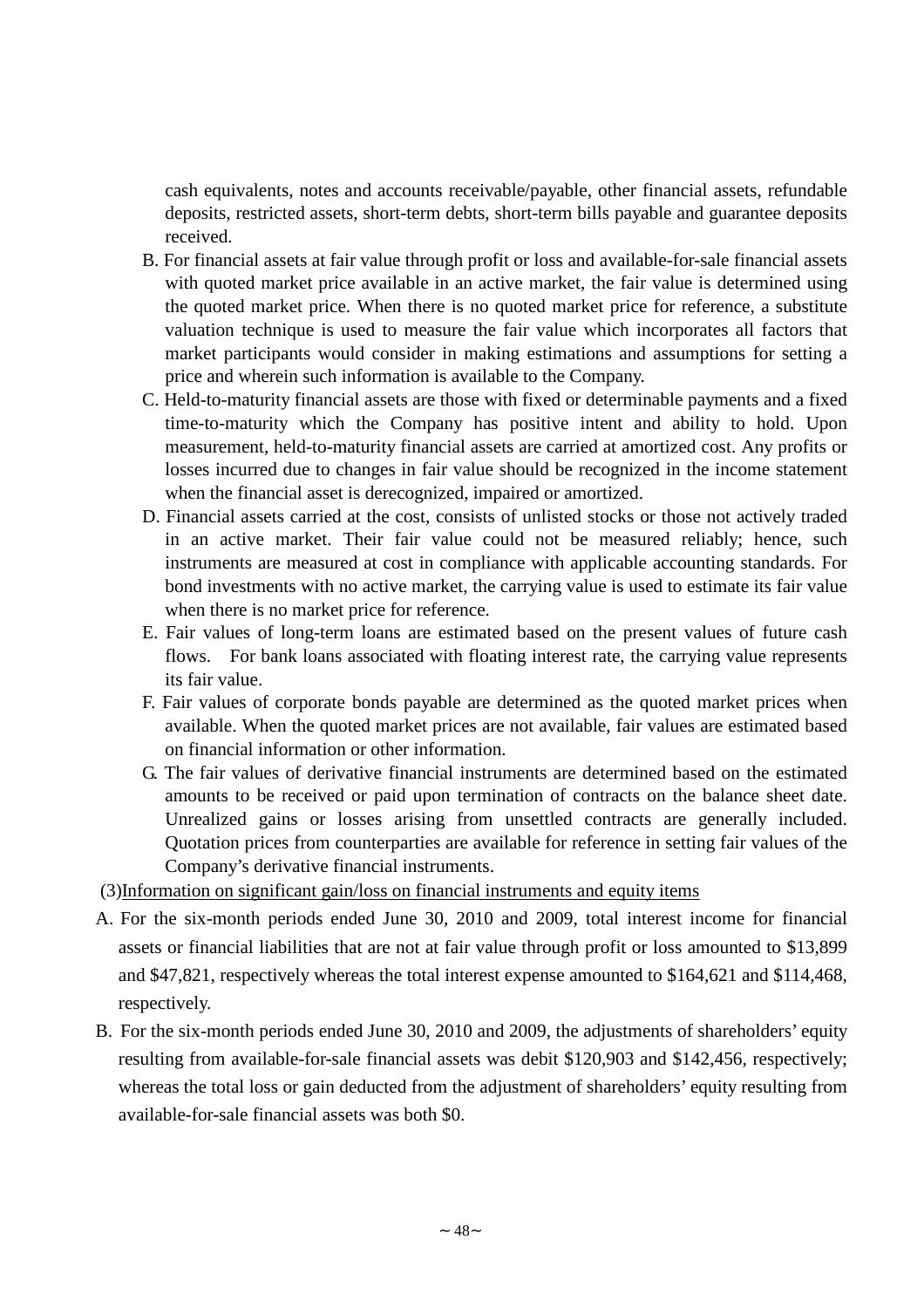### (4)Information on interest rate risk positions

As of June 30, 2010 and 2009, the financial assets with fair value risk due to the change of interest rate amounted to \$0 and \$2,481, respectively. The financial assets with cash flow risk due to the change of interest rate amounted to \$398,297 and \$782,372; respectively. Whereas, the financial liabilities with cash flow risk due to the change of interest rate amounted to \$10,616,454 and \$13,633,875, respectively.

### (5)Risk policy and hedging strategy

The financial instruments held by the Company, other than derivative instruments, are composed of cash and cash equivalents, stocks, funds, bank loan, and corporate bonds. Such financial instruments are held for maintaining adequate operating capital. The Company also held other financial assets and liabilities, such as accounts receivable and payable generated from operating activities.

The transactions associated with derivative instruments mainly include interest rate swap and oil swap. The primary objective is to avoid the interest rate risk and fuel price variation arising from operating and financing activities.

The primary risks of financial instruments are cash flow risk associated with interest rate fluctuations, exchange rate risk, credit risk, and liquidity risk. The risk management policies are set forth below:

## Cash flow risk associated with interest rate fluctuations

The Company's major exposure to cash flow risk associated with interest rate variations comes primarily from long-term financing with floating interest. The Company adopts a combination of fixed and floating interest rates methods upon issuance of loans to manage such interest rate risks. In addition, the Company also engages in interest rate swaps to minimize cost of borrowings.

As of June 30, 2010, the carrying values of the Company's financial instruments exposed to interest rate are summarized in the order of maturity as follows:

#### a) Fixed interest rate

|                           |   | Within 1 year | $1-2$ years  |                          | 2-3 years  |                          | over 3 years |                          |    | Total       |
|---------------------------|---|---------------|--------------|--------------------------|------------|--------------------------|--------------|--------------------------|----|-------------|
| Cash and cash equivalents |   | 2,547,062     | -S           | $\overline{\phantom{0}}$ | \$         | $\sim$                   | -\$          | $\overline{\phantom{0}}$ |    | \$2,547,062 |
| Bank loan                 |   | 3,112,841)    |              | $\overline{\phantom{0}}$ |            |                          |              | $\sim$                   |    | 3,112,841   |
| b) Floating interest rate |   |               |              |                          |            |                          |              |                          |    |             |
|                           |   | Within 1 year | $1-2$ years  |                          | 2-3 years  |                          | over 3 years |                          |    | Total       |
| Cash and cash equivalents | S | 398,297       | \$<br>$\sim$ |                          |            | $\overline{\phantom{a}}$ |              | $\overline{\phantom{a}}$ | -S | 398.297     |
| Bank loan                 |   | 2,300,000)    | 3,114,287)   |                          | 3,282,525) |                          | 1,919,642)   |                          |    | 10,616,454) |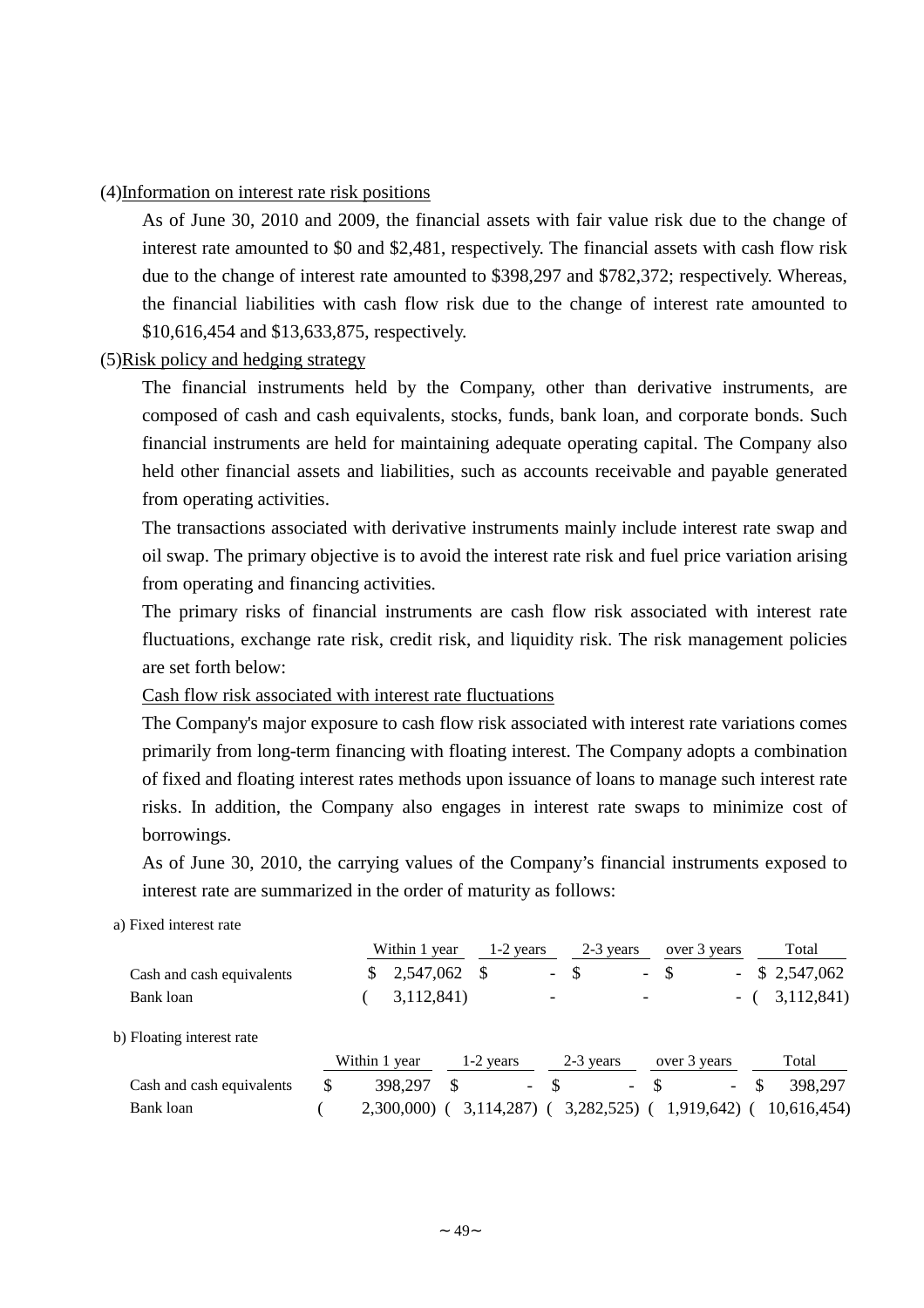The interest of financial instruments associated with the floating interest rates is remeasured within a year period and the interest for financial instruments associated with the fixed interest rate is fixed to maturity. The financial instruments not included in the above table are not subject to interest payments and thus, do not have inherent interest rate risk. Exchange rate risk

Although the Company is exposed to exchange rate risk, the Company has stable cash inflows denominated in foreign currencies for meeting cash outflows denominated in foreign currency due to the fact that the Company operates in the international transportation industry. In order to minimize exchange rate risk, the Company also engages in activities, such as borrowing of US dollar loans, etc.

## Credit risk

The Company only deals with third parties with good credit standings. In compliance with the Company's policies, strict credit assessment is to be performed by the Company prior to providing credit to customers. The occurrence of bad debts is also minimized by the Company's practices in continuously monitoring and assessing collections on notes and accounts receivables and making adjustments to the credit terms granted for each customer based on the conclusion drawn from such assessment. Moreover, the Company is restricted from engaging in credit trading with other business units operating under other functional currencies unless permission from the highest instruction unit has been received.

Other financial instruments held by the Company are subject to credit risk arising from the failure of counterparty to settle their contractual obligations as and when they fall due. Since the Company only deals with third parties with qualifying credit standings, no collateral is required by the Company which also represents that the maximum credit exposure amount equals to the relative carrying value. The maximum credit exposure amount for various financial assets held by the Company is analyzed as below: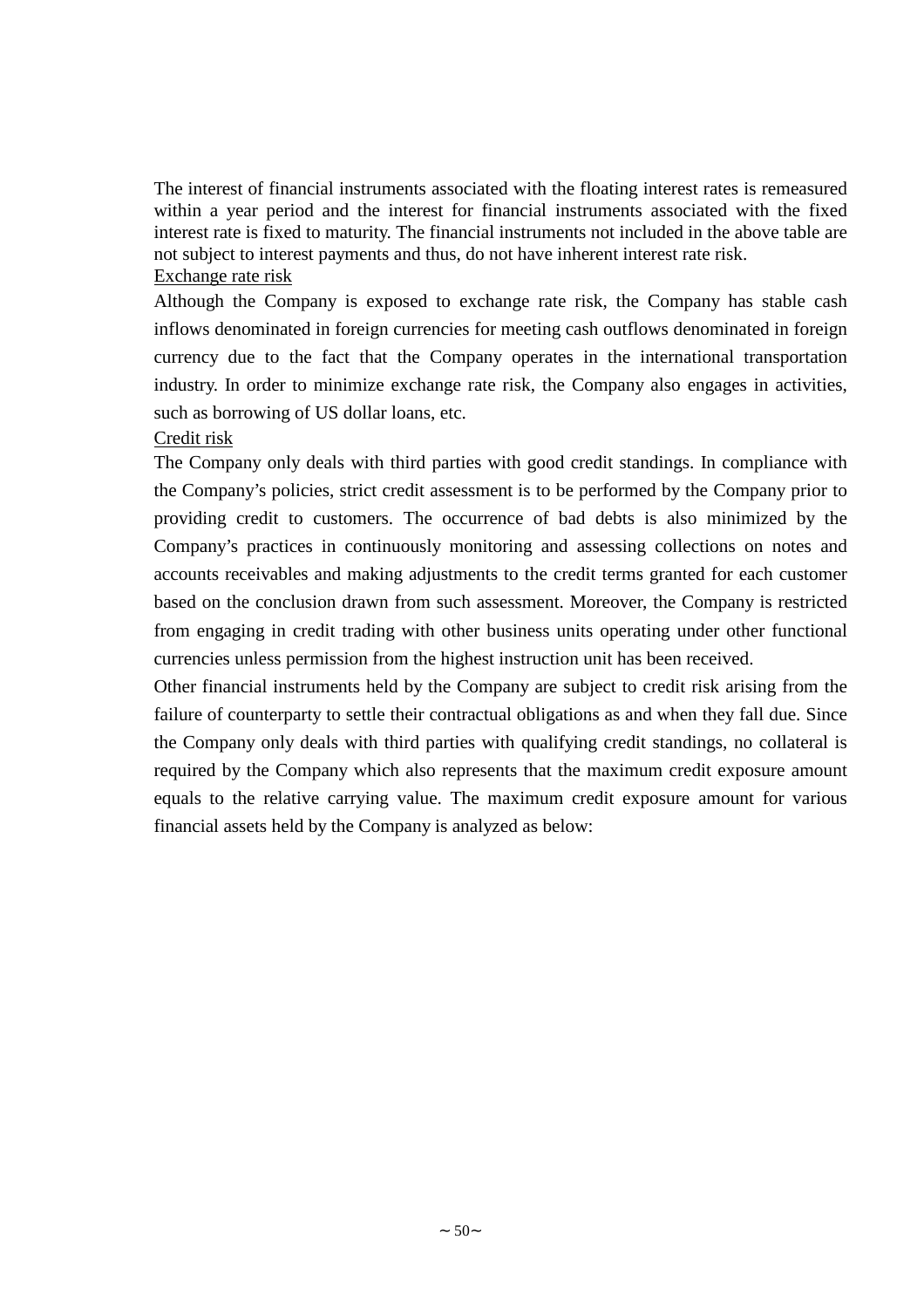|                                                  |                 | June 30, 2010 |                 |
|--------------------------------------------------|-----------------|---------------|-----------------|
|                                                  |                 |               | Maximum credit  |
| <b>Financial instruments</b>                     | Book value      |               | exposure amount |
| Financial assets at fair value through           |                 |               |                 |
| profit or loss                                   |                 |               |                 |
| Trading financial assets                         | \$<br>2,185,565 | \$            | 2,185,565       |
| Financial assets designated as at fair value     |                 |               |                 |
| through profit or loss                           | 93,096          |               | 93,096          |
| Available-for-sale financial assets              |                 |               |                 |
| Equity security                                  | 813,214         |               | 813,214         |
| Held-to-maturity financial assets                |                 |               |                 |
| Corporate bonds                                  | 1,170,000       |               | 1,170,000       |
| Financial assets carried at cost                 |                 |               |                 |
| <b>Stocks</b>                                    | 1,534,441       |               | 1,534,441       |
|                                                  |                 | June 30, 2009 |                 |
|                                                  |                 |               | Maximum credit  |
| <b>Financial instruments</b>                     | Book value      |               | exposure amount |
| Financial assets at fair value through           |                 |               |                 |
| profit or loss                                   |                 |               |                 |
| Trading financial assets                         | \$<br>3,358,534 | \$            | 3,358,534       |
| Available-for-sale financial assets- non-current |                 |               |                 |
| Equity security                                  | 535,044         |               | 535,044         |
| Held-to-maturity financial assets                |                 |               |                 |
| Corporate bonds                                  | 200,000         |               | 200,000         |
| Financial assets carried at cost                 |                 |               |                 |
| <b>Stocks</b>                                    | 1,534,441       |               | 1,534,441       |

Credit risk refers to the risk of counterparty's failure to settle contractual obligations as and when they fall due. The credit risk presented in the above table is the positive net amount of all contracts with positive fair values at the balance sheet date. The credit risk amount presented is the loss that may be incurred by the Company in the case of counterparty's default. Since the counterparties of the Company are business enterprises or financial institutions with good credit rating, the potential credit risk event is remote. In addition, since the Company is not concentrated in transactions with one individual or counterparty, no concentration of credit risk is evident.

Liquity risk

The Company achieves the objectives of effective use of capital and stabilization of capital by adjusting capital through the use of cash and cash equivalents, financial instruments held for trading, bank loans and corporate bonds, etc. The operating capital of the Company is sufficient in meeting capital on demand; therefore, no significant liquidity risk is expected.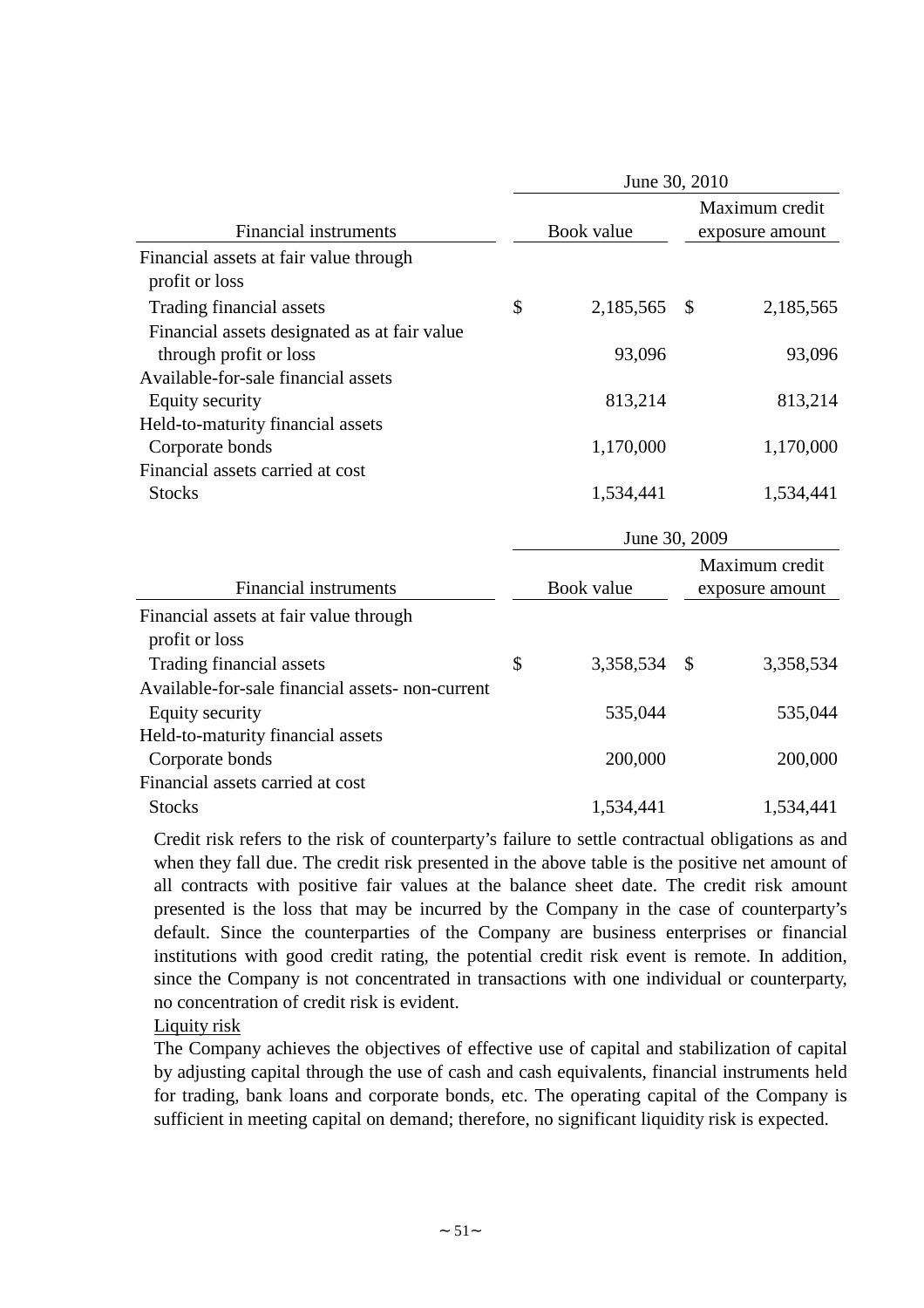#### 11.ADDITIONAL DISCLOSURES REQUIRED BY THE SECURITIES AND FUTURE

#### (1)Related information of significant transactions

#### A.Loans granted during the six-month period ended June 30, 2010 : None.

B.Endorsements and guarantees provided during the six-month period ended June 30, 2010

|                |                                 |                                               |                |                              | Maximum<br>outstanding<br>endorsement/ |                   |              |                       | Ceiling on      |
|----------------|---------------------------------|-----------------------------------------------|----------------|------------------------------|----------------------------------------|-------------------|--------------|-----------------------|-----------------|
| Number         |                                 | Party being                                   | Relationship   | Limit on                     | guarantee                              | Outstanding       | Amount of    |                       | total amount of |
|                | Endorser/guarantor              | endorsed/guaranteed                           | with the       | endorsements/                | amount during                          | endorsement/      | endorsement/ | Ratio of accumulated  | endorsements/   |
|                |                                 |                                               | endorser/      | gurantees                    | the six-month                          | guarantee         | guarantee    | endorsement/guarantee | guarantees      |
|                |                                 |                                               | guarantor      | provided for a               | period ended                           | amount at         | secured with | amount to net asset   | provided        |
| (Note 1)       |                                 |                                               | (Note 2)       | single party                 | June 30, 2010                          | June 30, 2010     | collateral   | value of the Company  | (Note 3)        |
| $\Omega$       | Evergreen Marine<br>Corporation | Greencompass Marine S.A.                      | $\overline{3}$ | $\mathcal{S}$<br>107,443,570 | 19,297,596<br>$\mathbf{\hat{S}}$       | 18,642,750<br>-\$ | $\mathbf{s}$ | 34.70% \$             | 134,304,463     |
|                |                                 |                                               |                |                              | (USD 601, 593)                         | (USD 578,303)     |              |                       |                 |
| $\Omega$       | Evergreen Marine<br>Corporation | Peony Investment S.A.                         | 2              | 107,443,570                  | 161.185                                | 161.185           |              | 0.30%                 |                 |
|                |                                 |                                               |                |                              | (USD 5,000)                            | (USD 5,000)       |              |                       |                 |
| $\Omega$       | Evergreen Marine<br>Corporation | Evergreen Marine (UK) Ltd.                    | 3              | 107,443,570                  | 19,643,049                             | 19,393,929        |              | 36.10%                |                 |
|                |                                 |                                               |                |                              | (USD 613,184)                          | (USD 601, 605)    |              |                       |                 |
| $\overline{0}$ | Evergreen Marine<br>Corporation | Taranto Container Terminal S.p.A.             | 6              | 26,860,893                   | 652,799                                | 652,799           |              | 1.22%                 |                 |
|                |                                 |                                               |                |                              | (USD 20,250)                           | (USD 20,250)      |              |                       |                 |
| $\Omega$       | Evergreen Marine<br>Corporation | Whitney Equipment LLC.                        | 3              | 107,443,570                  | 3,035,565                              | 3,035,565         |              | 5.65%                 |                 |
|                |                                 |                                               |                |                              | (USD 94,164)                           | (USD 94,164)      |              |                       |                 |
| $\Omega$       | Evergreen Marine<br>Corporation | Hemlock Equipment LLC.                        | 3              | 107,443,570                  | 567,371                                | 567,371           |              | 1.06%                 |                 |
|                |                                 |                                               |                |                              | (USD 17,600)                           | (USD 17,600)      |              |                       |                 |
| $\Omega$       | Evergreen Marine<br>Corporation | Colon Container Terminal S.A.                 | 6              | 26,860,893                   | 924,557                                | 924,557           |              | 1.72%                 |                 |
|                |                                 |                                               |                |                              | (USD 28,680)                           | (USD 28,680)      |              |                       |                 |
| $\Omega$       | Evergreen Marine<br>Corporation | Balsam Investment (Netherlands) N.V.          | 6              | 26,860,893                   | 1,579,613                              | 1,579,613         |              | 2.94%                 |                 |
|                |                                 |                                               |                |                              | (USD 49,000)                           | (USD 49,000)      |              |                       |                 |
| $\overline{0}$ | Evergreen Marine<br>Corporation | Evergreen Agency (South Africa)<br>(PTY) Ltd. | 3              | 107,443,570                  | 16,119                                 | 16,119            |              | 0.03%                 |                 |
|                |                                 |                                               |                |                              | (USD 500)                              | (USD 500)         |              |                       |                 |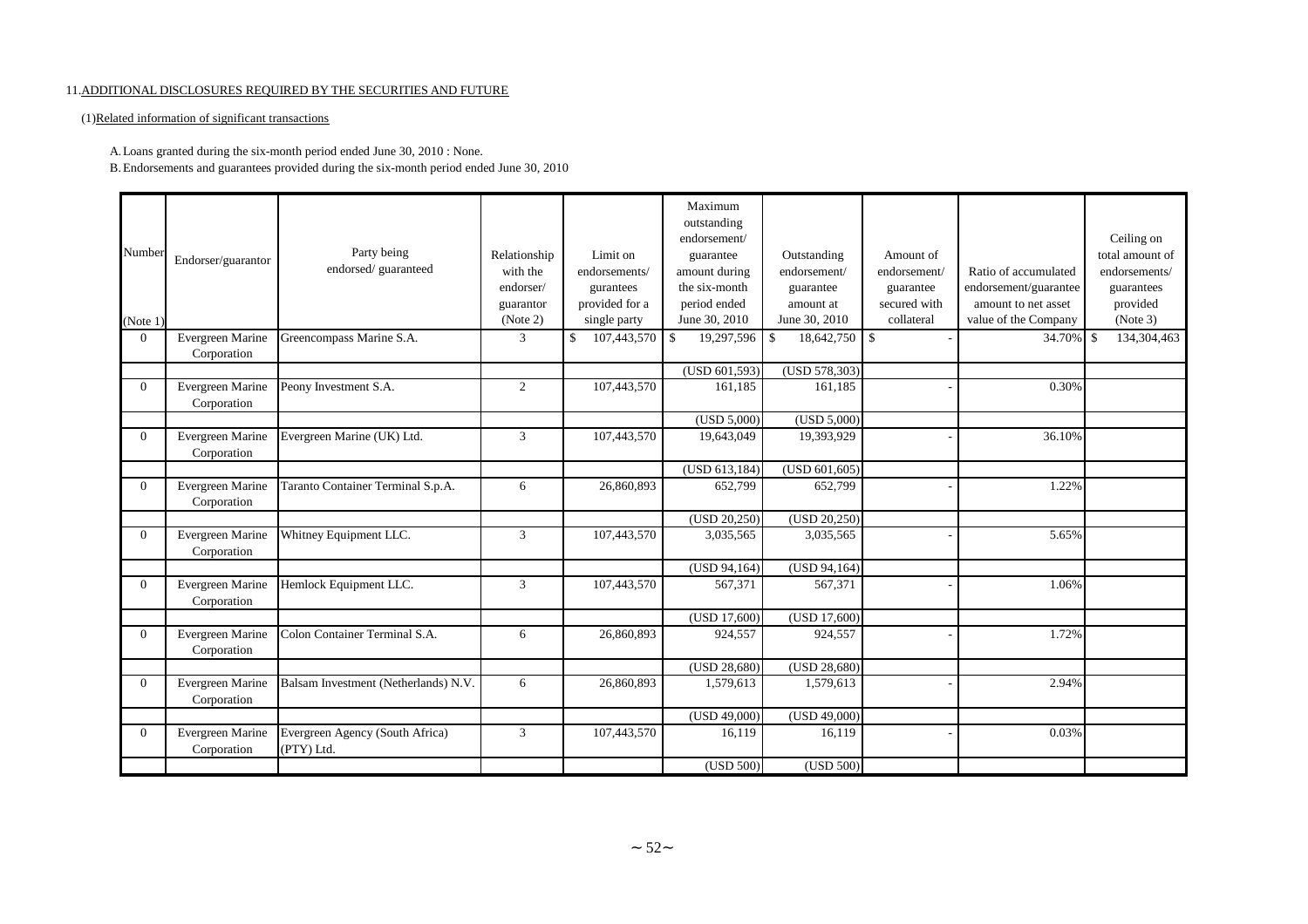Note 1: The number are assigned as follows:

"0" denotes issuer

The investee is numbered from "1" in sequence by different company.

Note 2: Nature of the counterparty's relationship with the Company or its subsidiaries

"1" denotes the endorsements/guarantees provided to the companies which have transactions with the Company or its subsidiaries.

"2" denotes the endorsements/guarantees provided to the subsidiaries of which the Company holds more than 50% of the common stock.

"3" denotes the endorsements/guarantees provided to the investees of which the Company together with its subsidiaries hold more than 50% of the common stock.

"4" denotes the endorsements/guarantees provided to the companies which directly or indirectly hold more than 50% of the Company's common stock.

"5" denotes the endorsements/guarantees provided pursuant to construction contracts.

"6" denotes the endorsements/guarantees provided to joint venture companies based on the Company's or its subsidiaries proportionate equity interest in the Company.

Note 3: According to the Company's credit policy, the total amount of endorsements or guarantees provided by the Company or its subsidiaries should not exceeded 250% of the net worth states in the latest financial statements.

The calculation is as follows:

The Company: NT\$53,721,785 \*250%=NT\$134,304,463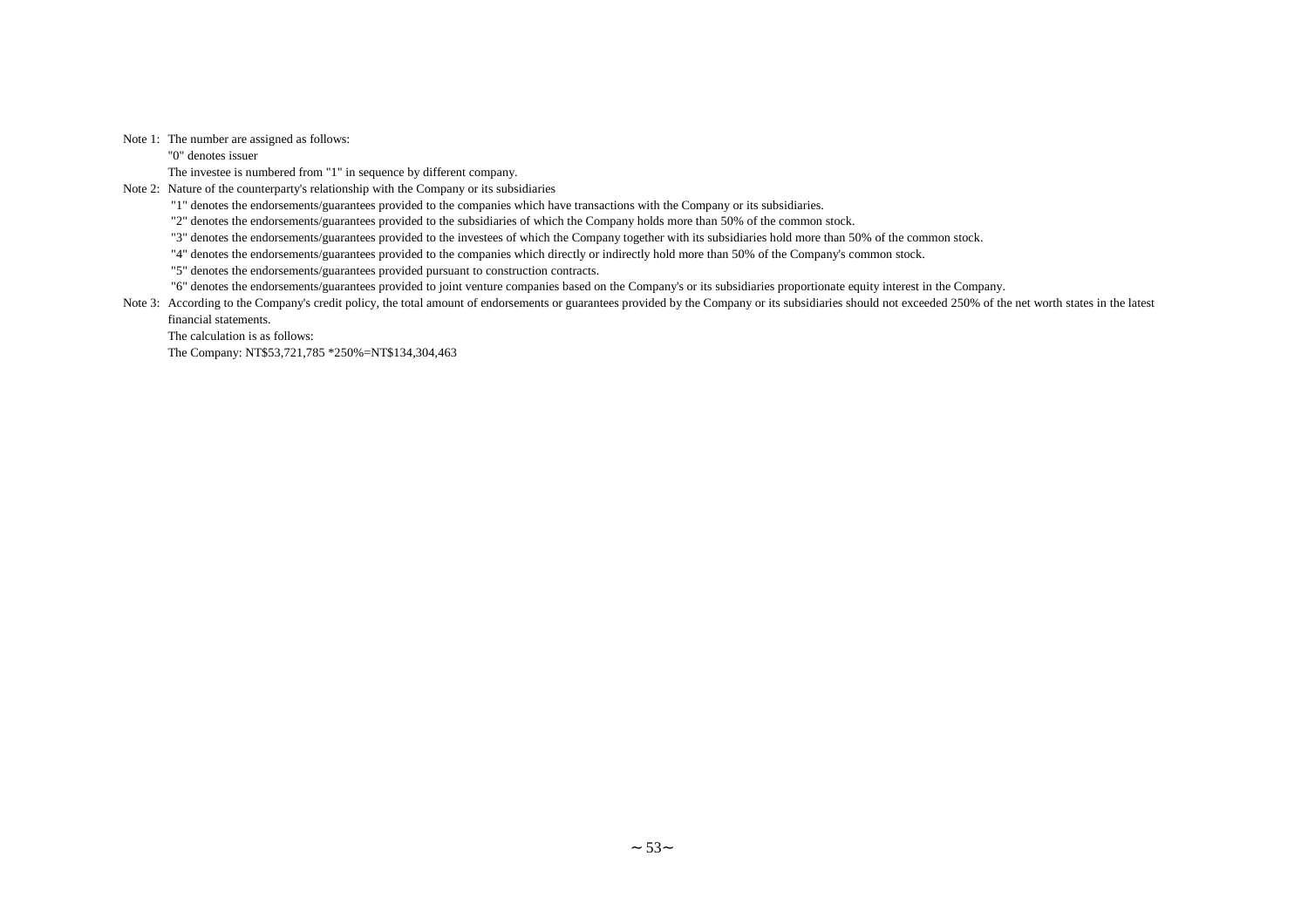#### C. Marketable securities held as of June 30, 2010

|                         |                                                        |                                                        |                                                                      | June 30, 2010<br>Number of |                     |               |                    |                          |
|-------------------------|--------------------------------------------------------|--------------------------------------------------------|----------------------------------------------------------------------|----------------------------|---------------------|---------------|--------------------|--------------------------|
|                         |                                                        | Relationship of the securities<br>issuer               |                                                                      | shares                     |                     |               |                    | Remark                   |
| Securities held by      | Marketable securities                                  | with the Company                                       | General ledger account                                               | (in thousands)             | Book value          | Ownership (%) | Market value       |                          |
| Evergreen Marine Stock: |                                                        |                                                        |                                                                      |                            |                     |               |                    |                          |
| Corporation             |                                                        |                                                        |                                                                      |                            |                     |               |                    |                          |
|                         | Peony Investment S.A.                                  | Subsidiary of the Company                              | Long-term equity<br>investment accounted for<br>by the equity method | 4,765                      | \$40,808,493        | 100.00        | 40,803,038<br>l \$ |                          |
|                         | Taiwan Terminal Service Co., Ltd.                      |                                                        |                                                                      | 5,500                      | 86,013              | 55.00         | 86,013             |                          |
|                         | Charng Yang Development Co., Ltd.                      | Investee company accounted for<br>by the equity method |                                                                      | 42,504                     | 547,572             | 40.00         | 547,572            |                          |
|                         | Evergreen International Storage and<br>Transport Corp. |                                                        |                                                                      | 424,062                    | 8,180,284           | 39.74         | 9,520,199          | $6/30$ market<br>price   |
|                         | <b>Evergreen Security Corporation</b>                  |                                                        |                                                                      | 4,000                      | 82,931              | 31.25         | 82,931             |                          |
|                         | <b>EVA Airways Corporation</b>                         |                                                        |                                                                      | 572,257                    | 7,409,705           | 19.32         | 10,872,892         | $6/30$ market<br>price   |
|                         | Taipei Port Container Terminal<br>Corporation          |                                                        |                                                                      | 88,344                     | 844,031             | 21.03         | 842,483            |                          |
|                         | Power World Fund Inc.                                  | None                                                   | Financial assets carried at<br>cost - non-current                    | 1,290                      | 12,898              | 5.68          | 8,076              |                          |
|                         | Fubon Securities Finance Co., Ltd.                     |                                                        |                                                                      | 19,717                     | 190,322             | 4.93          | 270,076            |                          |
|                         | Taiwan HSR Consortium                                  |                                                        |                                                                      | 126,735                    | 1,250,000           | 2.15          | 525,950            |                          |
|                         | Linden Technologies, Inc.                              |                                                        |                                                                      | 50                         | 15,372              | 2.53          |                    | Convertible              |
|                         |                                                        |                                                        |                                                                      |                            |                     |               |                    | Preferred                |
|                         |                                                        |                                                        |                                                                      |                            |                     |               |                    | Stocks(no fair<br>value) |
|                         | Ever Accord Construction Corp.                         |                                                        |                                                                      | 5,250                      | 43,749              | 17.50         | 73,493             |                          |
|                         | TopLogis, Inc.                                         |                                                        |                                                                      | 2,464                      | 22,100              | 17.48         | 2,983              |                          |
|                         | Central Reinsurance Corp.                              |                                                        | Available-for-sale financial<br>assets - non-current                 | 46,561                     | 758,939             | 8.45          | 758,939            |                          |
|                         | Fubon Financial Holding Co., Ltd.                      |                                                        |                                                                      | 1,503                      | $\overline{54,275}$ | 0.02          | 54,275             |                          |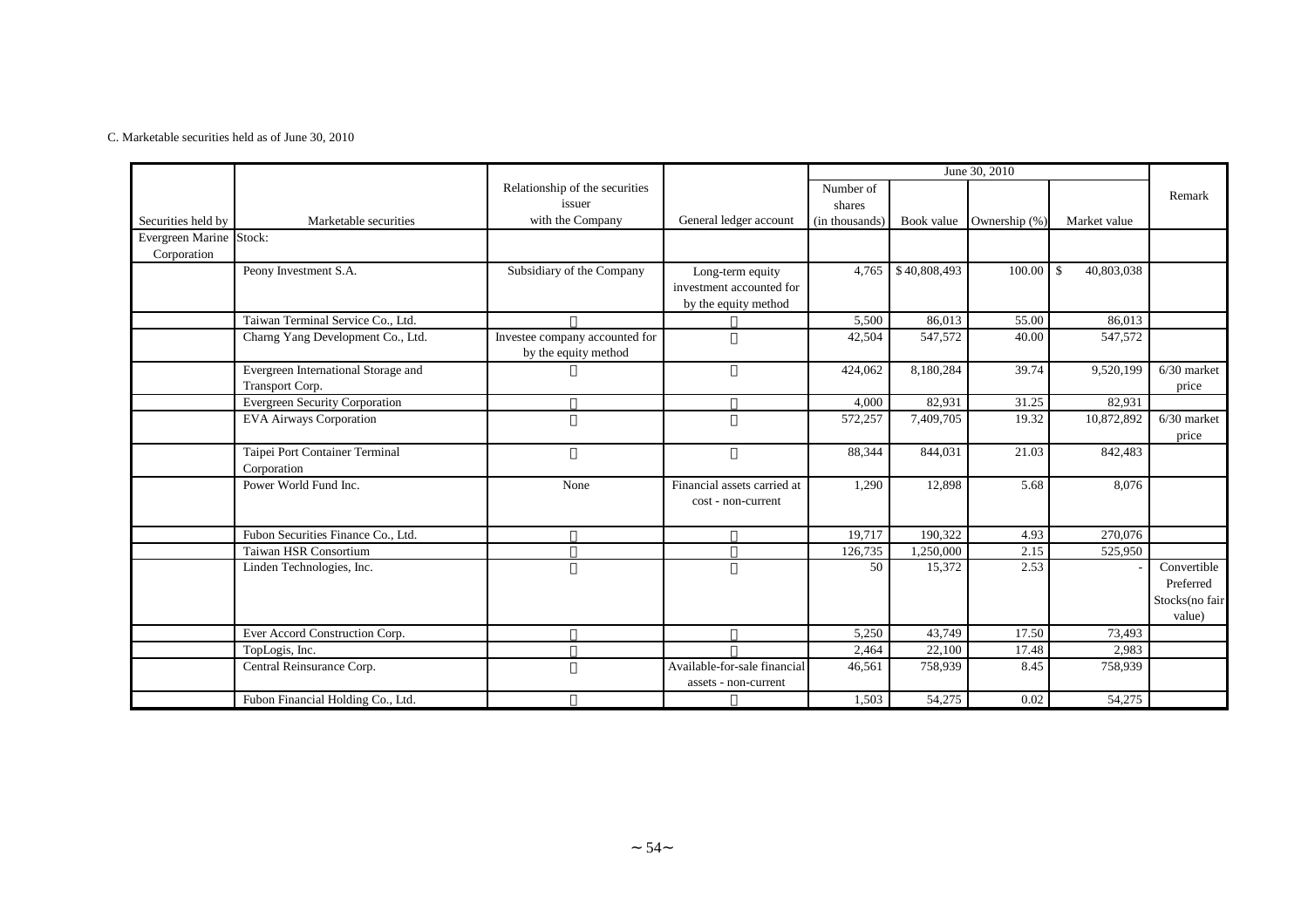|                    |                                                                                   |                                |                              | June 30, 2010<br>Number of<br>shares |         |                          |              |        |
|--------------------|-----------------------------------------------------------------------------------|--------------------------------|------------------------------|--------------------------------------|---------|--------------------------|--------------|--------|
|                    |                                                                                   | Relationship of the securities |                              |                                      |         |                          |              | Remark |
|                    |                                                                                   | issuer                         |                              |                                      |         |                          |              |        |
| Securities held by | Marketable securities                                                             | with the Company               | General ledger account       | (in thousands)                       |         | Book value Ownership (%) | Market value |        |
| Evergreen Marine   | China Man-Made Fiber Corporation                                                  | None                           | Financial assets at fair     | 22                                   | 204     |                          | 204          |        |
| Corporation        |                                                                                   |                                | value through profit or loss |                                      |         |                          |              |        |
|                    | Beneficiary certificates:                                                         |                                |                              |                                      |         |                          |              |        |
|                    | <b>TIIM Bond Fund</b>                                                             | None                           | Financial assets at fair     | 51,709                               | 747,339 |                          | 747,339      |        |
|                    |                                                                                   |                                | value through profit or loss |                                      |         |                          |              |        |
|                    | Mega Diamond Bond Fund                                                            |                                |                              | 3,856                                | 46,083  |                          | 46,083       |        |
|                    | Yuanta Wan Tai Bond Fund                                                          |                                |                              | 11,267                               | 163,225 |                          | 163,225      |        |
|                    | Fuh-Hwa Bond Fund                                                                 |                                |                              | 24,365                               | 337,116 |                          | 337,116      |        |
|                    | <b>Union Bond Fund</b>                                                            |                                |                              | 31,306                               | 395,289 |                          | 395,289      |        |
|                    | TLG Solomon Bond Fund                                                             |                                |                              | 7,452                                | 90,023  |                          | 90,023       |        |
|                    | Manulife Wan Li Bond Fund                                                         |                                |                              | 13,837                               | 183,161 |                          | 183,161      |        |
|                    | FSITC Asian Emerging Market Fund                                                  |                                |                              | 1,000                                | 9,600   |                          | 9,600        |        |
|                    | Cathy High Income Fund of Funds                                                   |                                |                              | 5,500                                | 55,181  |                          | 55,181       |        |
|                    | Yuanta Global Lower Duration Bond Fund                                            |                                |                              | 6.000                                | 60,546  |                          | 60,546       |        |
|                    | Lydia Capital Alternative Invetment                                               |                                |                              | 400                                  | 77,369  |                          | 77,369       |        |
|                    | Fund                                                                              |                                |                              |                                      |         |                          |              |        |
|                    | Financial bonds:                                                                  |                                |                              |                                      |         |                          |              |        |
|                    |                                                                                   | None                           | Financial assets at fair     |                                      | 93,096  |                          | 93,096       |        |
|                    | TLG Private Placement Subordinated Mandatory<br>Convertible Bond at Maturity      |                                | value through profit or loss |                                      |         |                          |              |        |
|                    |                                                                                   |                                | -non-current                 |                                      |         |                          |              |        |
|                    |                                                                                   |                                | Held-to-Maturity Securities  |                                      | 220,000 |                          | 220,000      |        |
|                    | Bank of Taichung 1st Onsecured Subordinated<br>Financial Debentures Issue in 2010 |                                | -non-current                 |                                      |         |                          |              |        |
|                    |                                                                                   |                                |                              |                                      |         |                          |              |        |
|                    | Ta Chong Bank 1st Unsecured Subordinate                                           |                                |                              |                                      | 100,000 |                          | 100,000      |        |
|                    | Financial Debentures-B Issue in 2009                                              |                                |                              |                                      |         |                          |              |        |
|                    | Sunny Bank 1st Subordinate Financial                                              |                                |                              |                                      | 50,000  |                          | 50,000       |        |
|                    | Debentures-B Issue in 2010                                                        |                                |                              |                                      |         |                          |              |        |
|                    | Tachong Commercial Bank Credit Linked Note                                        |                                |                              |                                      | 800,000 |                          | 800,000      |        |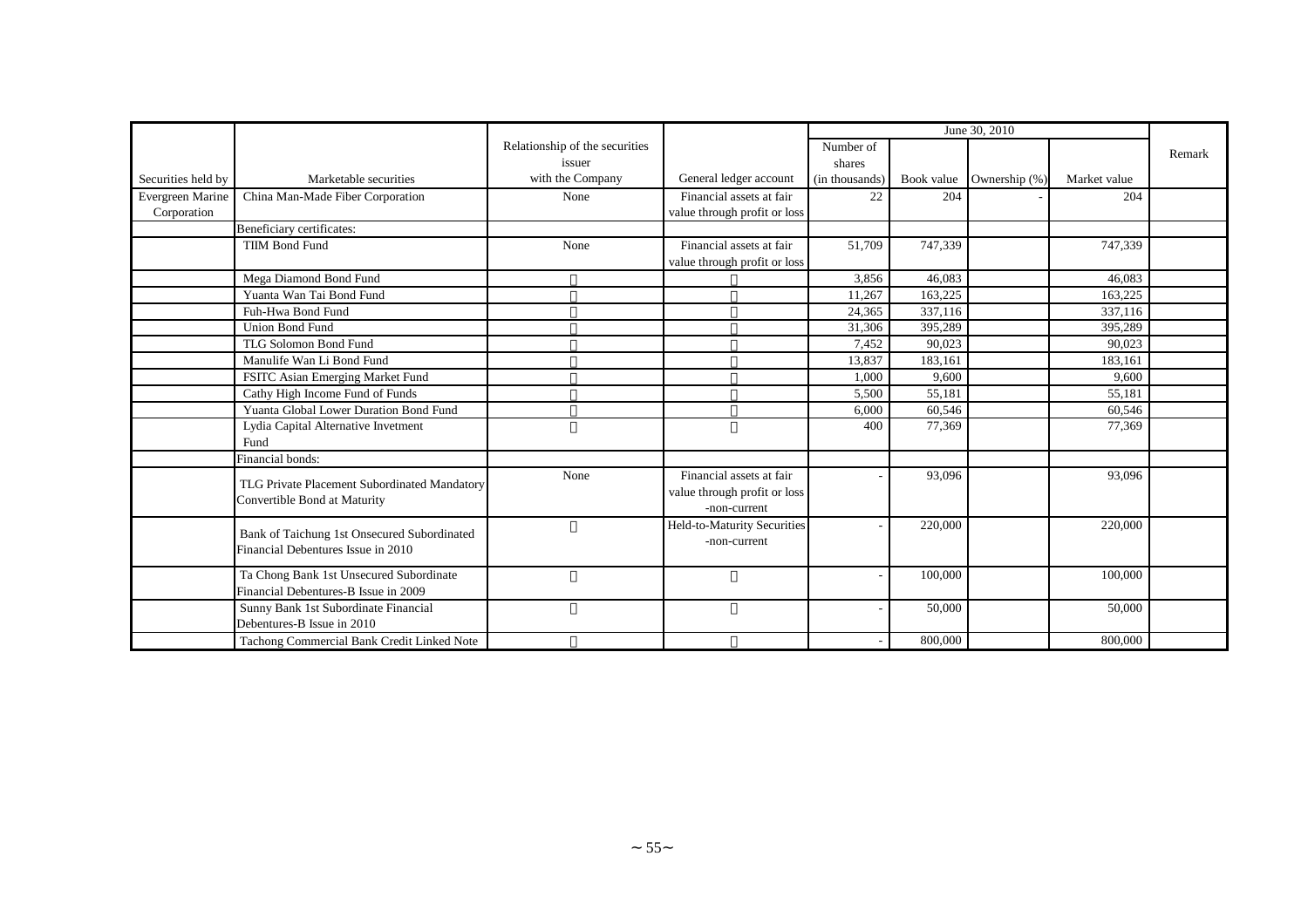D. Acquisition or disposal of the same security with the accumulated cost exceeding \$100 million or 20% of the Company's paid-in capital for the six-month period ended June 30, 2010

|                                    |                         |                         |              |              | Beginning balance |          | Addition   |               | Disposal<br>Number of |                         |               |                        |           | Ending balance |
|------------------------------------|-------------------------|-------------------------|--------------|--------------|-------------------|----------|------------|---------------|-----------------------|-------------------------|---------------|------------------------|-----------|----------------|
|                                    |                         |                         |              | Relationship | Number of         |          | Number of  |               |                       |                         |               |                        | Number of |                |
|                                    | Marketable              | General                 |              | with the     | shares (in        |          | shares (in |               | shares (in            |                         |               | Gain (loss) shares (in |           |                |
| Securities held by                 | securities              | ledger account          | Counterparty | Company      | thousands)        | Amount   | thousands) | Amount        | thousands)            | Selling price           | Book value    | on disposal thousands) |           | Amount         |
| <b>Evergreen Marine Beneficary</b> |                         |                         |              |              |                   |          |            |               |                       |                         |               |                        |           |                |
| Corporation                        | Certificates:           |                         |              |              |                   |          |            |               |                       |                         |               |                        |           |                |
|                                    | Pca Well Pool           | <b>Financial Assets</b> | Open market  | None         | 771               | \$10,004 | 32,937     | 428,000<br>S. | 33,708                | 438,072<br>$\mathbb{S}$ | 438,004<br>\$ | 68<br>- \$             |           | -\$            |
|                                    | Fund                    | at fair value           | transaction  |              |                   |          |            |               |                       |                         |               |                        |           |                |
|                                    |                         | through profit or       |              |              |                   |          |            |               |                       |                         |               |                        |           |                |
|                                    |                         | loss                    |              |              |                   |          |            |               |                       |                         |               |                        |           |                |
|                                    | Fubon Chi-Hsiang        |                         |              |              | 7,001             | 105,042  | 55,220     | 829,000       | 62,221                | 934,253                 | 934,042       | 211                    |           | $\sim$         |
|                                    | Fund                    |                         |              |              |                   |          |            |               |                       |                         |               |                        |           |                |
|                                    | Polaris De-Li           |                         |              |              | 2,057             | 32,072   | 44,280     | 691,000       | 46,337                | 723,174                 | 723,072       | 102                    |           | $\sim$         |
|                                    | Fund                    |                         |              |              |                   |          |            |               |                       |                         |               |                        |           |                |
|                                    | Polaris De-Bao          |                         |              |              | 13,243            | 152,014  | 38,499     | 442,000       | 51,742                | 594,191                 | 594,014       | 177                    |           | $\sim$         |
|                                    | Fund                    |                         |              |              |                   |          |            |               |                       |                         |               |                        |           |                |
|                                    | <b>Union Bond Fund</b>  |                         |              |              | 30,391            | 383,044  | 128,457    | 1,621,000     | 127,542               | 1,609,207               | 1,608,843     | 364                    | 31,306    | 395,201        |
|                                    | <b>KGI</b> Victory Fund |                         |              |              | 8,124             | 90,033   | 7,664      | 85,000        | 15,788                | 175,086                 | 175,033       | 53                     |           | $\sim$         |
|                                    | <b>IBT 1699 Bond</b>    |                         |              |              | 13,906            | 179,239  |            |               | 13,906                | 179,490                 | 179,239       | 251                    |           |                |
|                                    | Fund                    |                         |              |              |                   |          |            |               |                       |                         |               |                        |           |                |
|                                    | Hua Nan Phoenix         |                         |              |              | 3,210             | 50,000   | 6,419      | 100,000       | 9,629                 | 150,039                 | 150,000       | 39                     |           |                |
|                                    | <b>Bond Fund</b>        |                         |              |              |                   |          |            |               |                       |                         |               |                        |           |                |
|                                    | Schroder New Era        |                         |              |              | 8,921             | 100,004  |            |               | 8,921                 | 100,157                 | 100,004       | 153                    |           |                |
|                                    | <b>Bond Fund</b>        |                         |              |              |                   |          |            |               |                       |                         |               |                        |           |                |
|                                    | Paradigm Pion           |                         |              |              | 23,361            | 258,011  | 47,046     | 520,000       | 70,407                | 778,185                 | 778,011       | 174                    |           |                |
|                                    | Fund                    |                         |              |              |                   |          |            |               |                       |                         |               |                        |           |                |
|                                    | Capital Income          |                         |              |              | 5,192             | 80,005   | 1,296      | 20,000        | 6,488                 | 100,026                 | 100,005       | 21                     |           |                |
|                                    | Fund                    |                         |              |              |                   |          |            |               |                       |                         |               |                        |           |                |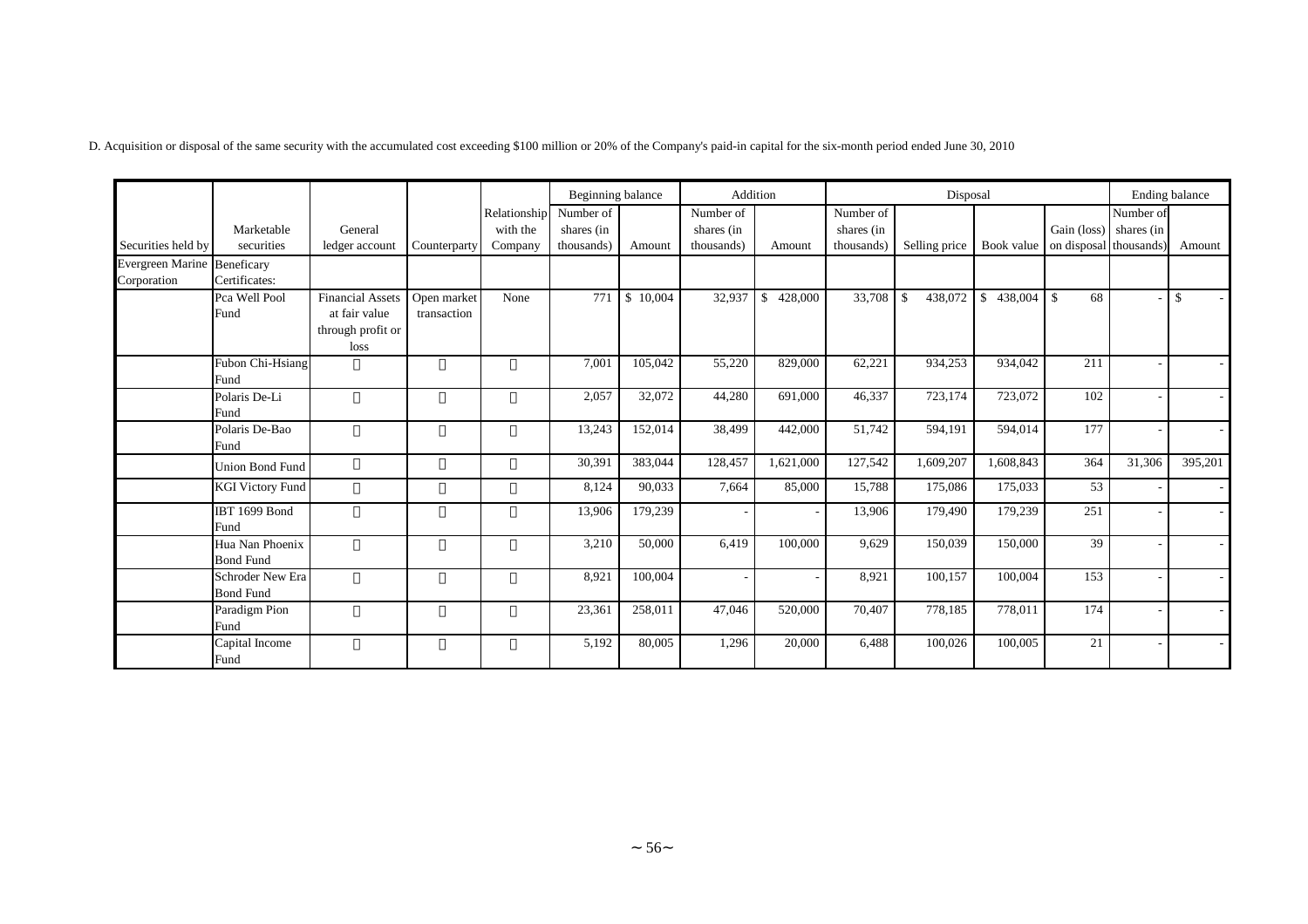|                                 |                            |                |              |              | Beginning balance |         | Addition   |           | Disposal<br>Number of |               |            |                        |            | Ending balance |
|---------------------------------|----------------------------|----------------|--------------|--------------|-------------------|---------|------------|-----------|-----------------------|---------------|------------|------------------------|------------|----------------|
|                                 |                            |                |              | Relationship | Number of         |         | Number of  |           |                       |               |            |                        | Number of  |                |
|                                 | Marketable                 | General        |              | with the     | shares (in        |         | shares (in |           | shares (in            |               |            | Gain (loss)            | shares (in |                |
| Securities held by              | securities                 | ledger account | Counterparty | Company      | thousands)        | Amount  | thousands) | Amount    | thousands)            | Selling price | Book value | on disposal thousands) |            | Amount         |
| Evergreen Marine Yuanta Wan Tai |                            |                |              |              | 17,281            | 250,000 | 14,641     | 212,000   | 20,655                | 299,079       | 298,954    | 125                    | 11,267     | 163,046        |
| Corporation                     | <b>Bond Fund</b>           |                |              |              |                   |         |            |           |                       |               |            |                        |            |                |
|                                 | The Rsit                   |                |              |              | 25,976            | 297,005 | 48,851     | 559,000   | 74,827                | 856,287       | 856,005    | 282                    |            |                |
|                                 | <b>Enhanced Bond</b>       |                |              |              |                   |         |            |           |                       |               |            |                        |            |                |
|                                 | Fund                       |                |              |              |                   |         |            |           |                       |               |            |                        |            |                |
|                                 | <b>TIIM Bond Fund</b>      |                |              |              | 27,378            | 395,000 | 138,944    | 2,007,000 | 114,613               | 1,655,208     | 1,654,885  | 323                    | 51,709     | 747,115        |
|                                 | Jih Sun Bond               |                |              |              |                   |         | 49,459     | 699,000   | 49,459                | 699,131       | 699,000    | 131                    |            |                |
|                                 | <b>Fund</b>                |                |              |              |                   |         |            |           |                       |               |            |                        |            |                |
|                                 | PineBridge                 |                |              |              | 3,420             | 45,040  | 10,014     | 132,000   | 13,434                | 177,085       | 177,040    | 45                     |            |                |
|                                 | <b>Taiwan Bond</b><br>Fund |                |              |              |                   |         |            |           |                       |               |            |                        |            |                |
|                                 | <b>TLG Solomon</b>         |                |              |              | 10,527            | 127,002 | 15,071     | 182,000   | 18,146                | 219,114       | 218,998    | 116                    | 7,452      | 90,004         |
|                                 | <b>Bond Fund</b>           |                |              |              |                   |         |            |           |                       |               |            |                        |            |                |
|                                 | Fuh-Hwa Bond               |                |              |              | 4,204             | 58,067  | 40,142     | 555,000   | 19,982                | 276.148       | 276,066    | 82                     | 24,365     | 337,001        |
|                                 | Fund                       |                |              |              |                   |         |            |           |                       |               |            |                        |            |                |
|                                 | Mega Diamond               |                |              |              | 17,859            | 213,010 | 58,621     | 700,000   | 72,624                | 867,382       | 866,959    | 423                    | 3,856      | 46,051         |
|                                 | <b>Bond Fund</b>           |                |              |              |                   |         |            |           |                       |               |            |                        |            |                |
|                                 | Cathay Bond                |                |              |              | 9,376             | 112,000 | 32,188     | 385,000   | 41,564                | 497,148       | 497,000    | 148                    |            |                |
|                                 | Fund                       |                |              |              |                   |         |            |           |                       |               |            |                        |            |                |
|                                 | Deutsche Far               |                |              |              |                   |         | 9,302      | 104,000   | 9,302                 | 104,012       | 104,000    | 12                     |            |                |
|                                 | Eastern DWS                |                |              |              |                   |         |            |           |                       |               |            |                        |            |                |
|                                 | Taiwan Bond                |                |              |              |                   |         |            |           |                       |               |            |                        |            |                |
|                                 | Security                   |                |              |              |                   |         |            |           |                       |               |            |                        |            |                |
|                                 | <b>Investment Trust</b>    |                |              |              |                   |         |            |           |                       |               |            |                        |            |                |
|                                 | Fund                       |                |              |              |                   |         |            |           |                       |               |            |                        |            |                |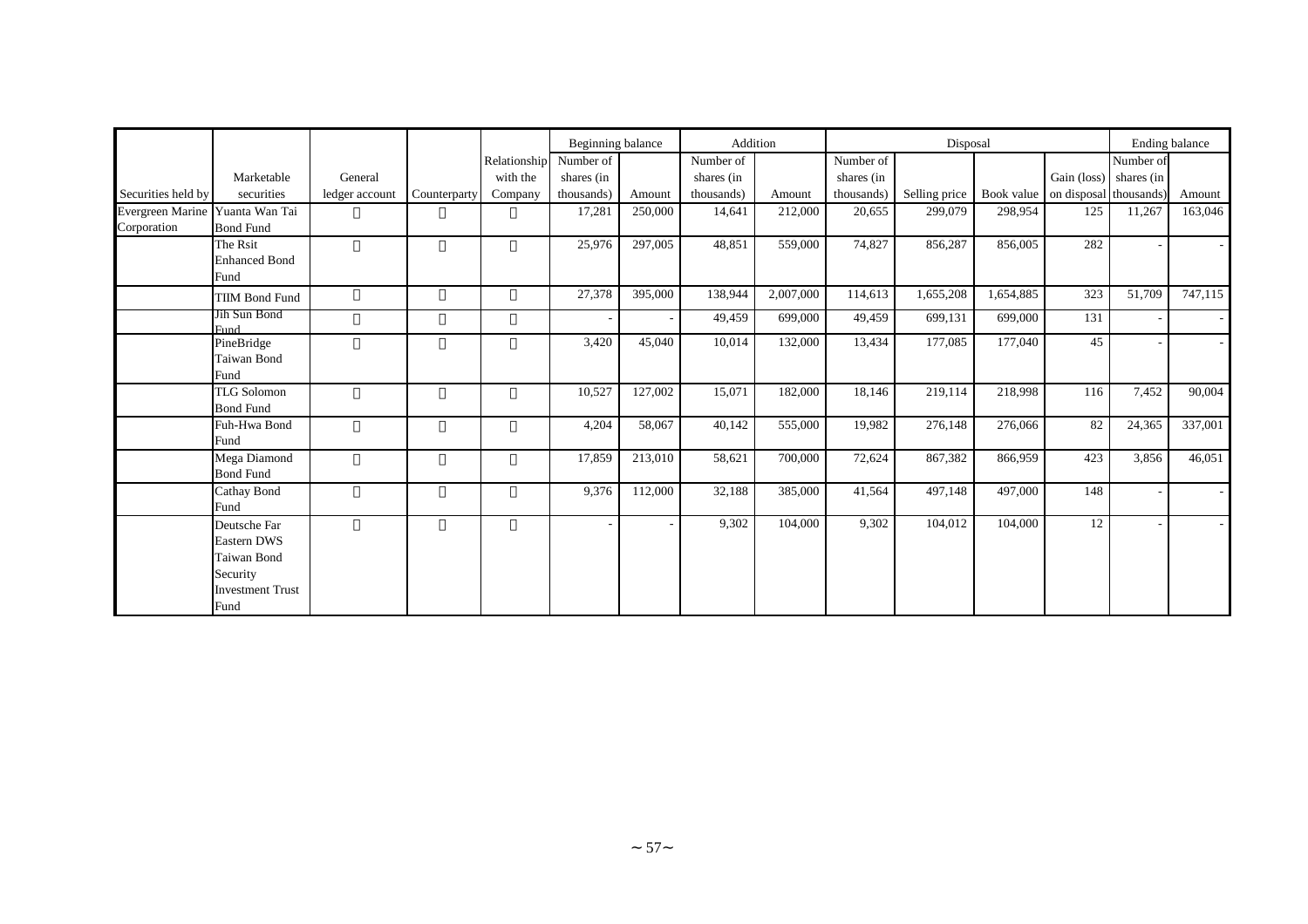E. Acquisition of real estate properties exceeding \$100 million or 20% of the Company's paid-in capital for the six-month period ended June 30, 2010 : None.

F. Disposal of real estate properties exceeding \$100 million or 20% of the Company's paid-in capital for the six-month period ended June 30, 2010 : None.

G. Purchases from or sales to related parties exceeding \$100 million or 20% of the Company's paid-in capital for the six-month period ended June 30, 2010

|                                 |                                                                |                                                         |              |         | Transaction     |                |            | Differences in transactions<br>term compared to a third party<br>transactions |                | Notes/accounts receivable<br>(payable)     |        |
|---------------------------------|----------------------------------------------------------------|---------------------------------------------------------|--------------|---------|-----------------|----------------|------------|-------------------------------------------------------------------------------|----------------|--------------------------------------------|--------|
|                                 |                                                                | Relationship with the                                   | Purchases/   |         | % of total      |                |            |                                                                               |                | % of total<br>notes/accounts<br>receivable |        |
| Purchaser/seller                | Counterparty                                                   | Company                                                 | <b>Sales</b> | Amount  | purchases/sales | Credit term    | Unit price | Credit term                                                                   | Balance        | (payable)                                  | Remark |
| Evergreen Marine<br>Corporation | Evergreen International<br>Storage & Transport<br>Corp. (EITC) | Investee accounted for by<br>equity method              | Purchases    | 376,853 | 4.47%           | $30 - 60$ days | \$         |                                                                               | 7,107)<br>- IS | 0.47%                                      |        |
|                                 | Evergreen International<br>Corp.                               | Investee of the Company's<br>major shareholder          | <b>Sales</b> | 885,208 | 10.30%          | $30 - 60$ days |            |                                                                               | 56,950         | 8.71%                                      |        |
|                                 |                                                                |                                                         | Purchases    | 162,233 | 1.89%           | $30 - 60$ days |            | - 11                                                                          | 22,054         | 1.46%                                      |        |
|                                 | Taiwan Terminal<br>Services Co., Ltd.                          | Subsidiary of the<br>Company                            | Purchases    | 315,283 | 3.74%           | $30 - 60$ days |            |                                                                               | 41,569         | 2.75%                                      |        |
|                                 | Gaining Enterprise S.A.                                        | Subsidiary of EITC<br>accounted for by equity<br>method | Purchases    | 817,686 | 9.71%           | $30 - 60$ days |            |                                                                               |                |                                            |        |
|                                 | Greencompass Marine<br>S.A.                                    | Indirect subsidiary of the<br>Company                   | <b>Sales</b> | 249,824 | 2.91%           | $30 - 60$ days |            |                                                                               | 6,711          | 1.03%                                      |        |
|                                 |                                                                |                                                         | Purchases    | 118,740 | 1.38%           | $30 - 60$ days |            |                                                                               |                |                                            |        |

H. Receivables from related parties exceeding \$100 million or 20% of the Company's paid-in capital for the six-month period ended June 30, 2010

| Creditor                               | Counterparty                  | Relationship with the Company                                           | Balance   | Turnover rate |        | Overdue receivables | Amount received<br>subsequent to the balance | Allowance for bad |
|----------------------------------------|-------------------------------|-------------------------------------------------------------------------|-----------|---------------|--------|---------------------|----------------------------------------------|-------------------|
|                                        |                               |                                                                         |           |               | Amount | <b>Action Taken</b> | sheet date                                   | debts             |
| <b>Evergreen Marine</b><br>Corporation | & Transport Corp. (EITC)      | Evergreen International Storage Investee accounted for by equity method | \$238,892 |               |        |                     |                                              |                   |
|                                        | Evergreen International Corp. | Investee of the Company's major<br>shareholder                          | 137,450   |               |        |                     | 96,370                                       |                   |

I. Derivative financial instruments undertaken for the six-month period ended June 30, 2010 : For related information, please see Note 10(2).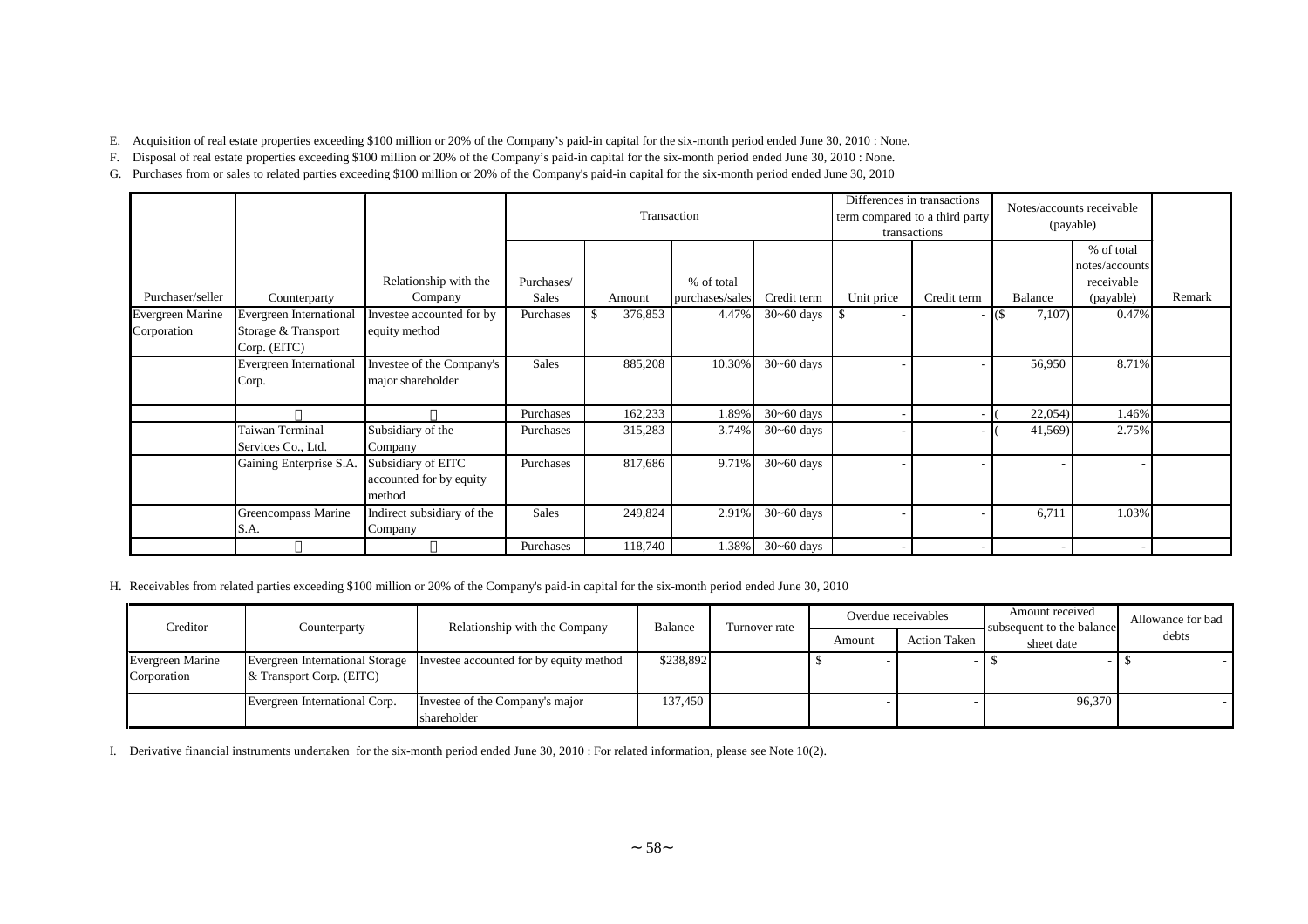#### (2)Disclosure information of investee company

0 A. Disclosure of location and related information of investee companies:

|                                    |                                                                       |                                                                                                                   |                                                                      | Initial investment amount |                      |                                 | Shares held as of June 30, 2010 |                                  | Net income                         | Investment income                   |                                                         |
|------------------------------------|-----------------------------------------------------------------------|-------------------------------------------------------------------------------------------------------------------|----------------------------------------------------------------------|---------------------------|----------------------|---------------------------------|---------------------------------|----------------------------------|------------------------------------|-------------------------------------|---------------------------------------------------------|
| Investor                           | Investee                                                              | Location                                                                                                          | Main activities                                                      | <b>Ending Balance</b>     | Beginning<br>balance | No. of shares<br>(in thousands) | Ownership (%)                   | Book value                       | $(\text{loss})$<br>of the investee | (loss) recognized by<br>the Company | Remark                                                  |
| Evergreen<br>Marine<br>Corporation | Peony<br>Investment S.A.                                              | East 53rd Street,<br>Marbella, MMG<br>Building, 2nd Floor,<br>Panama, Republic of<br>Panama                       | Investment activities                                                | USD 476,500               | USD 476,500          | 4,765                           | 100.00                          | 40,808,493<br>$\mathbf{\hat{S}}$ | -\$                                | 1,801,310                           | Subsidiary of the<br>Company                            |
|                                    |                                                                       | Taiwan Terminal 2F No.177 Szu Wei 4th Loading and<br>Services Co., Ltd. Rd. Lingya District,<br>Kaohsiung, Taiwan | discharging<br>operations of<br>container yards                      | 55,000                    | 55,000               | 5,500                           | 55.00                           | 86,013                           | $4,129$ )                          | 2,271)                              |                                                         |
|                                    | Charng Yang<br>Development<br>Co., Ltd.                               | 2F, No.369, Jingguo<br>Rd., Taoyuan City,<br>Taoyuan County,<br>Taiwan                                            | Development, rental,<br>and sale of<br>residential and<br>commercial | 320,000                   | 320,000              | 42,504                          | 40.00                           | 547,572                          | 71,786                             | 28,714                              | Investee<br>accounted for<br>under the equity<br>method |
|                                    | Evergreen<br>International<br>Storage and<br>Transport<br>Corporation | No.899, Jingguo Rd.,<br>Taoyuan City, Taoyuan transportation and<br>County, Taiwan                                | Container<br>gas stations                                            | 4,753,514                 | 4,753,514            | 424,062                         | 39.74                           | 8,180,284                        | 644,224                            | 284,506                             |                                                         |
|                                    | Evergreen<br>Security<br>Corporation                                  | 4&5F, No.111,<br>Sungjiang Rd., Taipei,<br>Taiwan                                                                 | General security<br>guards services                                  | 25,000                    | 25,000               | 4,000                           | 31.25                           | 82,931                           | 28,836                             | 9,011                               |                                                         |
|                                    | <b>EVA Airways</b><br>Corporation                                     | 11F, No.376, Section 1<br>Hsinnan Rd., Lu Chu<br>Township, Taoyuan<br>County, Taiwan                              | International<br>passenger and cargo<br>transportation               | 10,767,879                | 10,767,879           | 572,257                         | 19.32                           | 7,409,705                        | 5,219,788                          | 1,008,231                           |                                                         |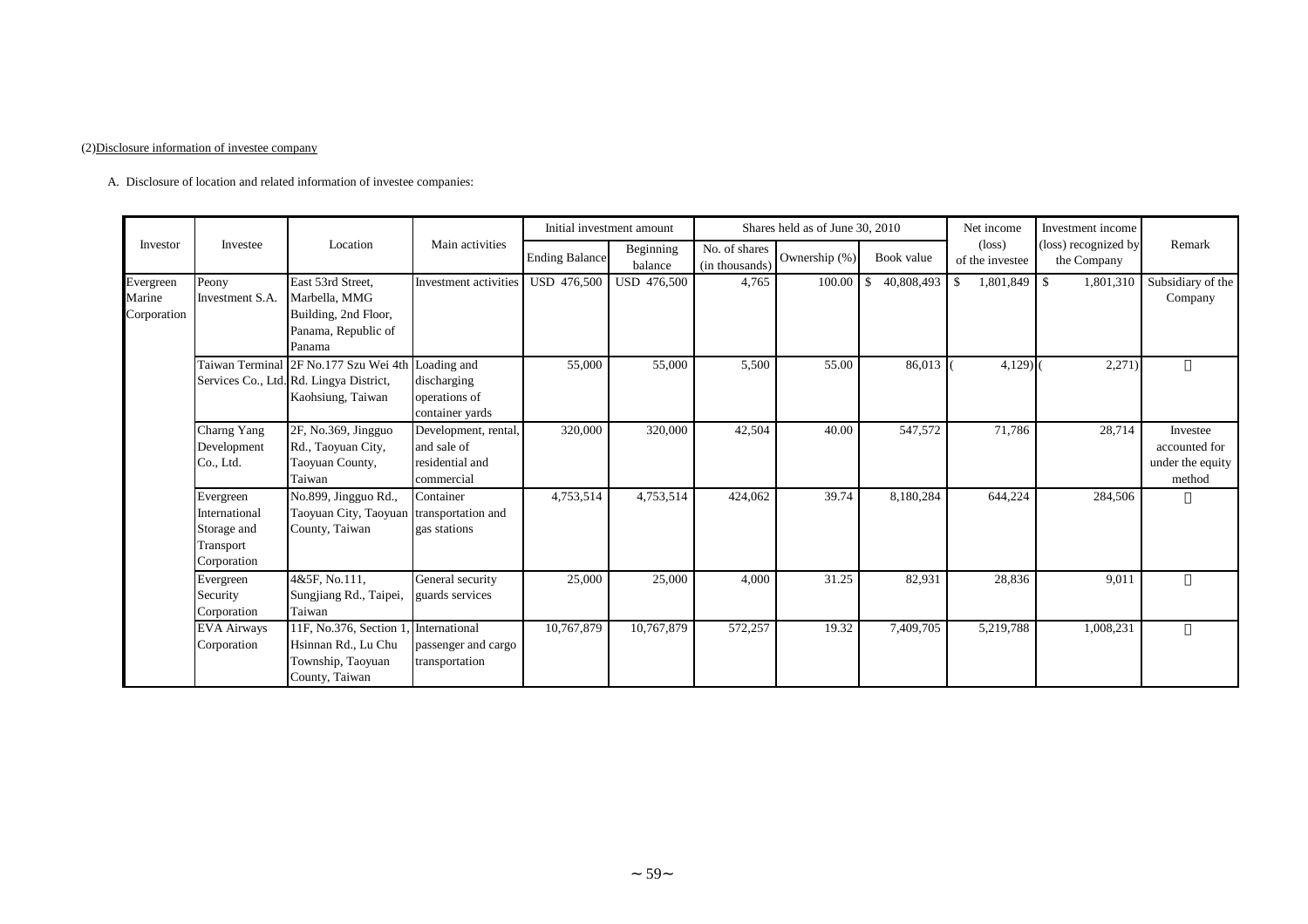|                                    |                                                     |                                                                                             |                                                    | Initial investment amount |                      | Shares held as of June 30, 2010 |               | Net income            | Investment income                  |                                     |                                                         |
|------------------------------------|-----------------------------------------------------|---------------------------------------------------------------------------------------------|----------------------------------------------------|---------------------------|----------------------|---------------------------------|---------------|-----------------------|------------------------------------|-------------------------------------|---------------------------------------------------------|
| Investor                           | Investee                                            | Location                                                                                    | Main activities                                    | <b>Ending Balance</b>     | Beginning<br>balance | No. of shares<br>(in thousands) | Ownership (%) | Book value            | $(\text{loss})$<br>of the investee | (loss) recognized by<br>the Company | Remark                                                  |
| Evergreen<br>Marine<br>Corporation | Taipei Port<br>Container<br>Terminal<br>Corporation | No.25 Siajhuwei,<br>Syuntang Village, Bali<br>Township, Taipei<br>County, Taiwan            | Container<br>distribution and<br>cargo stevedoring | 883,731                   | 883,731              | 88,344                          | 21.03         | 844,031               | 92,447                             | 19,445)                             | Investee<br>accounted for<br>under the equity<br>method |
| Peony<br>Investment<br>S.A.        | Greencompass<br>Marine S. A.                        | East 53rd Street,<br>Marbella, MMG<br>Building, 2nd Floor,<br>Panama, Republic of<br>Panama | Marine transportation                              | USD 353,500               | <b>USD 353,500</b>   | 3,535                           | 100.00        | 760,474<br>USD        | <b>USD</b><br>10,368               | <b>USD</b><br>10,368                | Indirect subsidiary<br>of the Company                   |
|                                    | Vigor Enterprise East 53rd Street,<br>S.A.          | Marbella, MMG<br>Building, 2nd Floor,<br>Panama, Republic of<br>Panama                      | Investment holding<br>company                      | <b>USD</b><br>500         | <b>USD</b><br>500    |                                 | 100.00        | <b>USD</b>            | 535 (USD                           | $7)$ (USD<br>7)                     |                                                         |
|                                    | Clove Holding<br>Ltd.                               | Craigmuir Chambers,<br>P. O. Box71, Road<br>Town, Tortola, B.V.I.                           | Investment holding<br>company                      | <b>USD</b><br>52,549      | <b>USD</b><br>52,549 | 10                              | 100.00        | <b>USD</b><br>117,055 | <b>USD</b><br>1,990                | <b>USD</b><br>1,990                 |                                                         |
|                                    | Evergreen                                           | 160 Euston Road,<br>Marine (UK) Ltd. London NW 12 DX,<br>U.K.                               | Marine transportation                              | <b>USD</b><br>1,503       | <b>USD</b><br>1,503  | 765                             | 51.00         | <b>USD</b><br>61,562  | <b>USD</b><br>57,582               | <b>USD</b><br>29,367                |                                                         |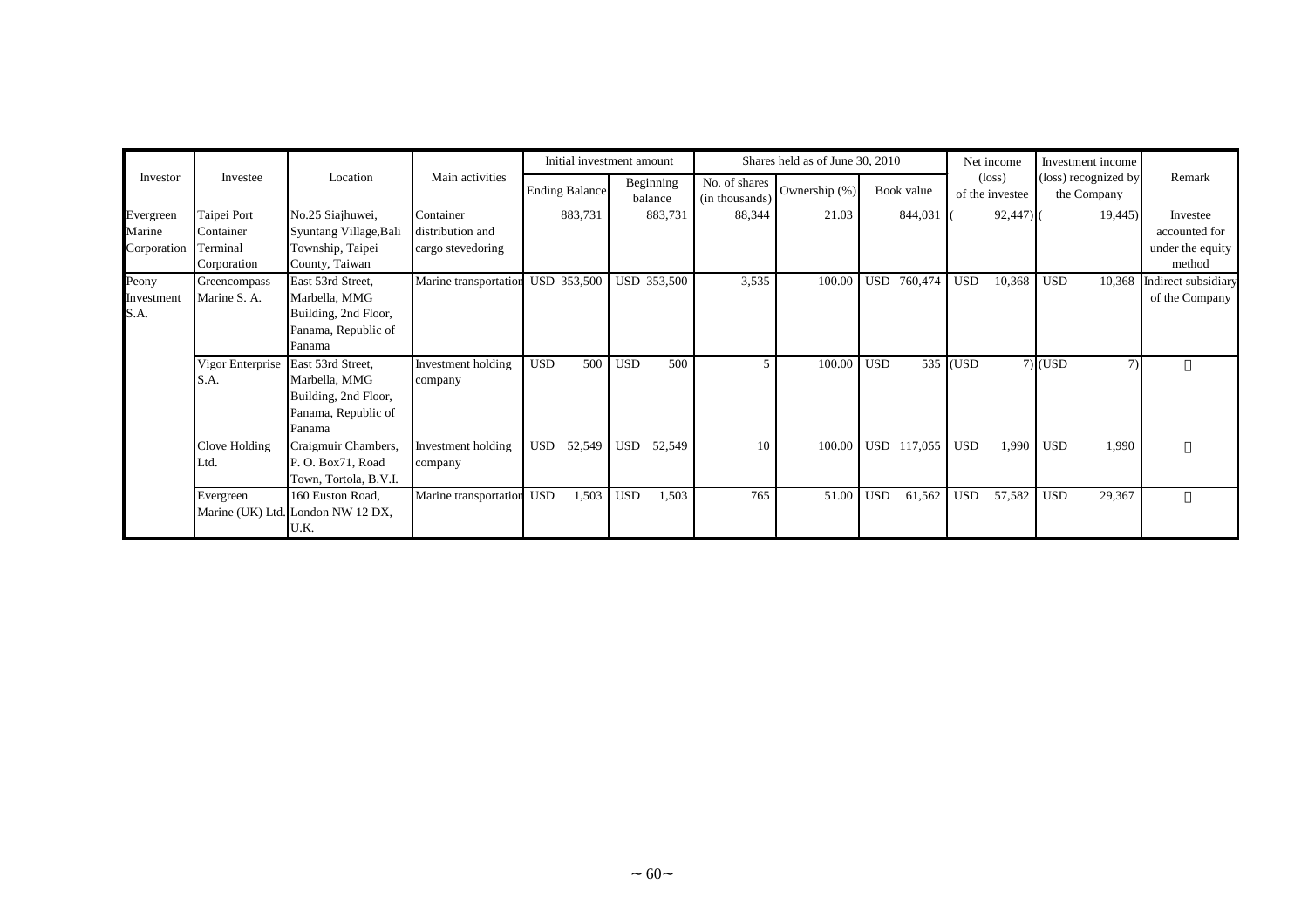|                             |                                               |                                                                                                                                                        |                                                                            |            | Initial investment amount |            |                      |                                 | Shares held as of June 30, 2010 |            |            |            | Net income                         | Investment income                   |       |                                       |
|-----------------------------|-----------------------------------------------|--------------------------------------------------------------------------------------------------------------------------------------------------------|----------------------------------------------------------------------------|------------|---------------------------|------------|----------------------|---------------------------------|---------------------------------|------------|------------|------------|------------------------------------|-------------------------------------|-------|---------------------------------------|
| Investor                    | Investee                                      | Location                                                                                                                                               | Main activities                                                            |            | <b>Ending Balance</b>     |            | Beginning<br>balance | No. of shares<br>(in thousands) | Ownership (%)                   |            | Book value |            | $(\text{loss})$<br>of the investee | (loss) recognized by<br>the Company |       | Remark                                |
| Peony<br>Investment<br>S.A. | <b>Industrial Corp</b><br>(M) Berhad          | Evergreen Heavy Lot 139, Jalan, Cecair,<br>Phase 2 Free Trade<br>Zone Johor Port<br>Authority, 81700 Pasir<br>Gudang, Johor, Johore<br>Bahru, Malaysia | Container<br>manufacturing                                                 | <b>USD</b> | 27,295                    |            | USD 27,295           | 42,120                          | 84.44                           | <b>USD</b> | 43,684     | <b>USD</b> | 2,470                              | <b>USD</b>                          | 2,086 | Indirect subsidiary<br>of the Company |
|                             | PT. Multi Bina<br>Pura<br>International       | JL Raya Cakung<br>Cilincing, RT, 002-05,<br>Desa Rorotan P.O. Box operations of<br>6043 Jakarta 14260.<br>Indonesia Lot 139,<br>Jalan                  | Loading and<br>discharging<br>container yards and<br>inland transportation | <b>USD</b> | 20,204                    | <b>USD</b> | 20,204               | 68                              | 95.30                           | <b>USD</b> | 16,043     | <b>USD</b> | 1,060                              | <b>USD</b>                          | 1,011 |                                       |
|                             | PT. Multi Bina<br>Transport                   | JL Raya Cakung<br>Cilincing, RT, 002-05,<br>Desa Rorotan P.O. Box operations of<br>6043 Jakarta 14260.<br>Indonesia Lot 139,<br>Jalan                  | Loading and<br>discharging<br>container yards and<br>inland transportation | <b>USD</b> | 804                       | <b>USD</b> | 804                  | $\mathcal{D}$                   | 17.39                           | <b>USD</b> | 626        | <b>USD</b> | 403                                | <b>USD</b>                          | 70    |                                       |
|                             | PT. Evergreen<br>Shipping Agency<br>Indonesia | <b>Gedung Price</b><br>waterhouse coopers 9-<br>10th Floors Jl. H.R.<br>Rasuna said kav. C-03<br>Jakarta 12920,<br>Indonesia                           | Shipping agency                                                            | <b>USD</b> | 973                       | <b>USD</b> | 973                  |                                 | 51.00                           | <b>USD</b> | 1,217      | <b>USD</b> | 845                                | <b>USD</b>                          | 431   |                                       |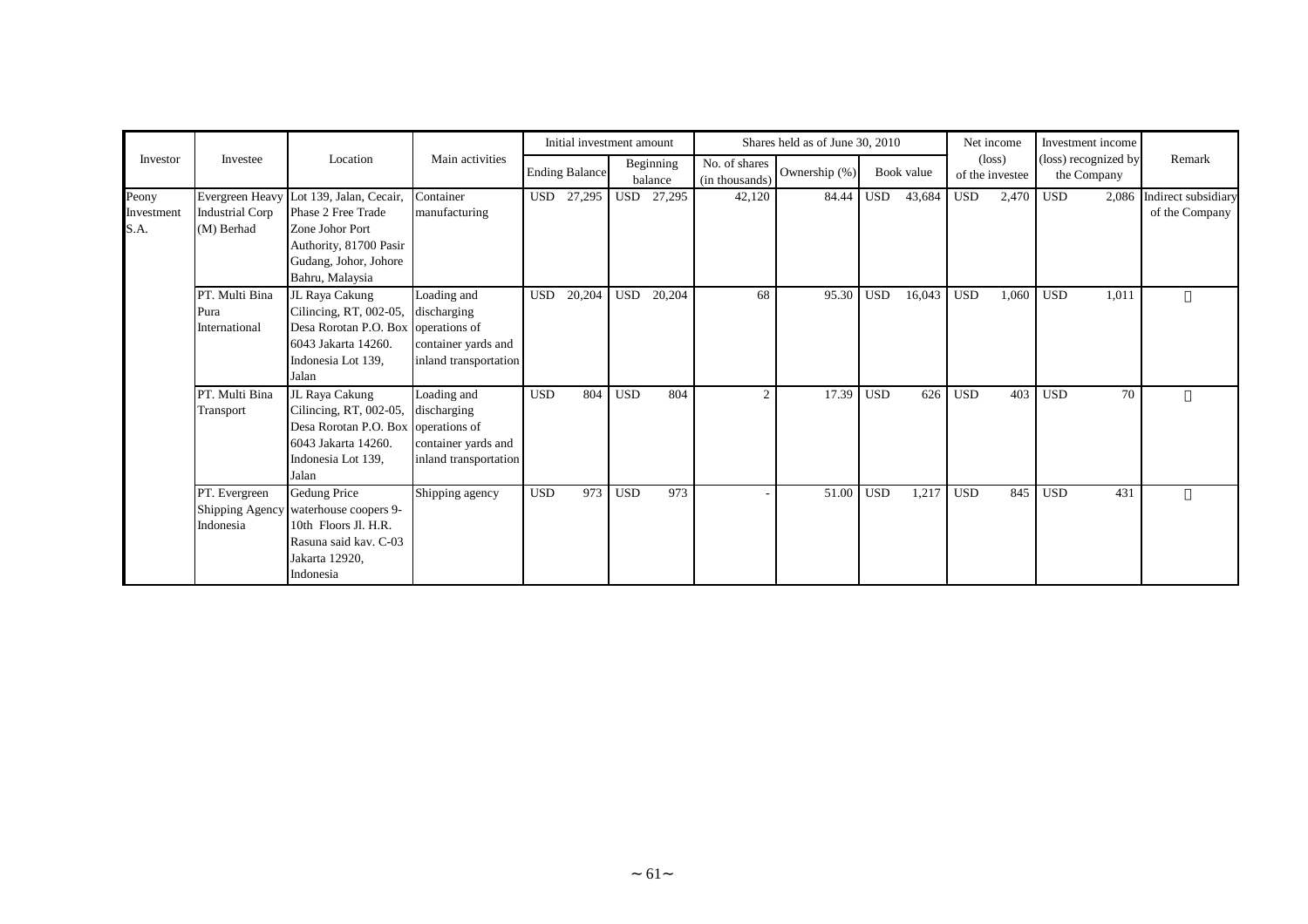| Investor                    |                                                       |                                                                                                                                          |                                                                                              |            | Initial investment amount |            |                      |                                 | Shares held as of June 30, 2010 |            |            |            | Net income                         | Investment income                   |                                            |
|-----------------------------|-------------------------------------------------------|------------------------------------------------------------------------------------------------------------------------------------------|----------------------------------------------------------------------------------------------|------------|---------------------------|------------|----------------------|---------------------------------|---------------------------------|------------|------------|------------|------------------------------------|-------------------------------------|--------------------------------------------|
|                             | Investee                                              | Location                                                                                                                                 | Main activities                                                                              |            | <b>Ending Balance</b>     |            | Beginning<br>balance | No. of shares<br>(in thousands) | Ownership (%)                   |            | Book value |            | $(\text{loss})$<br>of the investee | (loss) recognized by<br>the Company | Remark                                     |
| Peony<br>Investment<br>S.A. | ShenZhen<br>Greentrans<br>Transportation<br>Co., Ltd. | San Jiao Long<br>Warehouse & Storage<br>Zone, Fu kang Rd.,<br>Hengang town,<br>Shenzhen, China                                           | Loading,<br>discharging, storage,<br>repair, cleaning and<br>transportation of<br>containers | <b>USD</b> | 3,134                     | <b>USD</b> | 3,134                |                                 | 55.00                           | <b>USD</b> | 3,174 (USD |            |                                    | $495)$ (USD                         | 272) Indirect subsidiary<br>of the Company |
|                             | Evergreen<br>(Singapore) PTE.<br>Ltd.                 | 333 Jalan Besar,<br>Shipping Agency Singapore 209018                                                                                     | Shipping agency                                                                              | <b>USD</b> | 2,157                     | <b>USD</b> | 2,157                | 765                             | 51.00                           | <b>USD</b> | 4,311      | <b>USD</b> | 140                                | <b>USD</b><br>71                    |                                            |
|                             | Evergreen<br>(Thailand) Co.,<br>Ltd.                  | Green Tower, 24-25th<br>Shipping Agency Floors 3656/81 Rama<br><b>IV Road Klongton</b><br>Klongtoey Bangkok<br>10110                     | Shipping agency                                                                              | <b>USD</b> | 1,474                     | <b>USD</b> | 1,474                | 408                             | 51.00                           | <b>USD</b> | 1,876      | <b>USD</b> | 964                                | <b>USD</b><br>492                   |                                            |
|                             | Evergreen<br>(Korea) Corp.                            | 15th Fl., Korea Express Shipping agency<br>Shipping Agency Center, 83-5, 4-Ka,<br>Jung-Ang Dong Jung-<br>Ku, Pusan, Republic of<br>Korea |                                                                                              | <b>USD</b> | 2,426                     | <b>USD</b> | 2,426                | 121                             | 100.00                          | <b>USD</b> | 1,442      | <b>USD</b> | 219                                | <b>USD</b><br>219                   |                                            |
|                             | Armand<br>Investment<br>(Netherlands)<br>N.V.         | Van Engelenweg 21A<br>Curacao Netherlands<br>Antilles                                                                                    | Investment holding<br>company                                                                | <b>USD</b> | 3,710                     | <b>USD</b> | 3,710                | $\lambda$                       | 70.00                           | <b>USD</b> | 8,555 (USD |            |                                    | $310)$ (USD<br>217)                 |                                            |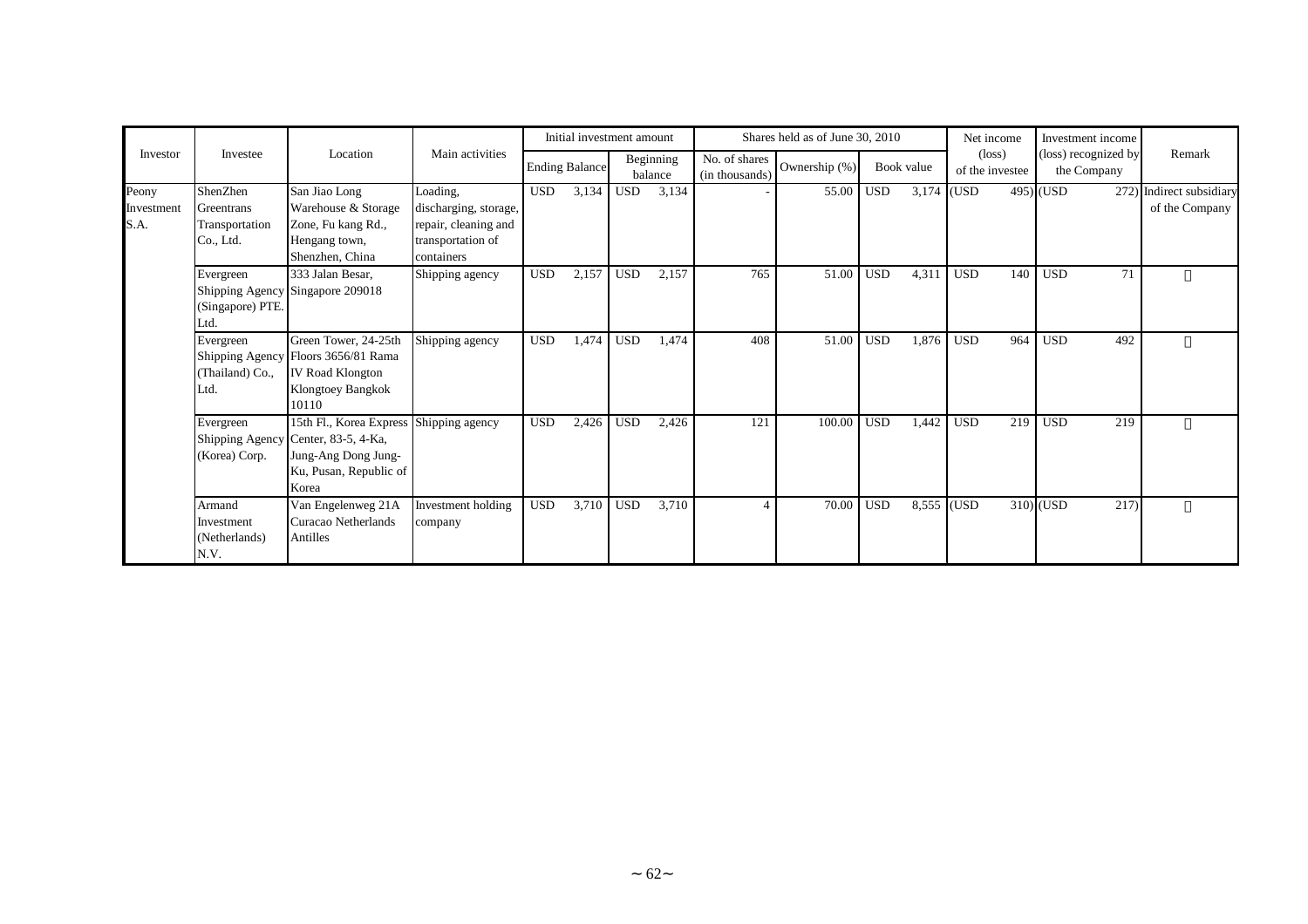|                             |                                                                  |                                                                              |                 |            | Initial investment amount |            |                      |                                 | Shares held as of June 30, 2010 |            |            | Net income |                                    | Investment income                   |                                       |
|-----------------------------|------------------------------------------------------------------|------------------------------------------------------------------------------|-----------------|------------|---------------------------|------------|----------------------|---------------------------------|---------------------------------|------------|------------|------------|------------------------------------|-------------------------------------|---------------------------------------|
| Investor                    | Investee                                                         | Location                                                                     | Main activities |            | <b>Ending Balance</b>     |            | Beginning<br>balance | No. of shares<br>(in thousands) | Ownership (%)                   |            | Book value |            | $(\text{loss})$<br>of the investee | (loss) recognized by<br>the Company | Remark                                |
| Peony<br>Investment<br>S.A. | Evergreen<br>Shipping Agency<br>(Deutschland)<br>GmbH            | Evergreen Building<br>Amsinckstrasse 55<br>20097<br>Hamburg, Germany         | Shipping agency | <b>USD</b> | 8,316                     | <b>USD</b> | 8,316                |                                 | 100.00                          | <b>USD</b> | 7,999      | <b>USD</b> | 112                                | <b>USD</b><br>112                   | Indirect subsidiary<br>of the Company |
|                             | Evergreen<br>Shipping Agency Dublin 2, Ireland<br>(Ireland) Ltd. | 22 Fiztwilliam Place,                                                        | Shipping agency | <b>USD</b> | 95                        | <b>USD</b> | 95                   |                                 | 100.00                          | <b>USD</b> | 171        | <b>USD</b> | 17                                 | <b>USD</b><br>17                    |                                       |
|                             | Evergreen<br>(India) Pvt. Ltd.                                   | J.N. Heredia Marg<br>Shipping Agency Ballard Estate Mumbai<br>400 038, India | Shipping agency | <b>USD</b> | 184                       | <b>USD</b> | 184                  | 100                             | 99.99                           | <b>USD</b> | 1,781      | <b>USD</b> | 23                                 | <b>USD</b><br>23                    |                                       |
|                             | Evergreen<br>Shipping Agency<br>(Australia) Pty.<br>Ltd.         | Level 13,181 Miller<br>Street, North Sydney<br>NSW 2060 Australia            | Shipping agency | <b>USD</b> | 247                       | <b>USD</b> | 247                  |                                 | 67.50                           | <b>USD</b> | 131        | <b>USD</b> | 26                                 | 17                                  |                                       |
|                             | Evergreen<br>Shipping Agency<br>(Netherlands)<br>B.V.            | Oudelandseweg 33,<br>3194AR, Hoogyliet,<br>Rotterdam, The<br>Netherlands     | Shipping agency | <b>USD</b> | 3,977                     | <b>USD</b> | 3,977                |                                 | 100.00                          | <b>USD</b> | 4,362      | <b>USD</b> | 362                                | 362<br><b>USD</b>                   |                                       |
|                             | Evergreen<br>Shipping Agency<br>France S.A.                      | Tour Franklin-La<br>Defense 8, 92042 Paris<br>La Defense Cedex-<br>France.   | Shipping agency | <b>USD</b> | 907                       | <b>USD</b> | 907                  |                                 | 99.40                           | <b>USD</b> | 1,199      | <b>USD</b> | 159                                | 158<br><b>USD</b>                   |                                       |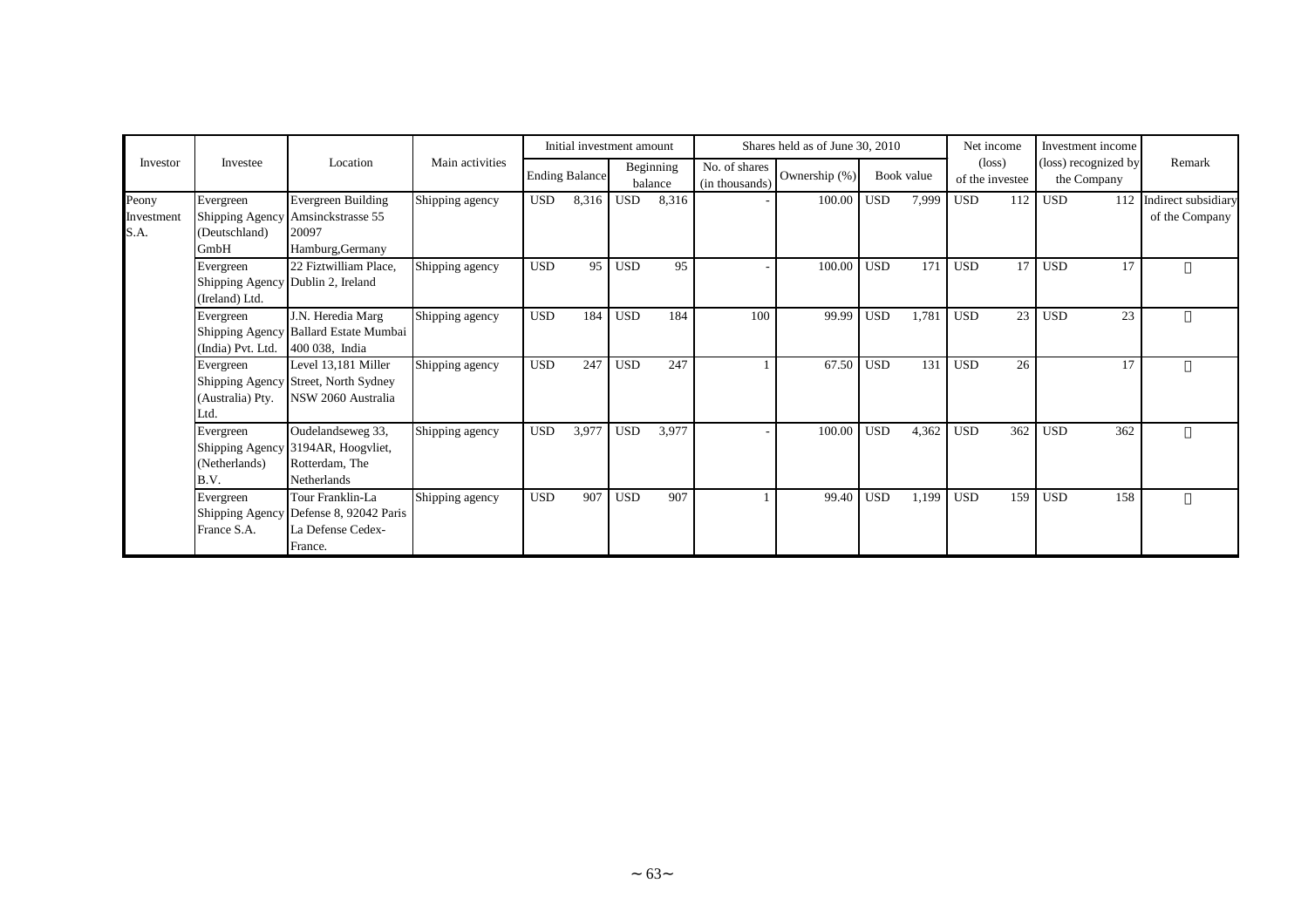|                             |                                                      |                                                                                                                                                  |                   | Initial investment amount |                       |            | Shares held as of June 30, 2010 |                                 |               |            |            | Net income | Investment income                  |                                     |                                       |
|-----------------------------|------------------------------------------------------|--------------------------------------------------------------------------------------------------------------------------------------------------|-------------------|---------------------------|-----------------------|------------|---------------------------------|---------------------------------|---------------|------------|------------|------------|------------------------------------|-------------------------------------|---------------------------------------|
| Investor                    | Investee                                             | Location                                                                                                                                         | Main activities   |                           | <b>Ending Balance</b> |            | Beginning<br>balance            | No. of shares<br>(in thousands) | Ownership (%) |            | Book value |            | $(\text{loss})$<br>of the investee | (loss) recognized by<br>the Company | Remark                                |
| Peony<br>Investment<br>S.A. | Evergreen<br>S.L.                                    | Calle Siete Aguas, 11<br>Shipping (Spain) Eetlo. 46023 Valencia,<br>Spain                                                                        | Shipping agency   | <b>USD</b>                | 3,870                 | <b>USD</b> | 3,870                           |                                 | 55.00         | <b>USD</b> | 4,286      | <b>USD</b> | 2,493                              | <b>USD</b><br>1,371                 | Indirect subsidiary<br>of the Company |
|                             | Evergreen<br>(Poland) SP. ZO.                        | UL. Postepu 18, 02-676 Shipping agency<br>Shipping Agency Warszawa, Poland                                                                       |                   | <b>USD</b>                | 662                   | <b>USD</b> | 662                             | $\mathcal{D}$                   | 100.00        | <b>USD</b> | 519        | <b>USD</b> | $\tau$                             | <b>USD</b><br>$\overline{7}$        |                                       |
|                             | Evergreen<br>Argentina S.A.                          | Pje. Carabelas 344,<br>CABA, Bs. As.<br>Argentina                                                                                                | Leasing           | <b>USD</b>                | 140                   | <b>USD</b> | 140                             | 150                             | 95.00         | <b>USD</b> | 101        | <b>USD</b> | $\overline{7}$                     | $\mathcal{I}$                       |                                       |
|                             | Evergreen<br>Shipping Agency Italy<br>(Italy) S.p.A. | Scali Cerere, 9 Livorno Shipping agency                                                                                                          |                   | <b>USD</b>                | 2,352                 | <b>USD</b> | 2,352                           |                                 | 55.00         | <b>USD</b> | 2,008 (USD |            |                                    | $101$ USD<br>56)                    |                                       |
|                             | Evergreen<br>(Russia) Ltd.                           | 6 Sofiyskaya Street, ST Shipping agency<br>Shipping Agency Petersburg, 192236<br>Russia                                                          |                   | <b>USD</b>                | 848                   | <b>USD</b> | 848                             |                                 | 51.00         | <b>USD</b> | 450        | <b>USD</b> | 719                                | <b>USD</b><br>367                   |                                       |
|                             | Evergreen<br>(Vietnam) Corp.                         | 13F, 37 Ton Duc Thang Shipping agency<br>Shipping Agency St., Dist 1., HCMC,<br>Vietnam                                                          |                   | <b>USD</b>                | 454                   | <b>USD</b> | 454                             |                                 | 51.00         | <b>USD</b> | 702        | <b>USD</b> | 809                                | <b>USD</b><br>413                   |                                       |
|                             | Evergreen<br>Agency (South<br>Africa) (PTY)<br>Ltd.  | <b>Bedfordview Office</b><br>Park No. 3 Riley Road<br>Bedfordview 2007,<br>2008 Gauteng Province,<br>Johannesburg, Gauteng,<br>2008, P.O.Box1471 | Shi ppi ng agency | <b>USD</b>                | 550                   | <b>USD</b> | 550                             | 5,500                           | 55.00         | <b>USD</b> | 2,317      | <b>USD</b> | 1,042                              | 573<br><b>USD</b>                   |                                       |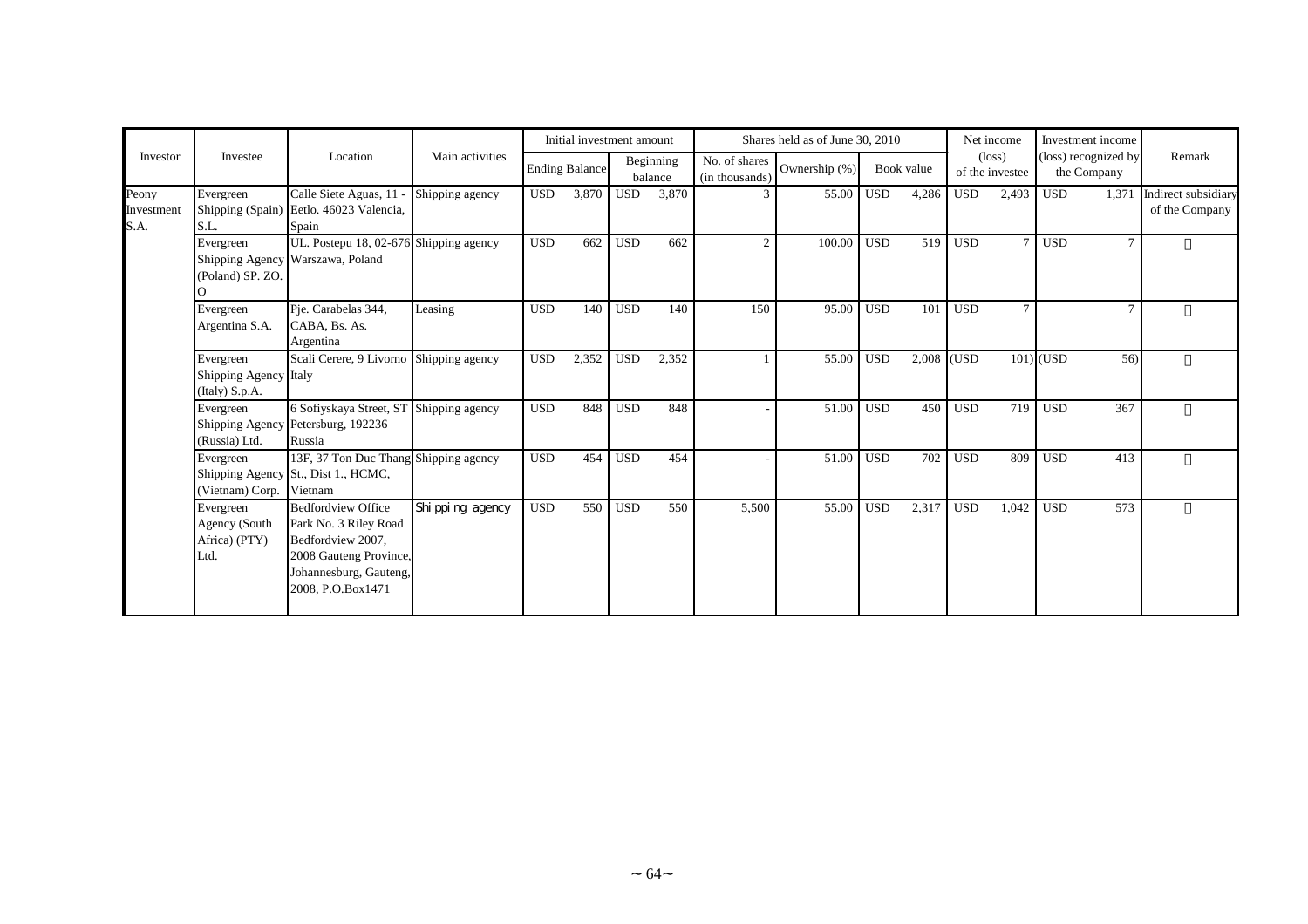|                             |                                                                               |                                                                                                                         |                                                                                                                                               |            | Initial investment amount |            |                      |                                 | Shares held as of June 30, 2010 |            |             | Net income |                                    | Investment income                   |                                                                             |
|-----------------------------|-------------------------------------------------------------------------------|-------------------------------------------------------------------------------------------------------------------------|-----------------------------------------------------------------------------------------------------------------------------------------------|------------|---------------------------|------------|----------------------|---------------------------------|---------------------------------|------------|-------------|------------|------------------------------------|-------------------------------------|-----------------------------------------------------------------------------|
| Investor                    | Investee                                                                      | Location                                                                                                                | Main activities                                                                                                                               |            | <b>Ending Balance</b>     |            | Beginning<br>balance | No. of shares<br>(in thousands) | Ownership (%)                   |            | Book value  |            | $(\text{loss})$<br>of the investee | (loss) recognized by<br>the Company | Remark                                                                      |
| Peony<br>Investment<br>S.A. | Qingdao<br>Evergreen<br>Container<br>Storage &<br>Transportation<br>Co., Ltd. | No.114 Huangho E.<br>Rd., Huangdao District<br>Qingdao, China                                                           | Inland container<br>transportation,<br>container storage,<br>loading, discharging,<br>leasing, repair,<br>clearing, and related<br>activities | <b>USD</b> | 4,447                     | <b>USD</b> | 4,447                |                                 | 40.00                           | <b>USD</b> | 6,395       | <b>USD</b> | 1,244                              | <b>USD</b><br>498                   | Investee company<br>of Peony<br>accounted for<br>under the equity<br>method |
|                             | Kingstrans<br>International<br>Logistics<br>(Tianjing) Co.,<br>Ltd.           | No.12 Yuejin Rd.<br><b>Tianjin Port</b><br><b>International Logistics</b><br>Center, Tanggu<br>District, Tianjin, China | Inland container<br>transportation,<br>container storage,<br>loading, discharging,<br>leasing, repair,<br>cleaning, and related<br>activities | <b>USD</b> | 2,000                     | <b>USD</b> | 2,000                |                                 | 20.00                           | <b>USD</b> | 2,149       | <b>USD</b> | 186                                | 37                                  |                                                                             |
|                             | Ningbo Victory<br>Container Co.,<br>Ltd.                                      | No.201 Xiaoshan Rd.,<br>Taipingyang Industrial<br>Area, Beilun, Ningbo,<br>Zhejiang, China                              | Inland container<br>transportation,<br>container storage,<br>loading, discharging,<br>leasing, repair,<br>cleaning, and related<br>activities | <b>USD</b> | 1,199                     | <b>USD</b> | 1,199                |                                 | 40.00                           | <b>USD</b> | 2,400       | <b>USD</b> | 229                                | <b>USD</b><br>92                    |                                                                             |
|                             | Luanta<br>Investment<br>(NetherLands)<br>N.V.                                 | 21-A Van Engelenweg,<br>Curacao, Netherlands,<br>Antilles                                                               | Investment holding<br>company                                                                                                                 | <b>USD</b> | 21,973                    | <b>USD</b> | 21,973               | 460                             | 50.00                           | <b>USD</b> | 81,313 (USD |            | $6,869$ (USD                       | 3,435)                              |                                                                             |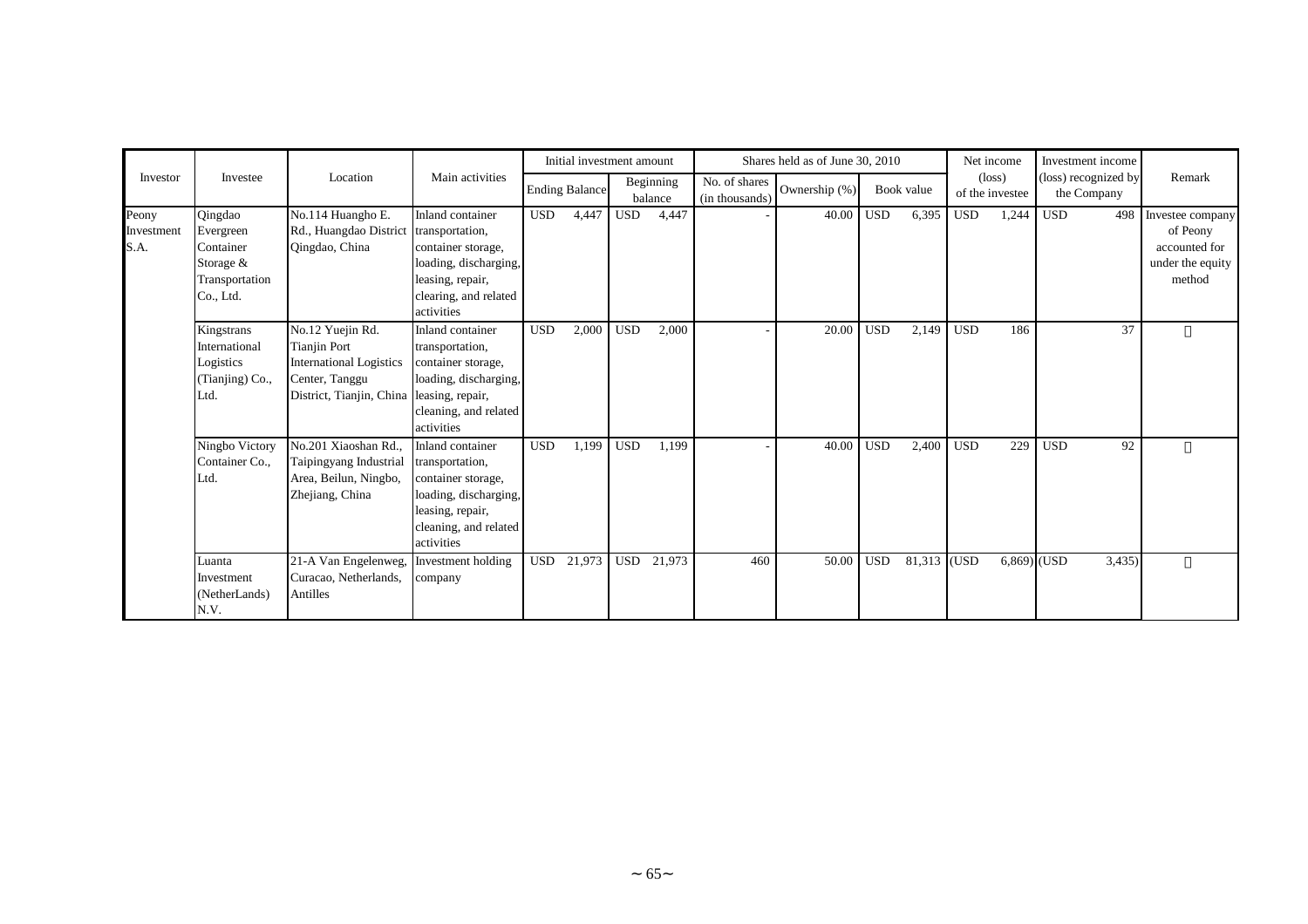|                                                |                                                       |                                                                                                                                         |                                                    |            | Initial investment amount |            |                      |                                 | Shares held as of June 30, 2010 |            |               | Net income |                                    | Investment income                   |                                                                                               |
|------------------------------------------------|-------------------------------------------------------|-----------------------------------------------------------------------------------------------------------------------------------------|----------------------------------------------------|------------|---------------------------|------------|----------------------|---------------------------------|---------------------------------|------------|---------------|------------|------------------------------------|-------------------------------------|-----------------------------------------------------------------------------------------------|
| Investor                                       | Investee                                              | Location                                                                                                                                | Main activities                                    |            | <b>Ending Balance</b>     |            | Beginning<br>balance | No. of shares<br>(in thousands) | Ownership (%)                   |            | Book value    |            | $(\text{loss})$<br>of the investee | (loss) recognized by<br>the Company | Remark                                                                                        |
| Peony<br>Investment<br>S.A.                    | <b>Balsam</b><br>Investment<br>(NetherLands)<br>N.V.  | 21-A Van Engelenweg,<br>Curacao, Netherlands,<br>Antilles                                                                               | Investment holding<br>company                      |            | USD 50,715                | USD        | 50,715               |                                 | 49.00                           | <b>USD</b> | 67,388        | <b>USD</b> | 4,481                              | <b>USD</b><br>2,196                 | Investee company<br>of Peony<br>accounted for<br>under the equity<br>method                   |
|                                                | Green Peninsula<br>Agencies SDN.<br><b>BHD</b>        | NO.7, Jalan Jurutera<br>U1/23, Section U1,<br>Hicom Glenmarie<br>Industrial Park, 40150<br>Shah Alam, Selangor<br>Darul Ehsan, Malaysia | Investment holding<br>company                      | <b>USD</b> | 7,255                     | <b>USD</b> | 7,255                | 1,500                           | 30.00                           | <b>USD</b> | 7,912         | <b>USD</b> | 2,309                              | <b>USD</b><br>693                   |                                                                                               |
|                                                | Evergreen<br>Container<br>Terminal<br>(Thailand) Ltd. | 33/4 Moo 1, Chaokhun<br>Tahan Road, Sun<br>District Klong 3, Lat<br>Krabang District,<br>Bangkok 10520                                  | Inland container<br>storage and loading            | <b>USD</b> | 25,539                    | <b>USD</b> | 25,539               | 11,025                          | 48.18                           | <b>USD</b> | 30,383        | <b>USD</b> | 14,721                             | <b>USD</b><br>7,093                 |                                                                                               |
| Armand<br>Investment<br>(Netherlands<br>) N.V. | <b>Armand Estate</b><br>B.V.                          | Amsteldijk 166,<br>1101LH, Amsterdam                                                                                                    | Investment holding<br>company                      | <b>USD</b> | 13,460                    | <b>USD</b> | 13,460               |                                 | 100.00                          | <b>USD</b> | $12,116$ (USD |            |                                    | $304$ $\sim$ USD                    | 304) Indirect subsidiary<br>of the Company                                                    |
| Armand<br>Estate B.V.                          | Taipei Port<br>Container<br>Terminal<br>Corporation   | No.25 Siajhuwei,<br>Syuntang Village, Bali<br>Township, Taipei<br>County, Taiwan                                                        | Container<br>distribution and<br>cargo stevedoring | <b>USD</b> | 12,678                    | <b>USD</b> | 12,678               | 41                              | 9.76                            | <b>USD</b> | 12,126 (USD   |            | $2,901)$ (USD                      |                                     | 283) Investee company<br>of Armand Estate<br>B.V. accounted<br>for under the<br>equity method |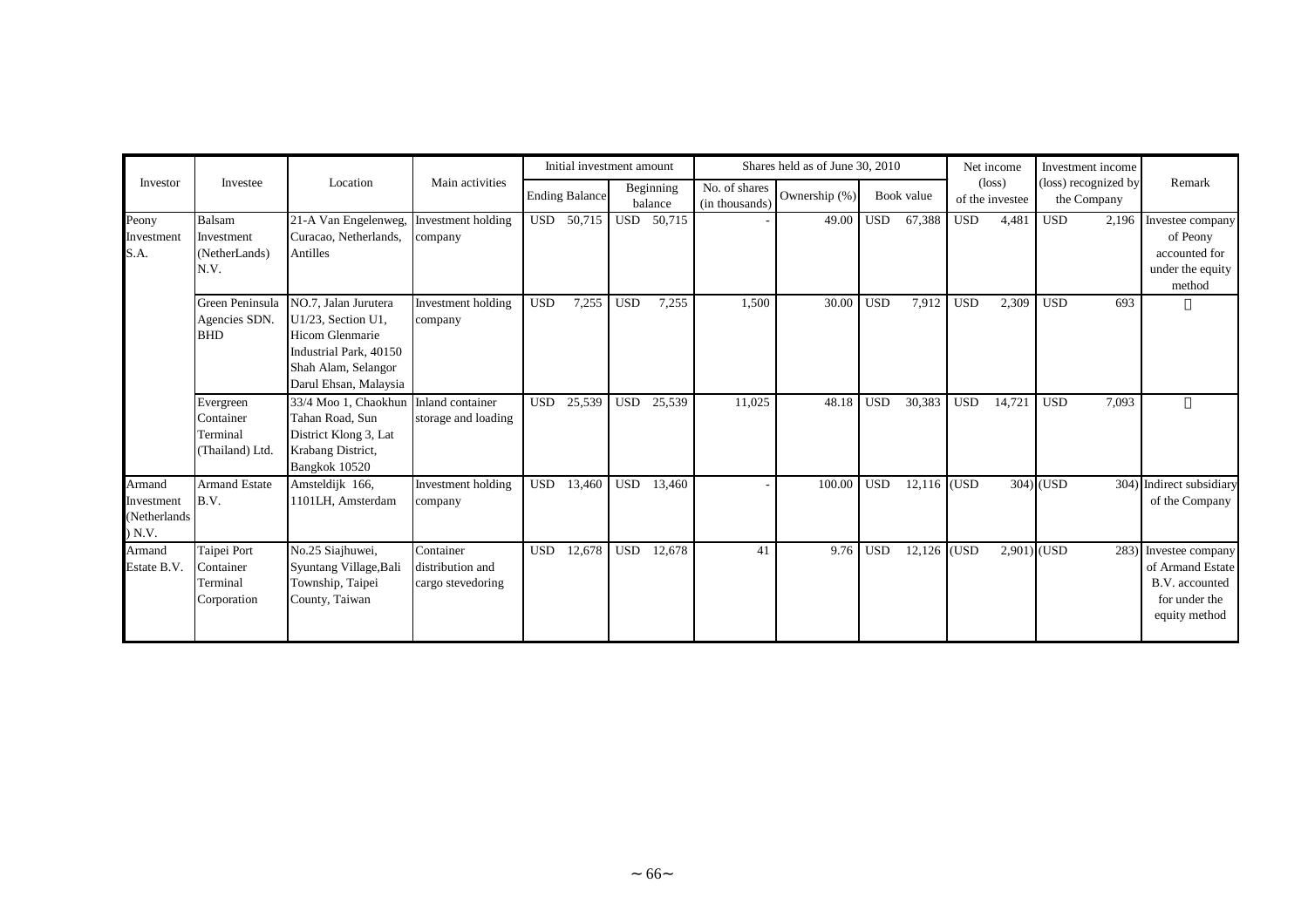|                             |                                                      |                                                                                                              |                                         |            | Initial investment amount |            |                      |                                 | Shares held as of June 30, 2010 |            |            | Net income |                                    | Investment income                   |                                                                                          |
|-----------------------------|------------------------------------------------------|--------------------------------------------------------------------------------------------------------------|-----------------------------------------|------------|---------------------------|------------|----------------------|---------------------------------|---------------------------------|------------|------------|------------|------------------------------------|-------------------------------------|------------------------------------------------------------------------------------------|
| Investor                    | Investee                                             | Location                                                                                                     | Main activities                         |            | <b>Ending Balance</b>     |            | Beginning<br>balance | No. of shares<br>(in thousands) | Ownership (%)                   |            | Book value |            | $(\text{loss})$<br>of the investee | (loss) recognized by<br>the Company | Remark                                                                                   |
| Clove<br>Holding Ltd. Ltd.  | Ample Holding                                        | Craigmuir<br>Chambers, P.O.BOX71, company<br>Road Town, Tortola,<br><b>B.V.I.</b>                            | Investment holding                      | <b>USD</b> | 9                         | <b>USD</b> |                      |                                 | 90.00                           | <b>USD</b> | 31,484     | <b>USD</b> | 1,096                              | <b>USD</b><br>987                   | Indirect subsidiary<br>of the Company                                                    |
|                             | LLC.                                                 | Island Equipment 655 Deep Valley Drive, Investment holding<br>Suite 300, Rolling Hils company<br>Estates, CA |                                         | <b>USD</b> | 144                       | <b>USD</b> | 144                  |                                 | 36.00                           | <b>USD</b> | 1,559      | <b>USD</b> | 453                                | 163<br><b>USD</b>                   |                                                                                          |
| Ample                       | <b>Colon Container</b><br>Holding Ltd. Terminal S.A. | COCO SOLO NORTH<br><b>ADM BUILDING</b><br><b>PANAMA</b>                                                      | Inland container<br>storage and loading | <b>USD</b> | 22,860                    | <b>USD</b> | 22,860               | 22,860                          | 40.00                           | <b>USD</b> | 67,314     | <b>USD</b> | 2,998                              | <b>USD</b><br>1,199                 | Investee company<br>of Ample Holding<br>Ltd. accounted<br>for under the<br>equity method |
| Island<br>Equipment<br>LLC. | Whitney<br>Equipment LLC.                            | 2711 Centerville Road, Equipment leasing<br>Suite 400, Wilmington, company<br>Delaware 19808                 |                                         | <b>USD</b> | 200                       | <b>USD</b> | 200                  |                                 | 100.00                          | <b>USD</b> | 1,181      | <b>USD</b> | 52                                 | <b>USD</b><br>52                    | Indirect subsidiary<br>of the Company                                                    |
|                             | Hemlock<br>Equipment LLC.                            | 2711 Centerville Road, Equipment leasing<br>Suite 400, Wilmington, company<br>Delaware 19808                 |                                         | <b>USD</b> | 200                       | <b>USD</b> | 200                  |                                 | 100.00                          | <b>USD</b> | 3,349      | <b>USD</b> | 415                                | <b>USD</b><br>415                   |                                                                                          |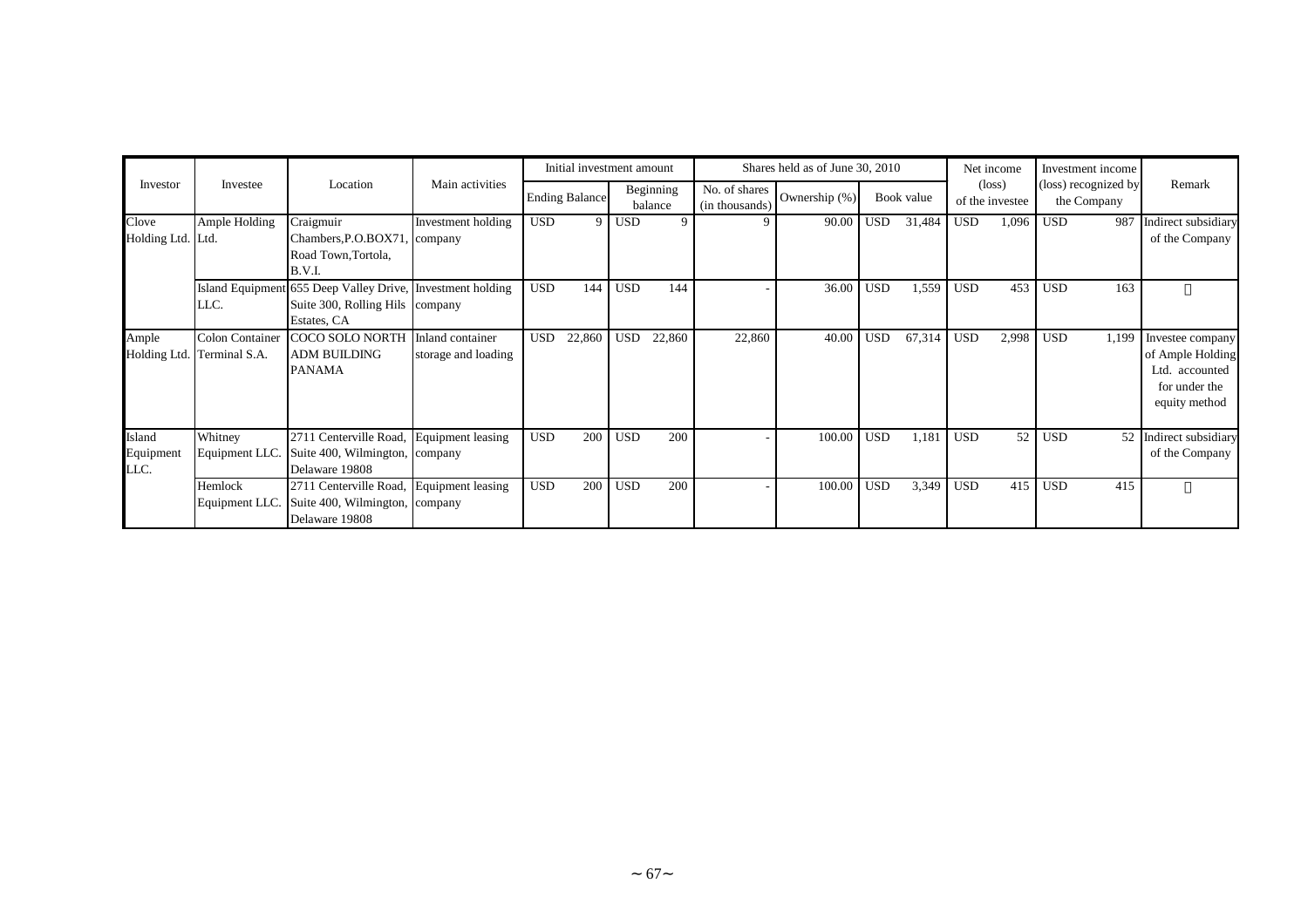B.Loans granted for the six-month period ended June 30, 2010

| No.<br>Creditor |                                     | Borrower                                                    | General ledger<br>account              | Maximum<br>outstanding balance<br>for the six-month | Balance at<br>June 30. | rate              | Interest Nature of<br>loan | Amount of<br>transaction<br>with the | Reason for<br>short-term<br>financing | Allowance<br>for doubtful |      | Collateral | Limit on loans<br>granted to a single | Ceiling on total<br>loans granted |  |
|-----------------|-------------------------------------|-------------------------------------------------------------|----------------------------------------|-----------------------------------------------------|------------------------|-------------------|----------------------------|--------------------------------------|---------------------------------------|---------------------------|------|------------|---------------------------------------|-----------------------------------|--|
|                 |                                     |                                                             |                                        | period ended June<br>30, 2010                       | 2010                   | (% )              | (Note 1)                   | borrower                             | (Note 2)                              | accounts                  | Item | Value      | party (Note 3)                        | (Note 3)                          |  |
|                 | Peony<br>Investment<br>S.A.         | Evergreen<br>Shipping Agency<br>(India) Private<br>Limited. | Receivables<br>from related<br>parties | 500<br><b>USD</b>                                   | <b>USD</b>             | 1.098             | 2                          | <b>USD</b>                           | Working<br>capital<br>requirement     | <b>USD</b>                |      | <b>USD</b> | <b>NTD</b><br>10,744,357              | <b>NTD</b><br>21,488,714          |  |
|                 |                                     | Kingtrans<br>International<br>Logistics<br>(Tianjin)Co.,Ltd |                                        | <b>USD</b><br>1,500                                 | <b>USD 1,500</b>       | 1.696             | 2                          | <b>USD</b>                           |                                       | <b>USD</b>                |      | <b>USD</b> | <b>NTD</b><br>10,744,357              | <b>NTD</b><br>21,488,714          |  |
|                 |                                     | Luanta Investment<br>(NetherLands)<br>N.V.                  |                                        | <b>USD</b><br>9,313                                 | USD 9,313              | $3.636-$<br>3.996 | 2                          | <b>USD</b>                           |                                       | <b>USD</b>                |      | <b>USD</b> | <b>NTD</b><br>10,744,357              | 21,488,714<br><b>NTD</b>          |  |
| $\overline{2}$  | Ltd.                                | Clove Holding Island Equipment<br>LLC.                      |                                        | <b>USD</b><br>4,791                                 | <b>USD</b>             | 1.292             | 2                          | <b>USD</b>                           |                                       | <b>USD</b>                |      | <b>USD</b> | <b>NTD</b><br>10,744,357              | <b>NTD</b><br>21,488,714          |  |
| $\mathbf{3}$    | Evergreen<br>Marine (UK)<br>Limited | Island Equipment<br>LLC.                                    |                                        | <b>USD</b><br>1,996                                 | <b>USD</b>             | 1.292             | 2                          | <b>USD</b>                           |                                       | <b>USD</b>                |      | <b>USD</b> | 10,744,357<br><b>NTD</b>              | 21,488,714<br><b>NTD</b>          |  |
|                 |                                     | Kingtrans<br>International<br>Logistics<br>(Tianjin)Co.,Ltd |                                        | <b>USD</b><br>1,500                                 | <b>USD 1,500</b>       | 1.696             | 2                          | <b>USD</b>                           |                                       | <b>USD</b>                |      | <b>USD</b> | <b>NTD</b><br>10,744,357              | <b>NTD</b><br>21,488,714          |  |
|                 | Marine S. A. S.p.A.                 | Greencompass Italia Marittima                               |                                        | <b>USD</b><br>10,000                                | <b>USD</b>             | 1.284             | 2                          | <b>USD</b>                           |                                       | <b>USD</b>                |      | <b>USD</b> | <b>NTD</b><br>10,744,357              | 21,488,714<br><b>NTD</b>          |  |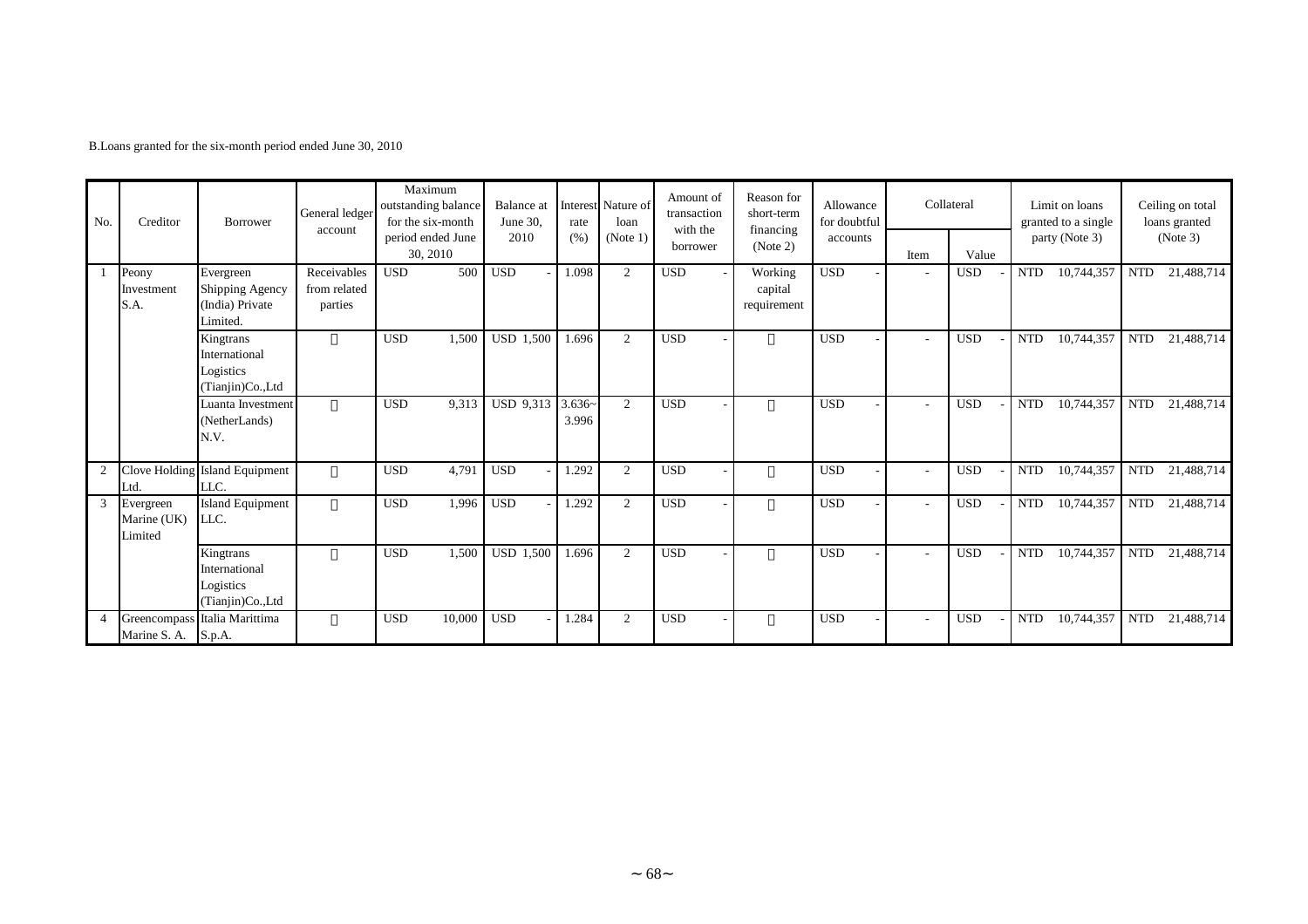#### Note 1:Nature of loans extended

"1" denotes the loans extended to the companies which have transactions with the Company or its subsidiaries.

- "2" denotes the loans extended to the companies which require short-term financing.
- Note 2:The reason that the loan was granted and the usage of the loan should be stated, if the nature of the loan is "2".
- Note 3: The explanation of the equation of the limits and amounts is required and set forth as follows:

1.According to the Company's credit policy, the total amount of loans granted to a single company should not exceed 20% of the net worth stated in the latest financial statements.

The calculation is as follows:

The Company:NTD53,721,785\*20%=NTD10,744,357

2.According to the Company's credit policy, the total amount of loans granted by the Company or its subsidiaries should not exceed 40% of the net worth stated in the latest financial statements.

The calculation is as follows:

NTD53,721,785 \*40%=NTD21,488,714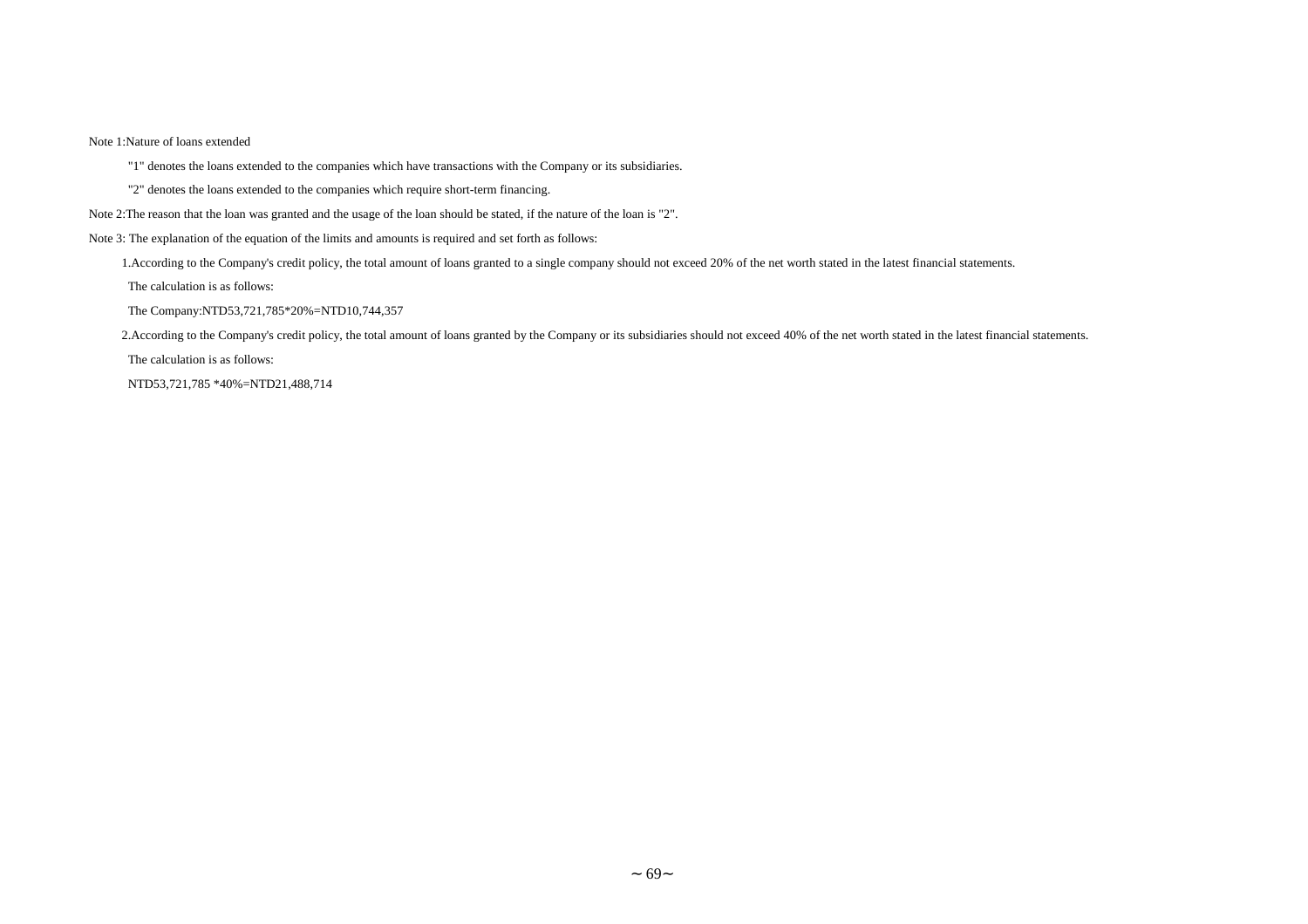#### C. Endorsements and guarantees provided during the six-month period ended June 30, 2010 : None.

D. Marketable securities held as of June 30, 2010

|                                          |                                                       | Relationship of the                   |                                                                      | June 30, 2010                      |            |         |                   |              |         |        |  |  |
|------------------------------------------|-------------------------------------------------------|---------------------------------------|----------------------------------------------------------------------|------------------------------------|------------|---------|-------------------|--------------|---------|--------|--|--|
| Securities held by                       | Marketable securities                                 | securities issuer with<br>the Company | General ledger account                                               | Number of shares<br>(in thousands) | Book value |         | Ownership<br>(% ) | Market value |         | Remark |  |  |
| Peony Investment S.A. Clove Holding Ltd. |                                                       | Indirect subsidiary of<br>the Company | Long-term equity<br>investment accounted for by<br>the equity method | 10                                 | <b>USD</b> | 117,055 | 100.00            | <b>USD</b>   | 117,055 |        |  |  |
|                                          | Evergreen Shipping Agency (Deutschland)<br>GmbH       |                                       |                                                                      |                                    | <b>USD</b> | 7,999   | 100.00            | <b>USD</b>   | 7,999   |        |  |  |
|                                          | Evergreen Shipping Agency (Ireland) Ltd.              |                                       |                                                                      |                                    | <b>USD</b> | 171     | 100.00            | <b>USD</b>   | 171     |        |  |  |
|                                          | Evergreen Shipping Agency (Korea)<br>Corporation      |                                       |                                                                      | 121                                | <b>USD</b> | 1,442   | 100.00            | <b>USD</b>   | 1,442   |        |  |  |
|                                          | Evergreen Shipping Agency (Netherlands)<br>B.V.       |                                       |                                                                      |                                    | <b>USD</b> | 4,362   | 100.00            | USD          | 4,362   |        |  |  |
|                                          | Evergreen Shipping Agency (Poland)<br>SP.ZO.O         |                                       |                                                                      |                                    | <b>USD</b> | 519     | 100.00            | <b>USD</b>   | 519     |        |  |  |
|                                          | Greencompass Marine S.A.                              |                                       |                                                                      | 3,535                              | <b>USD</b> | 760,474 | 100.00            | <b>USD</b>   | 760,474 |        |  |  |
|                                          | Vigor Enterprise S.A.                                 |                                       |                                                                      |                                    | <b>USD</b> | 535     | 100.00            | <b>USD</b>   | 535     |        |  |  |
|                                          | Evergreen Shipping Agency (India) Private<br>Limited. |                                       |                                                                      | 100                                | <b>USD</b> | 1,781   | 99.99             | <b>USD</b>   | 1,781   |        |  |  |
|                                          | Evergreen Argentina S.A.                              |                                       |                                                                      | 150                                | <b>USD</b> | 101     | 95.00             | <b>USD</b>   | 101     |        |  |  |
|                                          | Evergreen Shipping Agency France S.A.                 |                                       |                                                                      |                                    | <b>USD</b> | 1.199   | 99.40             | <b>USD</b>   | 1.199   |        |  |  |
|                                          | PT Multi Bina Pura International                      |                                       |                                                                      | 68                                 | <b>USD</b> | 16,043  | 95.30             | <b>USD</b>   | 16,043  |        |  |  |
|                                          | PT Multi Bina Transport                               |                                       |                                                                      |                                    | <b>USD</b> | 626     | 17.39             | <b>USD</b>   | 626     |        |  |  |
|                                          | Evergreen Heavy Industrial Corp (M) Berhad            |                                       |                                                                      | 42,120                             | <b>USD</b> | 43,684  | 84.44             | <b>USD</b>   | 43,684  |        |  |  |
|                                          | Armand Investment (Netherlands) N.V.                  |                                       |                                                                      |                                    | <b>USD</b> | 8,555   | 70.00             | <b>USD</b>   | 8,555   |        |  |  |
|                                          | Evergreen Shipping (Spain) S.L.                       |                                       |                                                                      |                                    | <b>USD</b> | 4,286   | 55.00             | <b>USD</b>   | 4,286   |        |  |  |
|                                          | Evergreen Shipping Agency (Italy) S.p.A.              |                                       |                                                                      |                                    | <b>USD</b> | 2,008   | 55.00             | <b>USD</b>   | 2,008   |        |  |  |
|                                          | Shenzhen Greentrans Transportation Co., Ltd.          |                                       |                                                                      |                                    | <b>USD</b> | 3,174   | 55.00             | <b>USD</b>   | 3,174   |        |  |  |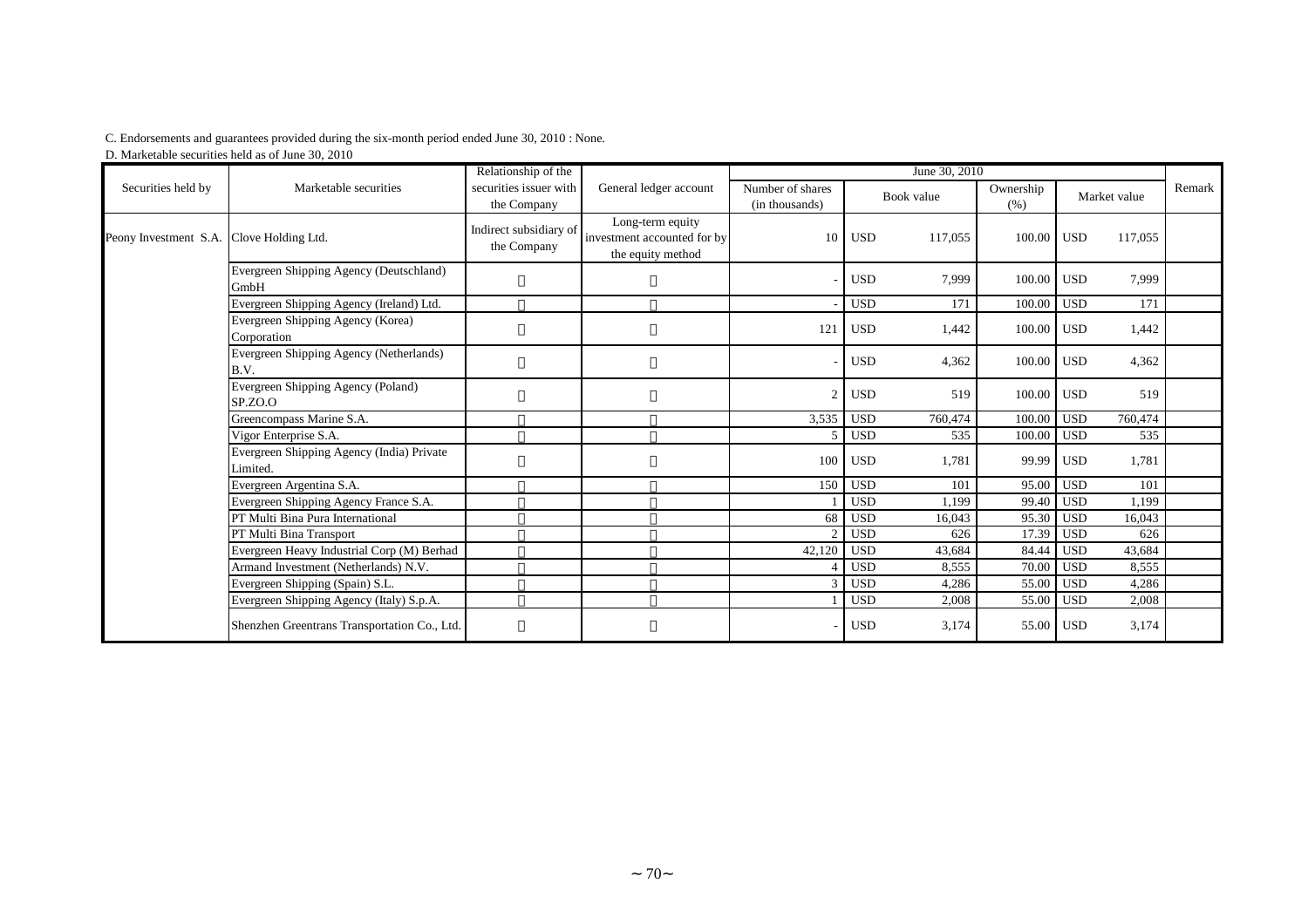|                    |                                                                   | Relationship of the                                                           |                                                                      | June 30, 2010                      |            |            |                   |                  |        |        |  |  |
|--------------------|-------------------------------------------------------------------|-------------------------------------------------------------------------------|----------------------------------------------------------------------|------------------------------------|------------|------------|-------------------|------------------|--------|--------|--|--|
| Securities held by | Marketable securities                                             | securities issuer with<br>the Company                                         | General ledger account                                               | Number of shares<br>(in thousands) |            | Book value | Ownership<br>(% ) | Market value     |        | Remark |  |  |
|                    | Peony Investment S.A. Evergreen Marine (UK) Ltd.                  | Indirect subsidiary of<br>the Company                                         | Long-term equity<br>investment accounted for by<br>the equity method | 765                                | <b>USD</b> | 61,562     | 51.00             | USD <sub>1</sub> | 61,562 |        |  |  |
|                    | Evergreen Shipping Agency (Australia) Pty<br>Ltd.                 |                                                                               |                                                                      |                                    | <b>USD</b> | 131        | 67.50             | <b>USD</b>       | 131    |        |  |  |
|                    | Evergreen Shipping Agency (Russia) Limited                        |                                                                               |                                                                      |                                    | <b>USD</b> | 450        | 51.00             | <b>USD</b>       | 450    |        |  |  |
|                    | Evergreen Shipping Agency (Singapore) Pte.<br>Ltd.                |                                                                               |                                                                      | 765                                | <b>USD</b> | 4,311      | 51.00             | <b>USD</b>       | 4,311  |        |  |  |
|                    | Evergreen Shipping Agency (Thailand) Co.,<br>Ltd.                 |                                                                               |                                                                      | 408                                | <b>USD</b> | 1,876      | 51.00 USD         |                  | 1,876  |        |  |  |
|                    | Evergreen Shipping Agency (Vietnam) Corp.                         |                                                                               |                                                                      |                                    | <b>USD</b> | 702        | 51.00             | <b>USD</b>       | 702    |        |  |  |
|                    | PT. Evergreen Shipping Agency Indonesia                           |                                                                               |                                                                      |                                    | <b>USD</b> | 1,217      | 51.00             | <b>USD</b>       | 1,217  |        |  |  |
|                    | Evergreen Agency (South Africa) (PTY) Ltd.                        |                                                                               |                                                                      | 5,500                              | <b>USD</b> | 2,317      | 55.00             | <b>USD</b>       | 2,317  |        |  |  |
|                    | Luanta Investment (Netherlands) N.V.                              | Investee of Peony<br>Investment S.A.<br>accounted for by the<br>equity method |                                                                      | 460                                | <b>USD</b> | 81,313     | 50.00 USD         |                  | 81,313 |        |  |  |
|                    | Balsam Investment (Netherlands) N.V.                              |                                                                               |                                                                      |                                    | <b>USD</b> | 67.388     | 49.00             | <b>USD</b>       | 67,388 |        |  |  |
|                    | Evergreen Container Terminal (Thailand)<br>Limited                |                                                                               |                                                                      | 11,025                             | <b>USD</b> | 30,383     | 48.18 USD         |                  | 30,383 |        |  |  |
|                    | Ningbo Victory Container Co., Ltd.                                |                                                                               |                                                                      |                                    | <b>USD</b> | 2,400      | 40.00             | <b>USD</b>       | 2,400  |        |  |  |
|                    | Qingdao Evergreen Container Storage &<br>Transportation Co., Ltd. |                                                                               |                                                                      |                                    | <b>USD</b> | 6,395      | 40.00 USD         |                  | 6,395  |        |  |  |
|                    | Green Peninsula Agencies SDN. BHD.                                |                                                                               |                                                                      | 1,500                              | <b>USD</b> | 7,912      | 30.00             | <b>USD</b>       | 7,912  |        |  |  |
|                    | Kingtrans Intl. Logistics (Tianjin) Co., Ltd.                     |                                                                               |                                                                      |                                    | <b>USD</b> | 2,149      | 20.00             | <b>USD</b>       | 2,149  |        |  |  |
|                    | Dongbu Pusan Container Terminal Co. Ltd.                          | None                                                                          | Financial assets carried at<br>cost - non-current                    | 300                                | <b>USD</b> | 1,556      | 15.00             | <b>USD</b>       | 1,556  |        |  |  |
|                    | Hutchison Inland Container Depots Ltd.                            |                                                                               |                                                                      |                                    | <b>USD</b> | 1,492      | 7.50              | <b>USD</b>       | 1,492  |        |  |  |
|                    | Colombo - South Asia Gateway Terminal                             |                                                                               |                                                                      | 18,942 USD                         |            | 2,412      |                   | 5.00 USD         | 2,412  |        |  |  |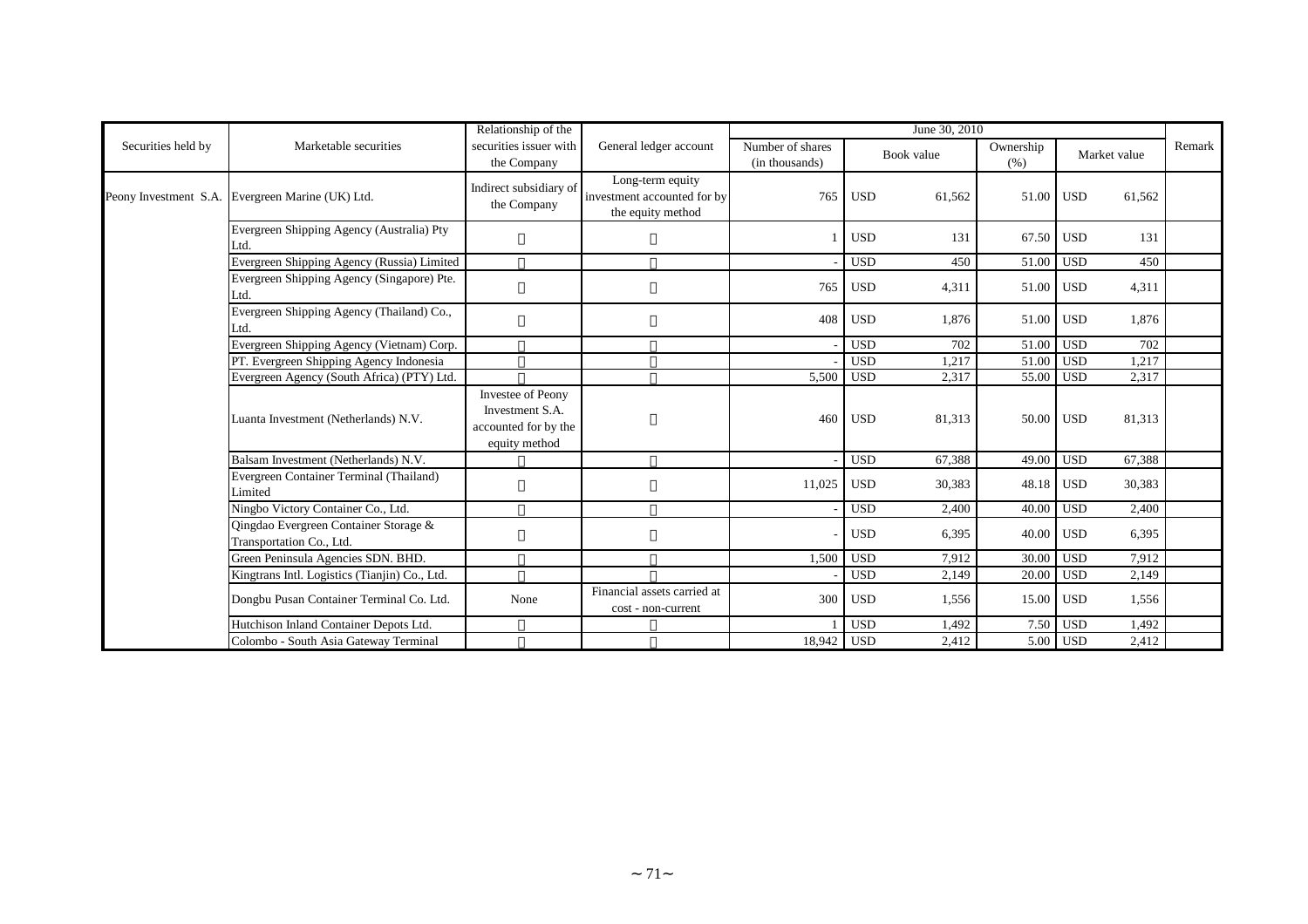|                                         |                                               |                                                                                | Relationship of the                                                                       |                                    |            | June 30, 2010            |                   |            |                          |        |  |  |
|-----------------------------------------|-----------------------------------------------|--------------------------------------------------------------------------------|-------------------------------------------------------------------------------------------|------------------------------------|------------|--------------------------|-------------------|------------|--------------------------|--------|--|--|
| Securities held by                      | Marketable securities                         | securities issuer with<br>the Company                                          | General ledger account                                                                    | Number of shares<br>(in thousands) | Book value |                          | Ownership<br>(% ) |            | Market value             | Remark |  |  |
| PT. Multi Bina Pura<br>International    | PT. Multi Bina Transport                      | Indirect subsidiary of<br>the Peony                                            | Long-term equity<br>investment accounted for by<br>the equity method                      |                                    | <b>IDR</b> | 23,850,803               | 72.95             | <b>IDR</b> | 23,850,803               |        |  |  |
| Clove Holding Ltd.                      | Ample Holding LTD.                            |                                                                                |                                                                                           | $\Omega$                           | <b>USD</b> | 31,484                   | 90.00             | <b>USD</b> | 31,484                   |        |  |  |
|                                         | Island Equipment LLC.                         |                                                                                |                                                                                           |                                    | <b>USD</b> | 1,559                    | 36.00             | <b>USD</b> | 1,559                    |        |  |  |
|                                         | Classic Outlook Investment Ltd.               | Investee of the Clove<br>accounted for by cost<br>method                       | Financial assets carried at<br>cost - non-current                                         |                                    | <b>USD</b> | 102,359                  | 2.25              | <b>USD</b> | 102,359                  |        |  |  |
|                                         | Everup Profits Ltd.                           |                                                                                |                                                                                           |                                    | <b>USD</b> |                          | 2.25              | <b>USD</b> |                          |        |  |  |
| Ample Holding Ltd.                      | Colon Container Terminal S. A.                | Investee of the Ample<br>equity method                                         | Long-term equity<br>accounted for by the investment accounted for by<br>the equity method | 22,860                             | <b>USD</b> | 67,314                   | 40.00             | <b>USD</b> | 67,314                   |        |  |  |
| Island Equipment LLC.                   | Whitney Equipment LLC.                        | Investee of the Island<br>accounted for by the<br>equity method                |                                                                                           |                                    | <b>USD</b> | 1,181                    | 100.00            | <b>USD</b> | 1,181                    |        |  |  |
|                                         | Hemlock Equipment LLC.                        |                                                                                |                                                                                           |                                    | <b>USD</b> | 3,349                    | 100.00            | <b>USD</b> | 3.349                    |        |  |  |
| Evergreen Marine (UK)<br>Limited        | Island Equipment LLC.                         | Investee of the EMU<br>accounted for by the<br>equity method                   |                                                                                           |                                    | <b>GBP</b> | 334                      | 15.00             | <b>GBP</b> | 334                      |        |  |  |
|                                         | Kingtrans Intl. Logistics (Tianjin) Co., Ltd. |                                                                                |                                                                                           |                                    | <b>GBP</b> | 933                      | 20.00             | <b>GBP</b> | 933                      |        |  |  |
|                                         | Evergreen Shipping Agency (UK) Limited        | Investee of the EMU<br>accounted for by cost<br>method                         | Financial assets carried at<br>cost - non-current                                         |                                    | <b>GBP</b> | $\overline{\phantom{a}}$ | 100.00            | <b>GBP</b> | $\overline{\phantom{a}}$ |        |  |  |
|                                         | Lloyd triestino UK Limited                    |                                                                                |                                                                                           |                                    | <b>GBP</b> |                          | 100.00            | <b>GBP</b> |                          |        |  |  |
| Armand Investment<br>(Netherlands) N.V. | Armand Estate B.V.                            | Indirect subsidiary of<br>the Peony                                            | Long-term equity<br>investment accounted for by<br>the equity method                      |                                    | <b>USD</b> | 12,116                   | 100.00            | <b>USD</b> | 12,116                   |        |  |  |
| Armand Estate B.V.                      | Taipei Port Container Terminal Corporation    | Investee of the<br>Armand Estate B.V.<br>accounted for by the<br>equity method |                                                                                           | 41                                 | <b>USD</b> | 12,126                   | 9.76              | <b>USD</b> | 12,126                   |        |  |  |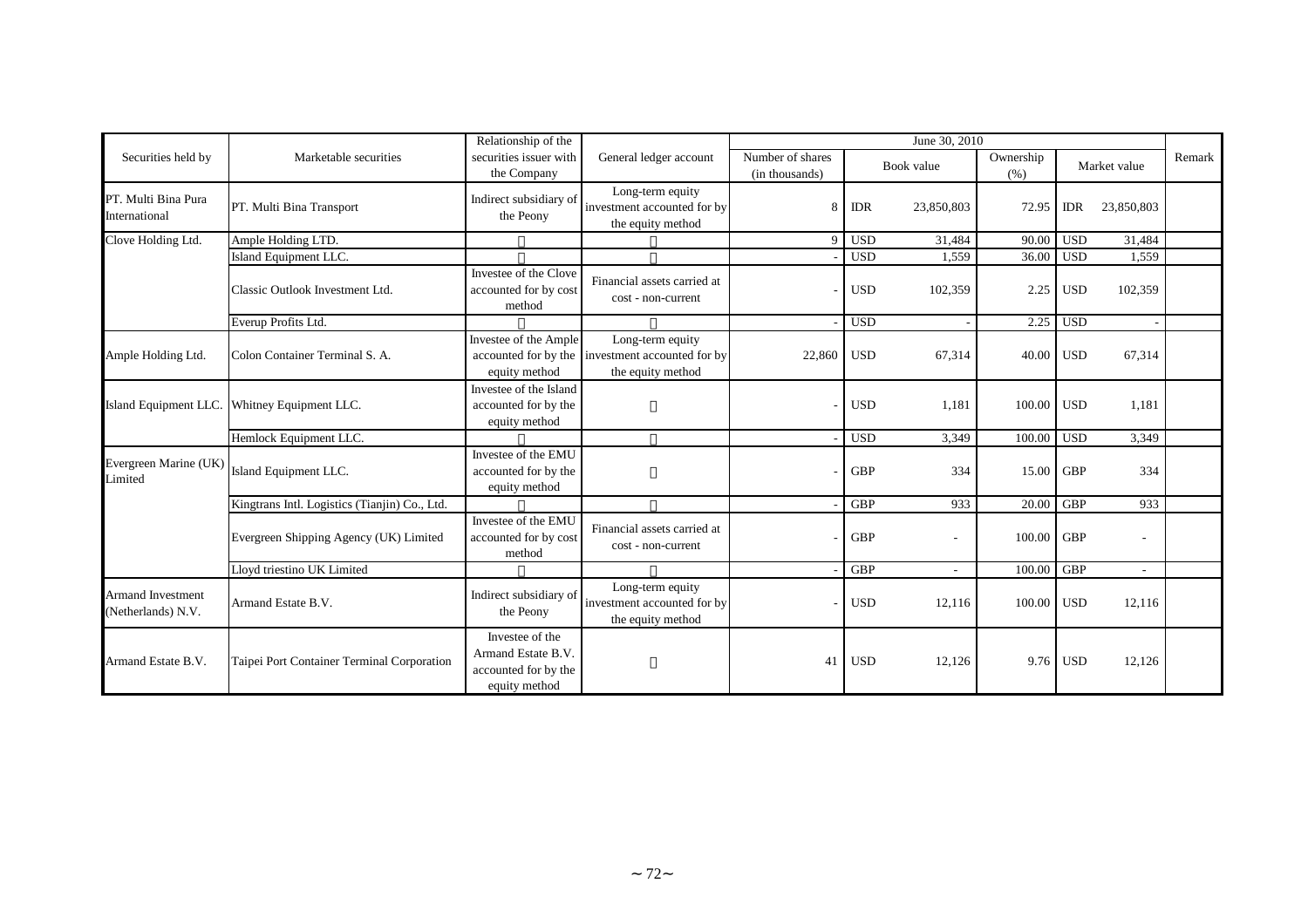|                                                           |                                                   | Relationship of the                                                    |                                                    |                                    | June 30, 2010 |        |                   |              |        |        |
|-----------------------------------------------------------|---------------------------------------------------|------------------------------------------------------------------------|----------------------------------------------------|------------------------------------|---------------|--------|-------------------|--------------|--------|--------|
| Securities held by                                        | Marketable securities                             | securities issuer with<br>General ledger account<br>the Company        |                                                    | Number of shares<br>(in thousands) | Book value    |        | Ownership<br>(% ) | Market value |        | Remark |
| Greencompass Marine<br>S.A.                               | Lydia Capital Alternative Investment Fund         | None                                                                   | Financial assets at fair value<br>- current        |                                    | <b>USD</b>    | 450    |                   | <b>USD</b>   | 450    |        |
|                                                           | Financial bonds                                   |                                                                        | Held to-maturity-financial<br>assets - non-current | 50                                 | <b>USD</b>    | 5,000  |                   | USD          | 5,000  |        |
|                                                           | <b>Bonds</b>                                      | Investee of the<br>company accounted<br>for under the equity<br>method |                                                    | 18,200                             | <b>USD</b>    | 56,582 |                   | <b>USD</b>   | 56,582 |        |
| <b>Evergreen Shipping</b><br>Ltd.                         | Agency (Singapore) Pte RTW AIR SERVICES (S) PL    | Investee of the EGS<br>accounted for by cost<br>method                 | Financial assets carried at<br>cost - non-current  | 30                                 | SGD           | 37     | 2.00              | <b>SGD</b>   | 37     |        |
| <b>Evergreen Shipping</b><br>Ltd.                         | Agency (Thailand) Co., Green Siam Air Service Co. | Investee of the EGT<br>accounted for by cost<br>method                 |                                                    |                                    | <b>THB</b>    | 1,160  | 2.00              | <b>THB</b>   | 1,160  |        |
| <b>Evergreen Shipping</b><br>Agency (Deutschland)<br>GmbH | Evergreen Shipping Agency (Austria) GmbH          | Investee of the EGD<br>accounted for by cost<br>method                 |                                                    |                                    | <b>EUR</b>    | 18     | 100.00 EUR        |              | 18     |        |
|                                                           | Zoll Pool Hafen Hamburg AG                        |                                                                        |                                                    | 10                                 | <b>EUR</b>    | 10     | 6.25              | <b>EUR</b>   | 10     |        |
|                                                           | Evergreen Shipping Agency (Switzerland)<br>S.A.   |                                                                        |                                                    |                                    | <b>EUR</b>    | 69     | 100.00 EUR        |              | 69     |        |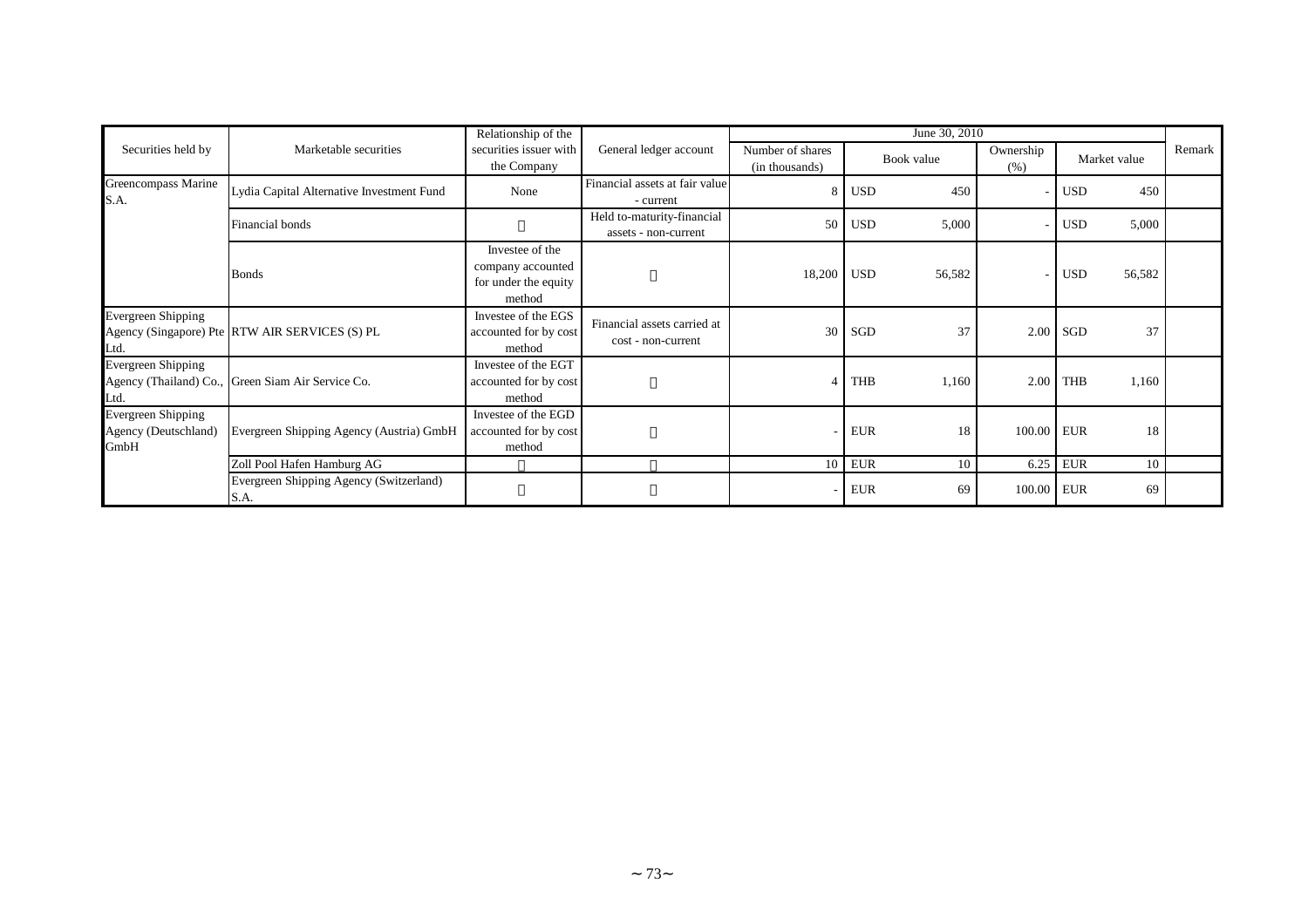E.Acquisition or disposal of the same security with the accumulated cost exceeding \$100 million or 20% of the Company's paid-in capital for the six-month period ended June 30, 2010 : None.

F.Acquisition of real estate properties exceeding \$100 million or 20% of the Company's paid-in capital or the six-month period ended June 30, 2010 : None.

G.Disposal of real estate properties exceeding \$100 million or 20% of the Company's paid-in capital or the six-month period ended June 30, 2010 : None.

H.Purchases from or sales to related parties exceeding \$100 million or 20% of the Company's paid-in capital for the six-month period ended June 30, 2010

|                                                       |                                                       |                                     | Transaction         |                      |                                    |                | Differences in transactions term<br>compared to a third party transactions | Notes/accounts receivable<br>(payable) |                      |                                                         |        |
|-------------------------------------------------------|-------------------------------------------------------|-------------------------------------|---------------------|----------------------|------------------------------------|----------------|----------------------------------------------------------------------------|----------------------------------------|----------------------|---------------------------------------------------------|--------|
| Purchaser/seller                                      | Counterparty                                          | Relationship<br>with the<br>Company | Purchases/<br>Sales | Amount               | % of total<br>purchases/sale<br>-S | Credit term    | Unit price                                                                 | Credit term                            | Balance              | % of total<br>notes/accounts<br>receivable<br>(payable) | Remark |
| S. A.                                                 | Greencompass Marine Evergreen Marine Corp.            | The parent                          | Purchases           | <b>USD</b><br>6,365  | 1.00%                              | $15 - 30$ days |                                                                            |                                        | <b>USD</b>           |                                                         |        |
|                                                       |                                                       |                                     | Sales               | <b>USD</b><br>3,801  | 0.58%                              | $15 - 30$ days |                                                                            |                                        | <b>USD</b>           |                                                         |        |
|                                                       | Evergreen Marine (Hong<br>Kong) Ltd.                  | Related party                       | Purchases           | <b>USD</b><br>10,343 | 1.62%                              | $15 - 30$ days |                                                                            |                                        | <b>USD</b>           |                                                         |        |
|                                                       |                                                       |                                     | Sales               | 5,877<br><b>USD</b>  | $0.90\%$                           | $15 - 30$ days |                                                                            |                                        | <b>USD</b>           |                                                         |        |
|                                                       | Evergreen International<br>S.A.                       | Related party                       | Purchases           | <b>USD</b><br>11,662 | 1.82%                              | $15 - 30$ days |                                                                            |                                        | <b>USD</b>           |                                                         |        |
|                                                       | Evergreen Heavy<br>Industrial Co., (Malaysia)<br>Bhd. | Related party                       | Purchases           | 20,967<br><b>USD</b> | 3.28%                              | $15 - 30$ days |                                                                            |                                        | <b>USD</b>           |                                                         |        |
| Evergreen Heavy<br>Industrial Co.,<br>(Malaysia) Bhd. | Greencompass Marine<br>S.A.                           | Related party                       | Sales               | <b>MYR</b><br>76,382 | 100.00%                            | 45 days        |                                                                            |                                        | <b>MYR</b><br>15,057 | 100.00%                                                 |        |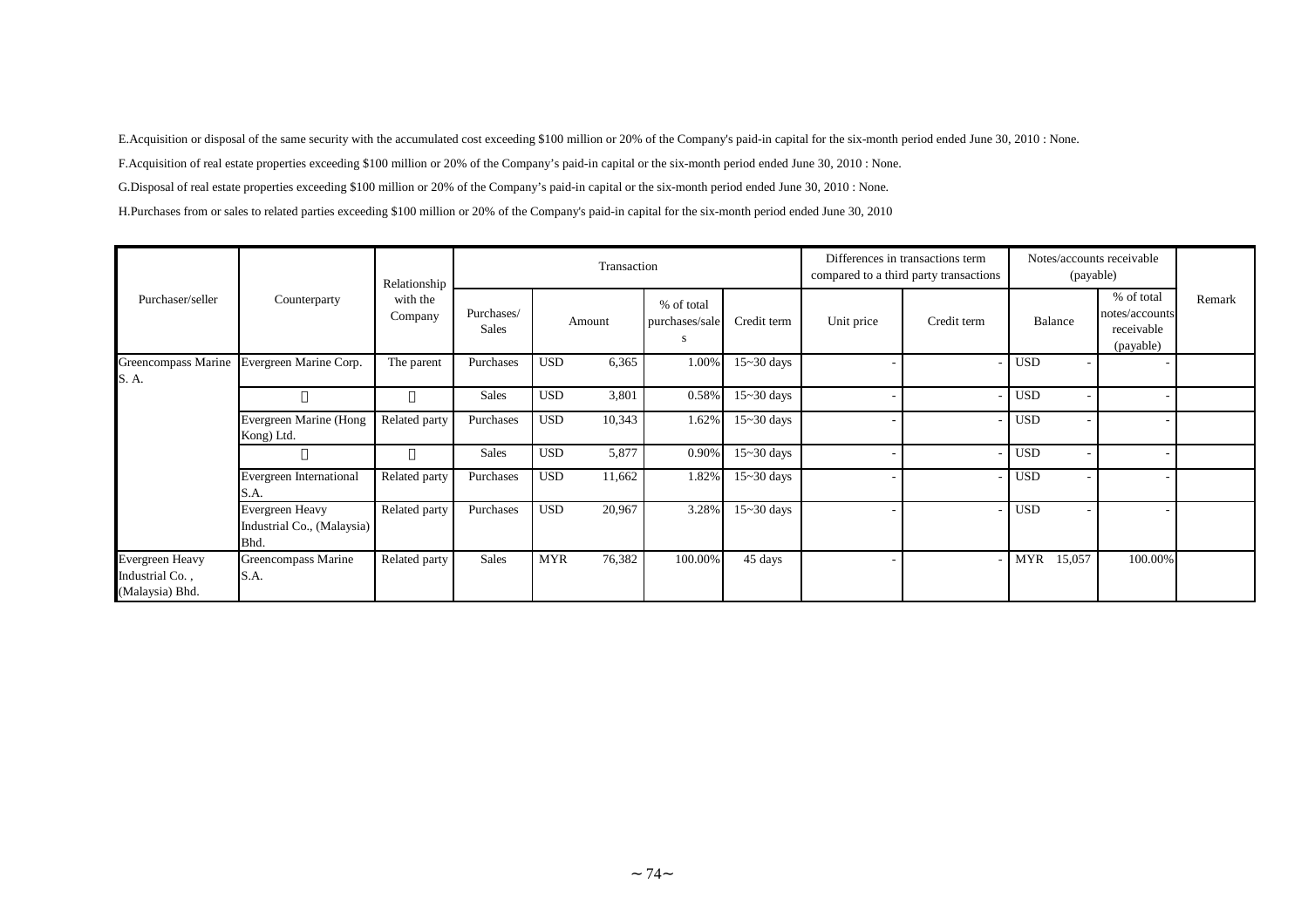| Creditor                                                     | Counterparty                                       | Relationship with the Company                                          |            | Balance |               |        | Overdue receivables | Amount<br>received  | Allowance for |  |
|--------------------------------------------------------------|----------------------------------------------------|------------------------------------------------------------------------|------------|---------|---------------|--------|---------------------|---------------------|---------------|--|
|                                                              |                                                    |                                                                        |            |         | Turnover rate | Amount | <b>Action Taken</b> | subsequent to       | bad debts     |  |
| <b>Evergreen Heavy</b><br>Industrial Co.,<br>(Malaysia) Bhd. | Greencompass Marine<br>S.A.                        | Related party                                                          | <b>MYR</b> | 15,057  |               |        |                     | <b>MYR</b>          | D             |  |
| Greencompass Marine<br>S.A.                                  | <b>Evergreen Shipping</b><br>(Spain) S.L.          | Related party                                                          | <b>USD</b> | 6,792   |               |        |                     | 6,792<br>USD        |               |  |
|                                                              | <b>Evergreen Shipping</b><br>Agency (Italy) S.p.A. |                                                                        | <b>USD</b> | 5,854   |               |        |                     | 5,854<br><b>USD</b> |               |  |
|                                                              | Corp.                                              | Evergreen International Investee of the Company's major<br>shareholder | <b>USD</b> | 5,747   |               |        |                     | 5,747<br><b>USD</b> |               |  |

I. Receivables from related parties exceeding \$100 million or 20% of the Company's paid-in capital for the six-month period ended June 30, 2010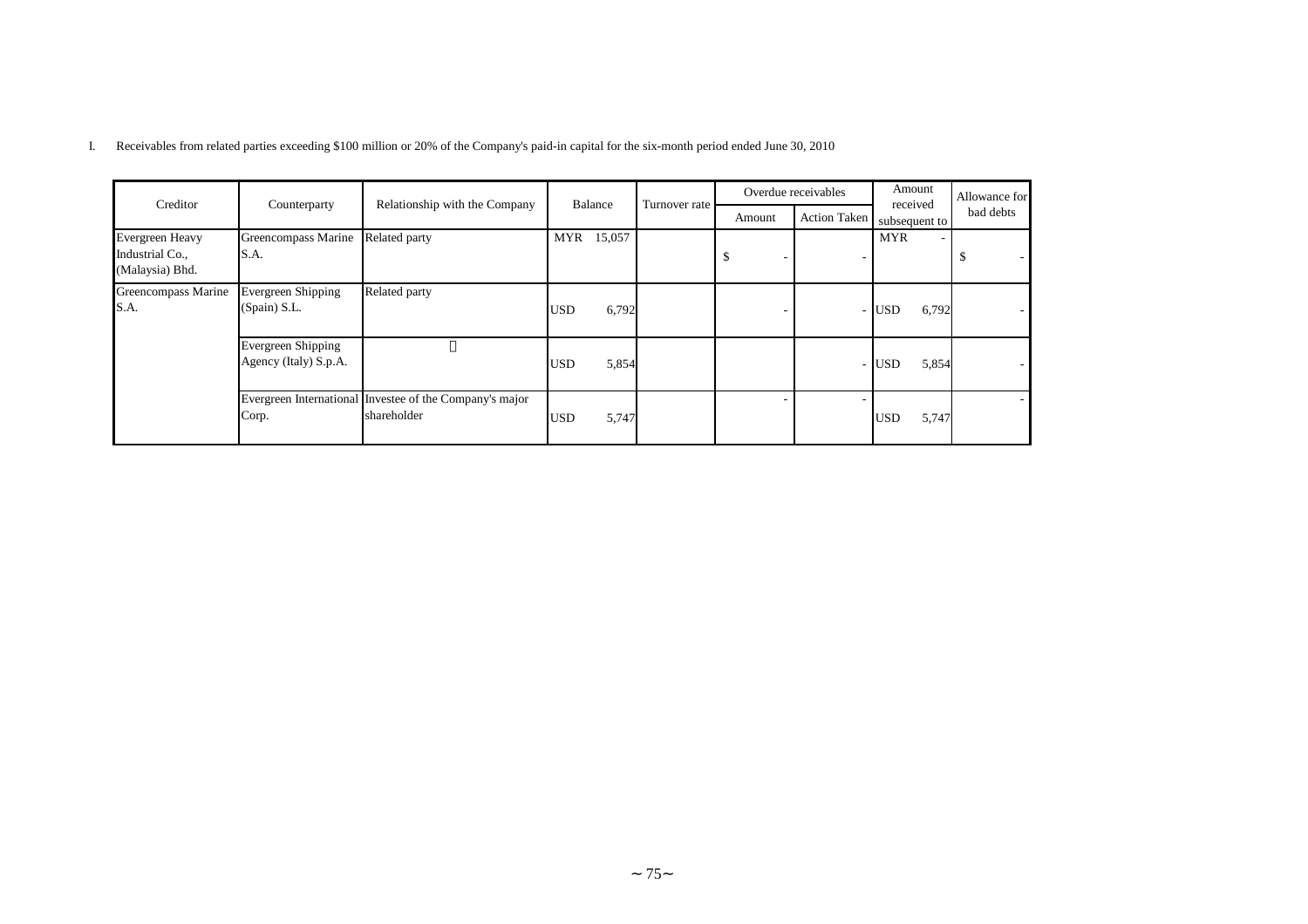## J. Derivative financial instruments transactions:

Greencompass Marine S. A. and Evergreen Marine (UK) Limited – investees of the Company – are engaged in interest rate swaps and currency exchange options in order to hedge the risks resulting from the fluctuation of interest rates and exchange rates. As of June 30, 2010, the outstanding derivative instruments are as follows:

|                            | June 30, 2010        |                |
|----------------------------|----------------------|----------------|
|                            |                      |                |
| Derivative instruments     | (Contractual Amount) | Fair Value     |
| Interest rate swaps (IRS)  | USD 41,433           | (USD 9,599)    |
| Cross Currency Swaps (CCS) | <b>USD 1,342</b>     | <b>USD 294</b> |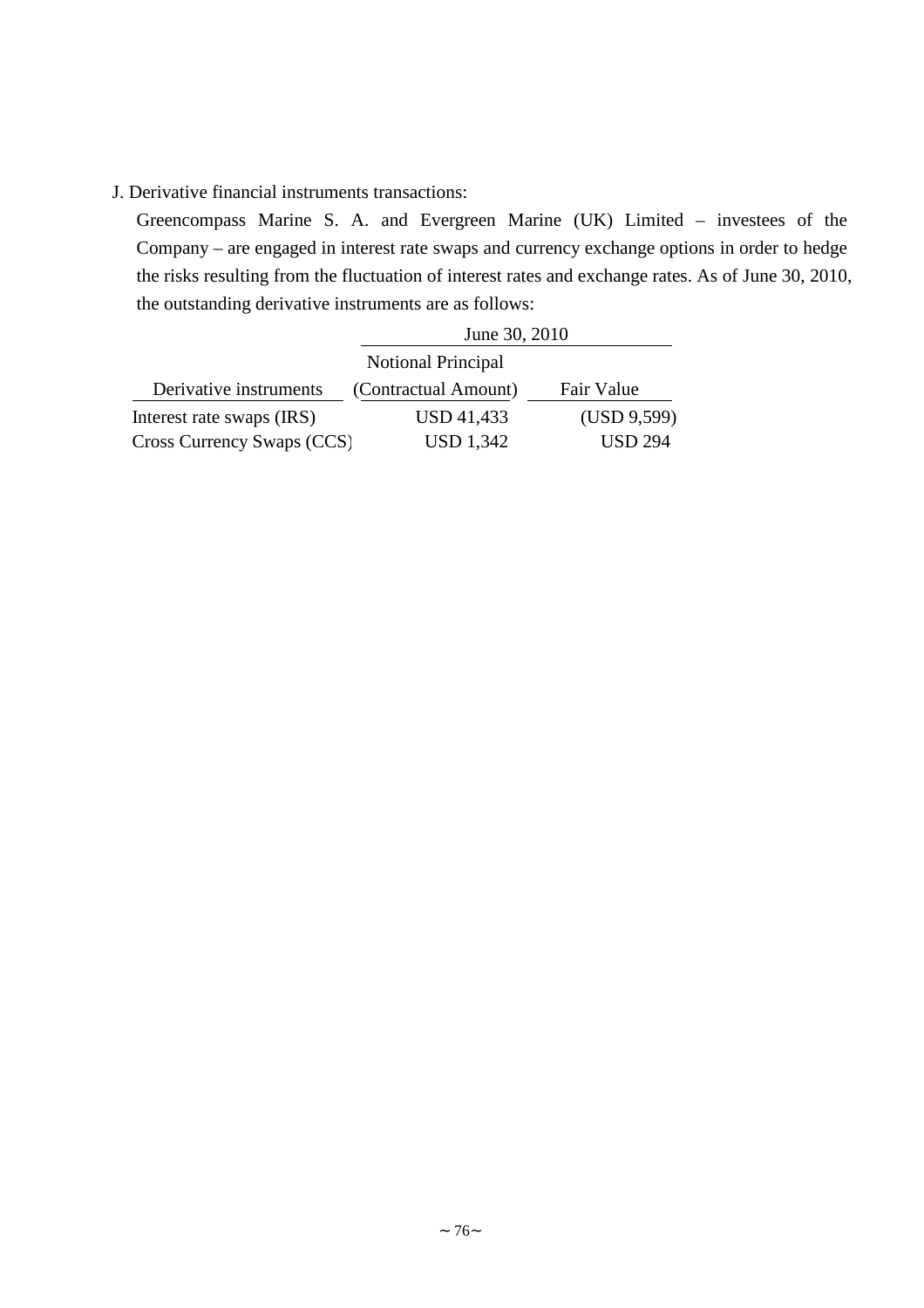|                                                                                                                             |                                                                                                   |                 |                                  |                                                                                   | Amount remitted      |                   |                                                                                       |                                                              |                                                                                                                         |                                                                            | Accumulated                                                                               |
|-----------------------------------------------------------------------------------------------------------------------------|---------------------------------------------------------------------------------------------------|-----------------|----------------------------------|-----------------------------------------------------------------------------------|----------------------|-------------------|---------------------------------------------------------------------------------------|--------------------------------------------------------------|-------------------------------------------------------------------------------------------------------------------------|----------------------------------------------------------------------------|-------------------------------------------------------------------------------------------|
| Investee in<br>Mainland China                                                                                               | Main activities                                                                                   | Paid-in Capital | Investment<br>method<br>(Note 1) | Accumulated amount<br>of remittance to<br>Mainland China as of<br>January 1, 2010 | to Mainland<br>China | back to<br>Taiwan | Accumulated<br>amount of<br>remittance to<br>Mainland<br>China as of<br>June 30, 2010 | Ownership<br>held by the<br>Company<br>(direct/<br>indirect) | Investment income<br>(loss) recognized by<br>the Company for the<br>six-month period<br>ended June 30, 2010<br>(Note 2) | Book value of<br>investment in<br>Mainland<br>China as of<br>June 30, 2010 | amount of<br>investment<br>income<br>remitted back<br>to Taiwan as<br>of June 30,<br>2010 |
| Ningbo Victory<br>Container Co., Ltd. transportation,                                                                       | Inland container<br>container storage,                                                            | RMB 24,119      | (2)                              | 32,817<br>-\$                                                                     |                      |                   | 32,817<br>\$                                                                          | 40.00                                                        | $\mathbf{\hat{S}}$<br>2,920                                                                                             | $\mathbf{s}$<br>77,380                                                     |                                                                                           |
|                                                                                                                             | loading, and<br>discharging                                                                       |                 |                                  | (USD 1,018)                                                                       |                      |                   | (USD 1,018)                                                                           |                                                              | (USD 92)                                                                                                                | (USD 2,400)                                                                |                                                                                           |
| Qingdao Evergreen Inland container<br>Container Storage & transportation,<br>Transportation Co., container storage,<br>Ltd. | loading, and                                                                                      | RMB 92,500      | (2)                              | 143,358<br>-\$                                                                    |                      |                   | \$<br>143,358                                                                         | 40.00                                                        | <sup>\$</sup><br>15,856                                                                                                 | $\mathbf{\hat{S}}$<br>206,166                                              |                                                                                           |
|                                                                                                                             | discharging                                                                                       |                 |                                  | (USD 4,447)                                                                       |                      |                   | (USD 4, 447)                                                                          |                                                              | (USD 498)                                                                                                               | (USD 6, 395)                                                               |                                                                                           |
| Shenzhen<br>Greentrans<br>Transportation Co.,<br>Ltd.                                                                       | Inland container<br>loading, discharging,<br>restore, repair, clearing,<br>and related activities | RMB 44,960      | (2)                              | $\mathbb{S}$<br>101,031                                                           |                      |                   | 101,031<br>\$                                                                         | $55.00$ $($                                                  | 8,682)                                                                                                                  | 102,312                                                                    |                                                                                           |
|                                                                                                                             |                                                                                                   |                 |                                  | (USD 3, 134)                                                                      |                      |                   | (USD 3, 134)                                                                          |                                                              | $(USD -272)$                                                                                                            | (USD 3,174)                                                                |                                                                                           |
| <b>Inland Container</b><br>Depots Co., Ltd.                                                                                 | Shenzhen Hutchison Inland container yards                                                         | HKD 92,000      | (2)                              | \$<br>26,104                                                                      |                      |                   | \$<br>26,104                                                                          | 6.85                                                         | - \$                                                                                                                    | \$<br>26,104                                                               |                                                                                           |
|                                                                                                                             |                                                                                                   |                 |                                  | (HKD 6,304)                                                                       |                      |                   | (HKD 6,304)                                                                           |                                                              |                                                                                                                         | (HKD 6, 304)                                                               |                                                                                           |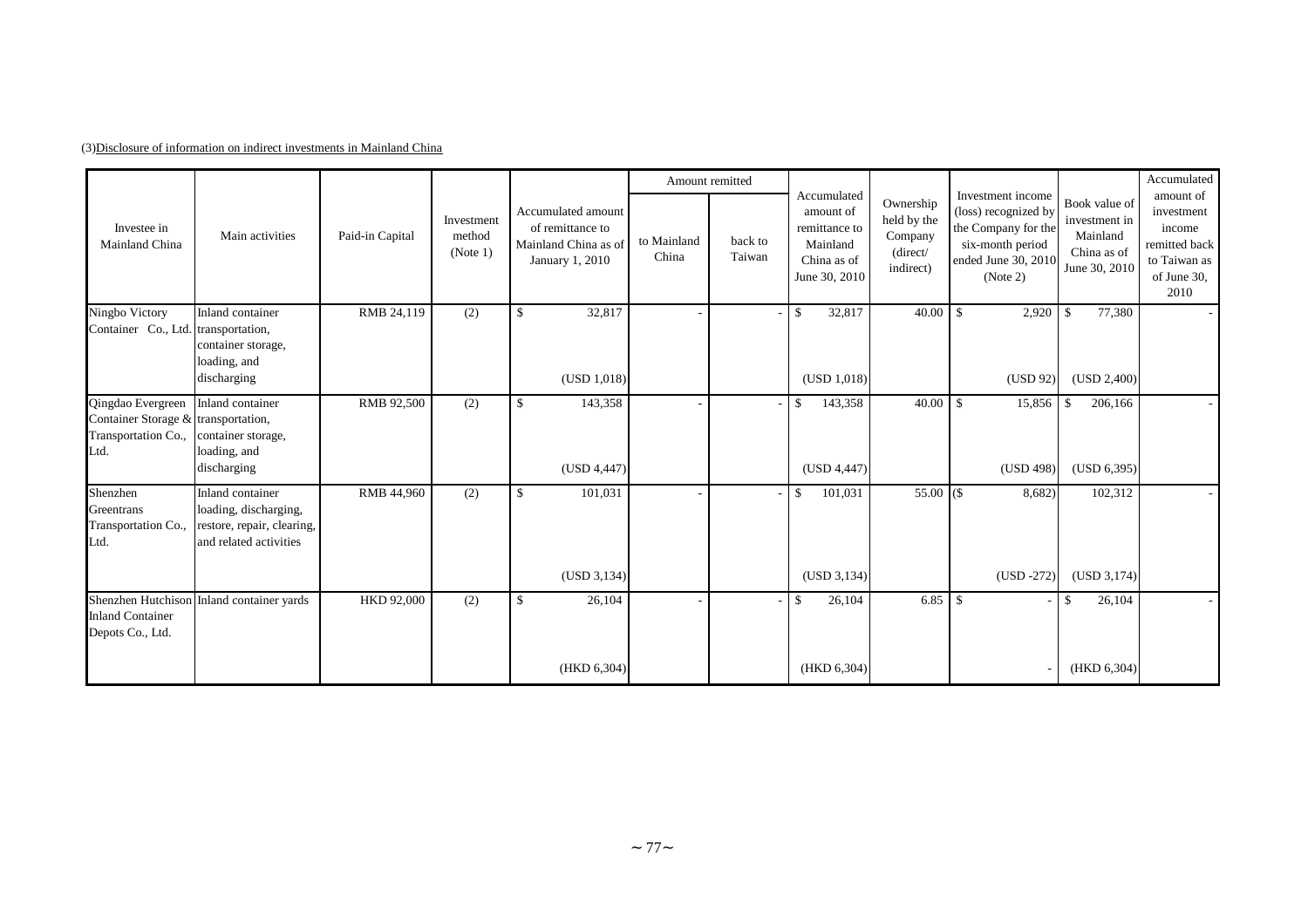|                                                  |                                                                                                                                            |                 |                                 |                                                                                         |                      | Amount remitted          |                                                                                       |                                                              | Investment                                                                                                         |                                                                            | Accumulated                                                                               |
|--------------------------------------------------|--------------------------------------------------------------------------------------------------------------------------------------------|-----------------|---------------------------------|-----------------------------------------------------------------------------------------|----------------------|--------------------------|---------------------------------------------------------------------------------------|--------------------------------------------------------------|--------------------------------------------------------------------------------------------------------------------|----------------------------------------------------------------------------|-------------------------------------------------------------------------------------------|
| Investee in Mainland China                       | Main activities                                                                                                                            | Paid-in Capital | Investment<br>method<br>(Note1) | Accumulated<br>amount of<br>remittance to<br>Mainland China<br>as of January 1.<br>2010 | to Mainland<br>China | back to<br>Taiwan        | Accumulated<br>amount of<br>remittance to<br>Mainland China<br>as of June 30,<br>2010 | Ownership<br>held by the<br>Company<br>(direct/<br>indirect) | income (loss)<br>recognized by<br>the Company<br>for the six-<br>month period<br>ended June 30,<br>$2010$ (Note 2) | Book value of<br>investment in<br>Mainland China<br>as of June 30,<br>2010 | amount of<br>investment<br>income<br>remitted back<br>to Taiwan as<br>of June 30,<br>2010 |
| Kingtrans Intl. Logistics<br>(Tianjin) Co., Ltd. | Inland container<br>transportation, container<br>storage, loading,<br>discharging, leasing,<br>repair, cleaning, and<br>related activities | RMB 77,929      | (2)                             | 128,948 \$<br>(USD 4,000)                                                               |                      | $\overline{\phantom{a}}$ | 128,948<br>(USD 4,000)                                                                |                                                              | 381<br>(USD 12)                                                                                                    | 138,703<br><b>USD 4,303</b>                                                |                                                                                           |

| Balance of investments in | <b>Investment Amount</b>     | Quota of Investments in Mainland |  |  |  |
|---------------------------|------------------------------|----------------------------------|--|--|--|
| Mainland China as of June | Approved by the              | China imposed by the Investment  |  |  |  |
| 30, 2010                  | <b>Investment Commission</b> | Commission of the Ministry of    |  |  |  |
|                           | of the Ministry of           | Economic Affairs (MOEA)          |  |  |  |
|                           | Economic Affairs             |                                  |  |  |  |
|                           | $(MOEA)$ (Note 3)            |                                  |  |  |  |
|                           |                              |                                  |  |  |  |
| \$431,258                 | \$1,163,498                  | \$35,082,268                     |  |  |  |
| (USD 12,599)              | (USD 36,092)                 |                                  |  |  |  |
| (HKD 6,304)               |                              |                                  |  |  |  |

(Net worth of the Company:NT\$58,470,446)

Note 1:Investment in Mainland China can be conducted by the following ways:

(1) Remitting the funds to Mainland China via a third country

(2) Via a new investee to be set up in a third country

(3) Via an existing investee set up in a third country

(4) Investing directly in Mainland China

(5) Others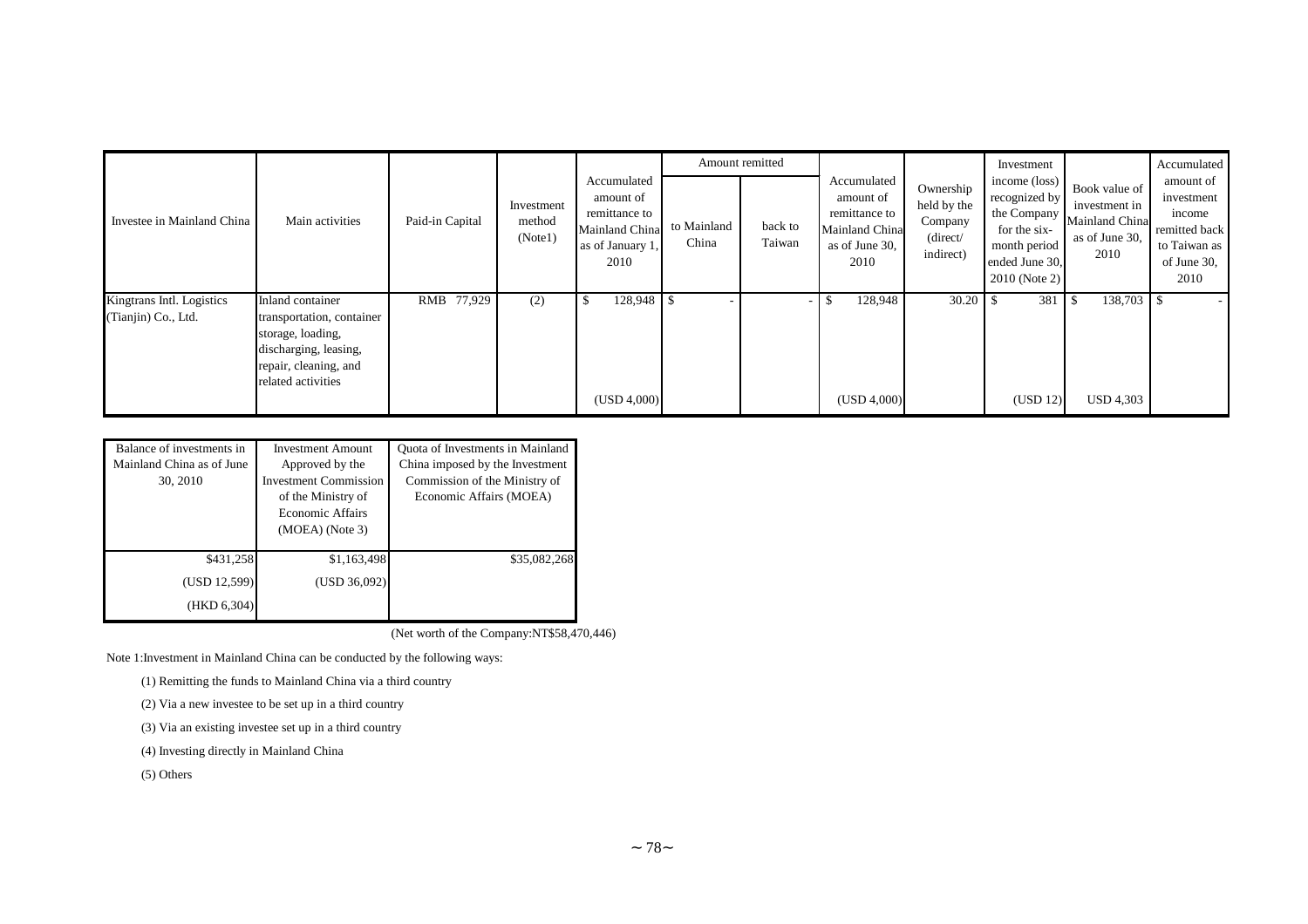Note 2:Investment income (loss) for the year

"(1)" Denotes that the investee is still in the start-up stage.

"(2)" Denotes the basis on which the investment income (loss) is recognized.

(a) Based on the investee's financial statements audited by an international accounting firm other than the Company's auditor

(b) Based on the investee's financial statements audited by the Company's auditor

(c) Others

Note 3:The amount in the table should be stated in New Taiwan Dollars.

Investment company and the mainland is directly or indirectly through a third cause of significant transactions occurred: None.